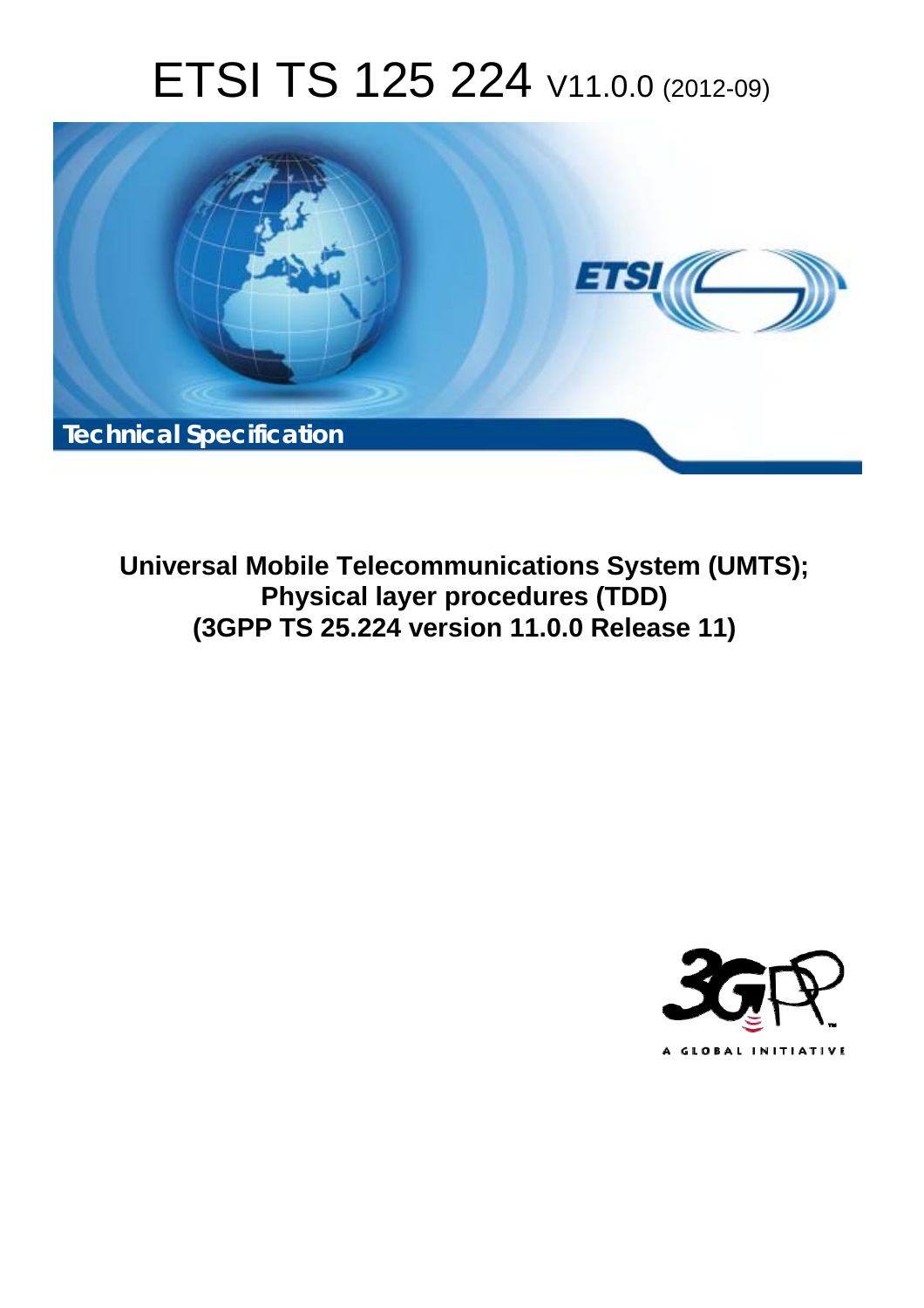Reference RTS/TSGR-0125224vb00

> Keywords UMTS

#### *ETSI*

#### 650 Route des Lucioles F-06921 Sophia Antipolis Cedex - FRANCE

Tel.: +33 4 92 94 42 00 Fax: +33 4 93 65 47 16

Siret N° 348 623 562 00017 - NAF 742 C Association à but non lucratif enregistrée à la Sous-Préfecture de Grasse (06) N° 7803/88

#### *Important notice*

Individual copies of the present document can be downloaded from: [http://www.etsi.org](http://www.etsi.org/)

The present document may be made available in more than one electronic version or in print. In any case of existing or perceived difference in contents between such versions, the reference version is the Portable Document Format (PDF). In case of dispute, the reference shall be the printing on ETSI printers of the PDF version kept on a specific network drive within ETSI Secretariat.

Users of the present document should be aware that the document may be subject to revision or change of status. Information on the current status of this and other ETSI documents is available at <http://portal.etsi.org/tb/status/status.asp>

If you find errors in the present document, please send your comment to one of the following services: [http://portal.etsi.org/chaircor/ETSI\\_support.asp](http://portal.etsi.org/chaircor/ETSI_support.asp)

#### *Copyright Notification*

No part may be reproduced except as authorized by written permission. The copyright and the foregoing restriction extend to reproduction in all media.

> © European Telecommunications Standards Institute 2012. All rights reserved.

DECT<sup>™</sup>, PLUGTESTS<sup>™</sup>, UMTS<sup>™</sup> and the ETSI logo are Trade Marks of ETSI registered for the benefit of its Members. **3GPP**TM and **LTE**™ are Trade Marks of ETSI registered for the benefit of its Members and of the 3GPP Organizational Partners.

**GSM**® and the GSM logo are Trade Marks registered and owned by the GSM Association.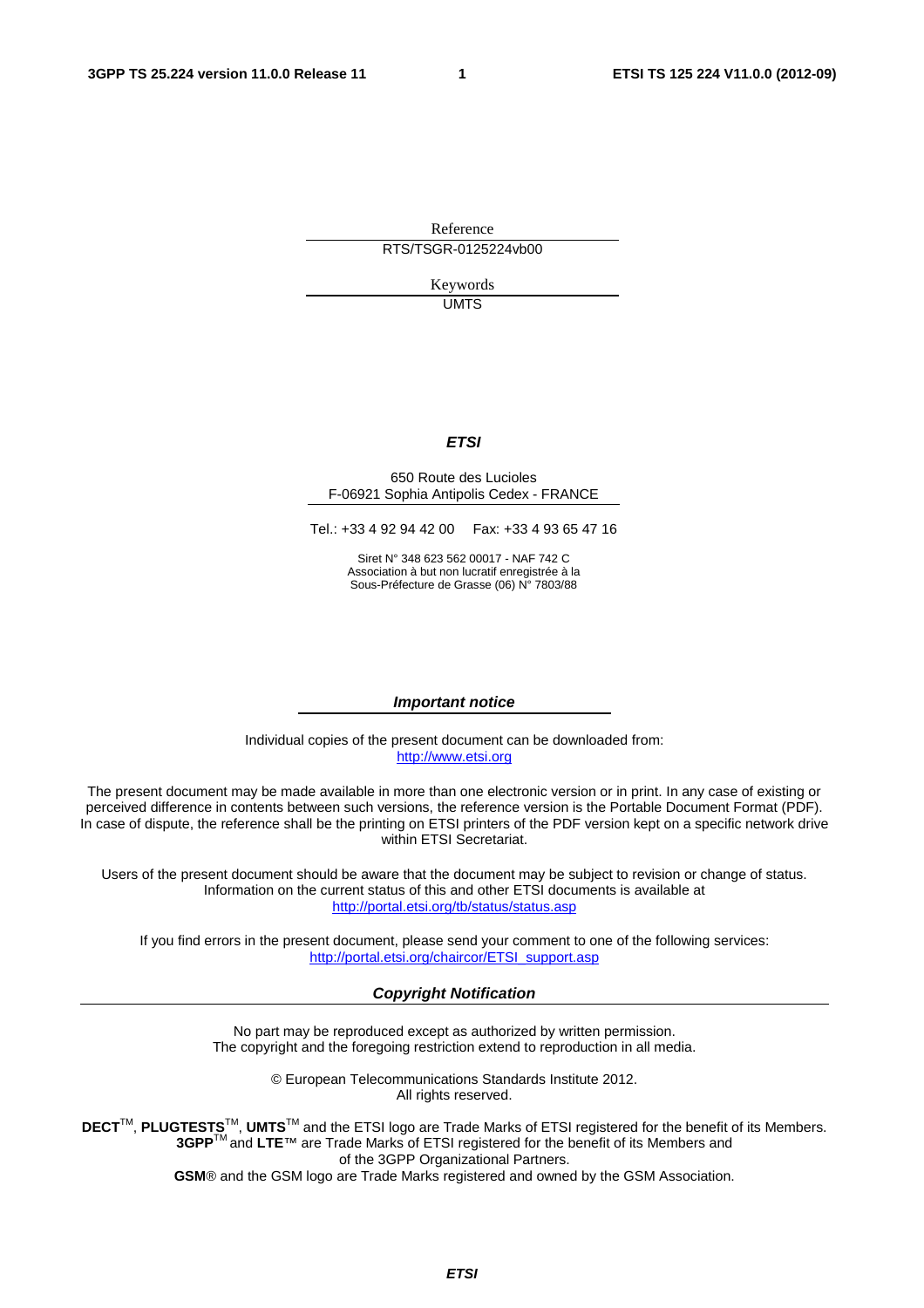## Intellectual Property Rights

IPRs essential or potentially essential to the present document may have been declared to ETSI. The information pertaining to these essential IPRs, if any, is publicly available for **ETSI members and non-members**, and can be found in ETSI SR 000 314: *"Intellectual Property Rights (IPRs); Essential, or potentially Essential, IPRs notified to ETSI in respect of ETSI standards"*, which is available from the ETSI Secretariat. Latest updates are available on the ETSI Web server ([http://ipr.etsi.org\)](http://webapp.etsi.org/IPR/home.asp).

Pursuant to the ETSI IPR Policy, no investigation, including IPR searches, has been carried out by ETSI. No guarantee can be given as to the existence of other IPRs not referenced in ETSI SR 000 314 (or the updates on the ETSI Web server) which are, or may be, or may become, essential to the present document.

## Foreword

This Technical Specification (TS) has been produced by ETSI 3rd Generation Partnership Project (3GPP).

The present document may refer to technical specifications or reports using their 3GPP identities, UMTS identities or GSM identities. These should be interpreted as being references to the corresponding ETSI deliverables.

The cross reference between GSM, UMTS, 3GPP and ETSI identities can be found under [http://webapp.etsi.org/key/queryform.asp.](http://webapp.etsi.org/key/queryform.asp)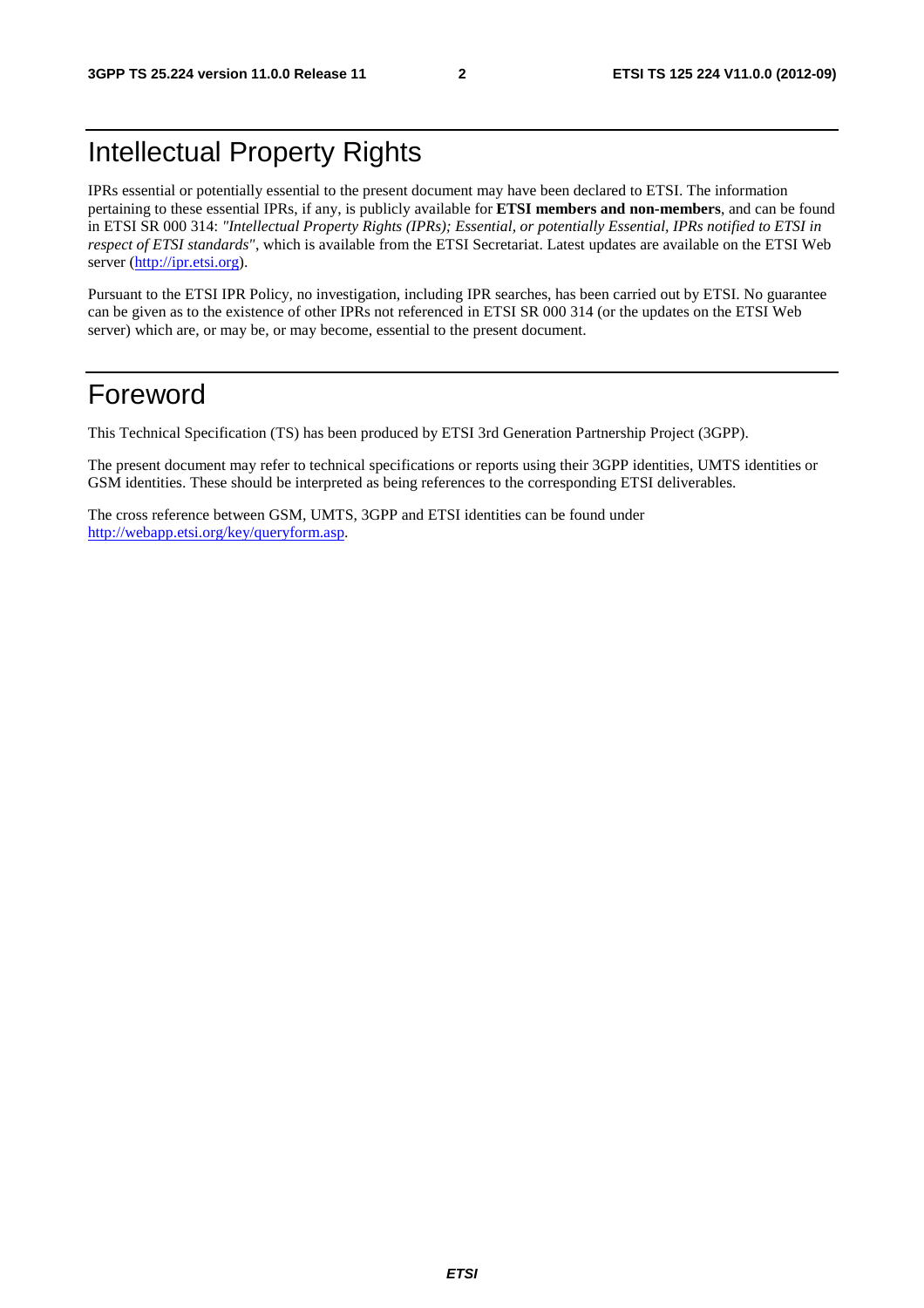$\mathbf{3}$ 

## Contents

| 1          |                                                                     |  |
|------------|---------------------------------------------------------------------|--|
| 2          |                                                                     |  |
| 3          |                                                                     |  |
| 4          |                                                                     |  |
| 4.1        |                                                                     |  |
| 4.2        |                                                                     |  |
| 4.2.1      |                                                                     |  |
| 4.2.2      |                                                                     |  |
| 4.2.2.1    |                                                                     |  |
| 4.2.2.2    |                                                                     |  |
| 4.2.2.3    |                                                                     |  |
| 4.2.2.3.1  |                                                                     |  |
| 4.2.2.3.2  |                                                                     |  |
| 4.2.2.4    |                                                                     |  |
| 4.2.2.4.1  |                                                                     |  |
| 4.2.2.5    |                                                                     |  |
| 4.2.3      |                                                                     |  |
| 4.2.3.1    |                                                                     |  |
| 4.2.3.2    |                                                                     |  |
| 4.2.3.2A   |                                                                     |  |
| 4.2.3.3    |                                                                     |  |
| 4.2.3.3A   |                                                                     |  |
| 4.2.3.4    |                                                                     |  |
| 4.2.3.4.1  |                                                                     |  |
| 4.2.3.5    |                                                                     |  |
| 4.2.3.6    |                                                                     |  |
| 4.2.3.7    |                                                                     |  |
| 4.2.3.8    |                                                                     |  |
| 4.3        |                                                                     |  |
| 4.4        |                                                                     |  |
| 4.4.1      |                                                                     |  |
| 4.4.2      |                                                                     |  |
| 4.4.2.1    |                                                                     |  |
|            |                                                                     |  |
| 4.4.2.1.1  |                                                                     |  |
| 4.4.2.1.2  |                                                                     |  |
| 4.4.2.1.2A |                                                                     |  |
| 4.4.2.1.3  |                                                                     |  |
| 4.4.2.2    |                                                                     |  |
| 4.4.2.2.1  |                                                                     |  |
| 4.4.2.2.2  |                                                                     |  |
| 4.5        |                                                                     |  |
| 4.5.1      |                                                                     |  |
| 4.5.2      |                                                                     |  |
| 4.5.3      |                                                                     |  |
| 4.5.4      |                                                                     |  |
| 4.6        |                                                                     |  |
| 4.6.1      | Transmit Diversity for PDSCH, DPCH, HS-SCCH, HS-PDSCH and E-AGCH 21 |  |
| 4.6.2      |                                                                     |  |
| 4.6.2.1    |                                                                     |  |
| 4.6.2.2    |                                                                     |  |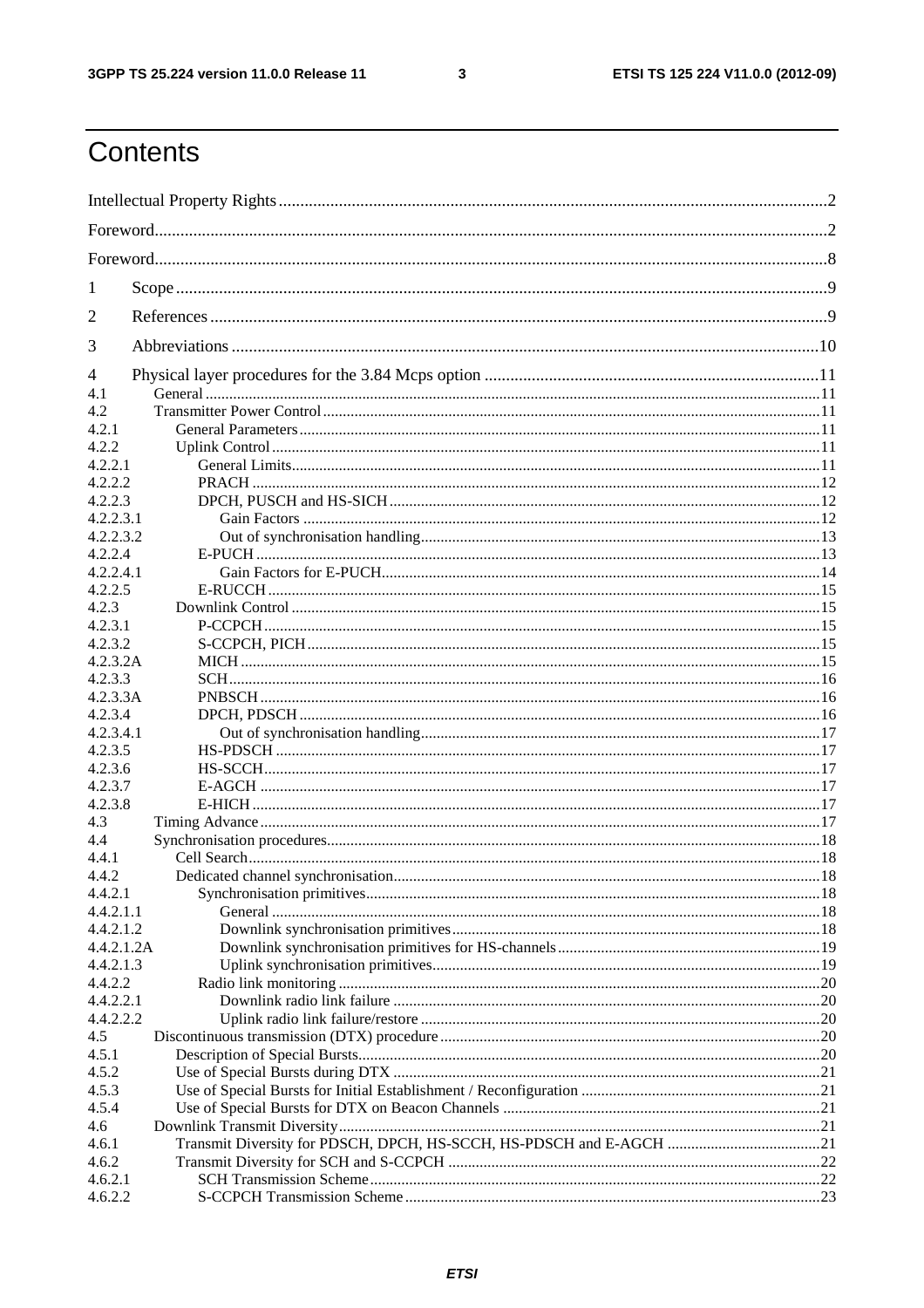$\overline{\mathbf{4}}$ 

| 4.6.3     |  |
|-----------|--|
| 4.6.3.1   |  |
| 4.7       |  |
| 4.7.1     |  |
| 4.7A      |  |
| 4.8       |  |
| 4.8.1     |  |
| 4.8.2     |  |
| 4.9       |  |
| 4.9.1     |  |
| 4.9.2     |  |
| 4.9.3     |  |
| 4.9.4     |  |
| 4.10      |  |
| 4.10.1    |  |
| 4.10.2    |  |
| 4.10.3    |  |
| 4.11      |  |
| 4.11.1    |  |
| 4.11.2    |  |
| 4.12      |  |
| 4.13      |  |
| 4.13.1    |  |
| 4.13.2    |  |
| 4.13.3    |  |
| 4.14      |  |
| 4.14.1    |  |
| 4.14.2    |  |
| 4.14.2.1  |  |
| 4.14.2.2  |  |
| 4.14.2.3  |  |
| 4.14.2.4  |  |
| 5         |  |
| 5.1       |  |
| 5.1.1     |  |
| 5.1.1.1   |  |
| 5.1.1.2   |  |
| 5.1.1.3   |  |
| 5.1.1.4   |  |
| 5.1.1.4.1 |  |
| 5.1.1.4.2 |  |
| 5.1.1.5   |  |
| 5.1.1.6   |  |
| 5.1.1.6.1 |  |
| 5.1.1.7   |  |
| 5.1.1.8   |  |
| 5.1.2     |  |
| 5.1.2.1   |  |
| 5.1.2.2   |  |
| 5.1.2.3   |  |
| 5.1.2.3A  |  |
| 5.1.2.4   |  |
| 5.1.2.4.1 |  |
| 5.1.2.5   |  |
| 5.1.2.6   |  |
| 5.1.2.7   |  |
| 5.1.2.8   |  |
| 5.1.2.9   |  |
| 5.2       |  |
| 5.2.1     |  |
| 5.2.1.1   |  |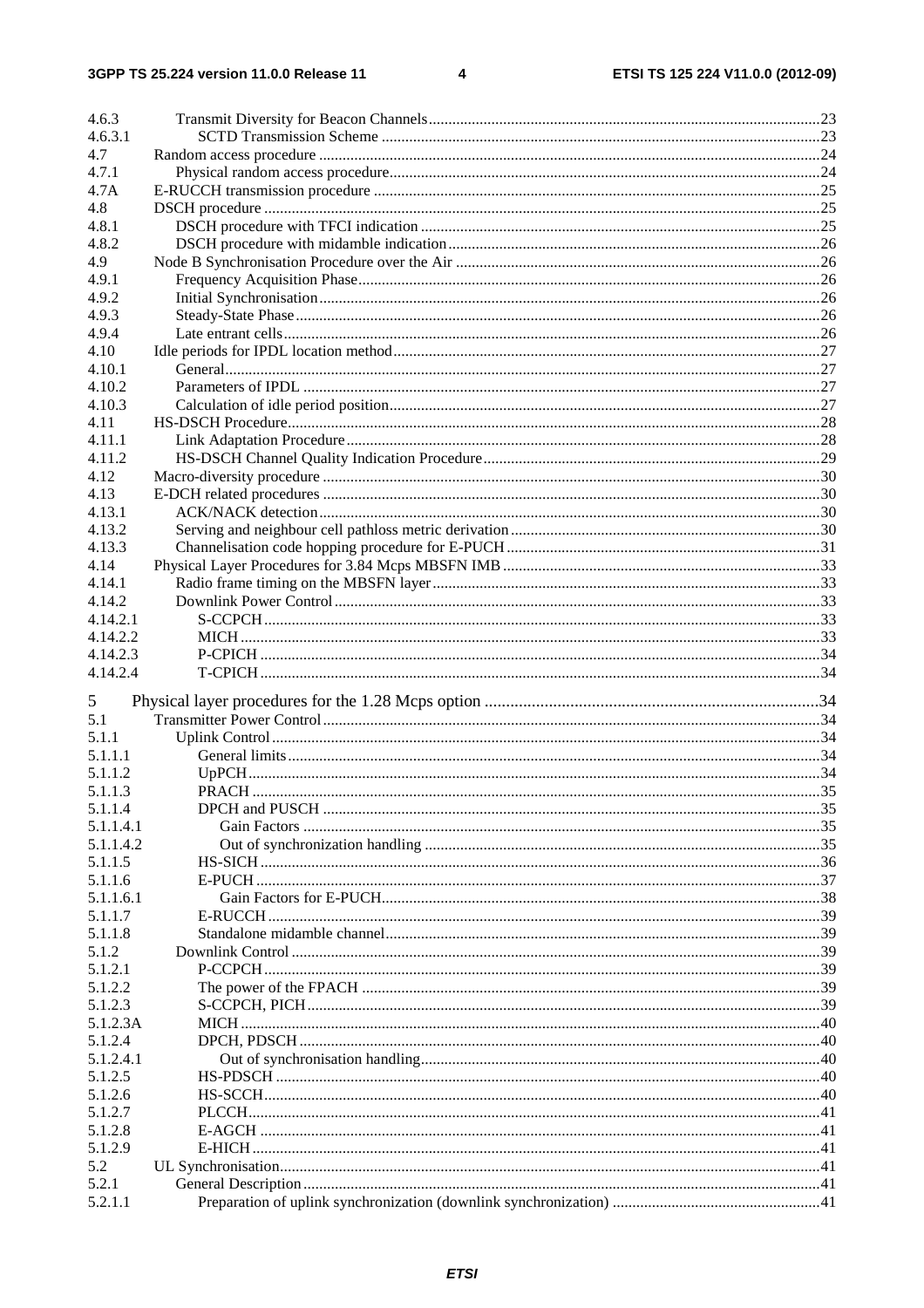#### $5\phantom{a}$

| 5.2.1.2      |                                                                              |  |
|--------------|------------------------------------------------------------------------------|--|
| 5.2.1.3      |                                                                              |  |
| 5.2.2        |                                                                              |  |
| 5.2.3        |                                                                              |  |
| 5.2.4        |                                                                              |  |
| 5.2.4.1      |                                                                              |  |
| 5.2.5        |                                                                              |  |
| 5.2.6        |                                                                              |  |
| 5.2.7        |                                                                              |  |
| 5.2.8        |                                                                              |  |
| 5.3          |                                                                              |  |
| 5.3.1        |                                                                              |  |
| 5.3.2        |                                                                              |  |
| 5.3.2A       |                                                                              |  |
| 5.3.2A.1     |                                                                              |  |
| 5.3.2A.1.1   |                                                                              |  |
| 5.3.2A.1.2   |                                                                              |  |
| 5.3.2A.1.3   |                                                                              |  |
| 5.3.2A.2     |                                                                              |  |
| 5.3.2A.2.1   |                                                                              |  |
| 5.3.2A.2.2   |                                                                              |  |
| 5.3.3        |                                                                              |  |
| 5.3.3.1      |                                                                              |  |
| 5.3.3.2      |                                                                              |  |
| 5.4          |                                                                              |  |
| 5.4.1        |                                                                              |  |
| 5.4.2        |                                                                              |  |
| 5.4.3        |                                                                              |  |
| 5.5          |                                                                              |  |
| 5.5.1        |                                                                              |  |
| 5.5.1.1      |                                                                              |  |
| 5.5.1.2      | Closed Loop Tx Diversity for PDSCH, DPCH, HS-SCCH, HS-PDSCH and E-AGCH  48   |  |
| 5.5.2        |                                                                              |  |
| 5.5.3        |                                                                              |  |
| 5.5.3.1      |                                                                              |  |
| 5.5.4        |                                                                              |  |
| 5.6          |                                                                              |  |
| 5.6.1        |                                                                              |  |
| 5.6.1A       |                                                                              |  |
| 5.6.2        |                                                                              |  |
| 5.6.3        |                                                                              |  |
| 5.6.3.1      | The use and generation of the information fields transmitted in the FPACH 53 |  |
| 5.6.3.1.1    |                                                                              |  |
| 5.6.3.1.2    |                                                                              |  |
| 5.6.3.1.3    |                                                                              |  |
| 5.6.3.1.4    |                                                                              |  |
| 5.6.3A       |                                                                              |  |
| 5.6.4        |                                                                              |  |
| 5.7          |                                                                              |  |
| 5.7.1        |                                                                              |  |
| 5.7.2        |                                                                              |  |
| 5.7.3        |                                                                              |  |
| 5.8          |                                                                              |  |
| 5.8.1        |                                                                              |  |
| 5.8.2        |                                                                              |  |
|              |                                                                              |  |
| 5.8.3<br>5.9 |                                                                              |  |
|              |                                                                              |  |
| 5.9.1        |                                                                              |  |
| 5.9.2        |                                                                              |  |
| 5.9.3        |                                                                              |  |
| 5.9A         |                                                                              |  |
| 5.9A.1       |                                                                              |  |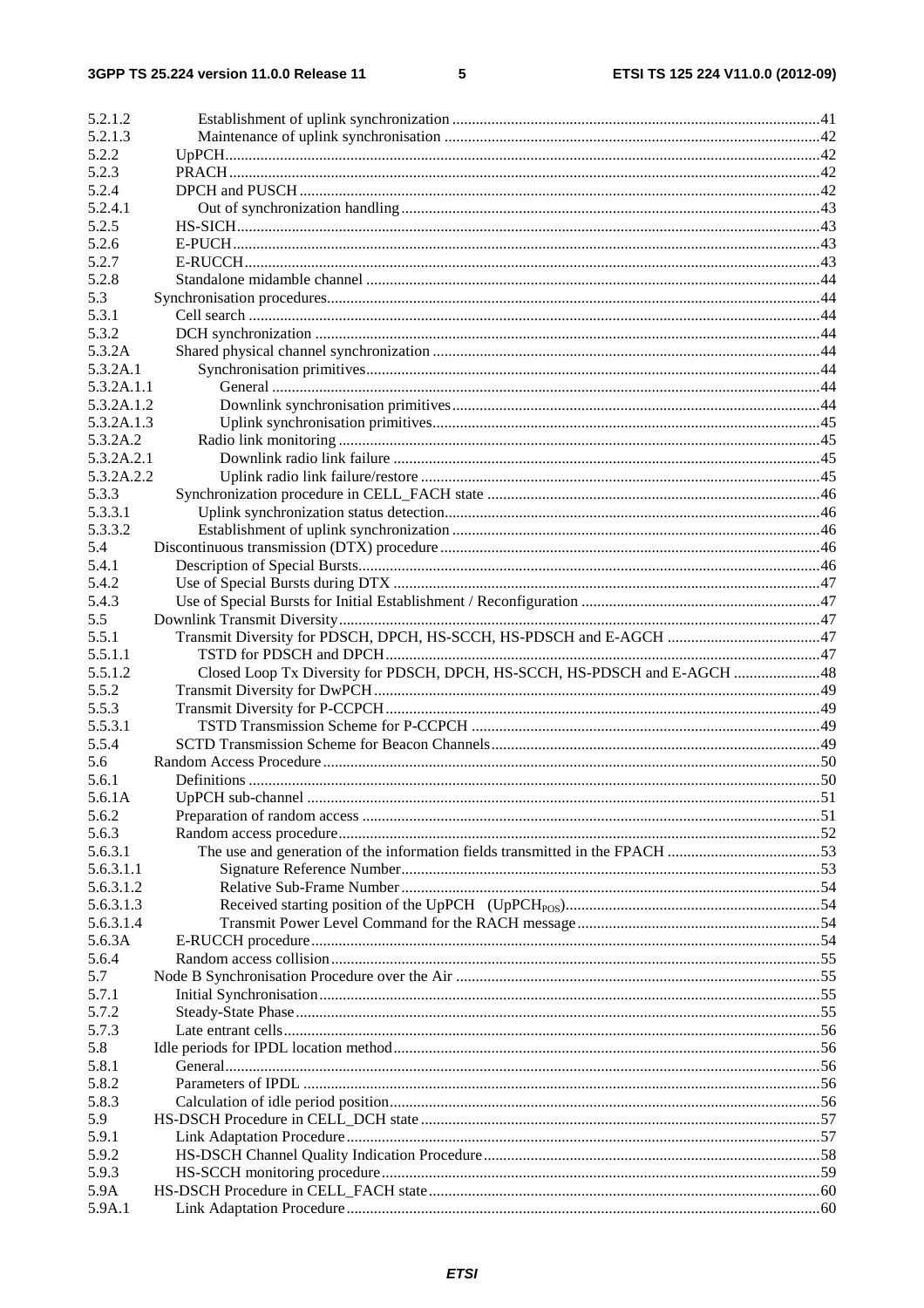| 5.9A.2           |                                                                                            |  |
|------------------|--------------------------------------------------------------------------------------------|--|
| 5.9A.3           |                                                                                            |  |
| 5.9B             |                                                                                            |  |
| 5.9B.1           |                                                                                            |  |
| 5.9B.2<br>5.9B.3 |                                                                                            |  |
| 5.10             |                                                                                            |  |
| 5.11             |                                                                                            |  |
| 5.11.1           |                                                                                            |  |
| 5.11.2           |                                                                                            |  |
| 5.11.3           |                                                                                            |  |
| 5.11.3A          |                                                                                            |  |
| 5.12             |                                                                                            |  |
| 5.12.1           |                                                                                            |  |
| 5.12.2           |                                                                                            |  |
| 5.12.3           |                                                                                            |  |
| 5.12A            |                                                                                            |  |
| 5.13             |                                                                                            |  |
| 5.13.1<br>5.13.2 |                                                                                            |  |
|                  |                                                                                            |  |
| 6                |                                                                                            |  |
| 6.1              |                                                                                            |  |
| 6.2              |                                                                                            |  |
| 6.3              |                                                                                            |  |
| 6.4              |                                                                                            |  |
| 6.5              |                                                                                            |  |
| 6.5.1            |                                                                                            |  |
| 6.5.2            |                                                                                            |  |
| 6.5.3            |                                                                                            |  |
| 6.5.3.1          |                                                                                            |  |
| 6.6<br>6.6.1     |                                                                                            |  |
| 6.6A             |                                                                                            |  |
| 6.7              |                                                                                            |  |
| 6.8              |                                                                                            |  |
| 6.9              |                                                                                            |  |
| 6.9.1            |                                                                                            |  |
| 6.9.2            |                                                                                            |  |
| 6.10             |                                                                                            |  |
| 6.11             |                                                                                            |  |
| 6.11.1           |                                                                                            |  |
| 6.11.2           |                                                                                            |  |
| 6.11.3           |                                                                                            |  |
|                  |                                                                                            |  |
|                  | <b>Annex A (informative):</b>                                                              |  |
| A.1              |                                                                                            |  |
| A.2              | Example Implementation of Closed Loop Uplink Power Control in Node B for 1.28Mcps TDD 74   |  |
| A.3              | Example Implementation of Downlink Power Control in UE for 1.28Mcps TDD when TSTD is       |  |
| A.4              | Example Implementation of open Loop Power Control for access procedure for 1.28Mcps TDD 75 |  |
| A.5              | Example Implementation of Closed Loop Uplink HS-SICH Power Control in Node B for           |  |
|                  |                                                                                            |  |
|                  | <b>Annex B</b> (informative):                                                              |  |
| B.1              |                                                                                            |  |
| B.2              |                                                                                            |  |
|                  |                                                                                            |  |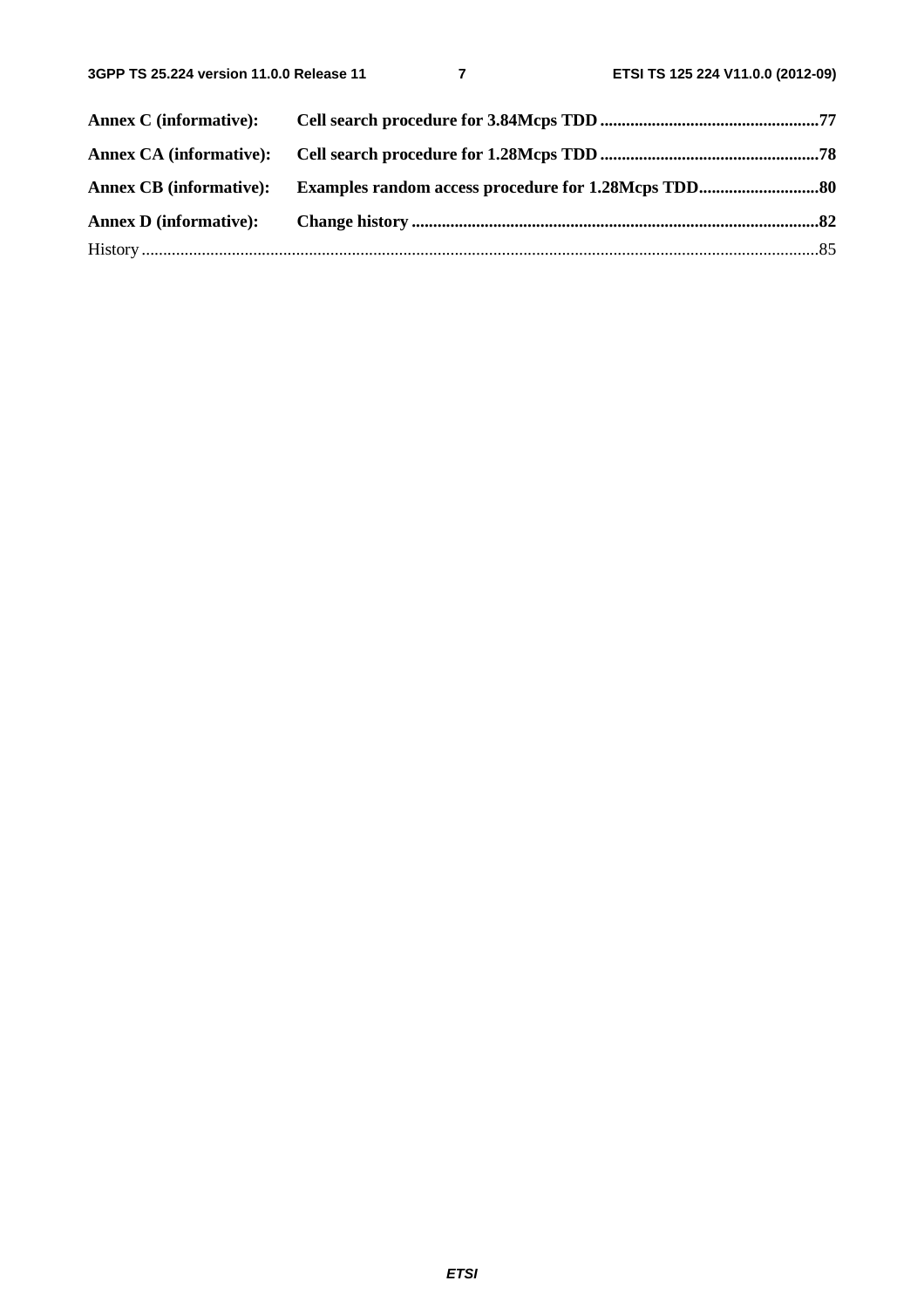## Foreword

This Technical Specification (TS) has been produced by the 3<sup>rd</sup> Generation Partnership Project (3GPP).

The contents of the present document are subject to continuing work within the TSG and may change following formal TSG approval. Should the TSG modify the contents of the present document, it will be re-released by the TSG with an identifying change of release date and an increase in version number as follows:

Version x.y.z

where:

- x the first digit:
	- 1 presented to TSG for information;
	- 2 presented to TSG for approval;
	- 3 or greater indicates TSG approved document under change control.
- y the second digit is incremented for all changes of substance, i.e. technical enhancements, corrections, updates, etc.
- z the third digit is incremented when editorial only changes have been incorporated in the document.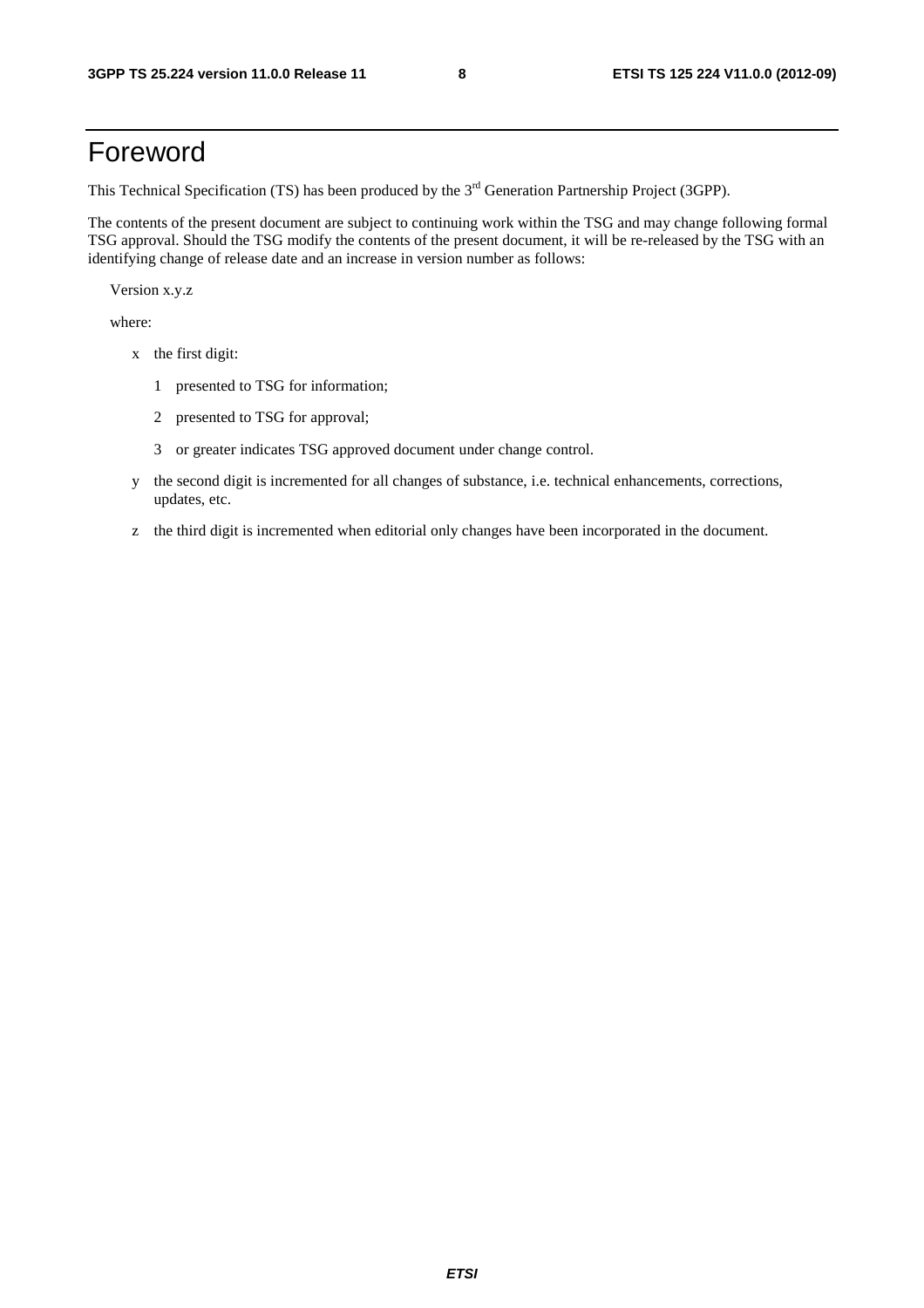## 1 Scope

The present document describes the Physical Layer Procedures in the TDD mode of UTRA.

## 2 References

The following documents contain provisions which, through reference in this text, constitute provisions of the present document.

- References are either specific (identified by date of publication, edition number, version number, etc.) or non-specific.
- For a specific reference, subsequent revisions do not apply.
- For a non-specific reference, the latest version applies. In the case of a reference to a 3GPP document (including a GSM document), a non-specific reference implicitly refers to the latest version of that document *in the same Release as the present document*.
- [1] 3GPP TS 25.201: "Physical layer general description".
- [2] 3GPP TS 25.102: "UE physical layer capabilities".
- [3] 3GPP TS 25.211: "Physical channels and mapping of transport channels onto physical channels (FDD)".
- [4] 3GPP TS 25.212: "Multiplexing and channel coding (FDD)".
- [5] 3GPP TS 25.213: "Spreading and modulation (FDD)".
- [6] 3GPP TS 25.214: "Physical layer procedures (FDD)".
- [7] 3GPP TS 25.215: "Physical Layer Measurements (FDD)".
- [8] 3GPP TS 25.221: "Physical channels and mapping of transport channels onto physical channels (TDD)".
- [9] 3GPP TS 25.222: "Multiplexing and channel coding (TDD)".
- [10] 3GPP TS 25.223: "Spreading and modulation (TDD)".
- [11] 3GPP TS 25.225: "Physical Layer Measurements (TDD)".
- [12] 3GPP TS 25.301: "Radio Interface Protocol Architecture".
- [13] 3GPP TS 25.302: "Services Provided by the Physical Layer".
- [14] 3GPP TS 25.401: "UTRAN Overall Description".
- [15] 3GPP TS 25.331: "RRC Protocol Specification"
- [16] 3GPP TS 25.433: "UTRAN Iub Interface NBAP Signalling"
- [17] 3GPP TS 25.105: "UTRA (BS) TDD; Radio transmission and Reception"
- [18] 3GPP TS 25.321: "MAC protocol specification"
- [19] 3GPP TS 25.303: "Interlayer Procedures in Connected Mode"
- [20] 3GPP TS 25.402: "Synchronisation in UTRAN Stage 2"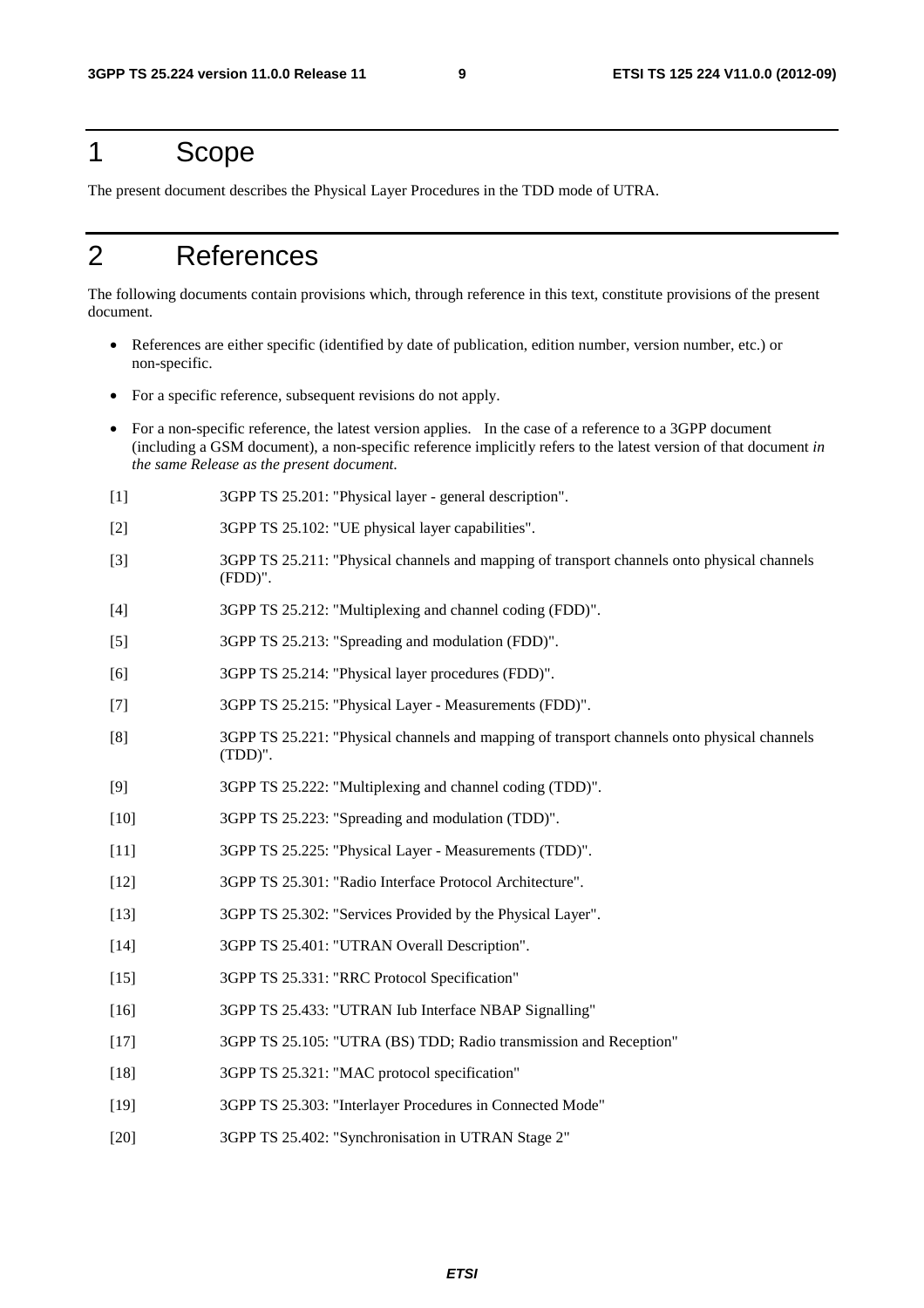## 3 Abbreviations

For the purposes of the present document, the following abbreviations apply:

| ACK            | Acknowledgement                             |
|----------------|---------------------------------------------|
| ASC            | <b>Access Service Class</b>                 |
| <b>BCCH</b>    | <b>Broadcast Control Channel</b>            |
| <b>BCH</b>     | <b>Broadcast Channel</b>                    |
| <b>CCTrCH</b>  | Coded Composite Transport Channel           |
| <b>CDMA</b>    | <b>Code Division Multiple Access</b>        |
| <b>CQI</b>     | <b>Channel Quality Information</b>          |
| <b>CRC</b>     | <b>Cyclic Redundancy Check</b>              |
| <b>DCA</b>     | <b>Dynamic Channel Allocation</b>           |
| DL             | Downlink                                    |
| <b>DPCH</b>    | <b>Dedicated Physical Channel</b>           |
| <b>DTX</b>     | Discontinuous Transmission                  |
| E-AGCH         | <b>E-DCH Absolute Grant Channel</b>         |
| <b>ECSN</b>    | E-AGCH Cyclic Sequence Number               |
| E-DCH          | <b>Enhanced Dedicated Channel</b>           |
| <b>E-HICH</b>  | E-DCH Hybrid ARQ Indicator Channel          |
| ENI            | <b>E-UCCH Number Indicator</b>              |
| <b>E-PUCH</b>  | E-DCH Physical Uplink Channel               |
| <b>E-RUCCH</b> | E-DCH Random Access Uplink Control Channel  |
| <b>E-UCCH</b>  | <b>E-DCH Uplink Control Channel</b>         |
| <b>FACH</b>    | <b>Forward Access Channel</b>               |
| <b>FDD</b>     | <b>Frequency Division Duplex</b>            |
| HS-DSCH        | High Speed Downlink Shared Channel          |
| HS-PDSCH       | High Speed Physical Downlink Shared Channel |
| <b>HS-SCCH</b> | Shared Control Channel for HS-DSCH          |
| HS-SICH        | Shared Information Channel for HS-DSCH      |
| IMB            | <b>Integrated Mobile Broadcast</b>          |
| <b>ISCP</b>    | Interference Signal Code Power              |
| <b>MAC</b>     | <b>Medium Access Control</b>                |
| <b>MBMS</b>    | Multimedia Broadcast/Multicast Service      |
| <b>MBSFN</b>   | MBMS over a Single Frequency Network        |
| <b>MICH</b>    | <b>MBMS</b> Indicator Channel               |
| <b>MIMO</b>    | single user Multiple Input Multiple Output  |
| MS burst       | <b>MBSFN</b> Special burst                  |
| MT burst       | <b>MBSFN</b> Traffic burst                  |
| <b>MU-MIMO</b> | Multi-user Multiple Input Multiple Output   |
| <b>NACK</b>    | Negative Acknowledgement                    |
| NRT            | Non-Real Time                               |
| P-CCPCH        | Primary Common Control Physical Channel     |
| PC             | Power Control                               |
| <b>PDSCH</b>   | Physical Downlink Shared Channel            |
| <b>PICH</b>    | Paging Indicator Channel                    |
| <b>PLCCH</b>   | Physical Layer Common Control Channel       |
| <b>PRACH</b>   | Physical Random Access Channel              |
| <b>PUSCH</b>   | Physical Uplink Shared Channel              |
| <b>RACH</b>    | Random Access Channel                       |
| RL             | Radio Link                                  |
| <b>RRC</b>     | Radio Resource Control                      |
| <b>RSCP</b>    | Received Signal Code Power                  |
| <b>RT</b>      | <b>Real Time</b>                            |
| RU             | Resource Unit                               |
| SBGP           | <b>Special Burst Generation Gap</b>         |
| SBP            | <b>Special Burst Period</b>                 |
| SBSP           | Special Burst Scheduling Period             |
| S-CCPCH        | Secondary Common Control Physical Channel   |
| <b>SCH</b>     | <b>Synchronisation Channel</b>              |
| <b>SCTD</b>    | Space Code Transmit Diversity               |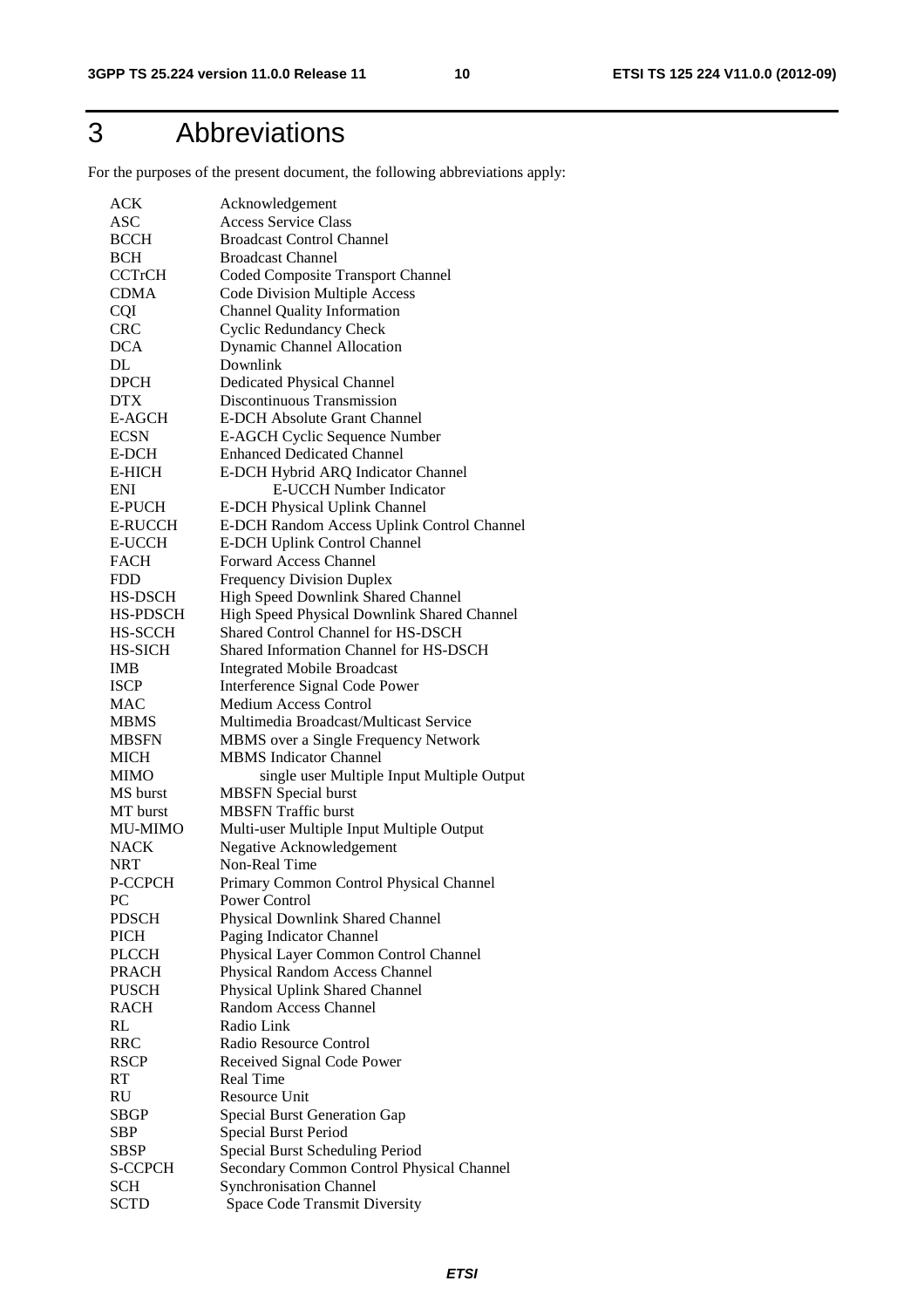| <b>SFN</b>   | System Frame Number                           |
|--------------|-----------------------------------------------|
| <b>SIR</b>   | Signal-to-Interference Ratio                  |
| <b>SNPL</b>  | Serving and Neighbour cell Pathloss           |
| <b>SSCH</b>  | Secondary Synchronisation Channel             |
| STD          | <b>Selective Transmit Diversity</b>           |
| TA.          | Timing Advance                                |
| <b>TDD</b>   | <b>Time Division Duplex</b>                   |
| TF           | <b>Transport Format</b>                       |
| <b>TFC</b>   | <b>Transport Format Combination</b>           |
| <b>TFCI</b>  | <b>Transport Format Combination Indicator</b> |
| <b>TFCS</b>  | <b>Transport Format Combination Set</b>       |
| <b>TFRI</b>  | <b>Transport Format Resource Indicator</b>    |
| <b>TPC</b>   | <b>Transmit Power Control</b>                 |
| <b>TSTD</b>  | Time Switched Transmit Diversity              |
| <b>TTI</b>   | <b>Transmission Time Interval</b>             |
| TxAA         | <b>Transmit Adaptive Antennas</b>             |
| UE           | User Equipment                                |
| UL           | Uplink                                        |
| <b>UMTS</b>  | Universal Mobile Telecommunications System    |
| <b>UTRAN</b> | <b>UMTS Radio Access Network</b>              |
| VBR          | Variable Bit Rate                             |
|              |                                               |

## 4 Physical layer procedures for the 3.84 Mcps option

## 4.1 General

Sub-clauses 4.2 to 4.13 do not apply to 3.84 Mcps MBSFN IMB operation. Physical layer procedures for 3.84 Mcps MBSFN IMB operation are described in sub-clause 4.14.

## 4.2 Transmitter Power Control

## 4.2.1 General Parameters

Power control is applied for the TDD mode to limit the interference level within the system thus reducing the intercell interference level and to reduce the power consumption in the UE.

All codes within one timeslot allocated to the same CCTrCH use the same transmission power, in case they have the same spreading factor.

|                      | <b>Uplink</b>                          | <b>Downlink</b>                  |
|----------------------|----------------------------------------|----------------------------------|
| Power control rate   | Variable                               | Variable, with rate depending on |
|                      | 1-7 slots delay (2 slot SCH)           | the slot allocation.             |
|                      | 1-14 slots delay (1 slot SCH)          |                                  |
| <b>TPC Step size</b> | $- -$                                  | 1dB or 2 dB or 3 dB              |
| <b>Remarks</b>       | All figures are without processing and |                                  |
|                      | measurement times                      |                                  |

#### **Table 1: Transmit Power Control characteristics**

## 4.2.2 Uplink Control

### 4.2.2.1 General Limits

During the operation of the uplink power control procedure the UE transmit power shall not exceed a maximum allowed value which is the lower out of the maximum output power of the terminal power class and a value which may be set by higher layer signalling.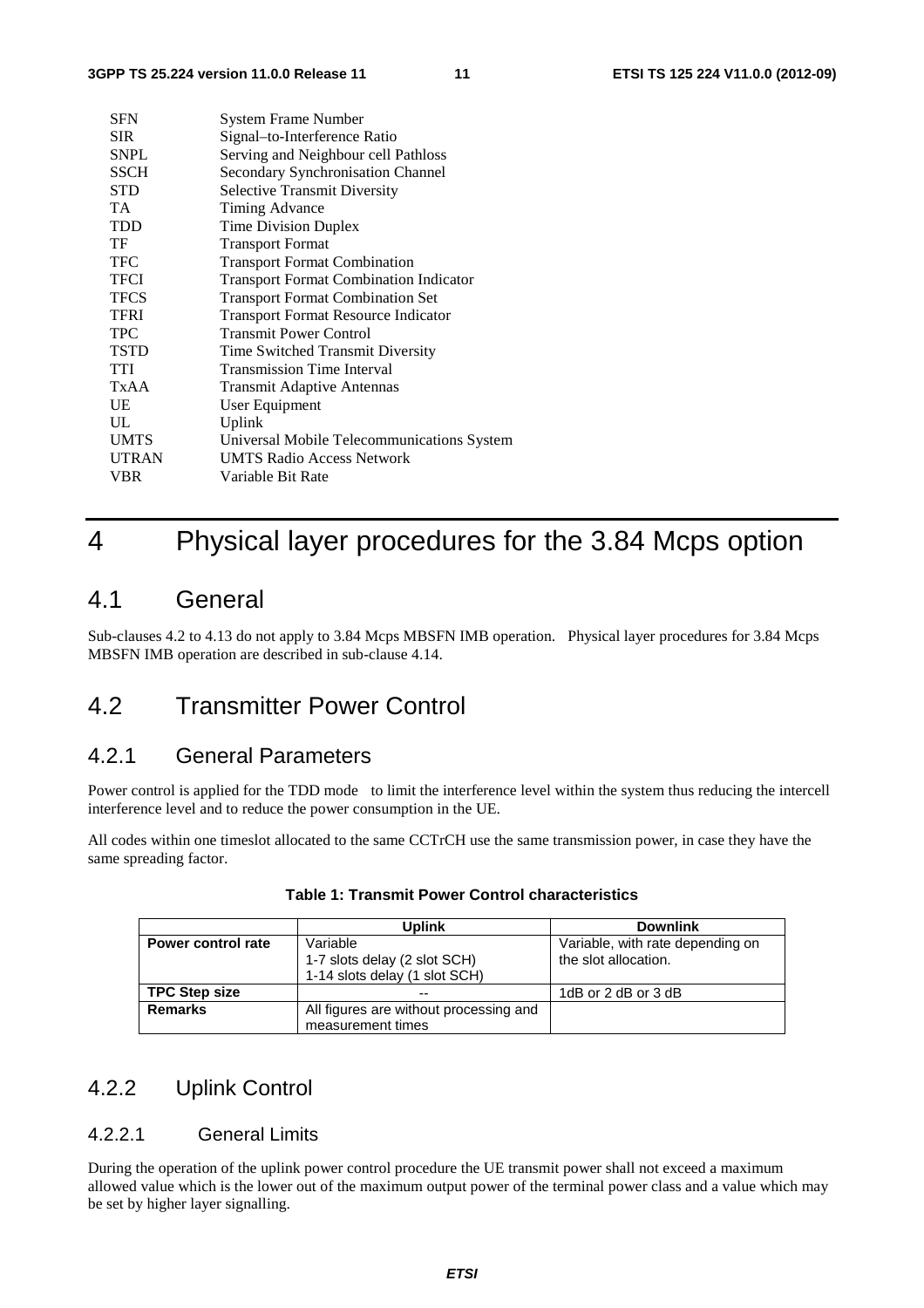Uplink power control shall be performed while the total UE transmit power is below the maximum allowed output power. In some cases the total UE transmit power in a timeslot after uplink power control calculation might exceed the maximum allowed output power. In these cases the calculated transmit power of all uplink physical channels in this timeslot shall be scaled by the same amount in dB before transmission. The total UE transmission power used shall be the maximum allowed output power.

The UTRAN may not expect the UE to be capable of reducing its total transmit power below the minimum level specified in [2].

#### 4.2.2.2 PRACH

The transmit power for the PRACH is set by higher layers based on open loop power control as described in [15].

#### 4.2.2.3 DPCH, PUSCH and HS-SICH

The transmit power for DPCH, PUSCH and HS-SICH is set by higher layers based on open loop power control as described in [15].

In the case that an ACK is being transmitted on the HS-SICH, the UE shall apply a power offset to the transmit power of the entire HS-SICH. This power offset shall be signalled by higher layers.

#### 4.2.2.3.1 Gain Factors

Two or more transport channels may be multiplexed onto a CCTrCH as described in [9]. These transport channels undergo rate matching which involves repetition or puncturing. This rate matching affects the transmit power required to obtain a particular  $E<sub>b</sub>/N<sub>0</sub>$ . Thus, the transmission power of the CCTrCH shall be weighted by a gain factor β.

There are two ways of controlling the gain factors for different TFC"s within a CCTrCH transmitted in a radio frame:

- $\beta$  is signalled for the TFC, or
- $\beta$  is computed for the TFC, based upon the signalled settings for a reference TFC.

Combinations of the two above methods may be used to associate β values to all TFC"s in the TFCS for a CCTrCH. The two methods are described in sections 4.2.2.3.1.1 and 4.2.2.3.1.2 respectively. Several reference TFC"s for several different CCTrCH"s may be signalled from higher layers.

The weight and gain factors may vary on a radio frame basis depending upon the current SF and TFC used. The setting of weight and gain factors is independent of any other form of power control. That means that the transmit power  $P_{\text{UL}}$  is calculated according to the formula given in [15] and then the weight and gain factors are applied on top of that, cf. [10].

#### 4.2.2.3.1.1 Signalled Gain Factors

When the gain factor  $\beta_i$  is signalled by higher layers for a certain TFC, the signalled values are used directly for weighting DPCH or PUSCH within a CCTrCH. Exact values are given in [10].

#### 4.2.2.3.1.2 Computed Gain Factors

The gain factor  $\beta_i$  may also be computed for certain TFCs, based on the signalled settings for a reference TFC:

Let  $\beta_{ref}$  denote the signalled gain factor for the reference TFC. Further, let  $\beta_j$  denote the gain factor used for the *j*-th TFC.

Define the variable:  $K_{ref} = \sum RM_i$ . *i*  $K_{\mathit{ref}} = \sum RM_{i} \cdot N_{i}$ 

where  $RM_i$  is the semi-static rate matching attribute for transport channel *i*,  $N_i$  is the number of bits output from the radio frame segmentation block for transport channel *i* and the sum is taken over all the transport channels *i* in the reference TFC.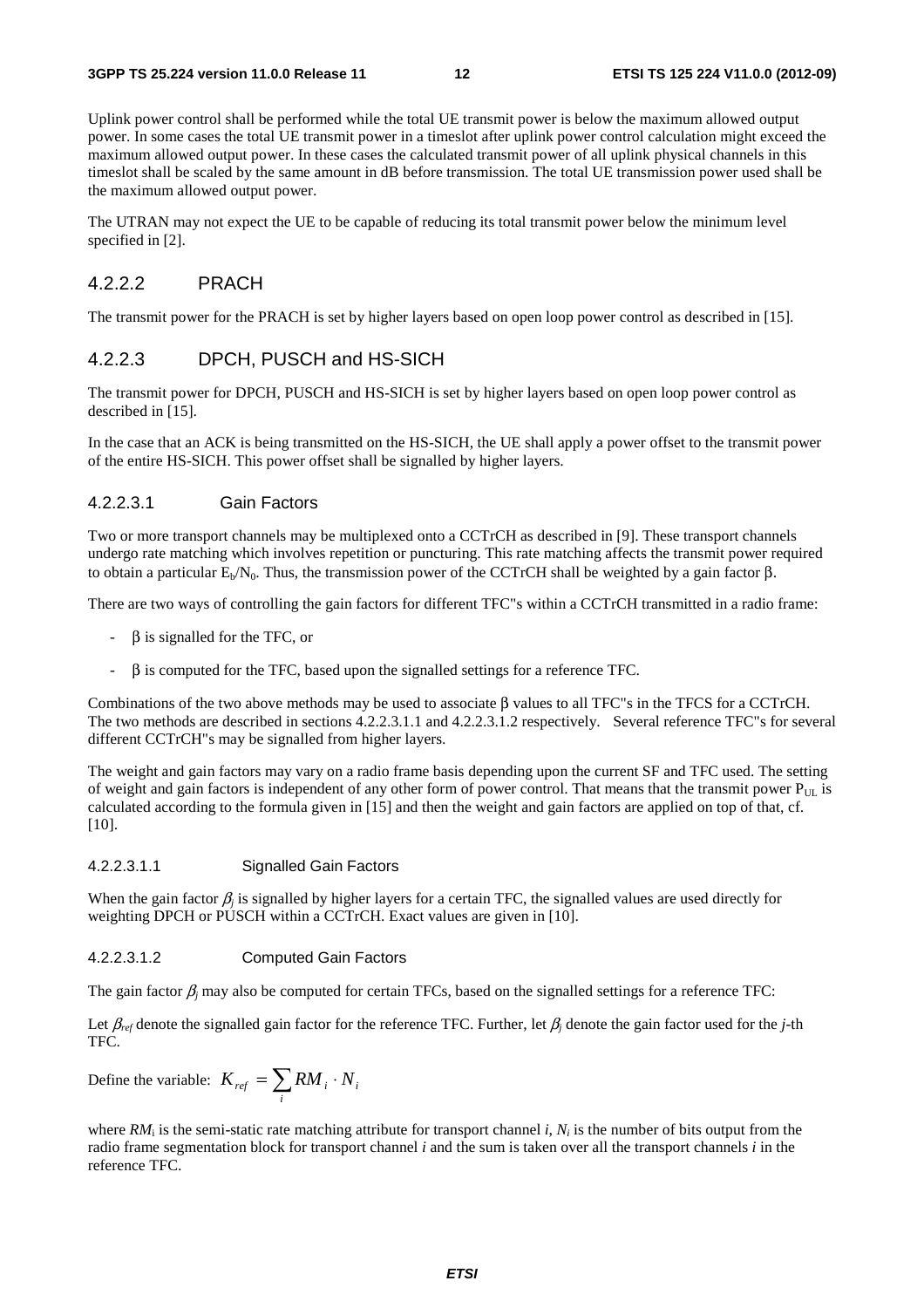#### **3GPP TS 25.224 version 11.0.0 Release 11 13 ETSI TS 125 224 V11.0.0 (2012-09)**

Similarly, define the variable  $K_j = \sum RM_i$ . *i*  $K_{i} = \sum RM_{i} \cdot N_{i}$ 

where the sum is taken over all the transport channels *i* in the *j*-th TFC.

Moreover, define the variable  $L_{ref} = \sum$  $\frac{ref}{i}$   $\frac{1}{s}$   $\sum_i$  $L_{ref} = \sum \frac{1}{\sigma}$ 

where  $SF_i$  is the spreading factor of DPCH or PUSCH *i* and the sum is taken over all DPCH or PUSCH *i* used in the reference TFC.

Similarly, define the variable  $L_j = \sum$  $j - \sum_i SF_i$  $L_i = \sum \frac{1}{\sigma_i}$ 

where the sum is taken over all DPCH or PUSCH *i* used in the *j*-th TFC.

The gain factors  $\beta_j$  for the *j*-th TFC are then computed as follows:

$$
\beta_j = \beta_{ref} \cdot \sqrt{\frac{L_{ref}}{L_j}} \sqrt{\frac{K_j}{K_{ref}}}
$$

No quantisation of  $β_i$  is performed and as such, values other than the quantised  $β_i$  given in [10] may be used.

#### 4.2.2.3.2 Out of synchronisation handling

As stated in 4.2.3.4 , the association between TPC commands sent on uplink DPCH and PUSCH, with the power controlled downlink DPCH and PDSCH is signaled by higher layers. In the case of multiple DL CCTrCHs it is possible that an UL CCTrCH will provide TPC commands to more than one DL CCTrCH.

In the second phase of synchronisation evaluation, as defined in 4.4.2.1.2, the UE shall shut off the transmission of an UL CCTrCH if the following criteria are fulfilled for any one of the DL CCTrCHs commanded by its TPC:

The UE estimates the received dedicated channel burst quality over the last 160 ms period to be worse than a threshold  $Q_{out}$ , and in addition, no special burst, as defined in 4.5, is detected with quality above a threshold, Q<sub>sbout</sub>. Q<sub>out</sub> and Q<sub>sbout</sub> are defined implicitly by the relevant tests in [2]. If the UE detects the beacon channel reception level [10 dB] above the handover triggering level, then the UE shall use a 320 ms estimation period for the burst quality evaluation and for the Special Burst detection window.

UE shall subsequently resume the uplink transmission of the CCTrCH if the following criteria are fulfilled:

The UE estimates the received dedicated CCTrCH burst reception quality over the last 160 ms period to be better than a threshold  $Q_{in}$  or the UE detects a burst with quality above threshold  $Q_{shin}$  and TFCI decoded to be that of the Special Burst.  $Q_{in}$  and  $Q_{spin}$  are defined implicitly by the relevant tests in [2]. If the UE detects the beacon channel reception level [10 dB] above the handover triggering level, then the UE shall use a 320 ms estimation period for the burst quality evaluation and for the Special Burst detection window.

#### 4.2.2.4 E-PUCH

The power of E-PUCH is set based upon the sum of:

- 1. An open loop component based upon beacon channel pathloss and on the E-PUCH constant value signalled by higher layers  $(K_{E-PUCH})$ .
- 2. A closed-loop TPC component. One TPC bit is signalled to the UE within each E-AGCH. The TPC command is derived by Node-B.
- 3. An adjustment factor  $(\beta_s)$  accounting for the E-TFC selected by the UE and the HARQ offset.

The transmit power of the E-PUCH is calculated in the UE as follows: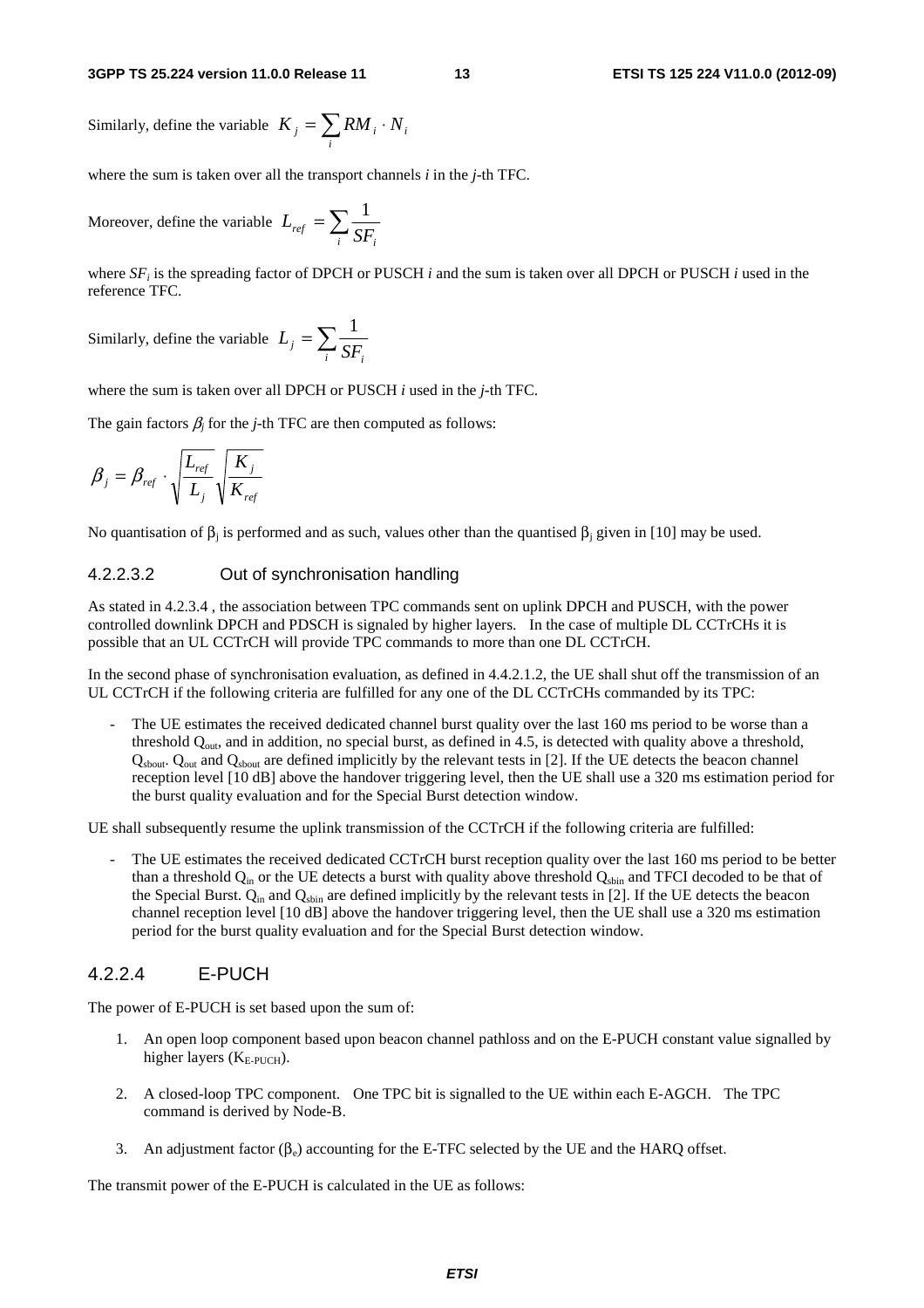**3GPP TS 25.224 version 11.0.0 Release 11 14 ETSI TS 125 224 V11.0.0 (2012-09)**

$$
P_{E-PUCH} = P_{e-base} + L + \beta_e + K_{E-PUCH}
$$

… where:

- $P_{e-base}$  is a closed-loop quantity maintained by the UE and which is incremented or decremented by a value  $\Delta_{e}$ . base upon each receipt of a TPC command on E-AGCH. On receipt of a TPC 'up' command, P<sub>e-base</sub> is incremented by  $\Delta_{e-base}$ . On receipt of a TPC 'down' command,  $P_{e-base}$  is decremented by  $\Delta_{e-base}$ . The TPC step size  $\Delta_{e-base}$  is configured by higher layers [15].
- L is a pathloss term derived by higher layers from beacon function physical channel measurements. It may comprise a weighted sum of the instantaneous  $(L_{PCCPCH})$  and filtered  $(L_0)$  pathloss measurements (as described in [15])
- $\bullet$   $\beta_e$  is the gain factor derived for the selected E-TFC transport block size, E-PUCH physical resource size, E-PUCH modulation type and HARQ offset according to subclause 4.2.2.4.1.
- $K_{\text{E-PIICH}}$  is the E-PUCH constant value signalled by higher layers [15].

Higher layers in the UE shall use the current calculated E-PUCH power in conjunction with the current absolute grant (power) value in order to determine the set of E-TFC"s available (see [18]).

When setting the initial transmit power for E-PUCH or following an extended pause in the reception of TPC commands on E-AGCH, the UE shall set  $P_{e-base}$  equal to the average of the  $I_{BTS}$  values (see [15]) over the timeslots configured for E-DCH use. When receipt of TPC commands on E-AGCH recommences, the TPC commands shall be used to modify Pe-base from its previously set value.

#### 4.2.2.4.1 Gain Factors for E-PUCH

A beta factor  $\beta_e$  shall be derived by the UE as a function of:

- the selected E-TFC transport block size
- the E-PUCH resource occupation in the E-DCH TTI
- the modulation type (QPSK/16-QAM)
- the HARQ power offset (see [18])

Higher layers shall provide a set of reference points defining the relationship between the coderate of E-DCH transmission (λ<sub>e</sub>) and the relative reference power per resource unit (β<sub>λ</sub> dB). A set of reference points is provided separately for each of QPSK and 16-QAM modulation.

The coderate of E-DCH transmission  $\lambda_e$  for the selected E-TFC, physical resource allocation and modulation type is defined as:

$$
\lambda_e = \frac{S_e}{R_e}
$$

 $\ldots$  in which S<sub>e</sub> is the transport block size of the selected E-TFC and R<sub>e</sub> is the number of physical channel bits output from the physical channel mapping stage of E-DCH transport channel processing as described in [9].

The maximum and minimum values of  $\lambda$  signalled by higher layers for the appropriate modulation type are denoted  $\lambda_{\text{max}}$  and  $\lambda_{\text{min}}$  respectively. For a given  $\lambda_e$  there exists a  $\lambda_0$  and a  $\lambda_1$  such that:

- If  $\lambda_{\min} \leq \lambda_e < \lambda_{\max}$ 
	- $\circ$  λ<sub>0</sub> is the largest λ signalled by higher layers for the appropriate modulation type and for which λ<λ<sub>e</sub>
	- $\circ$   $\lambda_1$  is the smallest  $\lambda$  signalled by higher layers for the appropriate modulation type and for which  $λ > λ$
- Else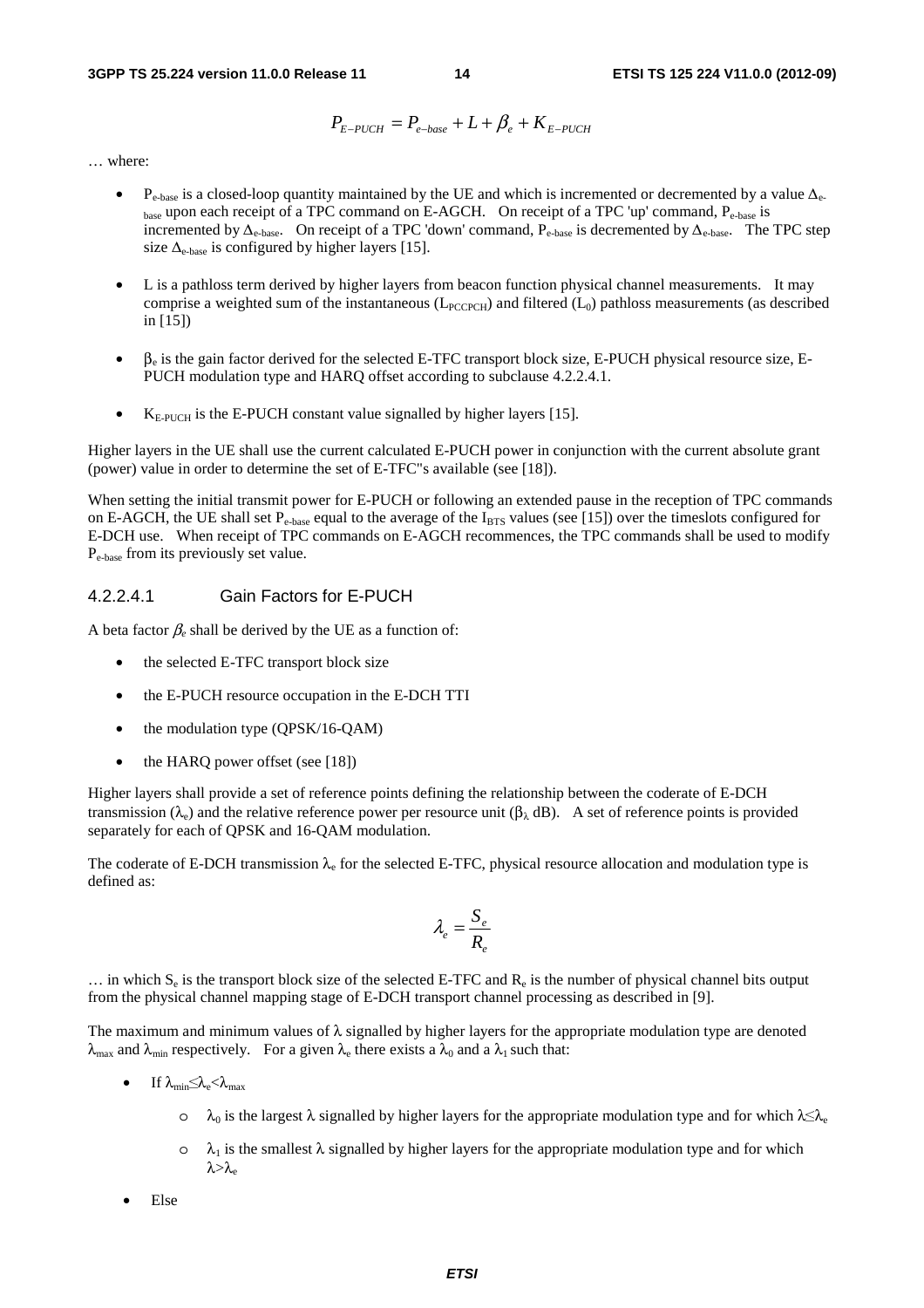- o If  $\lambda_e < \lambda_{\min}$  then  $\lambda_0 = \lambda_{\min}$  and  $\lambda_1$  is the smallest signalled  $\lambda$  for which  $\lambda > \lambda_{\min}$ .
- o If  $\lambda_e \ge \lambda_{\text{max}}$  then  $\lambda_0$  is the largest signalled  $\lambda$  for which  $\lambda < \lambda_{\text{max}}$  and  $\lambda_1 = \lambda_{\text{max}}$

Associated with  $\lambda_0$  and  $\lambda_1$  are the corresponding  $\beta_{\lambda 0}$  and  $\beta_{\lambda 1}$  which define the reference points signalled by higher layers. The normalised (per-resource-unit) beta value for the selected E-TFC and E-PUCH resource set is denoted  $β_{0,e}$ and is:

$$
\beta_{0,e} = \beta_{\lambda 0} + \frac{\beta_{\lambda 1} - \beta_{\lambda 0}}{\lambda_1 - \lambda_0} (\lambda_e - \lambda_0) dB
$$

 $\alpha_e$  is a logarithmic value set as a function of the E-PUCH spreading factor (SF<sub>E-PUCH</sub>) according to table 1a.

#### **Table 1a: Tabulated** α**e values**

| $SFE-PUCH$ | $\alpha_e$ (dB) |
|------------|-----------------|
|            | 12              |
| 2          | G)              |
|            | 6               |
| 8          | 3               |
| 16         |                 |

 $\beta_e$  is then derived as

$$
\beta_e = \beta_{0e} + \alpha_e + \Delta_{bare}
$$
 dB

Δ*harq* is set by higher layers (see [18]).

#### 4.2.2.5 E-RUCCH

The transmit power for the E-RUCCH is set by higher layers based on open loop power control as described in [15].

#### 4.2.3 Downlink Control

#### 4.2.3.1 P-CCPCH

The Primary CCPCH transmit power is set by higher layer signalling and can be changed based on network conditions on a slow basis. The reference transmit power of the P-CCPCH is broadcast on BCH or individually signalled to each UE.

#### 4.2.3.2 S-CCPCH, PICH

The relative transmit power of the Secondary CCPCH and the PICH compared to the P-CCPCH transmit power are set by higher layer signalling. The PICH power offset relative to the P-CCPCH reference power is signalled on the BCH.

#### 4.2.3.2A MICH

The relative transmit power of the MICH compared to the P-CCPCH transmit power is set by higher layer signalling.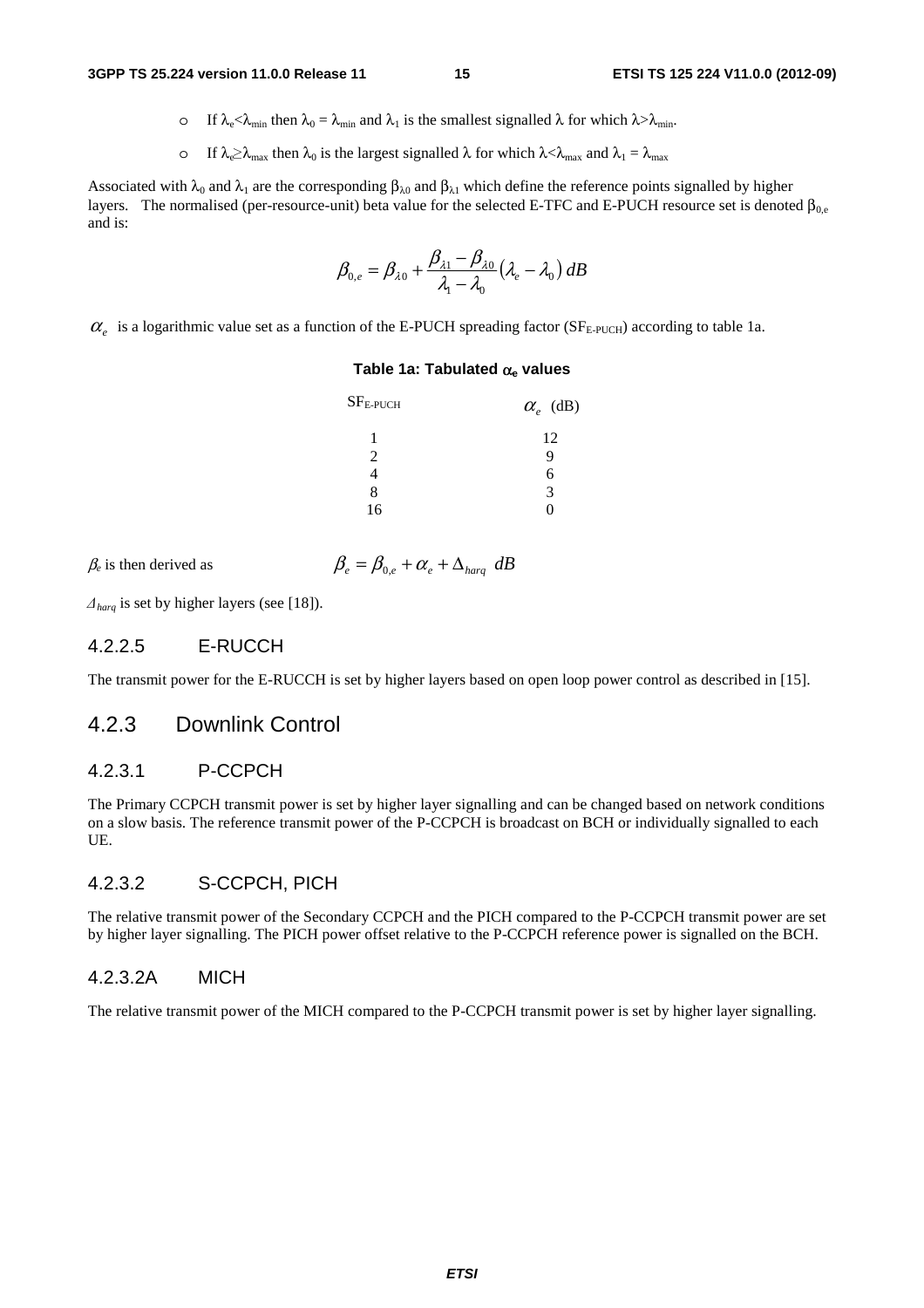#### 4.2.3.3 SCH

The SCH transmit power is set by higher layer signalling [16]. The value is given relative to the power of the P-CCPCH.

#### 4.2.3.3A PNBSCH

The PNBSCH transmit power is set by higher layer signalling [16]. The value given is relative to the power of the P-**CCPCH** 

## 4.2.3.4 DPCH, PDSCH

The initial transmission power of the downlink DPCH and the PDSCH shall be set by higher layer signalling. If associated uplink CCTrCHs for TPC commands are signalled to the UE by higher layers (mandatory for a DPCH), the network shall transit into inner loop power control after the initial transmission. The UE shall then generate TPC commands to control the network transmit power and send them in the TPC field of the associated uplink CCTrCHs. If the physical channel power should be increased, the TPC command is set to 'up' whereas if the power should be reduced the TPC command is set to 'down'. An example on how to derive the TPC commands and the definition of the inner loop power control are given in Annex A.1. A TPC command sent in an uplink CCTrCH controls all downlink DPCHs or PDSCHs to which the associated downlink CCTrCH is mapped to.

If a PDSCH does not have associated uplink CCTrCHs configured for TPC power control, its power shall be controlled by higher layer signalling.

In the case that no associated downlink data is scheduled within 15 timeslots before the transmission of a TPC command then this is regarded as a transmission pause. The TPC commands in this case shall be derived from measurements on beacon function physical channels. An example solution for the generation of the TPC command for this case is given in Annex A 1.

When not in a transmission pause each TPC command shall always be based on all associated downlink transmissions received since the previous related TPC command. Related TPC commands are defined as TPC commands associated with the same downlink CCTrCHs. If there are no associated downlink transmissions (or equivalently no beacon transmissions when in a transmission pause) between two or more uplink transmissions carrying related TPC commands, then these TPC commands shall be identical and they shall be regarded by the UTRAN as a single TPC command.

UTRAN may decide how to adjust the transmit power in response to the received TPC command.

The UTRAN may apply an individual offset to the transmission power in each timeslot according to the downlink interference level at the UE.

The transmission power of one DPCH or PDSCH shall not exceed the limits set by higher layer signalling by means of Maximum\_DL\_Power (dB) and Minimum\_DL\_Power (dB). The transmission power is defined as the average power over one timeslot of the complex QPSK symbols of a single DPCH or PDSCH before spreading relative to the power of the P-CCPCH.

During a downlink transmission pause, both UE and Node B shall use the same TPC step size which is signalled by higher layers. The UTRAN may accumulate the TPC commands received during the pause. TPC commands that shall be regarded as identical may only be counted once. The initial UTRAN transmission power for the first data transmission after the pause may then be set to the sum of transmission power before the pause and a power offset according to the accumulated TPC commands. Additionally this sum may include a constant set by the operator and a correction term due to uncertainties in the reception of the TPC bits. The total downlink transmission power at the Node B within one timeslot shall not exceed Maximum Transmission Power set by higher layer signalling. If the total transmit power of all channels in a timeslot exceeds this limit, then the transmission power of all downlink DPCHs and PDSCHs shall be reduced by the same amount in dB. The value for this power reduction is determined, so that the total transmit power of all channels in this timeslot is equal to the maximum transmission power.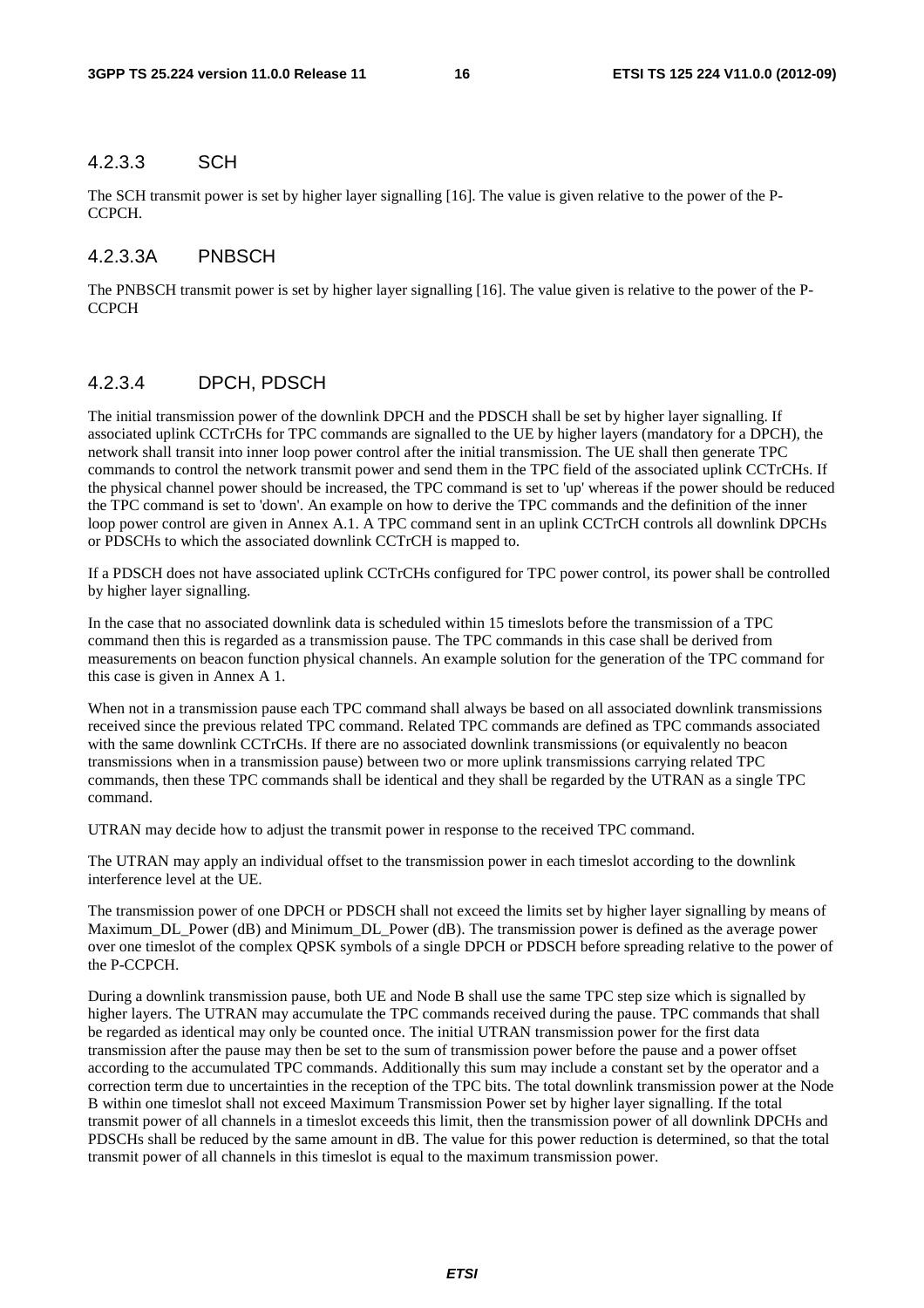#### 4.2.3.4.1 Out of synchronisation handling

When the dedicated physical channel out of sync criteria based on the received burst quality is as given in the subclause 4.4.2 then the UE shall set the uplink TPC command = "up". The CRC based criteria shall not be taken into account in TPC bit value setting.

#### 4.2.3.5 HS-PDSCH

The HS-PDSCH power control is under the control of the NodeB.

#### 4.2.3.6 HS-SCCH

Higher layers shall indicate the maximum transmit power of the HS-SCCH. The Node-B shall not exceed this maximum power when setting the HS-SCCH power.

The initial power of the HS-SCCH is at the discretion of the Node-B. Following the initial transmission, the NodeB may optionally power control the HS-SCCH. This may be done using TPC commands sent by the UE in the HS-SICH.

The UE shall set the TPC commands in the HS-SICH in order to control the transmit power of the HS-SCCH. The TPC commands shall be set in order to meet the HS-SCCH target BLER.

The accuracy of the received HS-SCCH BLER estimate made by the UE may be enhanced by a suitable use of the HCSN field received within the HS-SCCH itself [9]. This field shall initially be set to zero and shall be incremented by the NodeB each time an HS-SCCH is transmitted to the UE.

### 4.2.3.7 E-AGCH

Higher layers shall indicate the maximum transmit power of the E-AGCH. The Node-B shall not exceed this maximum power when setting the E-AGCH power.

The initial power of the E-AGCH is at the discretion of the Node-B. Following the initial transmission, the NodeB may optionally power control the E-AGCH. This may be done using TPC commands sent by the UE in the E-PUCH.

The UE shall set the TPC commands in the E-PUCH in order to control the transmit power of the E-AGCH. The TPC commands shall be set in order to meet the E-AGCH target BLER.

The accuracy of the received E-AGCH BLER estimate made by the UE shall be enhanced by a suitable use of the ECSN field received within the E-AGCH itself [9]. This field shall initially be set to zero and shall be incremented by the Node-B each time an E-AGCH is transmitted to the UE.

### 4.2.3.8 E-HICH

The power of the E- HICH is under the control of the Node B.

## 4.3 Timing Advance

UTRAN may adjust the UE transmission timing with timing advance. The initial value for timing advance  $(TA_{\text{phys}})$  will be determined in the UTRAN by measurement of the timing of the PRACH or E-RUCCH. The required timing advance will be represented as an 8 bit number (0-255) 'UL Timing Advance' TA<sub>ul</sub>, being the multiplier of 4 chips which is nearest to the required timing advance (i.e.  $TA_{phys} = TA_{ul} \times 4$  chips).

When Timing Advance is used the UTRAN will continuously measure the timing of a transmission from the UE and send the necessary timing advance value. On receipt of this value the UE shall adjust the timing of its transmissions accordingly in steps of ±4chips. The transmission of TA values is done by means of higher layer messages. Upon receiving the TA command the UE shall adjust its transmission timing according to the timing advance command at the frame number specified by higher layer signaling. The UE is signaled the TA value in advance of the specified frame activation time to allow for local processing of the command and application of the TA adjustment on the specified frame. Node-B is also signaled the TA value and radio frame number that the TA adjustment is expected.to take place.

If TA is enabled by higher layers, after handover the UE shall transmit in the new cell with timing advance TA adjusted by the relative timing difference Δt between the new and the old cell: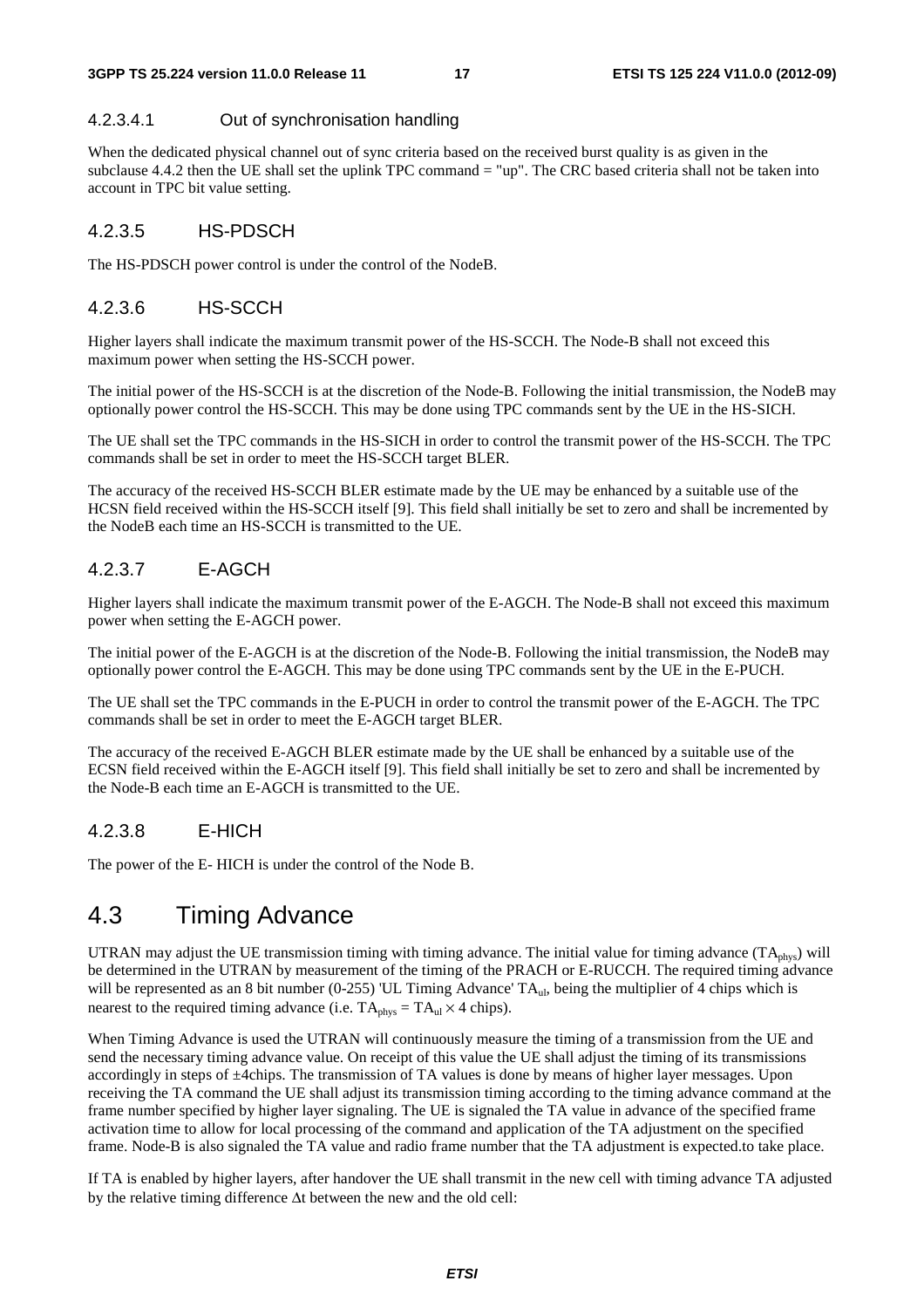$TA<sub>new</sub> = TA<sub>old</sub> + 2\Delta t$ .

## 4.4 Synchronisation procedures

## 4.4.1 Cell Search

During the cell search, the UE searches for a cell and determines the downlink scrambling code, basic midamble code and frame synchronisation of that cell. How cell search is typically done is described in Annex C.

For MBSFN FACH, the downlink scrambling codes and basic midamble codes to be used for non-beacon timeslots are signalled by higher layers.

## 4.4.2 Dedicated channel synchronisation

#### 4.4.2.1 Synchronisation primitives

#### 4.4.2.1.1 General

For the dedicated channels, synchronisation primitives are used to indicate the synchronisation status of radio links, both in uplink and downlink. The definition of the primitives is given in the following subclauses.

When operating HS-DSCH, the configuration of a downlink DPCH by UTRAN is optional. Subclause 4.4.2.1.2 relates to downlink synchronisation in the case that an uplink and downlink DPCH have been configured by higher layers. Subclause 4.4.2.1.2A relates to downlink synchronisation in the case that only an uplink DPCH has been configured by higher layers.

#### 4.4.2.1.2 Downlink synchronisation primitives

Layer 1 in the UE shall check the synchronization status of each DL CCTrCH individually in every radio frame All bursts and transport channels of a CCTrCH shall be taken into account. Synchronisation status is indicated to higher layers, using the CPHY-Sync-IND or CPHY-Out-of-Sync-IND primitives. For dedicated physical channels configured with Repetition Periods [15] only the configured active periods shall be taken into account in the estimation. The status check shall also include detection of the Special Bursts defined in 4.5 for DTX.

The criteria for reporting synchronization status are defined in two different phases.

The first phase lasts until 160 ms after the downlink CCTrCH is considered to be established by higher layers. During this time, Out-of-sync shall not be reported. In-sync shall be reported using the CPHY-Sync-IND primitive if any one of the following three criteria is fulfilled.

- a) The UE estimates the burst reception quality over the previous 40 ms period to be better than a threshold  $Q_{in}$ . This criterion shall be assumed not to be fulfilled before 40 ms of burst reception quality measurement have been collected.
- b) At least one transport block with a CRC attached is received in a TTI ending in the current frame with correct CRC.
- c) The UE detects at least one Special Burst. Special Burst detection shall be successful if the burst is detected with quality above a threshold,  $Q_{\text{spin}}$ , and the TFCI is decoded to be that of the Special Burst.

The second phase starts 160 ms after the downlink dedicated channel is considered established by higher layers.. During this phase both Out-of-Sync and In-Sync are reported as follows.

Out-of-sync shall be reported using the CPHY-Out-of-Sync-IND primitive if all three of the following criteria are fulfilled:

- the UE estimates the received dedicated channel burst quality over the last 160 ms period to be worse than a threshold  $Q_{out}$ . The value,  $Q_{out}$  is defined implicitly by the relevant tests in [2];
- no Special Burst is detected with quality above a threshold  $Q_{\text{about}}$  within the last 160 ms period. The value  $Q_{\text{about}}$ is defined implicitly by the relevant tests in [2];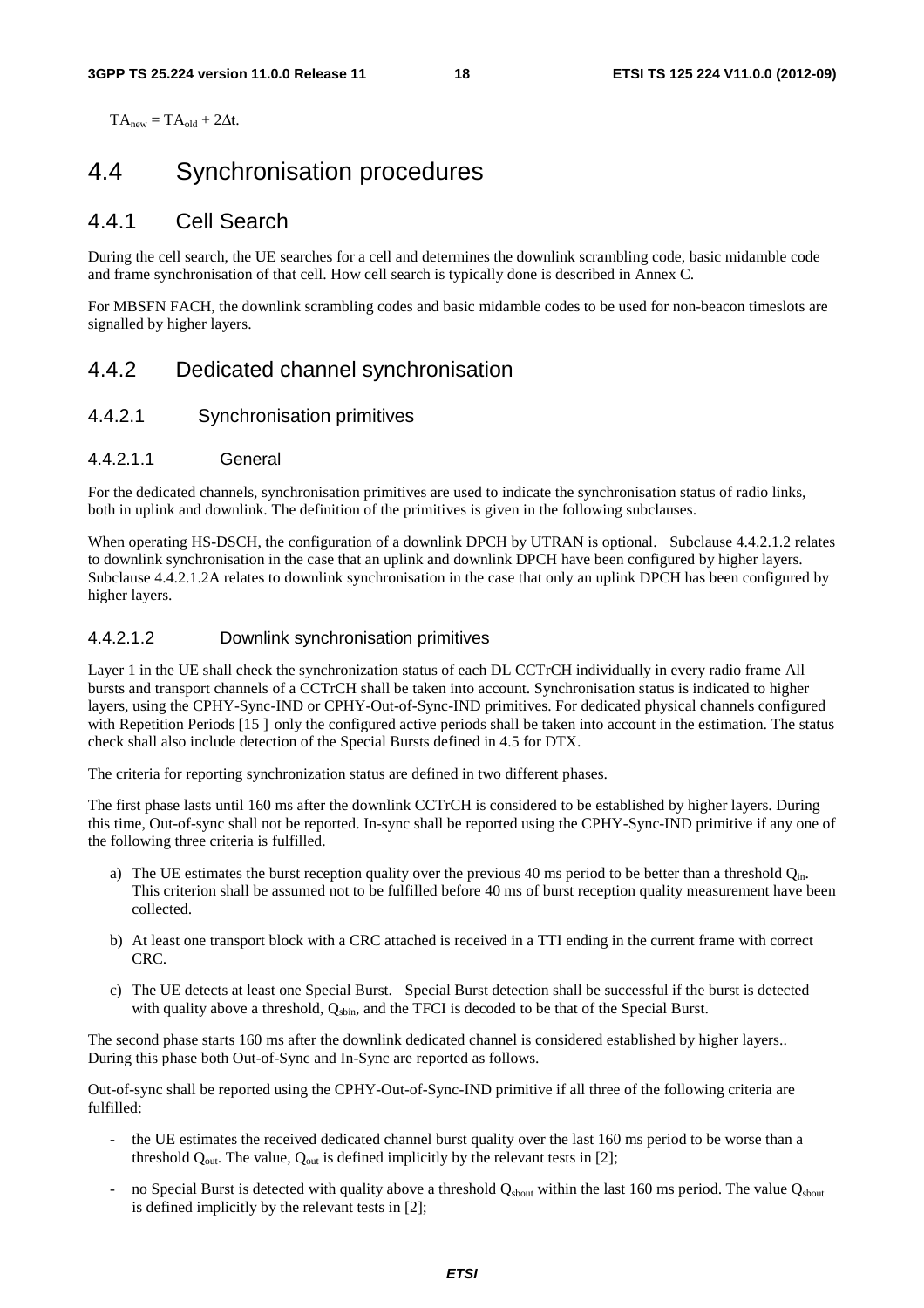- over the previous 160 ms, no transport block has been received with a correct CRC

If the UE detects the beacon channel reception level [10 dB] above the handover triggering level, the UE shall use 320 ms estimation period for the burst quality evaluation and for the Special Burst and CRC detection window.

In-sync shall be reported using the CPHY-Sync-IND primitive if any of the following criteria is fulfilled:

- the UE estimates the received burst reception quality over the last 160 ms period to be better than a threshold  $Q_{in}$ . The value,  $Q_{\text{in}}$  is defined implicitly by the relevant tests in [2].
- the UE detects at least one Special Burst with quality above a threshold Q<sub>sbin</sub> within the last 160 ms period. The value,  $Q_{\text{shin}}$ , is defined implicitly by the relevent tests in [2].
- at least one transport block with a CRC attached is received in a TTI ending in the current frame with correct CRC.

If the UE detects the beacon channel reception level [10 dB] above the handover triggering level, the UE uses 320 ms estimation period for the burst quality evaluation and for the Special Burst detection window.

If no data are provided by higher layers for transmission during the second phase on the downlink dedicated channel then DTX shall be applied as defined in section 4.5.

How the primitives are used by higher layers is described in [15]. The above definitions may lead to radio frames where neither the In-Sync nor Out-of-Sync primitives are reported.

#### 4.4.2.1.2A Downlink synchronisation primitives for HS-channels

In the case that an uplink DPCH has been configured by higher layers but a downlink DPCH has not been configured, the UE shall report downlink synchronisation status based upon other downlink physical channels.

The UE shall monitor the received beacon signal level within the cell and shall average the received beacon power over a period of 160ms. This averaged value is denoted  $P_b$  dBm. The UE shall also monitor and average over the same period, the ISCP on the assigned HS-SCCH resources. This value is denoted  $I_{HS-SCCH}$  dBm. A quality value  $Q_{hs}$  is formed as follows:

$$
Q_{hs} = P_b - I_{HS\text{-}SCCH} + D_{hs\text{-}sync}
$$

- where  $D_{\text{hs-sync}}$  is signalled by higher layers.

In-sync shall be reported using the CPHY-Sync-IND primitive each time an HS-DSCH CRC pass is detected. On this event, an indicator maintained by the UE termed 'HS-DSCH\_failure' shall be set to "false". In-sync shall also be reported if the HS-DSCH\_failure indicator is set to "false" and during the last 160ms period,  $Q_{bs} > Q_{\text{hsin}}$ , where  $Q_{\text{hsin}}$  is a quality threshold defined implicitly by the relevant tests in [2].

Out-of-sync shall be reported using the CPHY-Out-of-Sync-IND primitive. 'Out-of-sync' is generated in the event that, during the last 160ms period,  $Q_{\text{hs}} < Q_{\text{hsout}}$ , where  $Q_{\text{hsout}}$  is a quality threshold defined implicitly by the relevant tests in [2]. CPHY-Out-of-Sync-IND shall also be generated in the event of 16 successive HS-DSCH CRC failures. On occurrence of this event, the HS-DSCH\_failure indicator shall be set to "true".

How the primitives are used by higher layers is described in [15]. The above definitions may lead to radio frames where neither the In-Sync nor Out-of-Sync primitives are reported. They may also, under some circumstances, lead to radio frames in which both In-Sync and Out-of-Sync primitives are generated. In this instance, In-sync shall override Out-of-Sync and the Out-of-Sync primitive shall not be reported.

#### 4.4.2.1.3 Uplink synchronisation primitives

Layer 1 in the Node B shall every radio frame check synchronisation status, individually for each UL CCTrCH of the radio link. Synchronisation status is indicated to the RL Failure/Restored triggering function using either the CPHY-Sync-IND or CPHY-Out-of-Sync-IND primitive.

The exact criteria for indicating in-sync/out-of-sync is not subject to specification, but could e.g. be based on received burst quality or CRC checks. One example would be to have the same criteria as for the downlink synchronisation status primitives.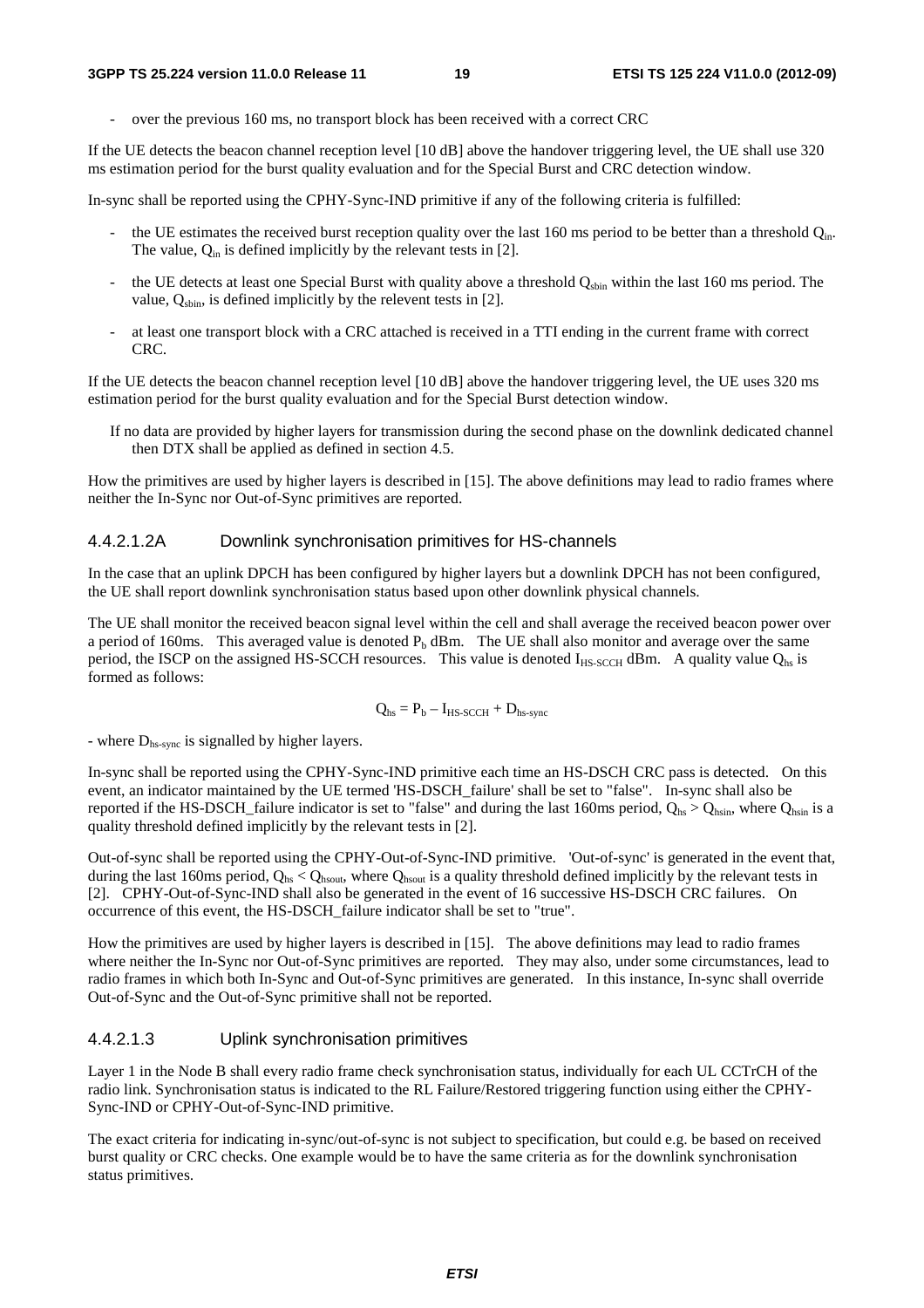### 4.4.2.2 Radio link monitoring

#### 4.4.2.2.1 Downlink radio link failure

The downlink CCTrCHs are monitored by the UE, to trigger radio link failure procedures. The downlink CCTrCH failure status is specified in [15], and is based on the synchronisation status primitives CPHY-Sync-IND and CPHY-Out-of-Sync-IND, indicating in-sync and out-of-sync respectively. These primitives shall provide status for each DL CCTrCH separately.

#### 4.4.2.2.2 Uplink radio link failure/restore

The uplink CCTrCHs are monitored by the Node B in order to trigger CCTrCH failure/restore procedures. The uplink CCTrCH failure/restore status is reported using the synchronisation status primitives CPHY-Sync-IND and CPHY-Outof-Sync-IND, indicating in-sync and out-of-sync respectively.

When the CCTrCH is in the in-sync state, Node B shall start timer T\_RLFAILURE after receiving N\_OUTSYNC\_IND consecutive out-of-sync indications. Node B shall stop and reset timer T\_RLFAILURE upon receiving successive N\_INSYNC\_IND in-sync indications. If T\_RLFAILURE expires, Node B shall indicate to higher layers which CCTrCHs are out-of-sync using the synchronization status primitives. Furthermore, the CCTrCH state shall be changed to the out-of-sync state.

When a CCTrCH is in the out-of-sync state, after receiving N\_INSYNC\_IND successive in-sync indications Node B shall indicate that the CCTrCH has re-established synchronisation and the CCTrCH"s state shall be changed to the insync-state. The specific parameter settings (values of T\_RLFAILURE, N\_OUTSYNC\_IND, and N\_INSYNC\_IND) are configurable, see [16].

## 4.5 Discontinuous transmission (DTX) procedure

The DTX procedure shall be applied for CCTrCHs mapped to S-CCPCH, UL DPCH, DL DPCH, PUSCH and PDSCH, if the total bit rate of the CCTrCH differs from the total channel bit rate of the physical channels allocated to this CCTrCH. DTX shall not be applied to E-DCH mapped to E-PUCH.

The DTX procedure shall also be applied to HS-PDSCHs, HS-SCCHs, E-AGCHs and E-HICHs if no data is to be transmitted on these physical channels in a given TTI.

Rate matching is used in order to fill resource units completely, that are only partially filled with data. In the case that after rate matching and multiplexing no data at all is to be transmitted in a resource unit the complete resource unit shall be discarded from transmission (DTX), unless a Special Burst is transmitted in the RU. This applies also to the case where only one resource unit is allocated and no data has to be transmitted.

## 4.5.1 Description of Special Bursts

For S-CCPCH, UL DPCH, DL DPCH, PUSCH and PDSCH, the Special Burst has the same timeslot format as the burst used for data provided by higher layers. If the timeslot format contains a TFCI field, then the TFCI field shall be filled with '0' bits. The Special Burst may also carry layer 1 control symbols such as TPC bits for the purposes of inner-loop power control. The data portions of the Special Burst are filled with an arbitrary bit pattern.

For S-CCPCH, UL DPCH, DL DPCH, PUSCH and PDSCH, the transmission power of the special burst shall be the same as that of the substituted physical channel of the CCTrCH. In the case of uplink physical channels where autonomous spreading factor change by the UE is permitted by higher layers, the substituted physical channel is considered to be that which would have been employed for the lowest non-zero rate TFC within the set of allowed TFC"s and the transmission power of the Special Burst shall again correspond to that of the physical channel substituted.

For HS-PDSCH, the Special Burst shall use the timeslot format #0 from table 7a, see section 5.3.9.5 in [8]. For HS-SCCH, the Special Burst shall use timeslot format #0 from table 5a, see section 5.2.2.6.1 in [8]. The Special Burst is filled with an arbitrary bit pattern. The transmission power of the Special Burst shall be the same as that of the substituted Beacon channel.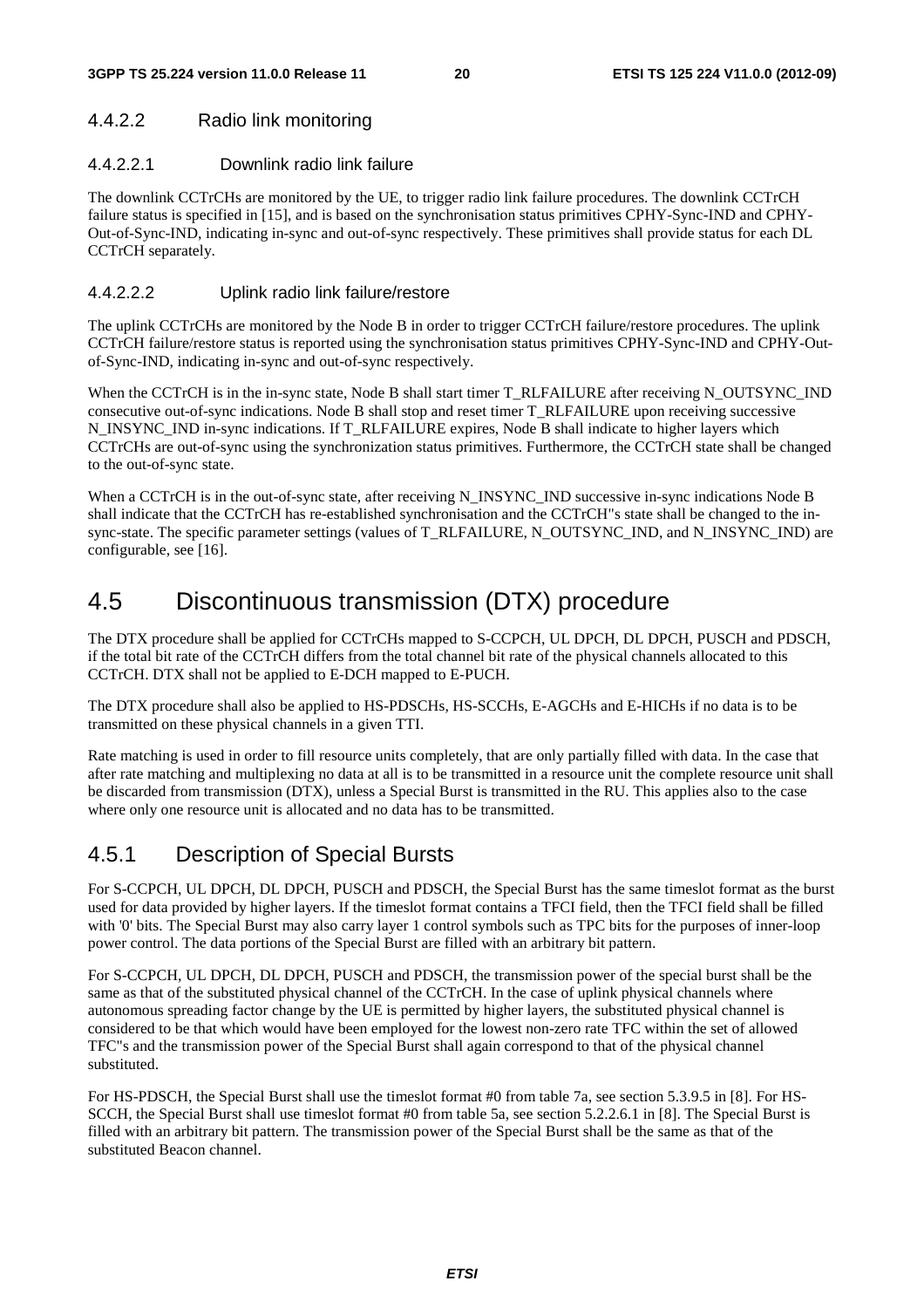## 4.5.2 Use of Special Bursts during DTX

In the case that after link establishment there are no transport blocks provided for transmission by higher layers for a given CCTrCH mapped to UL DPCH, DL DPCH, PUSCH or PDSCH physical channels, then a Special Burst shall be transmitted in the first allocated frame of the transmission pause. If, including the first frame, there is a consecutive period of Special Burst Period (SBP) frames without transport blocks provided by higher layers, then another special burst shall be generated and transmitted at the next possible frame. This pattern shall be continued until transport blocks are provided for the CCTrCH by the higher layers. SBP shall be provided by higher layers. The value of SBP shall be independently specified for uplink and for downlink and shall be designated as

SBGP (special burst generation period) for uplink transmissions

SBSP (special burst scheduling parameter) for downlink transmissions

The default value for both SBGP and SBSP shall be 8.

The Special Burst shall be transmitted using the physical channel with the lowest physical channel sequence number (*p*) as defined by the rate matching function in [9].

Special Bursts shall not be transmitted for HS-SCCH and for CCTrCHs mapped to S-CCPCH or HS-PDSCH in non-Beacon locations, i.e. only DTX shall be applied to these physical channels.

## 4.5.3 Use of Special Bursts for Initial Establishment / Reconfiguration

Upon initial establishment or reconfiguration for either 160 ms following detection of in-sync, or until the first transport block is received from higher layers, both the UE and the Node B shall transmit the special burst for each CCTrCH mapped to UL DPCH, DL DPCH, PUSCH and PDSCH physical channels.

The Special Burst shall be transmitted using the physical channel with the lowest physical channel sequence number (*p*) as defined by the rate matching function in [9].

## 4.5.4 Use of Special Bursts for DTX on Beacon Channels

In the case that a beacon-function physical channel (S-CCPCH or PDSCH) would be DTX"d, then a Special Burst shall be transmitted on the Beacon Channel in that frame instead in order to maintain the beacon functionality.

## 4.6 Downlink Transmit Diversity

Downlink transmit diversity for PDSCH, DPCH, P-CCPCH, S-CCPCH, PICH, MICH, HS-SCCH, HS-PDSCH, E-AGCH, E-HICH and SCH is optional in UTRAN. Its support is mandatory at the UE.

## 4.6.1 Transmit Diversity for PDSCH, DPCH, HS-SCCH, HS-PDSCH and E-AGCH

The transmitter structure to support transmit diversity for PDSCH, DPCH, HS-SCCH, HS-PDSCH and E-AGCH transmission is shown in figure 1. Channel coding, interleaving and spreading are done as in non-diversity mode. The spread complex valued signal is fed to both TX antenna branches, and weighted with antenna specific weight factors  $w<sub>l</sub>$ and *w<sub>2</sub>*. The weight factors are complex valued signals (i.e.,  $w_i = a_i + ib_i$ ), in general. These weight factors are calculated on a per slot and per user basis.

The weight factors are determined by the UTRAN. Examples of transmit diversity schemes are given in annex B.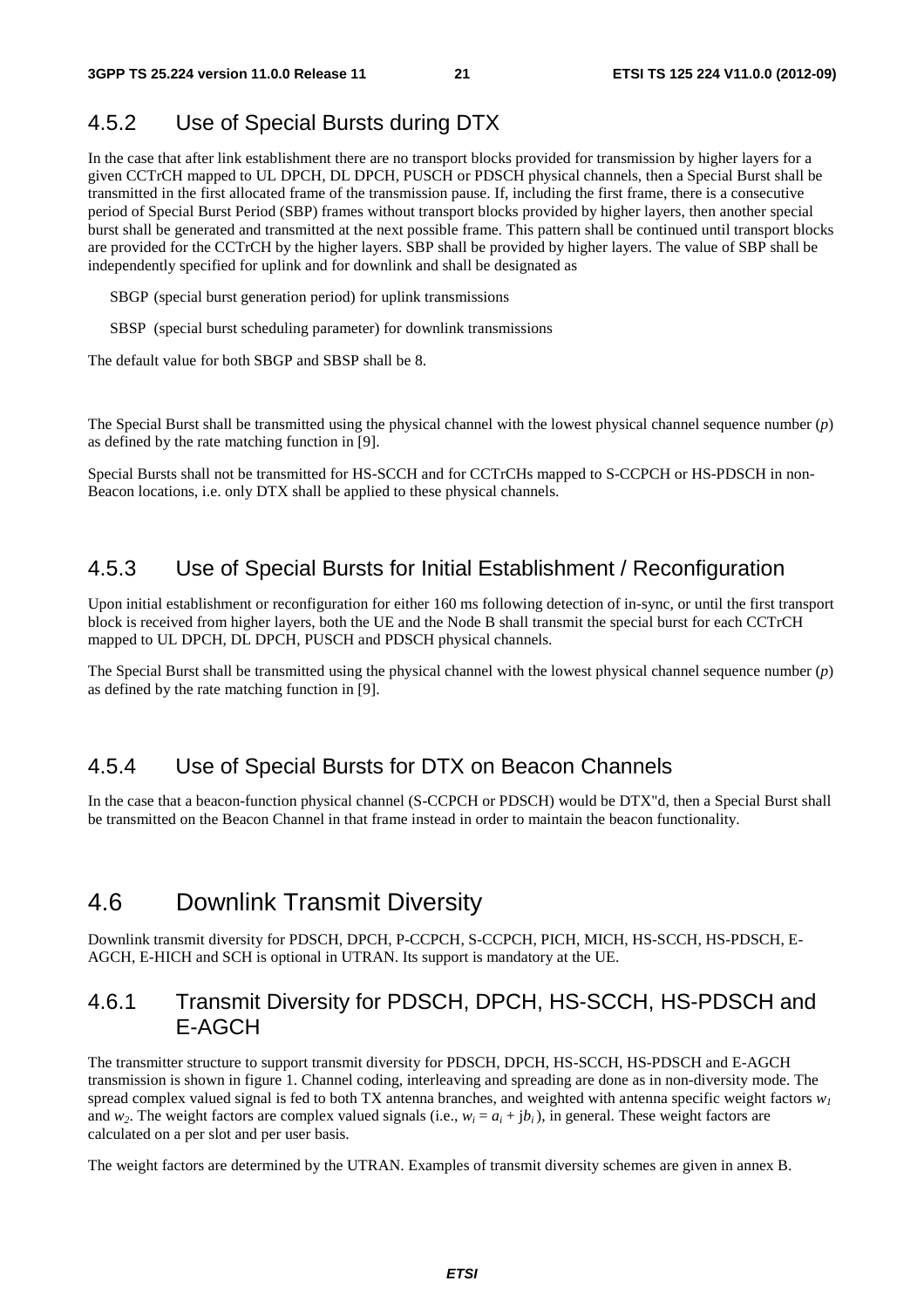

**Figure 1: Downlink transmitter structure to support Transmit Diversity for PDSCH, DPCH, HS-SCCH, HS-PDSCH and E-AGCH transmission (UTRAN Access Point)** 

## 4.6.2 Transmit Diversity for SCH and S-CCPCH

Time Switched Transmit Diversity (TSTD) can be employed as a transmit diversity scheme for the synchronisation channel and/or S-CCPCH.

### 4.6.2.1 SCH Transmission Scheme

The transmitter structure to support transmit diversity for SCH transmission is shown in figure 2. P-SCH and S-SCH are transmitted from antenna 1 and antenna 2 alternatively. An example for the antenna switching pattern is shown in figure 3.

![](_page_22_Figure_9.jpeg)

**Figure 2: Downlink transmitter structure to support Transmit Diversity for SCH transmission (UTRAN Access Point)**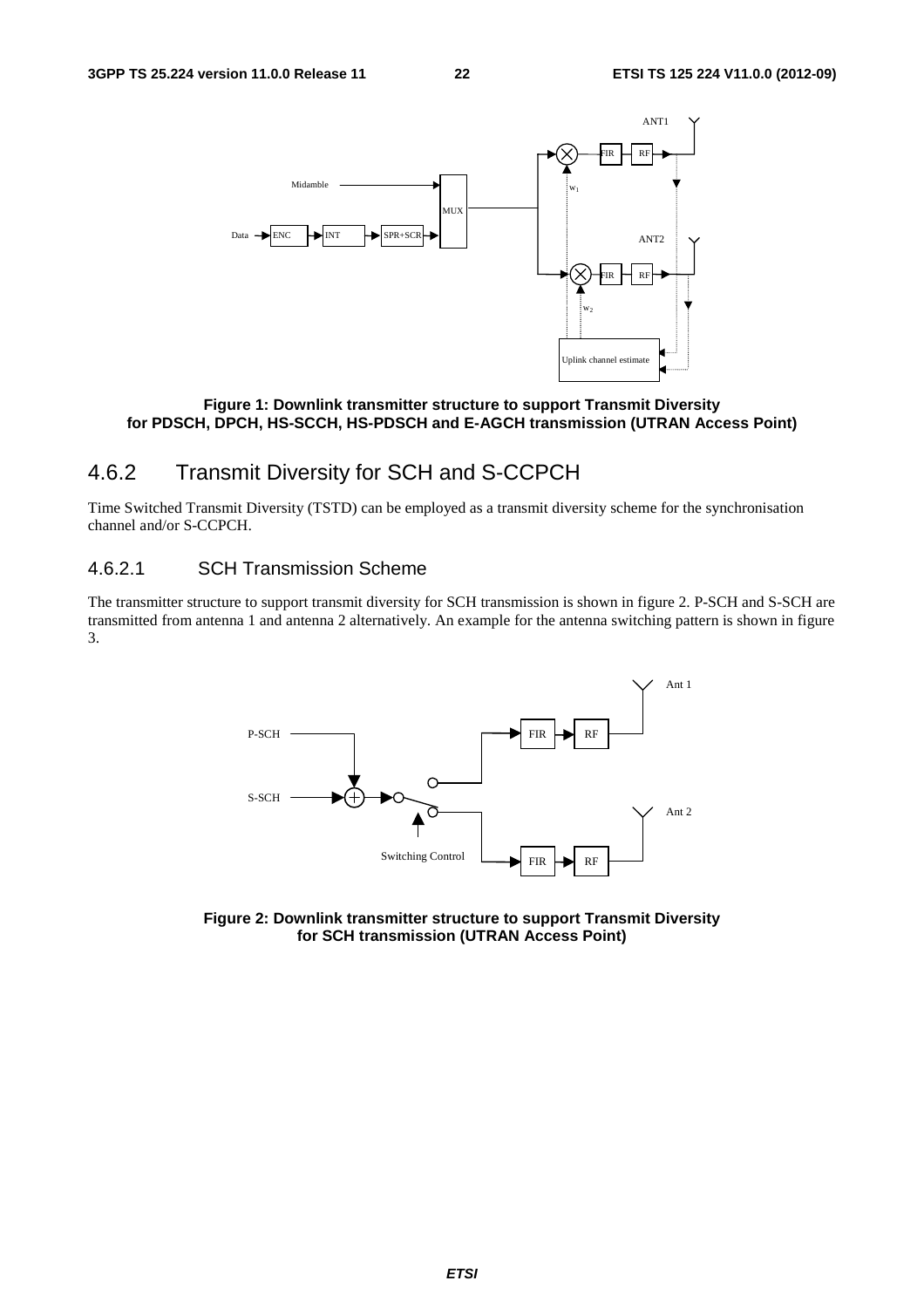![](_page_23_Figure_3.jpeg)

**Figure 3: Antenna Switching Pattern (Case 2)** 

### 4.6.2.2 S-CCPCH Transmission Scheme

The transmitter structure to support TSTD for S-CCPCH is shown in figure 3a. The antenna switching pattern is under the control of the Node-B and is not explicitly known to the UE. Switching may only be performed during the guard periods between timeslots.

![](_page_23_Figure_7.jpeg)

**Figure 3a: Downlink transmitter structure to support TSTD for S-CCPCH transmission (UTRAN Access Point)** 

## 4.6.3 Transmit Diversity for Beacon Channels

When beacon channels use burst type 4, SCTD shall not be applied.

When beacon channels use burst type 1, Space Code Transmit Diversity (SCTD) for beacon channels may be employed optionally in the UTRAN. The support is mandatory in the UE except for the case where the UE only supports burst type 4. The use of SCTD will be indicated by higher layers. If SCTD is active within a cell:

- SCTD shall be applied to any beacon channel, and
- the maximum number  $K_{Cell}$  of midambles for burst type 1 that are supported in this cell may be 8 or 16, see [8]. The case of  $K_{Cell} = 4$  midambles is not allowed for this burst type.

### 4.6.3.1 SCTD Transmission Scheme

The open loop downlink transmit diversity scheme for beacon channels is shown in figure 4. Channel coding, rate matching, interleaving and bit-to-symbol mapping are performed as in the non-diversity mode. In Space Code Transmit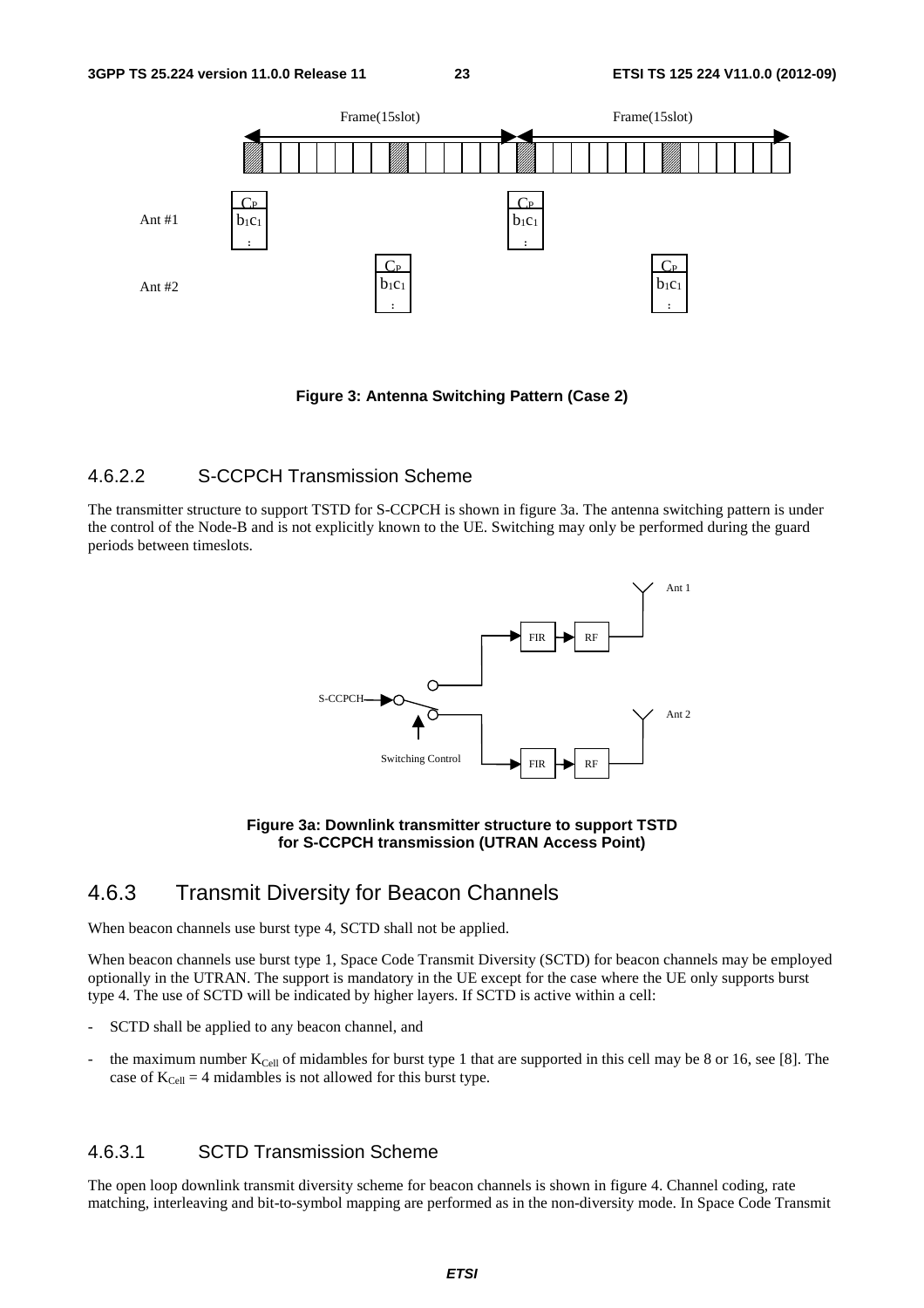Diversity mode the data sequence is spread with the channelisation codes  $c_{16}^{(k=1)}$  and  $c_{16}^{(k=2)}$  and scrambled with the cell specific scrambling code. The spread sequence on code  $c_{16}^{(k=2)}$  is then transmitted on the diversity antenna. The power applied to each antenna shall be equal.

![](_page_24_Figure_4.jpeg)

**Figure 4: Block Diagram of the transmitter SCTD**

## 4.7 Random access procedure

The physical random access procedure described below is invoked whenever a higher layer requests transmission of a message on the RACH. The physical random access procedure is controlled by primitives from RRC and MAC. Retransmission on the RACH in case of failed transmission (e.g. due to a collision) is controlled by higher layers. Thus, the backoff algorithm and associated handling of timers is not described here. The definition of the RACH in terms of PRACH Access Service Classes is broadcast on the BCH in each cell. Parameters for common physical channel uplink outer loop power control are also broadcast on the BCH in each cell. The UE needs to decode this information prior to transmission on the RACH. Higher layer signalling may indicate, that in some frames a timeslot shall be blocked for RACH uplink transmission.

## 4.7.1 Physical random access procedure

The physical random access procedure described in this subclause is initiated upon request from the MAC sublayer (see [18] and [19]).

Note: The selection of a PRACH is done by the RRC Layer.

Before the physical random-access procedure can be initiated, Layer 1 shall receive the following information from the RRC layer using the primitives CPHY-TrCH-Config-REQ and CPHY-RL-Setup/Modify-REQ.

- the available PRACH channelization codes (There is a 1-1 mapping between the channelization code and the midamble shift as defined by RRC) for each Access Service Class (ASC) of the selected PRACH (the selection of a PRACH is done by the RRC ). CPHY-RL-Setup/Modify-REQ);
- the timeslot, spreading factor, and midamble type(direct or inverted) for the selected PRACH (CPHY-RL-Setup/Modify-REQ);
- the RACH Transport Format (CPHY-TrCH-Config-REQ);
- the RACH transport channel identity (CPHY-TrCH-Config-REQ)
- the set of parameters for common physical channel uplink outer loop power control(CPHY-RL-Setup/Modify-REQ).
- NOTE: The above parameters may be updated from higher layers before each physical random access procedure is initiated.

At each initiation of the physical random access procedure, Layer 1 shall receive the following information from the MAC: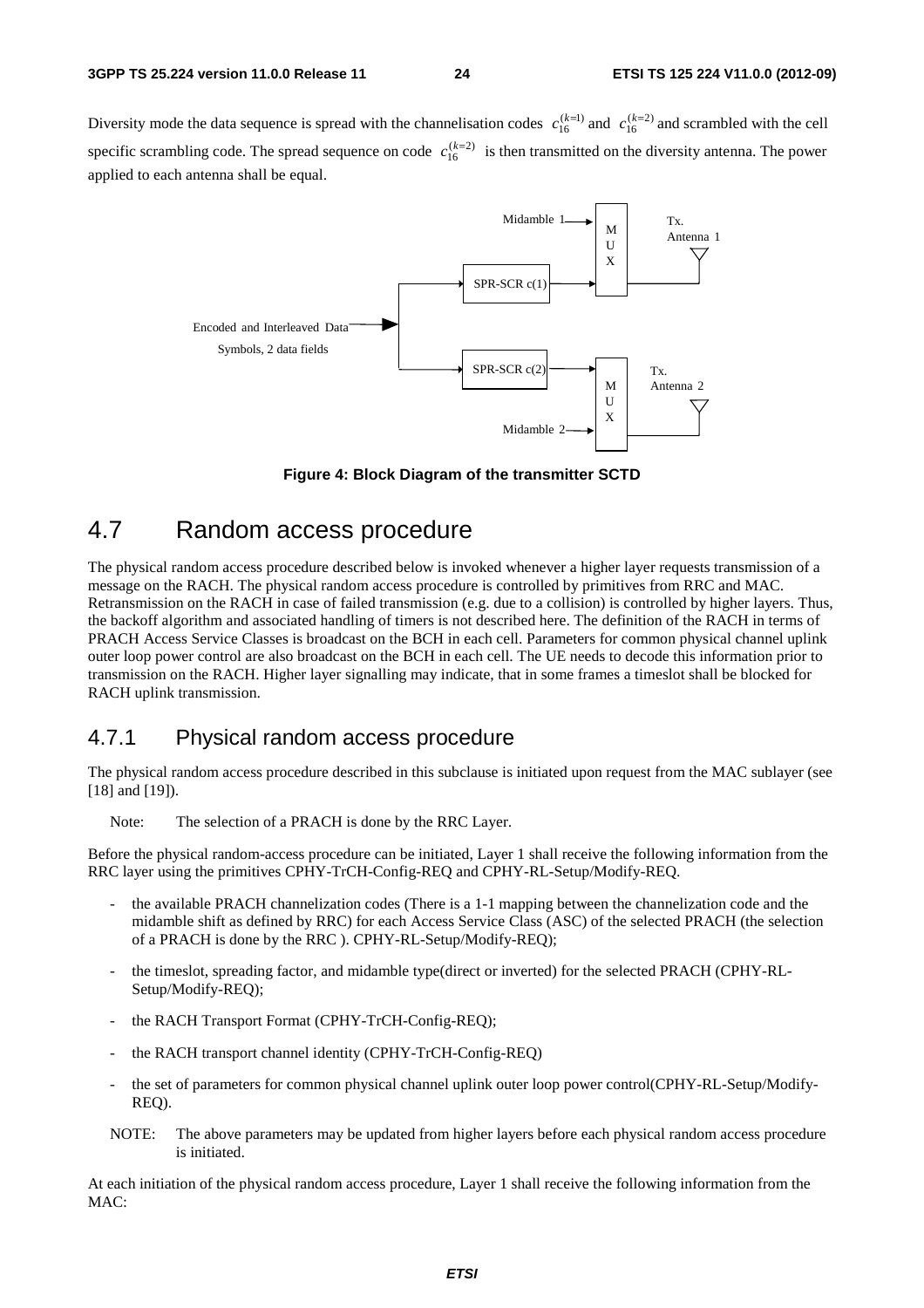- the ASC of the PRACH transmission:
- the data to be transmitted (Transport Block Set).

 the selected ASC sub-channel. The ASC subchannel is defined in reference [18]. The value is passed in the  $PHY-Data-REQ$  is the  $CFN<sub>CHL</sub>$ .

In addition, Layer 1 may receive information from higher layers, that a timeslot in certain frames shall be blocked for PRACH uplink transmission.

The physical random-access procedure shall be performed as follows:

- 1 Randomly select one channelization code from the set of available codes for the selected ASC. The random function shall be such that each code is chosen with equal probability.
- 2 Determine the midamble shift to use, based on the selected channelization code.
- 3 Set the PRACH message transmission power level according to the specification for common physical channels in uplink (see subclause 4.2.2.2).
- 4 Transmit the RACH Transport Block Set (the random access message) with no timing advance in the selected sub-channel using the selected channelization code.

## 4.7A E-RUCCH transmission procedure

Requests for the transmission of an E-RUCCH are controlled by higher layers [18].

The E-RUCCH random access procedure shall be performed as follows:

- 1 Randomly select one channelization code from the set of available codes for E-RUCCH. The random function shall be such that each code is chosen with equal probability.
- 2 Determine the midamble shift to use, based on the selected channelization code.
- 3 Set the E-RUCCH message transmission power level according to subclause 4.2.2.5.
- 4 Transmit the E-RUCCH with no timing advance using the selected channelization code.

## 4.8 DSCH procedure

The physical downlink shared channel procedure described below shall be applied by the UE when the physical layer signalling either with the midamble based signalling or TFCI based signalling is used to indicate for the UE the need for PDSCH detection. There is also a third alternative to indicate to the UE the need for the PDSCH detection and this is done by means of higher layer signalling, already described in [8].

## 4.8.1 DSCH procedure with TFCI indication

When the UE has been allocated by higher layers to receive data on DSCH using the TFCI, the UE shall decode the PDSCH in the following cases:

- In case of a standalone PDSCH the TFCI is located on the PDSCH itself, then the UE shall decode the TFCI and based on which data rate was indicated by the TFCI, the decoding shall be performed. The UE shall decode PDSCH only if the TFCI word decode corresponds to the TFC part of the TFCS given to the UE by higher layers.
- In case that the TFCI is located on the DCH, the UE shall decode the PDSCH frame or frames if the TFCI on the DCH indicates the need for PDSCH reception. Upon reception of the DCH time slot or time slots, the PDSCH slot (or first PDSCH slot) shall start  $SFN$   $n+2$  after the DCH frame containing the TFCI, where n indicates the SFN on which the DCH is received. In the case that the TFCI is repeated over several frames, the PDSCH slot shall start  $SFN$   $n+2$  after the frame having the DCH slot which contains the last part of the repeated TFCI.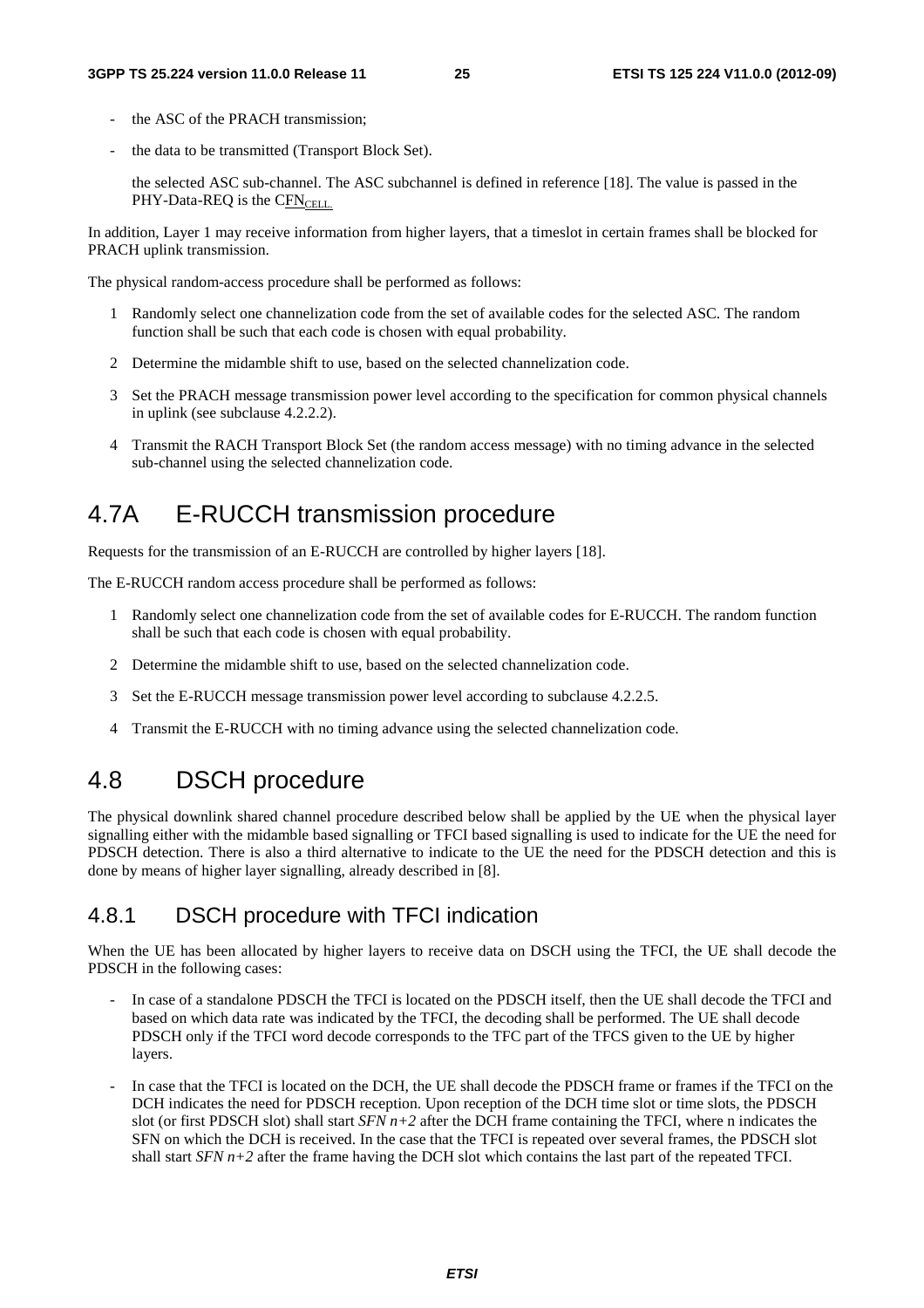## 4.8.2 DSCH procedure with midamble indication

When the UE has been allocated by higher layers to receive PDSCH based on the midamble used on the PDSCH (midamble based signalling described in [8]), the UE shall operate as follows:

- The UE shall test the midamble it received and if the midamble received was the same as indicated by higher layers to correspond to PDSCH reception, the UE shall detect the PDSCH data according to the TF given by the higher layers for the UE.
- In case of multiple time slot allocation for the DSCH indicated to be part of the TF for the UE, the UE shall receive all timeslots if the midamble of the first timeslot of PDSCH was the midamble indicated to the UE by higher layers.
- In case the standalone PDSCH (no associated DCH) contains the TFCI the UE shall detect the TF indicated by the TFCI on PDSCH.

## 4.9 Node B Synchronisation Procedure over the Air

An option exists to use cell sync bursts to achieve and maintain Node B synchronisation [20]. This optional procedure is based on transmissions of cell synchronisation bursts [10] in predetermined timeslots normally assigned to contain PRACH, according to an RNC schedule. Such soundings between neighbouring cells facilitate timing offset measurements by the cells. The timing offset measurements are reported back to the RNC for processing. The RNC generates cell timing updates that are transmitted to the Node Bs and cells for implementation.

When Cell Sync Bursts are used to achieve and maintain intercell Synchronisation there are three distinct phases, with a potential additional sub-phase involving late entrant cells.

## 4.9.1 Frequency Acquisition Phase

The frequency acquisition phase is used to bring cells of an RNS area to within frequency limits prior to initial synchronisation. No traffic is supported during this phase. In this phase cell(s) identified as master time reference shall transmit cell sync bursts [10] specified by higher layers continuously, i. e. one in every timeslot. All other cells shall listen for transmissions and shall perform frequency locking to the transmissions received. They shall signal completion of frequency acquisition to the RNC and begin continuous transmission of cell sync bursts specified by higher layers.

## 4.9.2 Initial Synchronisation

For Initial Phase, where no traffic is supported, the following procedure for initial synchronisation may be used to bring cells of an RNS area into synchronisation at network start up. In this phase each cell shall transmit cell sync bursts [10] according to the higher layer command. All cells use the same cell sync burst code and code offset. Each cell shall listen for transmissions from other cells. Each cell shall report the timing and received SIR of successfully detected cell sync bursts to the RNC. The RNC uses these measurements to adjust the timing of each cell to achieve the required synchronisation accuracy.

## 4.9.3 Steady-State Phase

The steady-state phase is used to maintain the required synchronisation accuracy. With the start of the steady-state phase, traffic is supported in a cell. A procedure that may be used for the steady-state phase involves cell synch bursts [10] that are transmitted and received without effect on existing traffic. Higher layers signal the transmit parameters, i.e., when to transmit which code and code offset, and which transmit power to use. The higher layers also signal to appropriate cells the receive parameters i. e. which codes and code offsets to measure in a certain timeslot. Upon determination of errors in timing, the RNC may adjust the timing of a cell or cells.

## 4.9.4 Late entrant cells

A procedure that may be used for introducing new cells into an already synchronised RNS involves the one time transmission of a single cell sync burst [10] (scheduled by higher layers) by all neighbour cells of the late entrant cell.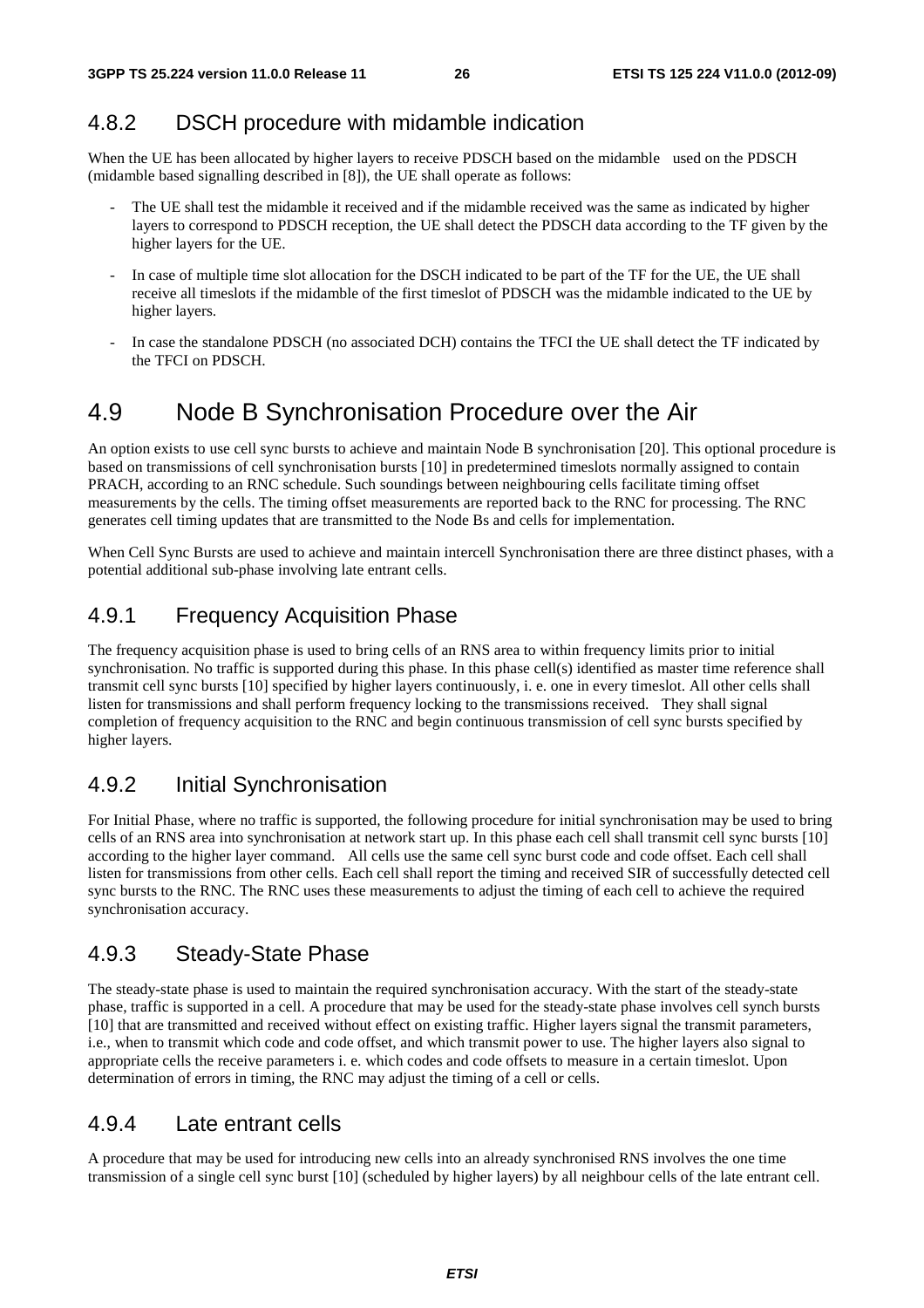and received by the late entrant cell. The RNC may use this information to adjust the late entrant cell sufficiently to allow the cell to enter steady state phase.

## 4.10 Idle periods for IPDL location method

## 4.10.1 General

To support time difference measurements for location services, idle periods can be created in the downlink (hence the name IPDL) during which time transmission of all channels from a Node B is temporarily ceased, except for the SCH transmission. During these idle periods the visibility of neighbour cells from the UE is improved.

The idle periods are arranged in a determined pattern according to higher layer parameters. An idle period has a duration of one time slot. During idle periods only the SCH is transmitted. No attempt is made to prevent data loss.

In general there are two modes for these idle periods:

- Continuous mode, and
- Burst mode.

In continuous mode the idle periods are active all the time. In burst mode the idle periods are arranged in bursts where each burst contains enough idle periods to allow a UE to make sufficient measurements for its location to be calculated. The bursts are separated by a period where no idle periods occur.

The time difference measurements can be performed on any channel. If the P-CCPCH falls in an idle slot, UTRAN may decide not to transmit the P-CCPCH in two consecutive frames, the first of these two frames containing the idle slot. This option is signalled by higher layers.

## 4.10.2 Parameters of IPDL

The following parameters are signalled to the UE via higher layers:

- **IP\_Status:** This is a logic value that indicates if the idle periods are arranged in continuous or burst mode.
- **IP\_Spacing:** The number of 10 ms radio frames between the start of a radio frame that contains an idle period and the next radio frame that contains the next idle period. Note that there is at most one idle period in a radio frame.
- **IP\_Start:** The number of the first frame with idle periods. In case of continuous mode IP\_Start is the SFN of the first frame with idle periods and in case of burst mode IP\_Start defines the number of frames after Burst\_Start with the first frame with idle periods.
- **IP\_Slot:** The number of the slot that has to be idle [0..14].
- **IP\_PCCPCH:** This logic value indicates, if the P-CCPCH is switched off in two consecutive frames. The first of these two frames contains the idle period.

Additionally in the case of burst mode operation the following parameters are also communicated to the UE.

- **Burst\_Start:** Specifies the start of the first burst of idle periods. 256×Burst\_Start is the SFN where the first burst of idle periods starts.
- **Burst Length:** The number of idle periods in a burst of idle periods.
- **Burst Freq:** Specifies the time between the start of a burst and the start of the next burst. 256×Burst Freq is the number of radio frames between the start of a burst and the start of the next burst.

## 4.10.3 Calculation of idle period position

In burst mode, burst #0 starts in the radio frame with SFN =  $256\times$ Burst\_Start. Burst #n starts in the radio frame with  $SFN = 256 \times Burst\_Start + n \times 256 \times Burst\_Freq$  ( $n = 0,1,2,...$ ). The sequence of bursts according to this formula continues up to and including the radio frame with  $SFN = 4095$ . At the start of the radio frame with  $SFN = 0$ , the burst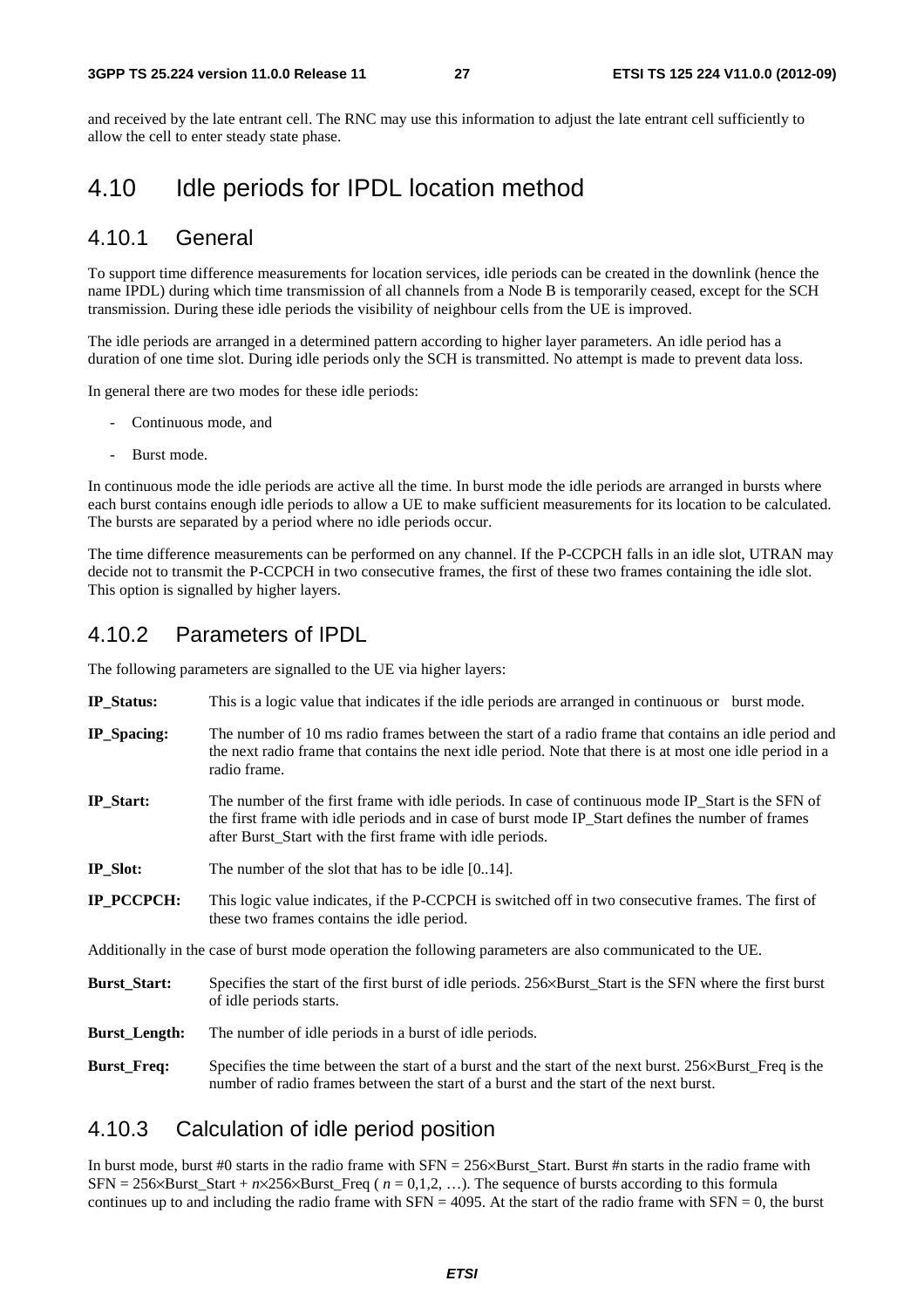#### **3GPP TS 25.224 version 11.0.0 Release 11 28 ETSI TS 125 224 V11.0.0 (2012-09)**

sequence is terminated (no idle periods are generated) and at SFN = 256×Burst\_Start the burst sequence is restarted with burst #0 followed by burst #1 etc., as described above.

Continuous mode is equivalent to burst mode, with only one burst spanning the whole SFN cycle of 4096 radio frames, this burst starts in the radio frame with SFN = 0. In case of continuous mode the parameter IP\_Start defines the first frame with idle periods.

The position of an idle period is defined by two values: IP\_Frame(*x*) and IP\_Slot. IP\_Frame(*x*) defines the  $x^{\text{th}}$  frame within a burst that contains the idle period. IP\_Slot defines the slot in that frame during which no transmission takes place except for the SCH.

The actual frame with idle periods within a burst is calculated as follows:

IP\_Frame(*x*) = IP\_Start +  $(x-1) \times$  IP\_Spacing with  $x = 1, 2, 3, ...$ 

If the parameter IP\_PCCPCH is set to 1, then the P-CCPCH will not be transmitted in the frame IP\_Frame( $x$ ) +1 within a burst.

Figure 5 below illustrates the idle periods for the burst mode case, if the IP\_P-CCPCH parameter is set to 0.

![](_page_28_Figure_10.jpeg)

![](_page_28_Figure_11.jpeg)

## 4.11 HS-DSCH Procedure

## 4.11.1 Link Adaptation Procedure

For HS-DSCH, the modulation scheme and effective code rate shall be selected by higher layers located within the NodeB. This shall be achieved by appropriate selection of an HS-DSCH transport block size, modulation format and resources by higher layers. Selection of these parameters may be based on CQI reports from the UE.

The overall HS-DSCH link adaptation procedure consists of *two parts:* 

*Node B procedure:*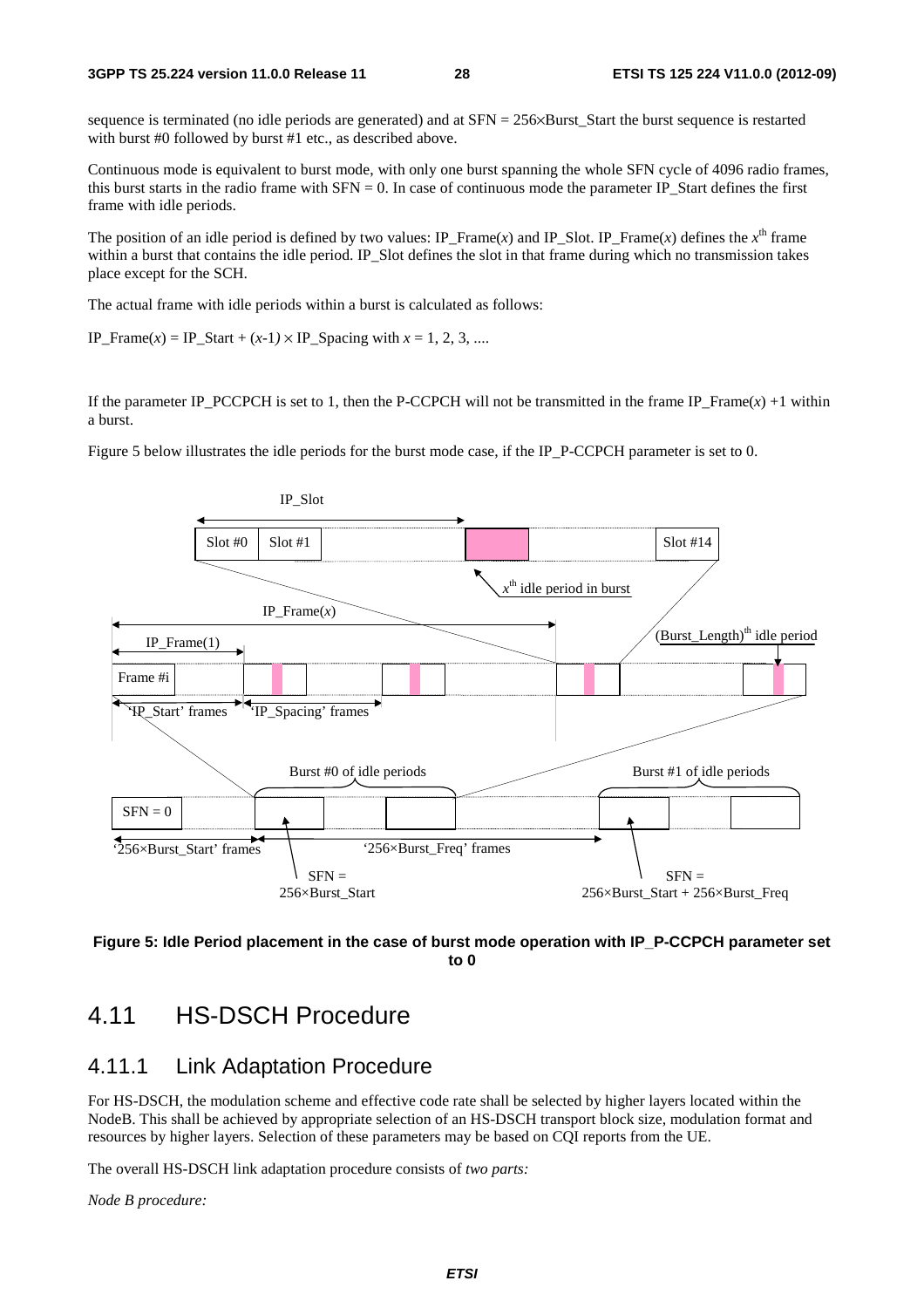- 1) The NodeB shall transmit HS-SCCH carrying a UE identity identifying the UE for which HS-DSCH TTI allocation has been given. In the case of HS-DSCH transmissions in consecutive TTIs to the same UE, the same HS-SCCH shall be used for associated signalling.
- 2) The NodeB transmits HS-DSCH to the UE using the resources indicated in the HS-SCCH.
- 3) Upon receiving the HS-SICH from the respective UE, the status report (ACK/NACK and CQI) shall be passed to higher layers.

#### *UE procedure:*

- 1) When indicated by higher layers, the UE shall start monitoring all HS-SCCHs that are in its HS-SCCH set as signalled to it by higher layers. The information carried on the HS-SCCH is described in [8].
- 2) In the case that a HS-SCCH is identified to be correct by its CRC, the UE shall read the HS-PDSCHs indicated by the HS-SCCH. In the case that a HS-SCCH is identified to be incorrect, the UE shall discard the data on the HS-SCCH and return to monitoring.
- 3) After reading the HS-PDSCHs, the UE shall generate an ACK/NACK message and transmit this to the NodeB in the associated HS-SICH, along with the most recently derived CQI.

The mapping of HS-PDSCH channelisation code set and timeslot information carried by the HS-SCCH for a given HS-DSCH TTI is described in [9].

For a given allocation of HS-PDSCH resources to a UE for a specific HS-DSCH TTI, the following shall apply:

- If timeslot information on HS-SCCH indicates two or more timeslots, none of these timeslots shall comprise a beacon channel.
- If timeslot information on HS-SCCH indicates a single timeslot and this timeslot comprises a beacon channel then:
	- o The Node-B shall not indicate SF=1 for any HS-PDSCH resource.
	- o The set of HS-PDSCH resources allocated by the Node-B to a UE shall exclusively comprise either beacon function or non-beacon function physical channels. The Node B shall therefore not allocate both beacon function and non-beacon function physical channels within the beacon timeslot to the UE. If the HS-DSCH for a specific HS-DSCH TTI is mapped to the beacon channel, this shall be signalled using  $k_{start} = 1$  and  $k_{stop} = 1$ . For a definition of the first and last allocated channelisation code indices *kstart* and *kstop* on HS-SCCH refer to [9].
	- o When SCTD antenna diversity is applied to the beacon channel, then the presence of channelisation code  $C_{16}^{(1)}$  within the channelisation code set information on HS-SCCH shall implicitly indicate the presence of channelisation code  $C_{16}^{(2)}$ .

## 4.11.2 HS-DSCH Channel Quality Indication Procedure

The channel quality indicator (CQI) provides the NodeB with an estimate of the code rate that would have maximised the single-transmission throughput of the previous HS-DSCH transmission if decoded in isolation. The CQI report requires to be referenced to a given set of HS-PDSCH resources by the NodeB, but note that the UE is not restricted to making measurements only on these reference resources when deriving a given CQI. The reference resources for a CQI report shall be a set of HS-PDSCH resources that were received by the UE in a single TTI, and contain a complete transport block. These resources will be known to the NodeB from the relative timings of the HS-SICH carrying the CQI and previous HS-DSCH transmissions to the UE.

The CQI consists of two fields; a Recommended Transport Block Size (RTBS) and a Recommended Modulation Format (RMF). The UE shall use the same mapping table for these fields as is being used for the time slot information and modulation scheme information fields respectively of the HS-SCCH [18].

The reporting procedure is as follows:

1. The UE receives a message on an HS-SCCH telling it which resources have been allocated to it for the next associated HS-DSCH transmission.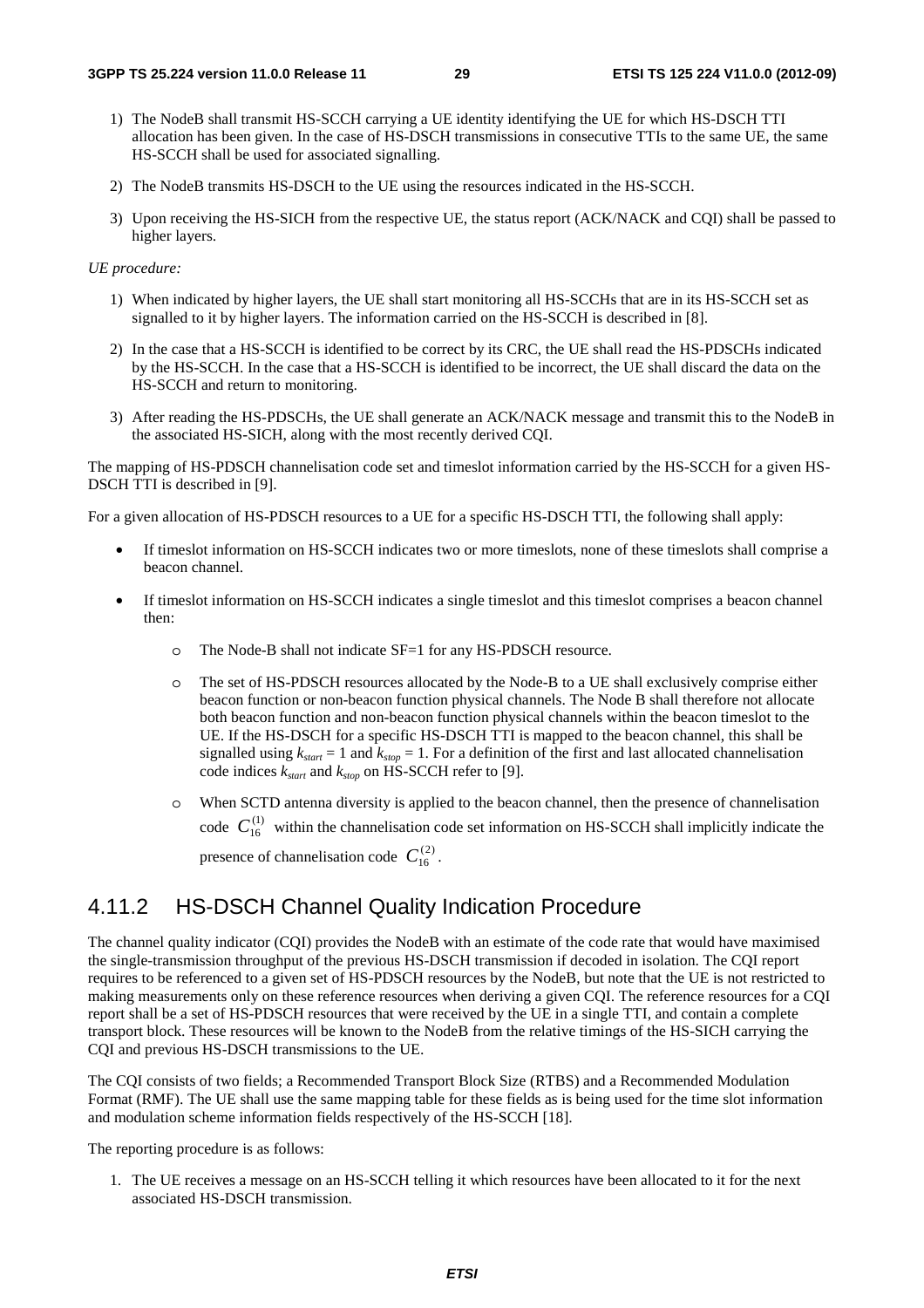2. The UE reads the associated HS-DSCH transmission, and makes the necessary measurements to derive a CQI that it estimates would have given it the highest single-transmission throughput for the allocated resources whilst achieving a BLER of no more than 10 %.

BLER, in this context, is defined as the probability that a transport block transmitted using the RTBS and RMF is received in error if decoded in isolation. For the purposes of this calculation, it shall be assumed that the transport block that would be transmitted with these parameters would use redundancy version parameters  $s = 1$ and  $r = 0$ . Note that, by this definition, a UE shall never report a CQI that corresponds to a code rate greater than unity.

Using this definition of BLER, single-transmission throughput shall be defined as follows :

single-transmission throughput =  $(1 - BLER) \times RTBS$ 

3. The CQI report derived from a given HS-DSCH transmission shall be reported to the NodeB in the next HS-SICH available to the UE following that HS-DSCH transmission, unless that HS-SICH immediately follows the last allocated HS-DSCH timeslot, in which case the subsequent available HS-SICH shall be used by the UE. This HS-SICH may not necessarily be the same HS-SICH that carries the ACK/NACK information for that HS-DSCH transmission. The UE shall always transmit the most recently derived CQI in any given HS-SICH, which may mean that some CQI reports are discarded without being transmitted to the NodeB.

## 4.12 Macro-diversity procedure

When signalled by higher layers, the UE shall combine transmissions on signalled transport channels from multiple radio links. UTRAN shall only indicate that a transport channel on a radio link may be combined with a transport channel on another radio link when those transport channels do not occupy the same time slot. UTRAN shall transmit identical transport blocks on the multiple radio links on the transport channels that may be combined. UTRAN may multiplex onto a CCTrCH other transport channels with transport channels that can be combined. The TTIs of transmissions that may be combined shall start at the same SFN on each of the multiple radio links.

## 4.13 E-DCH related procedures

## 4.13.1 ACK/NACK detection

The physical layer in the UE shall detect ACK or NACK contained within the E-HICH. Which E-HICH is associated with the corresponding E-DCH transmission is defined in [8].

## 4.13.2 Serving and neighbour cell pathloss metric derivation

The UE shall be capable of measuring the P-CCPCH RSCP of the serving cell and of intra-frequency neighbour cells in accordance with [11]. The P-CCPCH transmit power  $(P_{ref})$  of the serving cell and of each intra-frequency neighbour cell in the monitored neighbour cell list shall be signalled by higher layers to the UE in order that the UE may estimate the mean pathloss to the serving cell ( $L_{\text{serv}}$ ) and to each of the N neighbour cells in the monitored neighbour cell list ( $L_1$ ,  $L_2, \ldots L_N$ ).

Higher layers shall configure the UE to use SNPL reporting type 1 or SNPL reporting type 2. In accordance with the SNPL reporting type, the UE shall be capable of forming a metric corresponding to:

$$
\Phi = \frac{1}{\sum_{n=1}^{N} L_{serv} L_n}
$$
 {for SNPL reporting type 1}  
\n
$$
\Phi = \frac{\min_{n=1..N} (L_n)}{L_{serv}}
$$
 {for SNPL reporting type 2}

The metric φ shall be converted into a logarithmic (dB) value Q and shall be mapped to a Serving and Neighbour Cell Pathloss (SNPL) index according to table 1b. The SNPL index is supplied to and used by higher layers (see [18]).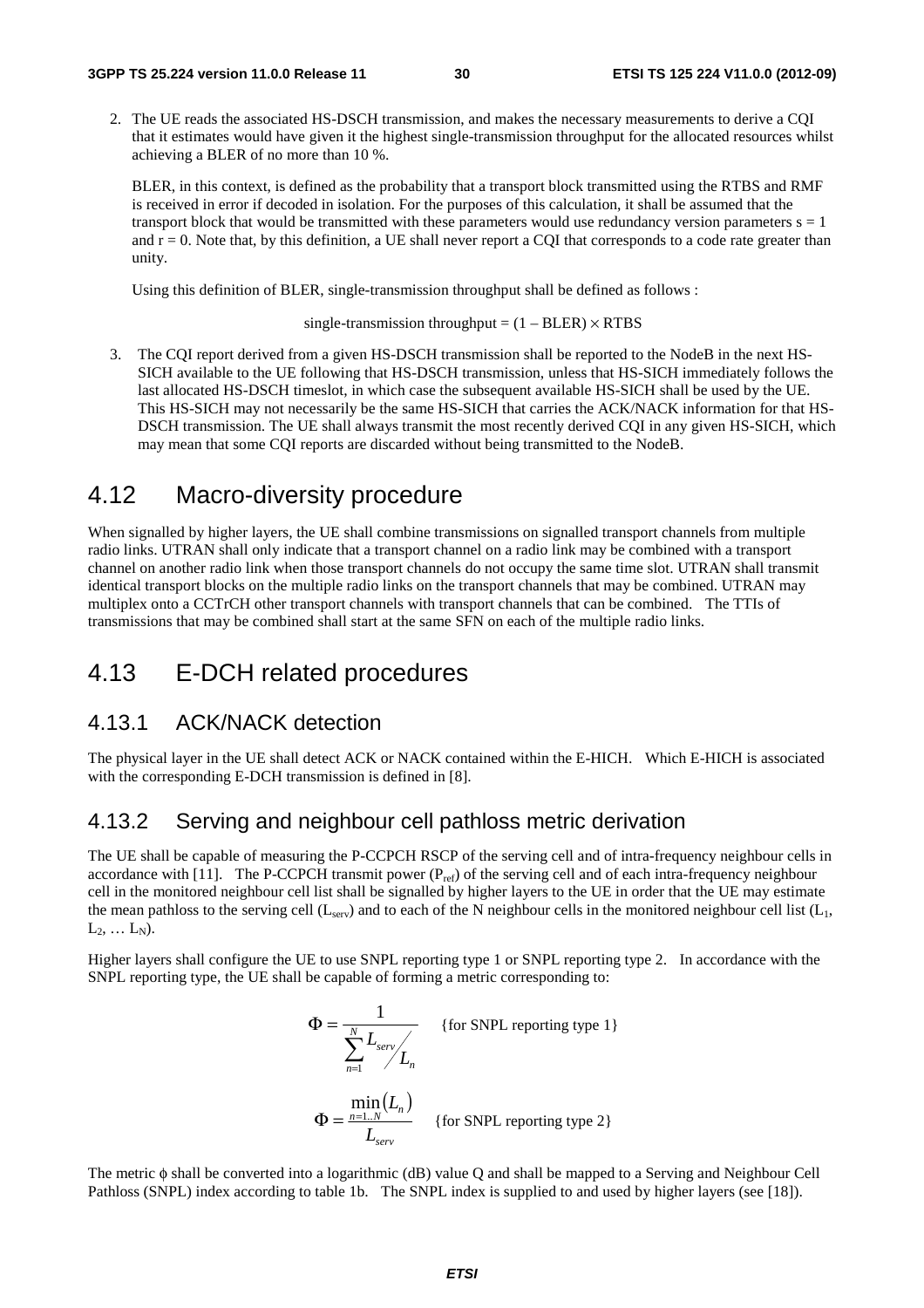| $Q = 10^*log_{10}(\phi)$ | <b>SNPL index</b> |
|--------------------------|-------------------|
| $Q < -6$                 | 0                 |
| $-6 \le Q < -5$          | 1                 |
| $-5 \le Q < -4$          | $\overline{c}$    |
| $-4 \le Q < -3$          | 3                 |
| $-3 \le Q < -2$          | 4                 |
| $-2 \le Q < -1$          | 5                 |
| $-1 \le Q < -0$          | 6                 |
| $0 \le Q < 1$            | 7                 |
| $1 \le Q < 2$            | 8                 |
| $2 \le Q < 3$            | 9                 |
| $3 \le Q < 4$            | 10                |
| $4 \le Q < 5$            | 11                |
| $5 \le Q < 6$            | 12                |
| $6 \le Q < 7$            | 13                |
| $7 \le Q < 8$            | 14                |
| $8 \le Q < 9$            | 15                |
| $9 \le Q < 10$           | 16                |
| $10 \le Q < 11$          | 17                |
| $11 \le Q < 12$          | 18                |
| $12 \le Q < 13$          | 19                |
| $13 \le Q < 14$          | 20                |
| $14 \le Q < 15$          | 21                |
| $15 \le Q < 16$          | 22                |
| $16 \le Q < 17$          | 23                |
| $17 \le Q < 18$          | 24                |
| $18 \le Q < 19$          | 25                |
| $19 \le Q < 20$          | 26                |
| 20 ≤ Q < 21              | 27                |
| $21 \le Q < 22$          | 28                |
| $22 \le Q < 23$          | 29                |
| $23 \le Q < 24$          | 30                |
| $24 \le Q < 25$          | 31                |
|                          |                   |

#### **Table 1b: SNPL mapping**

If the higher layer signalling information regarding the required P-CCPCH reference powers is not available, the UE shall return an SNPL index value of 7.

## 4.13.3 Channelisation code hopping procedure for E-PUCH

Channelisation code hopping may be applied to E-PUCH transmissions.

When channelisation code hopping is configured by higher layers, the allocated OVSF code (determined by the code resource related information (CRRI) on E-AGCH – see [9]) is first transformed by the physical layer into a sequence of 'effective' allocated OVSF codes (one for each active timeslot of the resource allocation) before further physical layer processing is performed (see figure 5a). The mapping of the allocated code to the sequence of effective codes is a function of the allocated timeslots and of the current CFN.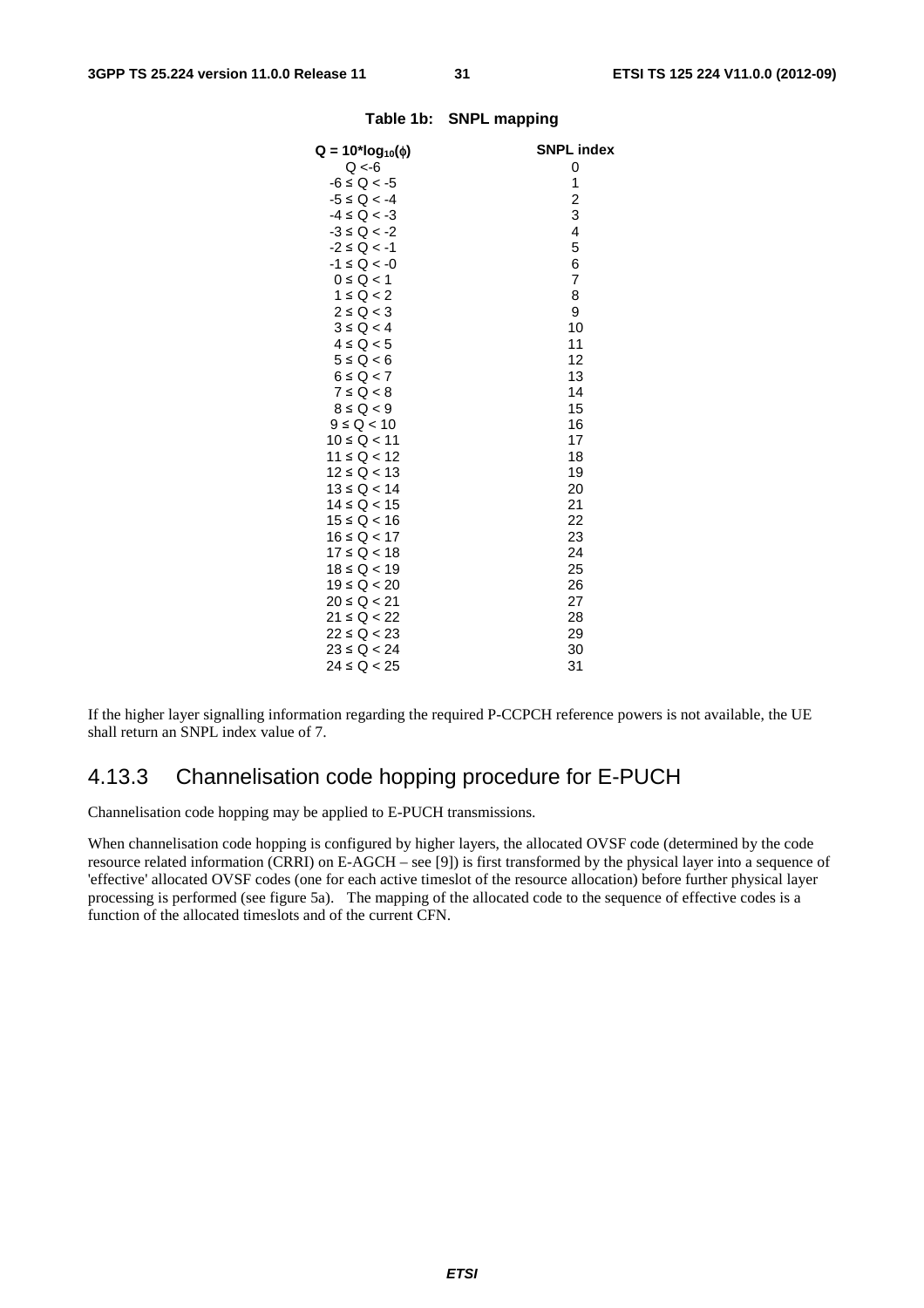![](_page_32_Figure_3.jpeg)

#### **Figure 5a - physical layer interpretation of OVSF code allocation in the case that channelisation code hopping is applied**

The allocated OVSF code (indicated by E-AGCH) is denoted  $C^{alloc}$ . The sequence of 'effective' allocated OVSF codes is denoted  $C_{t_i}^{\text{eff}}$ , one for each allocated timeslot index value  $t_i$ .  $n_{TRRI}$  is configured by higher layers [15].

The set of  $n_{TRRI}$  timeslots configured for E-DCH use is denoted  $t_{E-DCH}$  (where each element of  $t_{E-DCH}$  may assume a value between 0 and 14). The first element of  $t_{E-DCH}$  is associated with  $t_i = 0$ , the second element with  $t_i = 1$  and so on.  $t_i = 0$  therefore corresponds to the lowest numbered timeslot configured for E-DCH use and to the first element (LSB) of the timeslot resource related information bitmap [9].

A hopping index parameter  $h_i$  is calculated for each timeslot of the E-DCH TTI in which the UE has been allocated as follows:

$$
h_i = (t_i + CFN) \bmod 16
$$

The effective allocated OVSF code  $C_{t_i}^{eff}$  for timeslot index  $t_i$  is then derived from  $h_i$  and the channelisation code indicated by the corresponding E-AGCH ( $C^{alloc}$ ) as according to table 1c.

|                |             | Hop index $h_i$ |                |                |    |                |    |                |    |    |    |    |    |    |    |    |    |
|----------------|-------------|-----------------|----------------|----------------|----|----------------|----|----------------|----|----|----|----|----|----|----|----|----|
|                | <b>CRRI</b> |                 |                |                |    |                |    |                |    |    |    |    |    |    |    |    |    |
| $\Gamma$ alloc |             | $\theta$        | 1              | $\overline{2}$ | 3  | $\overline{4}$ | 5  | 6              | 7  | 8  | 9  | 10 | 11 | 12 | 13 | 14 | 15 |
|                |             |                 |                |                |    |                |    |                |    |    |    |    |    |    |    |    |    |
| SF16           |             |                 |                |                |    |                |    |                |    |    |    |    |    |    |    |    |    |
|                | 15          |                 | 9              | 5              | 13 | 3              | 11 | 7              | 15 | 2  | 10 | 6  | 14 | 4  | 12 | 8  | 16 |
| 2              | 16          | $\overline{2}$  | 10             | 6              | 14 | 4              | 12 | 8              | 16 | 1  | 9  | 5  | 13 | 3  | 11 | 7  | 15 |
| 3              | 17          | 3               | 11             | 7              | 15 | 1              | 9  | 5              | 13 | 4  | 12 | 8  | 16 | 2  | 10 | 6  | 14 |
| 4              | 18          | 4               | 12             | 8              | 16 | 2              | 10 | 6              | 14 | 3  | 11 | 7  | 15 |    | 9  | 5  | 13 |
| 5              | 19          | 5               | 13             | 1              | 9  | 7              | 15 | 3              | 11 | 6  | 14 | 2  | 10 | 8  | 16 | 4  | 12 |
| 6              | 20          | 6               | 14             | 2              | 10 | 8              | 16 | 4              | 12 | 5  | 13 | 1  | 9  | 7  | 15 | 3  | 11 |
| 7              | 21          | 7               | 15             | 3              | 11 | 5              | 13 | $\mathbf{1}$   | 9  | 8  | 16 | 4  | 12 | 6  | 14 | 2  | 10 |
| 8              | 22          | 8               | 16             | 4              | 12 | 6              | 14 | $\overline{c}$ | 10 | 7  | 15 | 3  | 11 | 5  | 13 |    | 9  |
| 9              | 23          | 9               |                | 13             | 5  | 11             | 3  | 15             | 7  | 10 | 2  | 14 | 6  | 12 | 4  | 16 | 8  |
| 10             | 24          | 10              | $\overline{c}$ | 14             | 6  | 12             | 4  | 16             | 8  | 9  | 1  | 13 | 5  | 11 | 3  | 15 | 7  |
| 11             | 25          | 11              | 3              | 15             | 7  | 9              | 1  | 13             | 5  | 12 | 4  | 16 | 8  | 10 | 2  | 14 | 6  |
| 12             | 26          | 12              | 4              | 16             | 8  | 10             | 2  | 14             | 6  | 11 | 3  | 15 | 7  | 9  | 1  | 13 | 5  |

#### **Table 1c: Hopping index parameter sequences**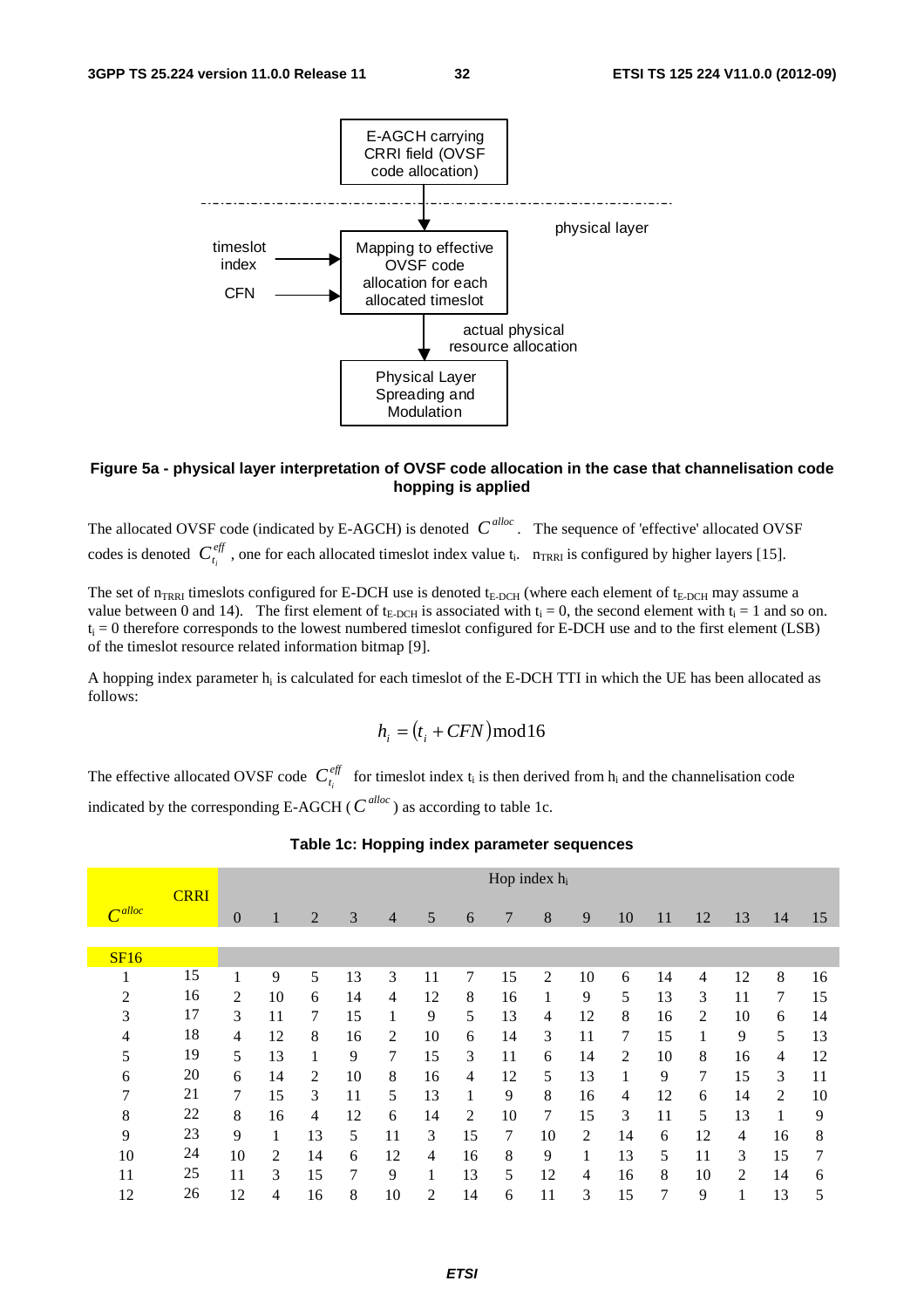| 3GPP TS 25.224 version 11.0.0 Release 11 |                  | 33             |                |                |                |                |                  | ETSI TS 125 224 V11.0.0 (2012-09) |                |                |                         |                |                |                |                |                |                  |
|------------------------------------------|------------------|----------------|----------------|----------------|----------------|----------------|------------------|-----------------------------------|----------------|----------------|-------------------------|----------------|----------------|----------------|----------------|----------------|------------------|
| 13                                       | 27               | 13             | 5              | 9              | $\mathbf{1}$   | 15             | $\tau$           | 11                                | 3              | 14             | 6                       | 10             | 2              | 16             | 8              | 12             | 4                |
| 14                                       | 28               | 14             | 6              | 10             | 2              | 16             | $\,8\,$          | 12                                | $\overline{4}$ | 13             | 5                       | 9              | $\mathbf{1}$   | 15             | 7              | 11             | 3                |
| 15                                       | 29               | 15             | $\tau$         | 11             | 3              | 13             | 5                | $\overline{9}$                    | $\mathbf{1}$   | 16             | 8                       | 12             | $\overline{4}$ | 14             | 6              | 10             | $\overline{2}$   |
| 16                                       | 30               | 16             | 8              | 12             | $\overline{4}$ | 14             | 6                | 10                                | $\overline{2}$ | 15             | $\overline{7}$          | 11             | 3              | 13             | 5              | 9              | $\mathbf{1}$     |
|                                          |                  |                |                |                |                |                |                  |                                   |                |                |                         |                |                |                |                |                |                  |
| SF <sub>8</sub>                          |                  |                |                |                |                |                |                  |                                   |                |                |                         |                |                |                |                |                |                  |
| $\mathbf{1}$                             | $\boldsymbol{7}$ | $\mathbf{1}$   | 5              | 3              | $\tau$         | $\sqrt{2}$     | 6                | $\overline{4}$                    | 8              | $\mathbf{1}$   | 5                       | 3              | 7              | $\overline{2}$ | 6              | $\overline{4}$ | $\,8\,$          |
| $\mathfrak{2}$                           | $\,8\,$          | $\overline{2}$ | 6              | $\overline{4}$ | $8\,$          | $\mathbf{1}$   | 5                | 3                                 | $\tau$         | $\sqrt{2}$     | 6                       | $\overline{4}$ | 8              | $\mathbf{1}$   | 5              | 3              | $\tau$           |
| 3                                        | 9                | 3              | $\tau$         | $\mathbf{1}$   | 5              | 4              | $8\,$            | $\overline{2}$                    | 6              | 3              | 7                       | $\mathbf{1}$   | 5              | $\overline{4}$ | 8              | $\overline{2}$ | 6                |
| $\overline{4}$                           | 10               | $\overline{4}$ | $\,8\,$        | $\overline{2}$ | 6              | 3              | $\tau$           | $\mathbf{1}$                      | 5              | $\overline{4}$ | $\,8\,$                 | $\overline{2}$ | 6              | $\overline{3}$ | $\overline{7}$ | $\mathbf{1}$   | 5                |
| 5                                        | 11               | 5              | $\mathbf{1}$   | $\overline{7}$ | 3              | 6              | $\sqrt{2}$       | $8\,$                             | $\overline{4}$ | 5              | $\mathbf{1}$            | 7              | 3              | 6              | $\overline{2}$ | $8\,$          | $\overline{4}$   |
| $\sqrt{6}$                               | 12               | 6              | $\sqrt{2}$     | 8              | $\overline{4}$ | 5              | $\mathbf{1}$     | $\tau$                            | 3              | 6              | $\sqrt{2}$              | $\,8\,$        | $\overline{4}$ | 5              | $\mathbf{1}$   | $\overline{7}$ | 3                |
| 7                                        | 13               | $\overline{7}$ | 3              | 5              | $\mathbf{1}$   | 8              | $\overline{4}$   | 6                                 | $\overline{2}$ | $\tau$         | 3                       | 5              | $\mathbf{1}$   | 8              | $\overline{4}$ | 6              | $\sqrt{2}$       |
| 8                                        | 14               | 8              | $\overline{4}$ | 6              | $\overline{2}$ | $\overline{7}$ | 3                | 5                                 | $\mathbf{1}$   | 8              | $\overline{\mathbf{4}}$ | 6              | $\overline{2}$ | $\overline{7}$ | 3              | 5              | $\mathbf{1}$     |
|                                          |                  |                |                |                |                |                |                  |                                   |                |                |                         |                |                |                |                |                |                  |
| SF <sub>4</sub>                          |                  |                |                |                |                |                |                  |                                   |                |                |                         |                |                |                |                |                |                  |
| $\mathbf{1}$                             | $\mathfrak{Z}$   | $\mathbf{1}$   | 3              | $\overline{2}$ | $\overline{4}$ | $\mathbf{1}$   | 3                | $\overline{2}$                    | $\overline{4}$ | $\mathbf{1}$   | $\mathfrak{Z}$          | $\overline{2}$ | $\overline{4}$ | $\mathbf{1}$   | 3              | $\overline{2}$ | $\overline{4}$   |
| $\boldsymbol{2}$                         | 4                | $\overline{c}$ | $\overline{4}$ | 1              | 3              | $\sqrt{2}$     | $\overline{4}$   | $\mathbf{1}$                      | $\mathfrak{Z}$ | $\sqrt{2}$     | $\overline{4}$          | $\mathbf{1}$   | 3              | $\overline{2}$ | $\overline{4}$ | $\mathbf{1}$   | 3                |
| $\mathfrak{Z}$                           | 5                | 3              | $\mathbf{1}$   | $\overline{4}$ | $\overline{2}$ | 3              | $\mathbf{1}$     | $\overline{4}$                    | $\overline{2}$ | 3              | $\mathbf{1}$            | $\overline{4}$ | $\overline{c}$ | $\overline{3}$ | 1              | $\overline{4}$ | $\boldsymbol{2}$ |
| $\overline{4}$                           | $\boldsymbol{6}$ | $\overline{4}$ | $\overline{2}$ | 3              | $\mathbf{1}$   | $\overline{4}$ | $\overline{2}$   | 3                                 | $\mathbf{1}$   | $\overline{4}$ | $\overline{2}$          | $\overline{3}$ | $\mathbf{1}$   | $\overline{4}$ | $\overline{2}$ | 3              | $\mathbf{1}$     |
|                                          |                  |                |                |                |                |                |                  |                                   |                |                |                         |                |                |                |                |                |                  |
| SF2                                      |                  |                |                |                |                |                |                  |                                   |                |                |                         |                |                |                |                |                |                  |
| $\mathbf{1}$                             | $\mathbf{1}$     | $\mathbf{1}$   | $\overline{2}$ | 1              | $\overline{2}$ | $\mathbf{1}$   | $\boldsymbol{2}$ | $\mathbf{1}$                      | 2              | $\mathbf{1}$   | 2                       | $\mathbf{1}$   | $\mathfrak{2}$ | $\mathbf{1}$   | $\overline{2}$ | $\mathbf{1}$   | $\overline{2}$   |
| $\overline{2}$                           | $\boldsymbol{2}$ | $\overline{2}$ | $\mathbf{1}$   | $\overline{2}$ | $\mathbbm{1}$  | $\overline{2}$ | $\mathbf{1}$     | $\overline{2}$                    | $\mathbf{1}$   | $\overline{2}$ | $\mathbf{1}$            | $\overline{2}$ | $\mathbf{1}$   | $\overline{2}$ | $\mathbf{1}$   | $\overline{2}$ | $\mathbf{1}$     |
|                                          |                  |                |                |                |                |                |                  |                                   |                |                |                         |                |                |                |                |                |                  |
| SF1                                      | $\boldsymbol{0}$ |                |                |                |                |                |                  |                                   |                |                |                         |                |                |                |                |                |                  |
| $\mathbf{1}$                             |                  | $\mathbf{1}$   | $\mathbf{1}$   | $\mathbf{1}$   | $\mathbf{1}$   | $\mathbf{1}$   | $\mathbf{1}$     | $\mathbf{1}$                      | $\mathbf{1}$   | $\mathbf{1}$   | $\mathbf{1}$            | $\mathbf{1}$   | $\mathbf{1}$   | $\mathbf{1}$   | $\mathbf{1}$   | $\mathbf{1}$   | $\mathbf{1}$     |

For all subsequent operations, the physical layer shall assume the allocated E-PUCH physical resources to be described by the effective allocated code  $C_{t_i}^{\text{eff}}$  derived for that timeslot.

## 4.14 Physical Layer Procedures for 3.84 Mcps MBSFN IMB

## 4.14.1 Radio frame timing on the MBSFN layer

MBSFN cluster search and radio frame synchronisation on the MBSFN layer can be performed via SCH, e.g. by following the steps described in Annex C of [6]. After the primary scrambling code has been identified, the P-CCPCH can be detected and MBSFN system information can be read.

## 4.14.2 Downlink Power Control

The transmit powers of all downlink physical channels is determined by the network.

## 4.14.2.1 S-CCPCH

The TFCI field shall be transmitted at the same constellation power as the data field of the associated physical channel.

For MBSFN FACH transmission with 16QAM, the UE is informed about the relative transmit power of the S-CCPCH (measured as the power of the transmitted data of S-CCPCH) compared to the primary CPICH transmit power by the higher layers.

## 4.14.2.2 MICH

The UE is informed about the relative transmit power of the MICH (measured as the power over the notification indicators) compared to the primary CPICH transmit power by the higher layers.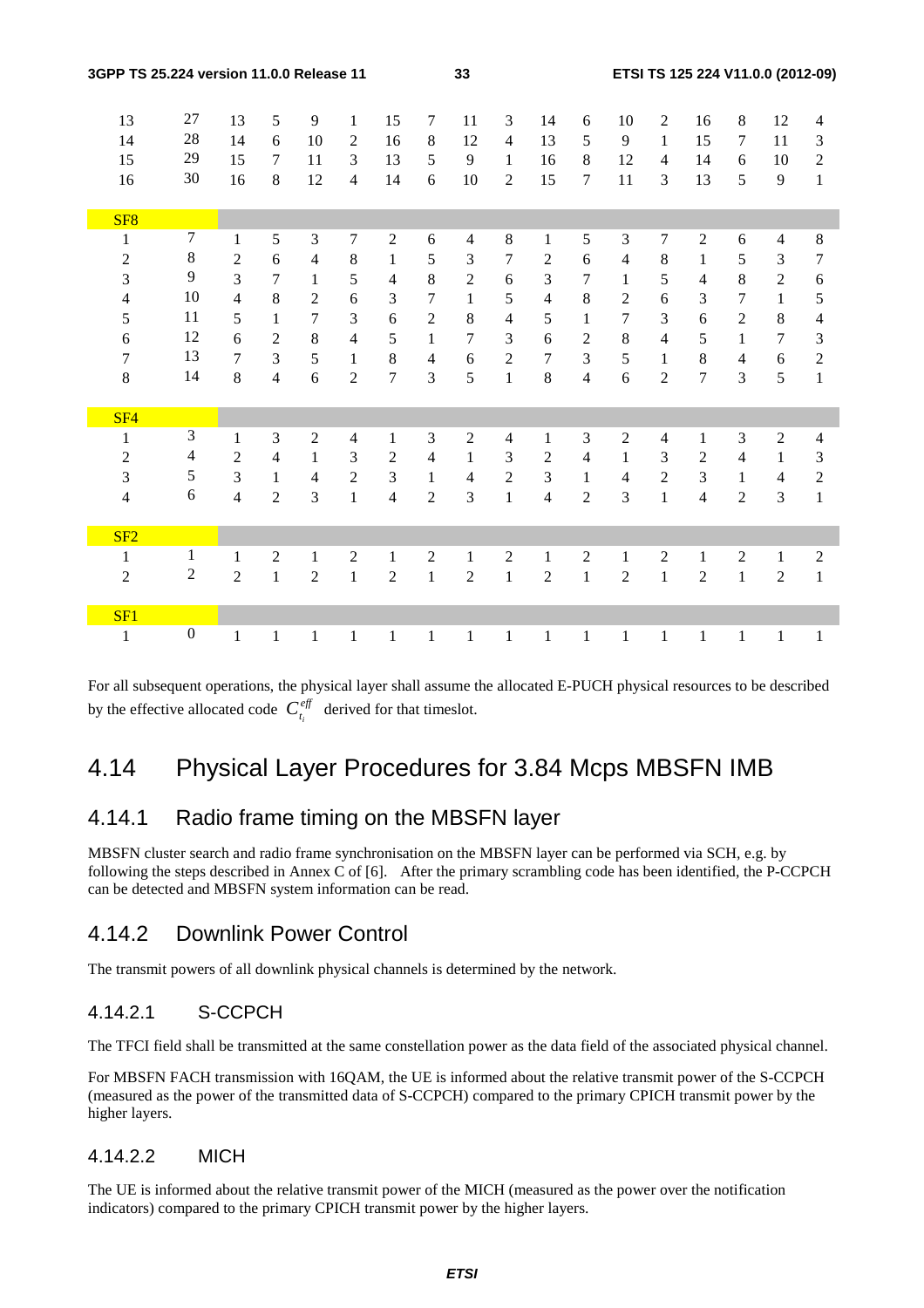#### 4.14.2.3 P-CPICH

The UE may assume that the P-CPICH is transmitted with constant power.

#### 4.14.2.4 T-CPICH

The UE may assume that each constituent OVSF code of the T-CPICH is transmitted with equal power. The UE may also assume the ratio of power allocated to the T-CPICH and P-CPICH is constant.

## 5 Physical layer procedures for the 1.28 Mcps option

## 5.1 Transmitter Power Control

The basic purpose of power control is to limit the interference level within the system thus reducing the intercell interference level and to reduce the power consumption in the UE.

The main characteristics of power control are summarized in the following table.

|                    | <b>Uplink</b>                                                                            | <b>Downlink</b>                            |
|--------------------|------------------------------------------------------------------------------------------|--------------------------------------------|
| Power control rate | Variable<br>Closed loop: 0-200 cycles/sec.<br>Open loop: (about 200us -<br>3575us delay) | Variable<br>Closed loop: 0-200 cycles/sec. |
| Step size          | 1,2,3 dB (closed loop)                                                                   | $1,2,3$ dB (closed loop)                   |
| Remarks            | All figures are without processing<br>and measurement times                              |                                            |

#### **Table 2: Transmit Power Control characteristics**

Note: All codes within one timeslot allocated to the same CCTrCH use the same transmission power in case they have the same Spreading Factor.

## 5.1.1 Uplink Control

#### 5.1.1.1 General limits

By means of higher layer signalling, the Maximum\_Allowed\_UL\_TX\_ power for uplink may be set to a value lower than what the terminal power class is capable of. Uplink power control shall be performed while the total UE transmit power is below the maximum allowed output TX power. In some cases the total requested UE transmit power in a timeslot after uplink power control calculation might exceed the maximum allowed output power. In these cases the calculated transmit power of all uplink physical channels in this timeslot shall be scaled by the same amount in dB before transmission in order that the total UE transmission power used shall be the maximum allowed output power.

The UTRAN may not expect the UE to be capable of reducing its total transmit power below the minimum level specified in [2].

### 5.1.1.2 UpPCH

The transmit power for the UpPCH is set by higher layers based on open loop power control as described in [15]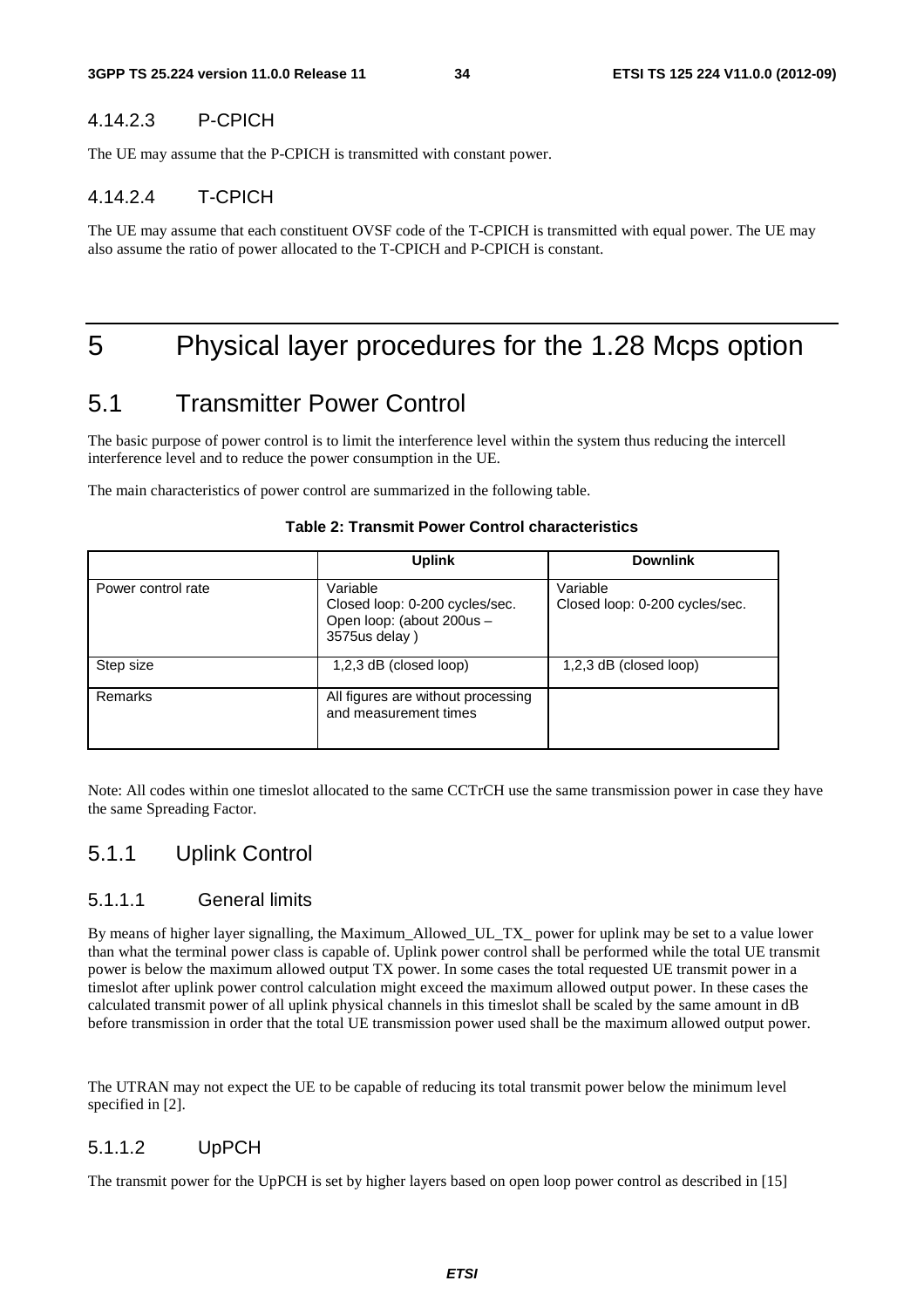### 5.1.1.3 PRACH

The transmit power for the PRACH is set by higher layers based on open loop power control as described in [15].

### 5.1.1.4 DPCH and PUSCH

The initial transmission power for uplink DPCH and PUSCH is set by higher layers based on open loop power control as described in [15]. The UE then transits into closed loop power control. The node B shall generate TPC commands according to a quality target set by higher layers in order to instruct an increase or decrease in the level of transmission power from the UE and send them either in the TPC field of associated downlink CCTrCHs (see [8] for a description of the mapping between DL associated TPC symbols and UL controlled CCTrCH/timeslots) or on PLCCH (see [8] 5A.3.13). If the physical channel power should be increased, the TPC command is set to 'up', whereas if the power should be reduced the command is set to 'down'. A TPC command sent in a downlink CCTrCH or via PLCCH controls all uplink DPCHs and PUSCHs in the associated uplink CCTrCH and timeslot. An example of SIR based UL power control is given in annex A2

If signalled by higher layers, the UE must follow the received TPC commands only. In this case, at the UE when the TPC command is judged as "down", the mobile transmit power shall be reduced by one power control step, whereas if it is judged as "up", the mobile transmit power shall be raised by one power control step.

If indicated as allowed by higher layers, the UE may optionally take into account pathloss estimated from beacon function physical channels in addition to the TPC commands when calculating the transmit power. In this case, the mobile transmit power is first modified as described above by the received TPC command and is then further modified based upon the pathloss estimated on recent beacon transmissions. Modifications based upon pathloss shall only be applied when the UE estimates that the pathloss on the uplink transmission timeslot and the pathloss on the beacon timeslots used to derive the modification value are likely to be similar.

The closed loop power control procedure for UL DPCH and PUSCH is not affected by the use of TSTD.

In the event of no associated uplink data being transmitted between two related downlink TPC commands, the UE shall ignore the resulting TPC command. The transmit power for the next instance of the timeslot/CCTrCH pair shall then be set:

- i) to the power level of the previous uplink transmission, optionally modified to compensate for the change in pathloss observed during the uplink transmission pause or,
- ii) using the open loop procedure as for initial transmissions.

The UE shall select which of the above methods to apply. For short transmission pauses method (i) should be used.

#### 5.1.1.4.1 Gain Factors

Same as that of 3.84 Mcps TDD, cf. [4.2.2.3.1 Gain Factors].

#### 5.1.1.4.2 Out of synchronization handling

In the case that uplink DPCH is controlled by TPC commands carried on downlink DPCH, out of synchronisation handling is the same as that of 3.84 Mcps TDD, cf. [4.2.2.3.2 Out of synchronisation handling].

In the case that uplink DPCH is controlled by TPC commands carried on PLCCH, the UE shall shut off the transmission of an UL CCTrCH if the following criteria are fulfilled for the PLCCH carrying its TPC commands:

The UE estimates the received PLCCH quality over the last 160 ms period to be worse than a threshold  $Q_{out}$ .  $Q<sub>out</sub>$  is defined implicitly by the relevant tests in [2].

The UE shall subsequently resume the uplink transmission of the CCTrCH if the following criteria are fulfilled:

The UE estimates the received PLCCH reception quality over the last 160 ms period to be better than a threshold  $Q_{\text{in}}$ .  $Q_{\text{in}}$  is defined implicitly by the relevant tests in [2].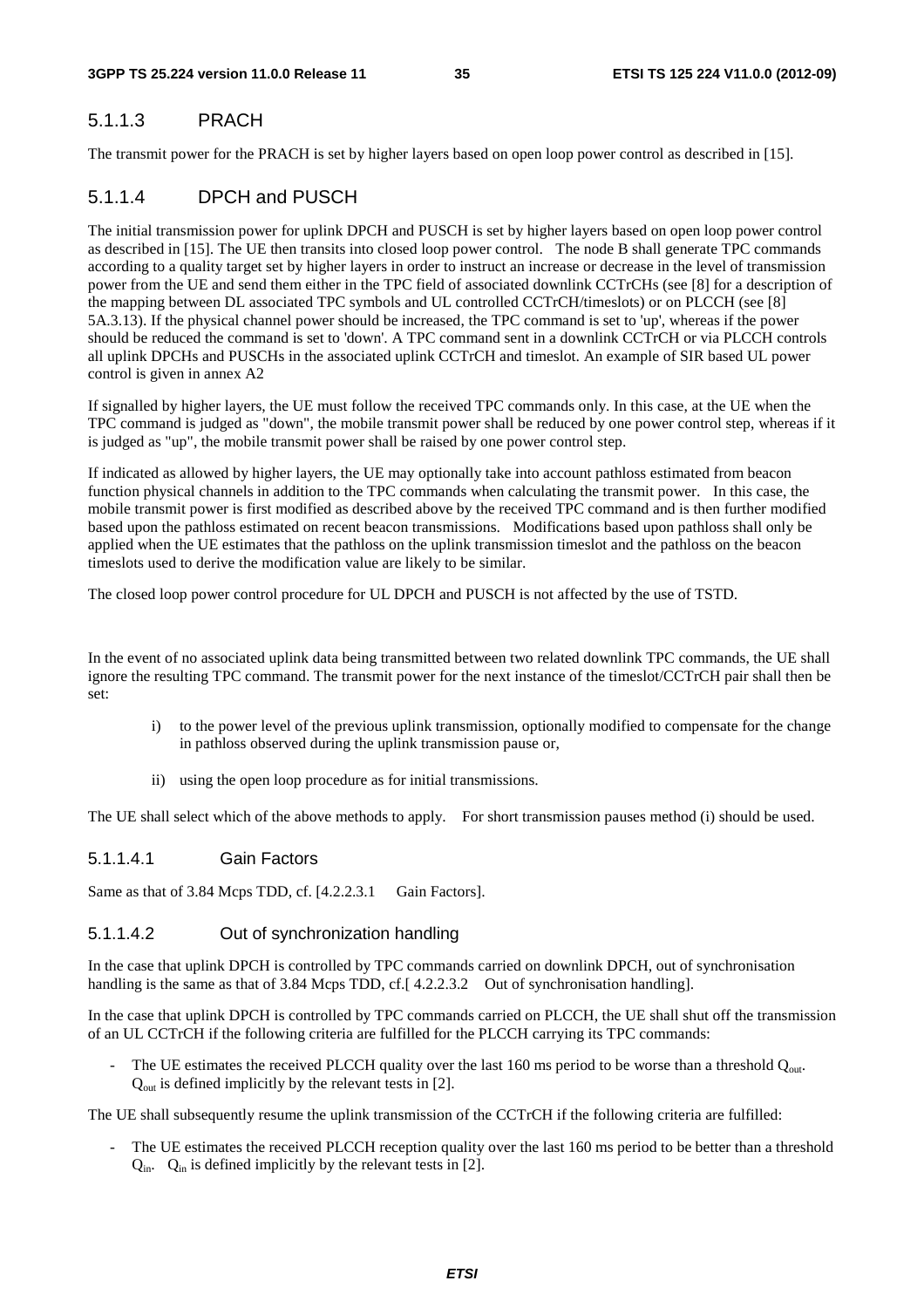# 5.1.1.5 HS-SICH

If the UE is not configured in MIMO mode, the transmit power of the HS-SICH shall be set by the UE according to the procedures described below. In the case that an ACK is being transmitted on the HS-SICH, the UE shall apply a power offset to the transmit power of the entire HS-SICH. This power offset shall be signalled by higher layers.

For the transmissions on the semi-persistent HS-PDSCH resources without an HS-SCCH, the TPC command for HS-SICH can be conveyed in HS-PDSCH.

On receipt of a TPC command in the HS-SCCH or HS-PDSCH, the UE shall adjust the HS-SICH transmit power according to the power control step size specified by higher layers. The UE shall ignore the TPC command transmitted on an HS-SCCH order which is an uplink synchronization establishment command. An example of SIR based UL power control is given in annex A5.

- i. However, for the first HS-SICH transmission following the first detected HS-SCCH transmission, the UE shall use open loop power control to set the HS-SICH transmit power for that transmission. In this case, the transmission power for HS-SICH is set by higher layers based on open loop power control as described in [15].
- ii. When the transmission interval of HS-SICHs, which are in the same time slot, is less than a certain threshold, which is signalled by higher layers, UE shall adjust the transmit power according to received TPC command in HS-SCCH or HS-PDSCH during HS-SICH transmission pause based on transmission power of last instance. When receipt of TPC commands in HS-PDSCH and in HS-SCCH is in the same sub-frame, UE shall treat one single TPC command if they are identical and discard them if they are different. If indicated by higher layers, UE should take into account the pathloss compensation by means of beacon channel estimation in addition to the TPC command when calculating HS-SICH transmit power.
- iii. When the transmission interval of HS-SICHs, which are in the same time slot, is equal or larger than a certain threshold, for the next instance of HS-SICH, UE shall use open loop power control described above for the initial transmission.

If the UE is configured in MIMO mode, the transmit power of the HS-SICH shall be set by the UE according to the procedures described below.

The procedure for MIMO single stream transmission is the same as that the UE is not configured in MIMO mode.

For MIMO dual stream transmission, in the case that two ACKs are being transmitted on the HS-SICH, the UE shall apply a power offset to the transmit power of the entire HS-SICH. This power offset shall be signalled by higher layers.

On receipt of a TPC command in the HS-SCCH or HS-PDSCH, the UE shall adjust the HS-SICH transmit power according to the power control step size specified by higher layers. An example of SIR based UL power control is given in annex A5.

- i. However, for the first HS-SICH transmission following the first detected HS-SCCH transmission, the UE shall use open loop power control to set the HS-SICH transmit power for that transmission. In the case of dual stream transmission, a delta is applied to the HS-SICH transmission power. The delta implies the required power offset of the HS-SICH transmission for the different number of the data streams under the limit of SIR target. This transmission power is set by higher layers based on open loop power control as described in [15].
- ii. When the transmission interval of HS-SICHs, which are in the same time slot, is less than a certain threshold  $\Box$  which is signalled by higher layers, UE shall adjust the transmit power according to received TPC command during HS-SICH transmission pause based on transmission power of last instance. In the case of dual stream transmission, a delta is applied to the HS-SICH transmission power. If indicated by higher layers, UE should take into account the pathloss compensation by means of beacon channel estimation in addition to the TPC command when calculating HS-SICH transmit power.
- iii. When the transmission interval of HS-SICHs, which are in the same time slot, is equal or larger than a certain threshold, for the next instance of HS-SICH, UE shall use open loop power control described above for the initial transmission.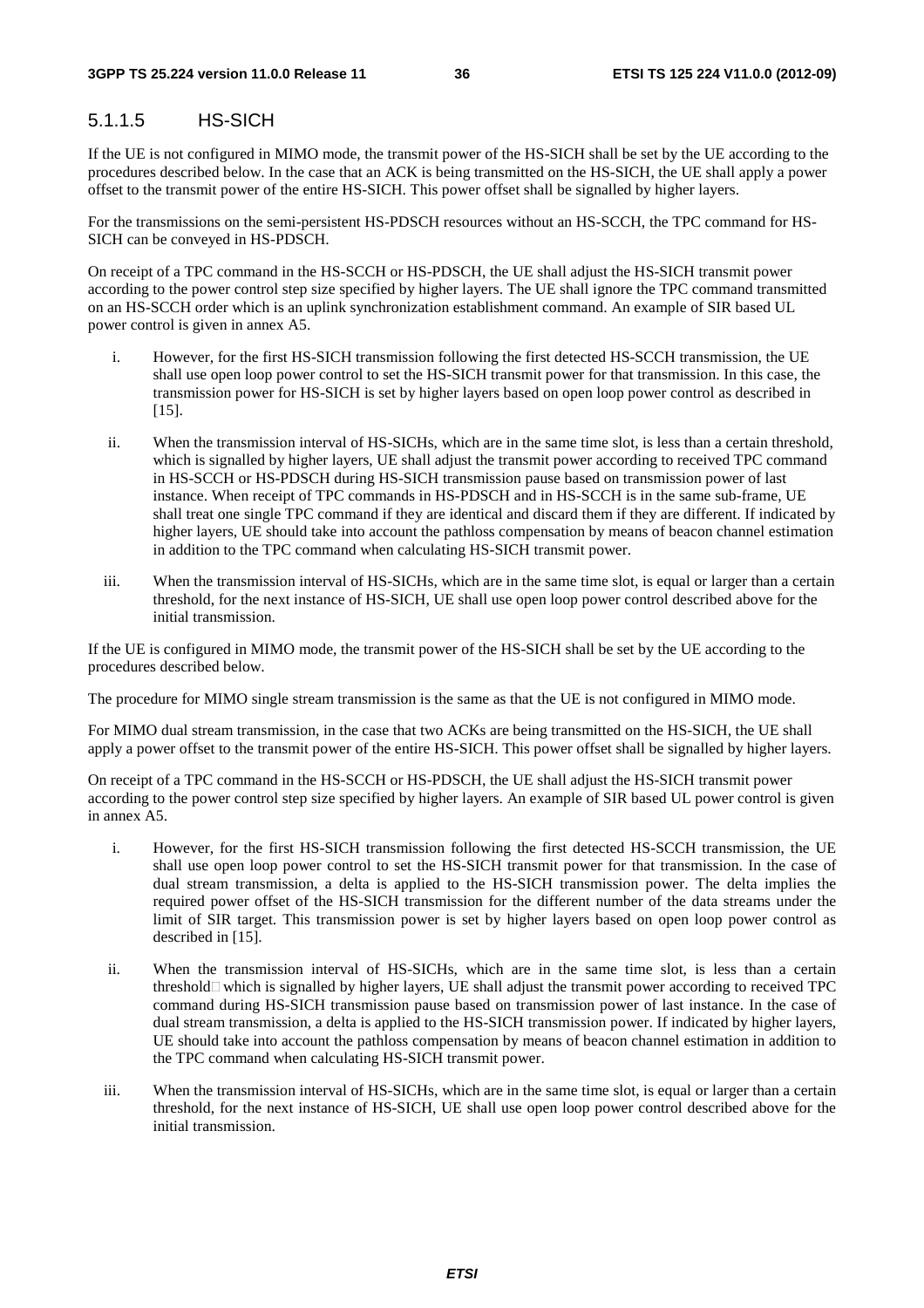### 5.1.1.6 E-PUCH

For multi-carrier E-DCH transmission, the open-loop and closed-loop power control of E-PUCH on each carrier is independent from each other. The power of E-PUCH on each carrier is set as follows.

The power of E-PUCH is set following the same principle used for DPCH/PUSCH in R4/5/6[15] and in 5.1.1.4, i.e., the combination of open-loop power control and traditional closed-loop power control:

- the initial transmit power of E-PUCH is set based on an open-loop power control scheme, then
- the transmission power control transits into closed-loop power control using TPC commands carried on E-AGCH or on E-HICH on the same carrier. For non-scheduled transmission, the TPC commands are carried on E-HICH only. Both TPC commands carried on E-AGCH and E-HICH are used on E-PUCH

The transmit power for E-PUCH set in the UE is calculated as follows:

$$
P_{E-PUCH} = P_{e-base} + L + \beta_e
$$

… where:

- $P_{F-PUCH}$  is the transmit power of the E-DCH physical channel E-PUCH.
- *P*<sub>*e−base*</sub> is a closed-loop quantity maintained by the UE and NodeB for each carrier, and which is incremented or decremented by a value Δe-base upon each receipt of a TPC command on E-AGCH for scheduled transmission or on E-HICH for non-scheduled transmission on the same carrier. On receipt of a TPC 'up' command,  $P_{e-base}$  is incremented by  $\Delta_{e-base}$ . On receipt of a TPC 'down' command,  $P_{e-base}$  is decremented by  $\Delta_{\rm e-base}$ . The TPC step size  $\Delta_{\rm e-base}$  is configured by higher layers [15].

$$
P_{e-base} = PRX_{des\_base} + step * \sum_{i} TPC_{i} = PRX_{des\_base} + P_{TPC}
$$

...where,  $PRX_{des_{base}}$  is the *reference Desired E-PUCH RX power* signalled by RRC signalling for each carrier according to [15], which is set to the average value of the interference signal power level over the timeslots configured for E-DCH use.

*step* is the power control step size  $\Delta_{\text{e-base}}$  configured by higher layers, and *TPC<sub>i</sub>* is a

closed-loop control command.

- *L* is a pathloss term derived from beacon function physical channels. The same as that in 5.1.1.4, if indicated as allowed by higher layers, the UE may optionally take into account pathloss modification which is estimated from the most recently received beacon function physical channel transmission, in addition to the TPC commands when calculating the transmit power.
- $\beta$ <sub>e</sub> is the gain factor for the selected E-TFC transport block size, the allocated E-PUCH physical resources, and the Modulation type and HARQ power offset according to subclause 5.1.1.6.1. If the smallest E-TFC is selected,  $\beta_e$  equals to the sum of absolute grant value and  $\alpha_e$ .

Higher layers in the UE shall use the current calculated E-PUCH power in conjunction with the current absolute grant (power) value in order to determine the set of E-TFC"s available.

UE maintains a closed-loop quantity Pe-base for both scheduled transmission and non-scheduled transmission.

*P<sub>e−base</sub>* is incremented or decremented by a value Δ<sub>e-base</sub> upon each receipt of a TPC command on E-AGCH and on E-HICH on the same carrier. When receipt of TPC commands on E-AGCH and on E-HICH is in the same sub-frame, UE shall treat one single TPC command if they are identical and discard them if they are different.

When following an extended pause, which is signalled by higher layers, in the reception of TPC commands on E-AGCH and on E-HICH, the UE shall set *Pe*<sup>−</sup>*base* equal to the *reference Desired E-PUCH RX power*. When receipt of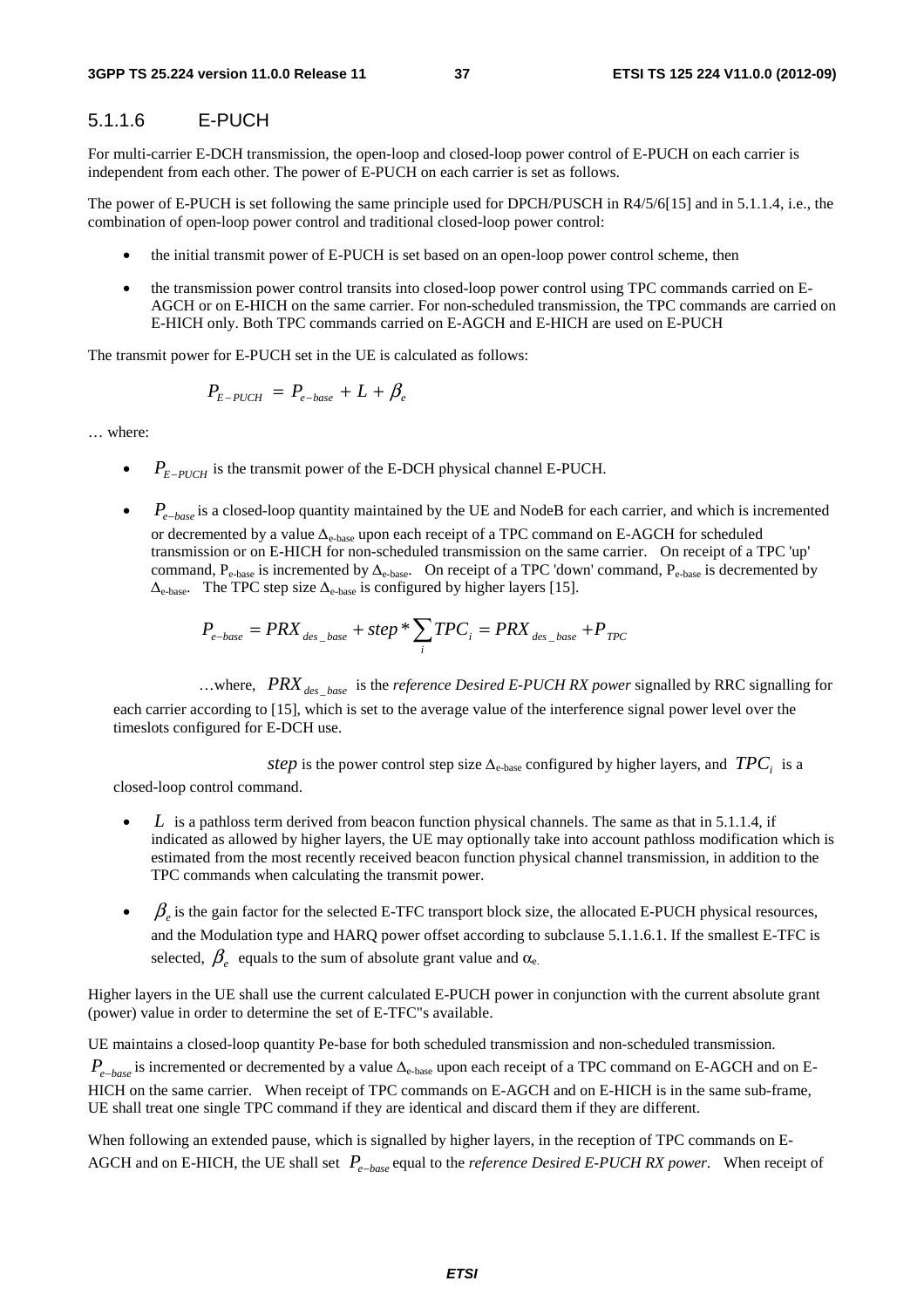TPC commands on E-AGCH or on E-HICH recommences, the TPC commands shall be used to modify *Pe*<sup>−</sup>*base* from its previously set value.

#### 5.1.1.6.1 Gain Factors for E-PUCH

A beta factor shall be derived by the UE as a function of:

- the selected E-TFC transport block size
- the E-PUCH resource occupation in the E-DCH TTI
- the modulation type (QPSK/16-QAM)
- the HARQ power offset

Higher layers shall provide a mapping table containing a set of reference points, which defines the relationship between the coderate of E-DCH transmission ( $\lambda_e$ ) and the relative reference power per resource unit ( $\beta_\lambda$  dB). The mapping table is provided separately for each of QPSK and 16-QAM modulation.

The coderate of E-DCH transmission  $\lambda_e$  for the selected E-TFC, physical resource allocation and modulation type is defined as:

$$
\lambda_e = \frac{S_e}{R_e}
$$

 $\ldots$  in which S<sub>e</sub> is the transport block size of the selected E-TFC and R<sub>e</sub> is the number of physical channel bits output from the physical channel mapping stage of E-DCH transport channel processing as described in [9]. The precision requirement for  $\lambda_e$  is  $1x10^{-4}$  and the quantization mode is truncation.

The maximum and minimum values of  $\lambda$  are the maximum and minimum values of Reference Code Rate respectively, which are signalled by higher layers for the appropriate modulation type [15], and are denoted  $\lambda_{\text{max}}$  and  $\lambda_{\text{min}}$ respectively. For a given  $\lambda_e$  there exist a  $\lambda_0$  and a  $\lambda_1$  such that:

- If  $\lambda_{\min} \leq \lambda_e < \lambda_{\max}$ 
	- $\lambda_0$  is the largest λ signalled by higher layers for the appropriate modulation type and for which  $\lambda \leq \lambda_e$
	- $\circ$   $\lambda_1$  is the smallest  $\lambda$  signalled by higher layers for the appropriate modulation type and for which  $λ > λ_e$
- Else
	- o If  $\lambda_e < \lambda_{\min}$  then  $\lambda_0 = \lambda_{\min}$  and  $\lambda_1$  is the smallest signalled  $\lambda$  for which  $\lambda > \lambda_{\min}$ .
	- o If  $\lambda_e \ge \lambda_{\text{max}}$  then  $\lambda_0$  is the largest signalled  $\lambda$  for which  $\lambda < \lambda_{\text{max}}$  and  $\lambda_1 = \lambda_{\text{max}}$

Associated with  $\lambda_0$  and  $\lambda_1$  are the corresponding  $\beta_{\lambda 0}$  and  $\beta_{\lambda 1}$  which define the reference points signalled by higher layers. The normalised (per-resource-unit) beta value for the selected E-TFC and E-PUCH resource set is denoted  $\beta_{0}$ . and is:

$$
\beta_{0,e} = \beta_{\lambda 0} + \frac{\beta_{\lambda 1} - \beta_{\lambda 0}}{\lambda_1 - \lambda_0} (\lambda_e - \lambda_0) dB
$$

The precision requirement for  $\beta_{0,\varepsilon}$  is  $1x10^{-3}$  and the quantization mode is truncation.

 $\alpha_s$  is a logarithmic value set as a function of the E-PUCH spreading factor ( $SF_{E\text{-}PUCH}$ ) according to table 2a.

#### **Table 2a: Tabulated** α**e values**

 $SF_{\text{E-PUCH}}$   $\alpha_{\text{e}}$  (dB)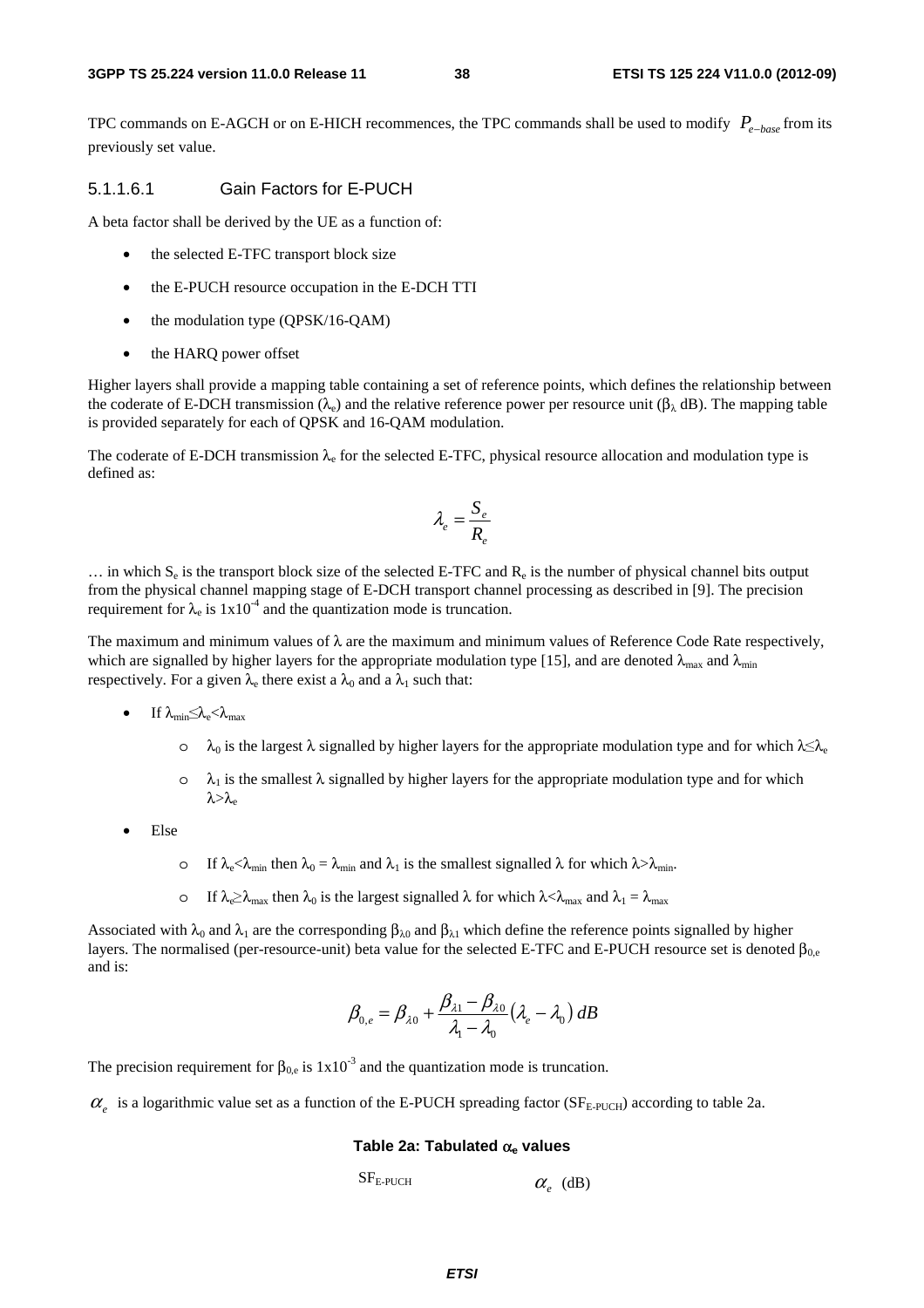| 1  | 12 |
|----|----|
| 2  | 9  |
| 4  | 6  |
| 8  | 3  |
| 16 | 0  |

 $β_e$  is then derived as  $β_e = β_{0e} + α_e + Δ_{hara} dB$ 

 $\Delta_{\text{hara}}$  is set by higher layers (see [18]).

### 5.1.1.7 E-RUCCH

The transmit power for the E-RUCCH is set following the same formula used for PRACH based on open loop power control as described in [15].

#### 5.1.1.8 Standalone midamble channel

If the UE is configured in MIMO mode, the transmit power for the standalone midamble channel shall be the same as that used for the associated HS-SICH in the same subframe.

If the UE is configured in MU-MIMO mode, the transmit power for the standalone midamble channel shall make reference to the last transmitted HS-SICH or E-PUCH. When the last transmitted uplink channel is HS-SICH, the transmit power of the standalone midamble channel shall be the same as the last transmitted HS-SICH.When the last transmitted uplink channel is E-PUCH, the transmit power of the standalone midamble channel shall be calculated as follows:

$$
P_{\text{Stan }dalone}=P_{e-base}+L+\beta_{\text{S}}
$$

… where:

- *Pe*<sup>−</sup>*base* is the desired receiving power of E-PUCH.
- $\beta_s$  is the gain factor for standalone midamble channel, and should be configured by high layer.
- *L* is a pathloss term derived from beacon function physical channels.

# 5.1.2 Downlink Control

The total downlink transmission power at the Node B within one timeslot shall not exceed the Maximum Transmission Power set by higher layer signalling.

#### 5.1.2.1 P-CCPCH

Same as that of 3.84 Mcps TDD, cf.[4.2.3.1 P-CCPCH].

#### 5.1.2.2 The power of the FPACH

The transmit power for the FPACH is set by the higher layer signalling [16].

### 5.1.2.3 S-CCPCH, PICH

Same as that of 3.84 Mcps TDD, cf.[4.2.3.2 S-CCPCH, PICH].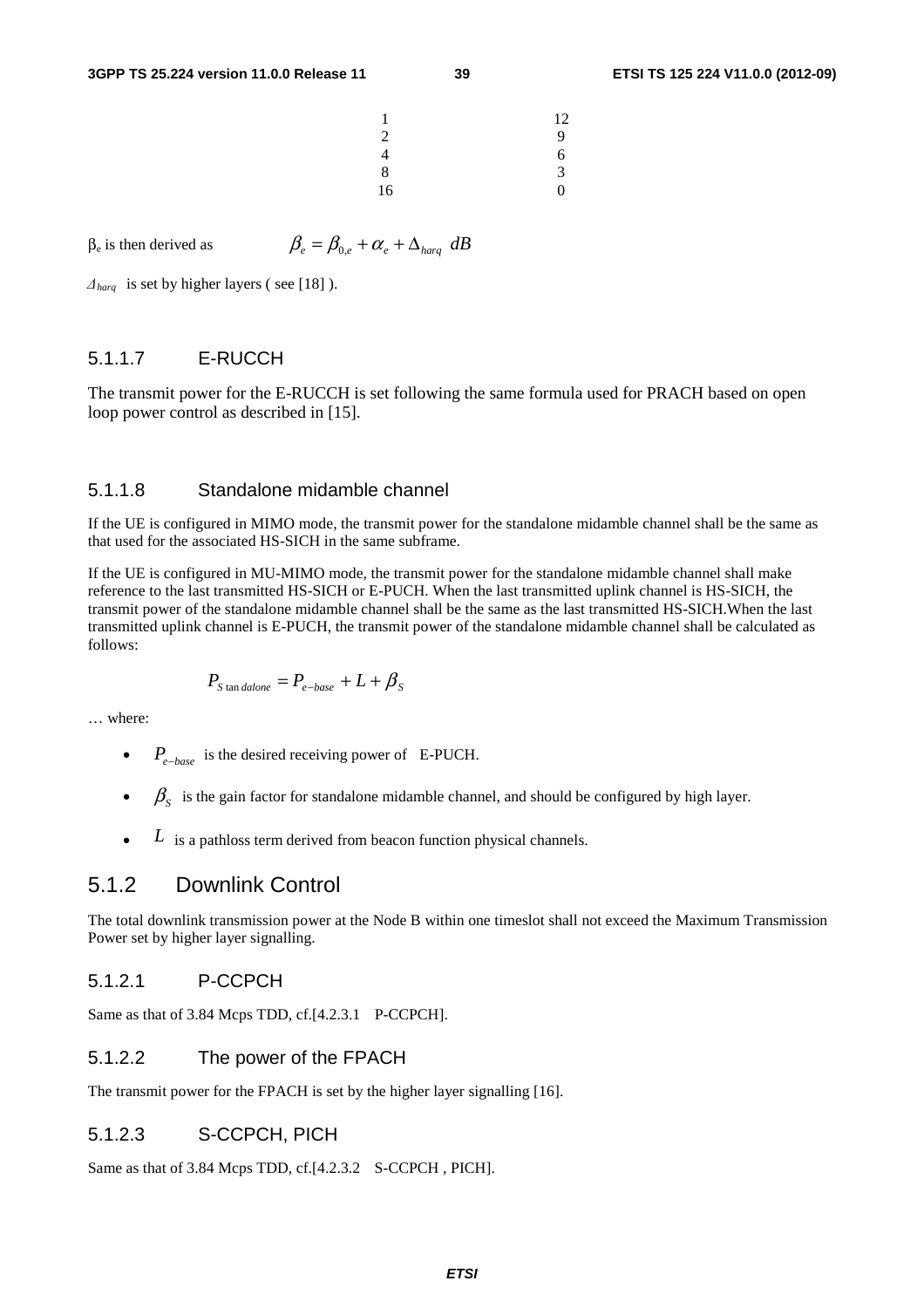### 5.1.2.3A MICH

Same as that of 3.84 Mcps TDD, cf.[4.2.3.2A MICH].

### 5.1.2.4 DPCH, PDSCH

The initial transmission power of the downlink Dedicated Physical Channel is signalled by higher layers. After the initial transmission, the node B transits into closed-loop TPC. The UE shall generate TPC commands according to a quality target set by higher layers in order to control the level of transmission power from the node B and send them in the TPC field of associated uplink CCTrCHs (see [8] for a description of the mapping between UL associated TPC symbols and DL controlled CCTrCH/timeslots) or in the Non-scheduled E-PUCH when the associated uplink CCTrCHs do not exist. If the physical channel power should be increased, the TPC command is set to 'up', whereas if the power should be reduced the command is set to 'down'. A TPC command sent in an uplink CCTrCH or in the Non-scheduled E-PUCH when the associated uplink CCTrCH does not exist controls all downlink DPCHs or PDSCHs in the associated downlink CCTrCH and timeslot.

UTRAN may decide how to adjust the transmit power in response to the received TPC command

When TSTD is applied, the UE can use two consecutive measurements of the received SIR in two consecutive subframes to generate the power control command. An example implementation of DL power control procedure for 1.28 Mcps TDD when TSTD is applied is given in Annex A.3.

The transmission power of one DPCH or PDSCH shall not exceed the limits set by higher layer signalling by means of Maximum\_DL\_Power (dB) and Minimum\_DL\_Power (dB). The transmission power is defined as the average power over one timeslot of the complex QPSK (or 8PSK respectively) symbols of a single DPCH or PDSCH before spreading relative to the power of the P-CCPCH.

Each TPC command shall be based on all associated downlink transmissions since the previous related TPC command.

In the event of no associated downlink data being transmitted between two related TPC commands, the UTRAN should ignore the resulting TPC command.

#### 5.1.2.4.1 Out of synchronisation handling

Same as that of 3.84 Mcps TDD, cf.[4.2.3.4.1 Out of synchronisation handling].

### 5.1.2.5 HS-PDSCH

The power control for HS-PDSCH for 1.28 Mcps TDD is the same as for 3.84 Mcps, see section 4.2.3.5

### 5.1.2.6 HS-SCCH

Higher layers shall indicate the maximum transmit power of the HS-SCCH. The Node-B shall not exceed this maximum power when setting the HS-SCCH power.

The initial power of the HS-SCCH is at the discretion of the Node-B. Following the initial transmission, the NodeB may optionally power control the HS-SCCH. This may be done using TPC commands sent by the UE in the HS-SICH. When the transmission interval of HS-SCCHs, which are in the same time slot, is more than or equal to a certain threshold, which is signalled by higher layers, NodeB shall use initial transmit power for the next HS-SCCH transmission.

The UE shall set the TPC commands in the HS-SICH in order to control the transmit power of the HS-SCCH. The TPC commands shall be set in order to meet the HS-SCCH target BLER.

The accuracy of the received HS-SCCH BLER estimate made by the UE may be enhanced by a suitable use of the HCSN field received within the HS-SCCH itself [9]. This field shall initially be set to zero and shall be incremented by the NodeB each time an HS-SCCH is transmitted to the UE. UE without a dedicated UE identity in CELL\_FACH state and UE in CELL\_PCH state shall ignore the value of HCSN.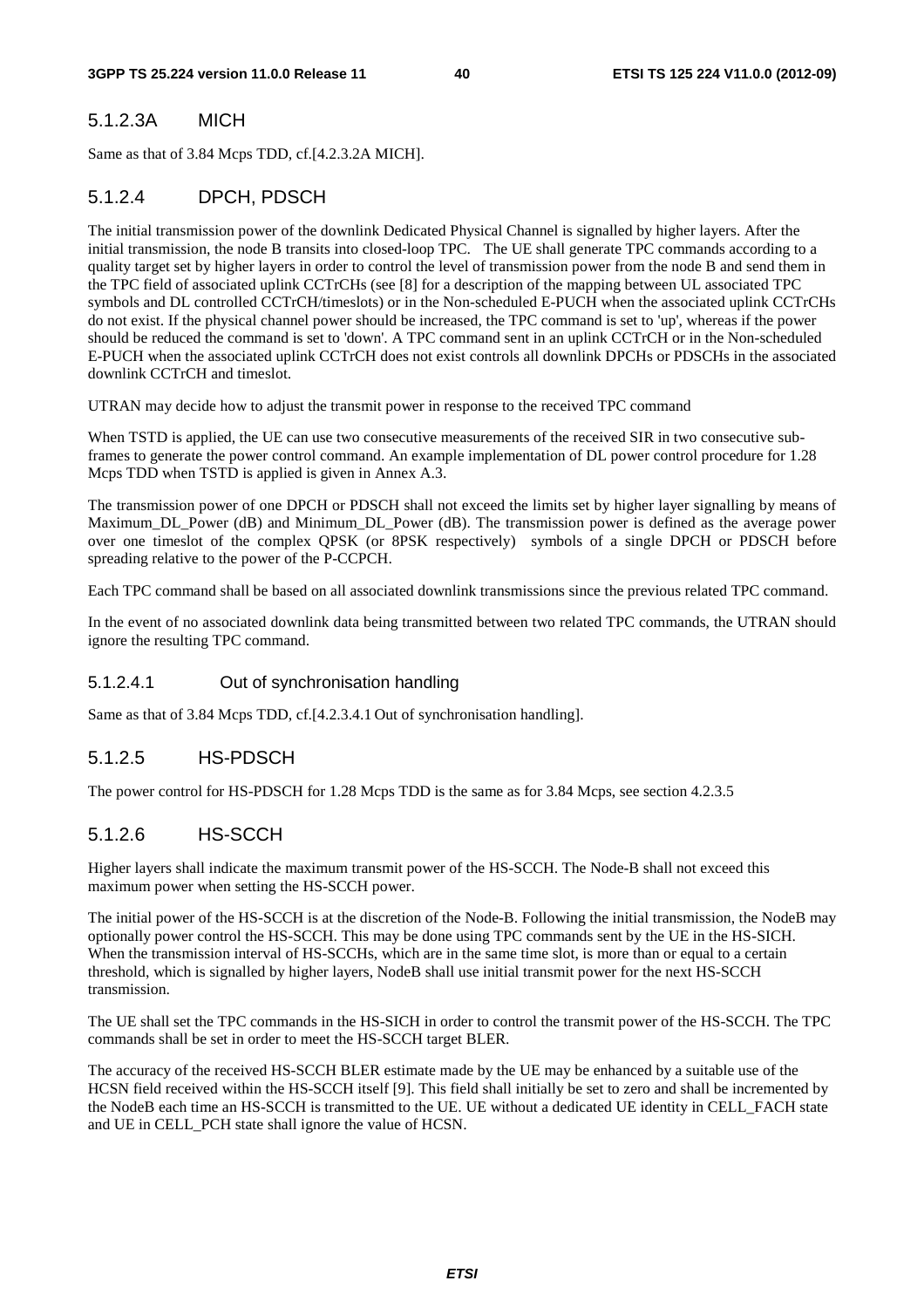# 5.1.2.7 PLCCH

The initial transmission power of the downlink PLCCH is signalled by higher layers. After the initial transmission, the transmission power of PLCCH is under the control of Node-B. The Node-B may optionally adjust the transmission power of PLCCH according to the received TPC commands which are carried by the PLCCH-controlled UL CCTrCH(s). The UE shall generate TPC commands according to a PLCCH quality target set by higher layers. If the PLCCH power should be increased, the TPC command is set to 'up', whereas if the power should be reduced the command is set to 'down'. UTRAN may decide how to adjust the transmit power in response to the received TPC commands. The average power of transmitted PLCCH symbols over one timeslot shall not exceed the limits set by higher layers. The transmission power is defined as the average power over one timeslot of the complex QPSK symbols of a single PLCCH before spreading relative to the power of the P-CCPCH.

### 5.1.2.8 E-AGCH

For multi-carrier E-DCH transmission, the power control of E-AGCH on each carrier is independent from each other and described as follows.

Higher layers shall indicate the maximum transmit power of the E-AGCH. The Node-B shall not exceed this maximum power when setting the E-AGCH power.

The initial power of the E-AGCH is at the discretion of the Node-B. Following the initial transmission, the NodeB may optionally power control the E-AGCH. This may be done using TPC commands sent by the UE in the scheduled E-PUCH on the same carrier.

The UE shall set the TPC commands in the Scheduled E-PUCH on the same carrier in order to control the transmit power of the E-AGCH. The TPC commands shall be set in order to meet the E-AGCH target BLER.

The accuracy of the received E-AGCH BLER estimate made by the UE shall be enhanced by a suitable use of the ECSN field received within the E-AGCH itself [9]. This field shall initially be set to zero and shall be incremented by the Node-B each time an E-AGCH is transmitted to the UE. For each carrier in multi-carrier E-DCH transmission, the ECSN shall initially be set to zero and shall be incremented by the Node-B each time an E-AGCH is transmitted on the carrier to the UE.

### 5.1.2.9 E-HICH

The power of the E- HICH is under the control of the Node B.

# 5.2 UL Synchronisation

## 5.2.1 General Description

Support of UL synchronization is mandatory for the UE.

#### 5.2.1.1 Preparation of uplink synchronization (downlink synchronization)

When a UE is powered on, it first needs to establish the downlink synchronisation with the cell. Only after the UE has established the downlink synchronisation, it shall start the uplink synchronisation procedure.

### 5.2.1.2 Establishment of uplink synchronization

The establishment of uplink synchronization is done during the random access procedure and involves the UpPCH and the PRACH or the E-RUCCH.

Although the UE can receive the downlink signal from the Node B, the distance to Node B is still uncertain. This would lead to unsynchronised uplink transmission. Therefore, the first transmission in the uplink direction is performed in a special time-slot UpPTS or other uplink access position indicated by UTRAN to reduce interference in the traffic timeslots.

After the detection of the SYNC-UL sequence in the searching window, the Node B will evaluate the timing, and reply by sending the adjustment information to the UE to modify its timing for next transmission. This is done with the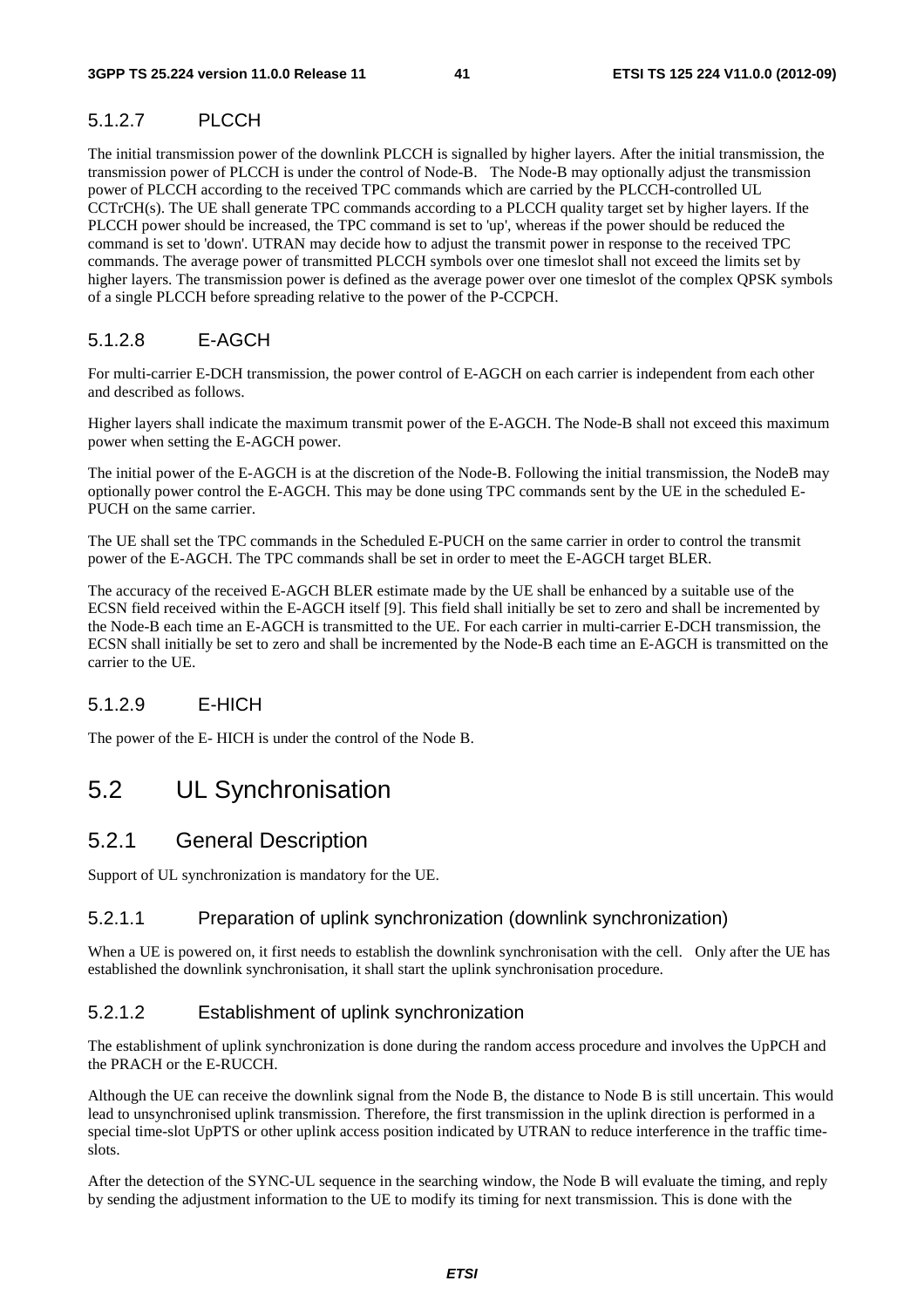FPACH within the following 4 sub-frames. After sending the PRACH or the E-RUCCH, the uplink synchronization is established. The uplink synchronisation procedure shall also be used for the re-establishment of the uplink synchronisation when uplink is out of synchronisation.

#### 5.2.1.3 Maintenance of uplink synchronisation

Uplink synchronization is maintained in 1.28 Mcps TDD by sending the uplink advanced in time with respect to the timing of the received downlink.

For the maintenance of the uplink synchronization, the midamble field of each uplink burst can be used.

In each uplink time slot the midamble for each UE is different. The Node B may estimate the timing by evaluating the channel impulse response of each UE in the same time slot. Then, in the next available downlink time slot, the Node B will signal Synchronisation Shift (SS) commands to enable the UE to properly adjust its Tx timing.

### 5.2.2 UpPCH

Open loop uplink synchronisation control is used for UpPCH.

The UE may estimate the propagation delay  $\Delta t_p$  based upon the path loss using the received P-CCPCH and/or DwPCH power.

The UpPCH is sent to the Node B advanced in time according to the timing of the received DwPCH. The time of the beginning of the UpPCH  $T_{TX\text{-}UpPCH}$  is given by:

 $T_{TX-UpPCH} = T_{RX-DwPCH} - 2\Delta t_p + 12*16 T_C \Box n_{UpPCHShiff}} * 16T_C$ 

 $n_{\text{UpPCHShift}} = 0.127 \square n_{\text{UpPCHShift}}$  is indicated by higher layers

in multiple of 1/8 chips, where

 $T_{TX-1}$ <sub>DPCH</sub> is the beginning time of UpPCH transmission with the UE"s timing,

 $T_{RX-DwPCH}$  is the received beginning time of DwPCH with the UE"s timing,

 $2\Delta t_p$  is the timing advance of the UpPCH default value is 48Tc.

### 5.2.3 PRACH

The Node B shall measure the received SYNC-UL timing deviation UpPCH<sub>POS</sub>. UpPCH<sub>POS</sub> is sent in the FPACH and is represented as a 13 bit number (0-8191) being the multiple of 1/8 chips which is nearest to received position of the UpPCH.

Time of the beginning of the PRACH  $T_{TX\text{-}PRACT}$  is given by:

 $T_{TX\text{-}PRACTH} = T_{RX\text{-}PRACTH} - (UpPCH_{ADV} + UpPCH_{POS} - 8*16 T_C)$ 

in multiple of 1/8 chips, where

 $T_{TX\text{-}PRACT}$  is the beginning time of PRACH transmission with the UE"s timing,

T<sub>RX-PRACH</sub> is the beginning time of PRACH reception with the UE"s timing if the PRACH was a DL channel.

## 5.2.4 DPCH and PUSCH

The closed loop uplink synchronisation control uses layer 1 symbols (SS commands) for DPCH and PUSCH. After establishment of the uplink synchronisation, NodeB and UE start to use the closed loop UL synchronisation control procedure. This procedure is continuous during connected mode.

The Node B will continuously measure the timing of the UE and send the necessary synchronisation shift commands in each sub-frame. The UE shall derive a single SS command separately for each controlled uplink timeslot by combining all received SS commands that are related to the controlled time slot (cf. [8]) and that are received within the last up to M sub-frames. The value of the 'Uplink synchronisation frequency'  $M(1..8)$  is configured by higher layers.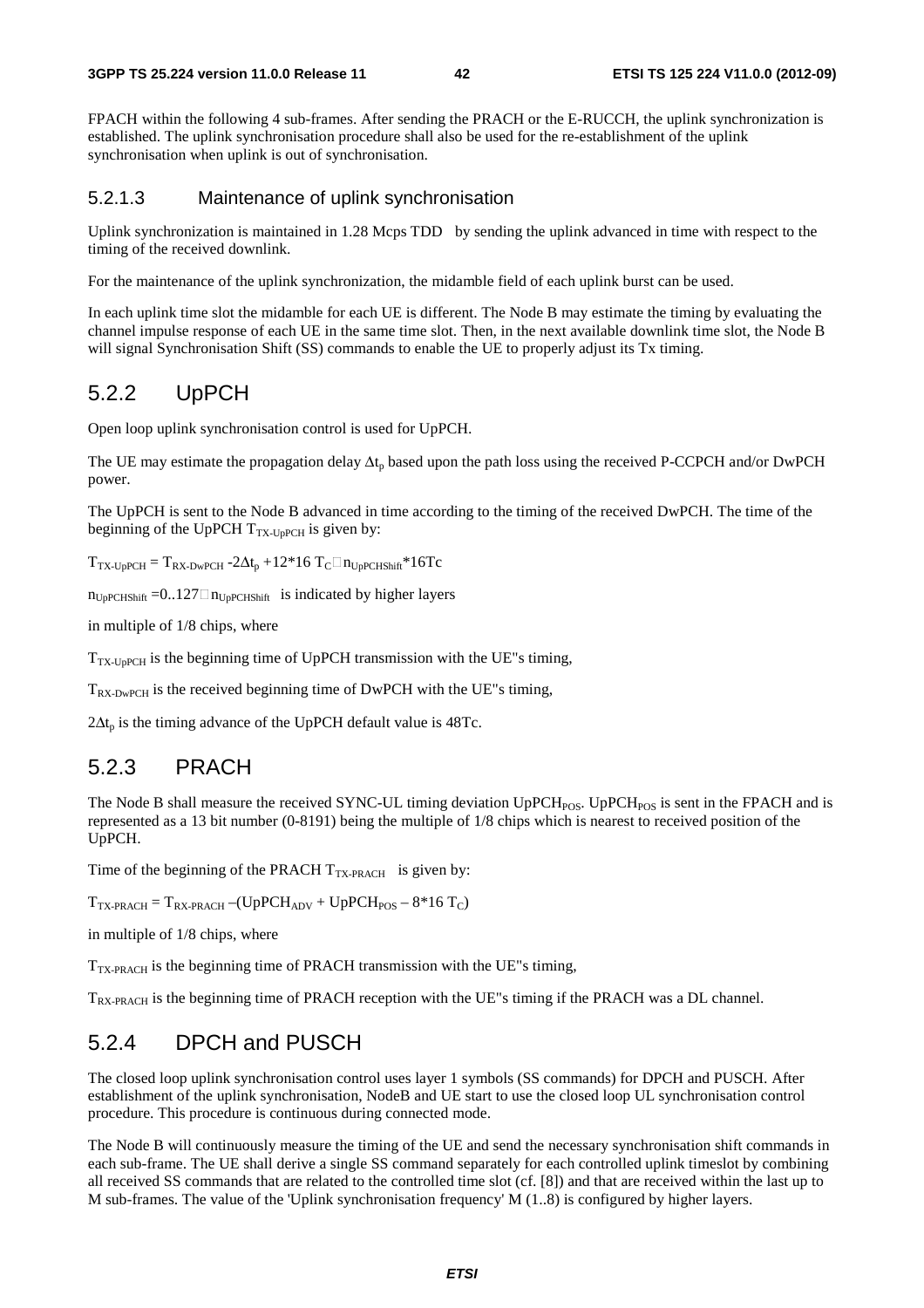When the combined SS command is judged as "down", the UE transmit timing for the controlled UL timeslot shall be delayed by one timing adjustment step of k/8 chips. When the command is judged as "up", the UE transmit timing for the controlled UL timeslot shall be advanced by one timing adjustment step of k/8 chips. When the command is judged as "do nothing", the timing shall not be changed. The value of the 'Uplink synchronisation step size' k (1..8) is configured by higher layers.

The timing adjustment shall take place in each sub-frame satisfying the following equation:

 $SFN' \mod M = 0$ 

where

SFN" is the system frame number counting the sub-frames. The system frame number of the radio frames (SFN) can be derived from SFN" by

SFN=SFN" div 2, where div is the remainder free division operation.

During a 1.28 Mcps TDD to 1.28 Mcps TDD hand-over the UE shall transmit in the new cell with timing advance TA adjusted by the relative timing difference Δt between the new and the old cell if indicated by higher layers:

 $TA_{new} = TA_{old} + 2\Delta t$ .

#### 5.2.4.1 Out of synchronization handling

Same as that of 3,84 Mcps TDD, cf.[ 4.2.2.3.2 Out of synchronisation handling.]

# 5.2.5 HS-SICH

If there is associated uplink DPCH or non-scheduled E-PUCH, the initial transmit timing for the HS-SICH shall be taken from that of the associated uplink DPCH or non-scheduled E-PUCH. Otherwise, the initial transmit timing for the HS-SICH shall be taken from that of the last uplink transmission except UpPCH transmission. The UE shall then adjust the timing of the HS-SICH according to SS commands transmitted to it on the HS-SCCH or HS-PDSCH. The step size for these commands shall be signalled to the UE by higher layers. The UE shall ignore the SS command transmitted on an HS-SCCH order which is an uplink synchronization establishment command. In the case that there is a gap of one or more subframes during which no SS commands are received by the UE, the UE shall adjust the timing of the HS-SICH according to the associated uplink DPCH or non-scheduled E-PUCH or other uplink channel except UpPCH until such time as another HS-SCCH transmission or HS-PDSCH with SS command is received.

### 5.2.6 E-PUCH

Uplink synchronization control procedure for E-PUCH remains the same as that used for DPCH, cf. 5.2.4 DPCH and PUSCH, using SS commands carried on E-AGCH or on E-HICH. When receipt of SS commands on E-AGCH and on E-HICH is in the same sub-frame, UE shall treat one single SS command if they are identical and discard them if they are different.

If configured with DPCH, the timing of E-PUCH can be directly set to the timing of the DPCH. If configured with nonscheduled transmission, the timing of scheduled E-PUCH can be set to the timing of the non-scheduled E-PUCH. If neither DPCH nor non-scheduled transmission is configured, the timing of E-PUCH can be set to the timing of other uplink channels except UpPCH.

For multi-carrier E-DCH transmission, in one TTI, the timing advance of the E-PUCHs of all carriers of one UE is the same. The UE shall combine all the SS commands on each E-AGCH and E-HICH in the same TTI into one UL timing advance value.

### 5.2.7 E-RUCCH

The Node B shall measure the received SYNC-UL timing deviation  $UpPCH_{POS}$ . UpPCH<sub>POS</sub> is sent in the FPACH and is represented as an 13 bit number (0-8191) being the multiple of 1/8 chips which is nearest to received position of the UpPCH.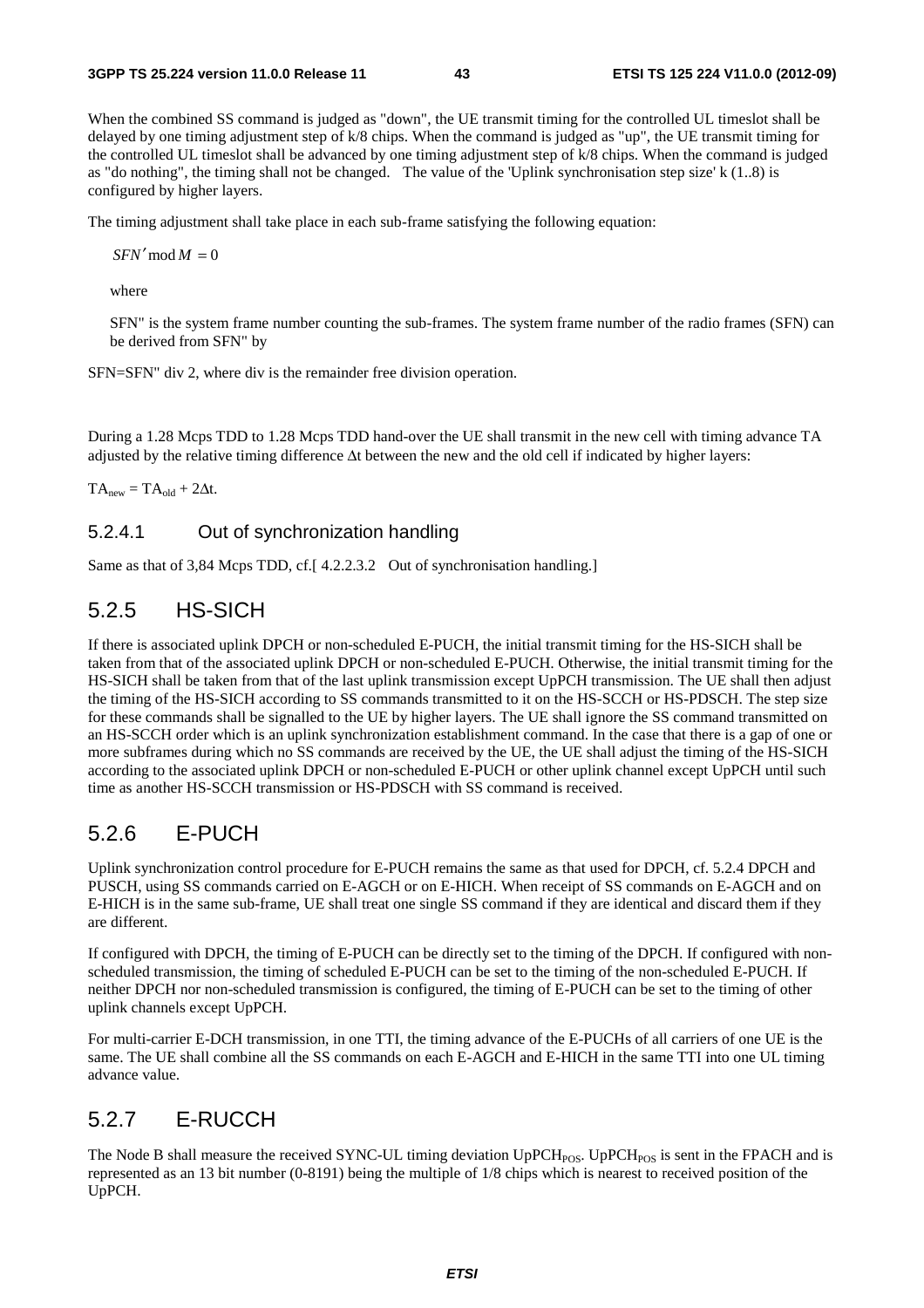Time of the beginning of the E-RUCCH  $T_{TX\text{-}E\text{-}RUCCH}$  is given by:

 $T_{TX-E-RUCCH} = T_{RX-E-RUCCH} - (UpPCH_{ADV} + UpPCH_{POS} - 8*16 T_C)$ 

in multiple of 1/8 chips, where

 $T_{TX- E-RUCCH}$  is the beginning time of E-RUCCH transmission with the UE"s timing,

T<sub>RX- E-RUCCH</sub> is the beginning time of E-RUCCH reception with the UE"s timing if the E-RUCCH was a DL channel,

UpPCH<sub>ADV</sub> is the timing advance of the UpPCH.

# 5.2.8 Standalone midamble channel

The transmit timing for the standalone midamble channel shall be taken from that of the last uplink transmission.

# 5.3 Synchronisation procedures

# 5.3.1 Cell search

During the initial cell search, the UE searches for a cell. It then determines the DwPTS synchronisation, scrambling code and basic midamble code, control multi-frame synchronisation and then reads the BCH. How cell search is typically done is described in Annex CA.

For MBSFN FACH, the downlink scrambling codes and basic midamble codes to be used for non-beacon timeslots are signalled by higher layers.

## 5.3.2 DCH synchronization

The DPCH synchronisation is the same as that of 3.84 Mcps TDD, cf. [4.4.2 Dedicated channel synchronisation].

# 5.3.2A Shared physical channel synchronization

For HS-DSCH and E-PUCH operation without DPCH, the synchronisation procedure is defined in the subclause.

#### 5.3.2A.1 Synchronisation primitives

#### 5.3.2A.1.1 General

For the shared physical channels, synchronisation primitives are used to indicate the synchronisation status of radio links, both in uplink and downlink. The definition of the primitives is given in the following subclauses.

#### 5.3.2A.1.2 Downlink synchronisation primitives

The UE shall measure any of the following downlink physical channels on any carrier to estimate downlink quality.

- a) HS-PDSCH
- b) HS-SCCH
- c) E-AGCH

Layer 1 in the UE shall check the synchronization status of downlink physical channels on all carriers. Synchronisation status is indicated to higher layers, using the CPHY-Sync-IND or CPHY-Out-of-Sync-IND primitives.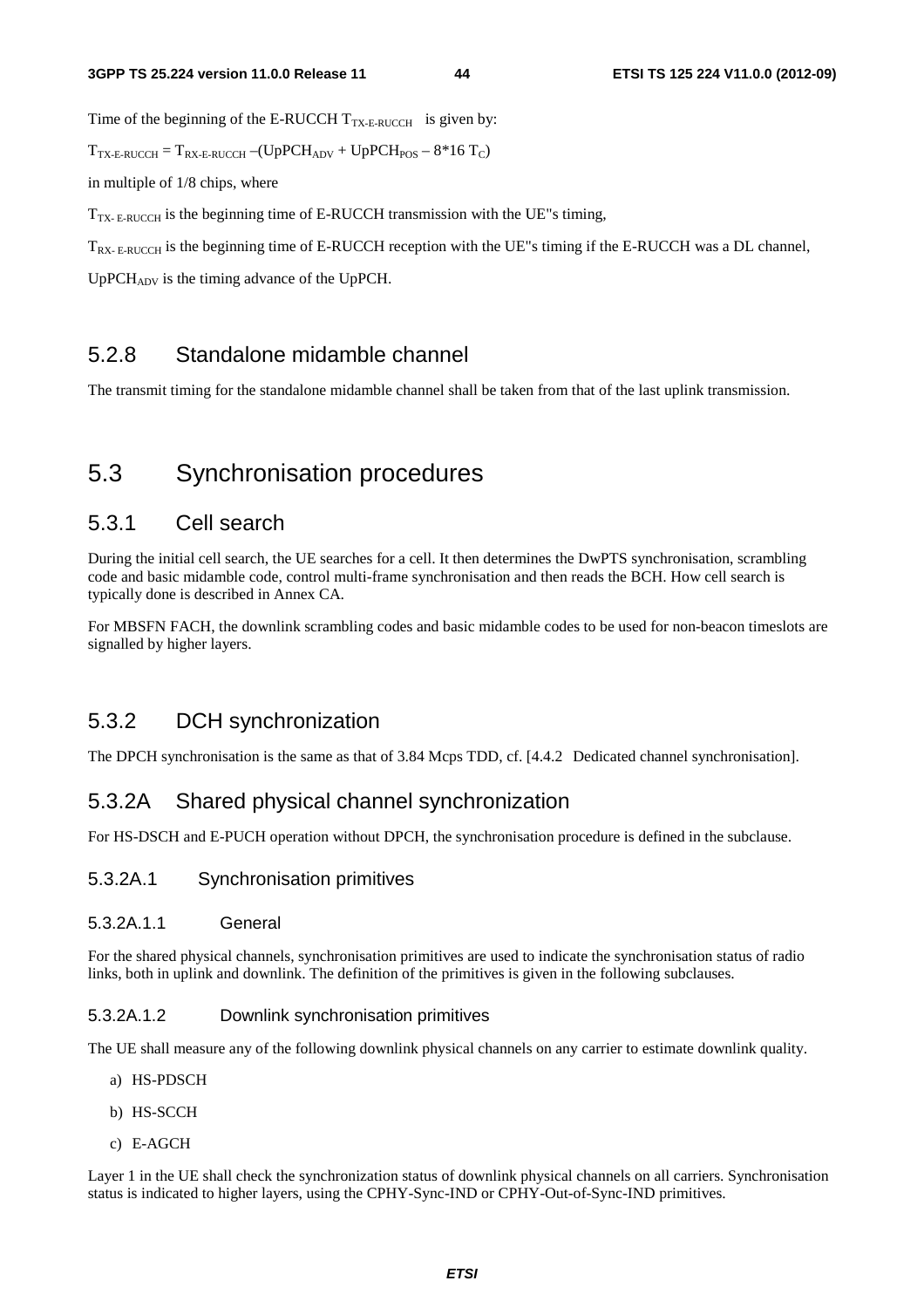The criteria for reporting synchronization status are defined in two different phases.

The first phase lasts until the downlink shared channel is considered to be established by higher layers. During this phase, out-of-sync shall not be reported.in-sync shall be reported using the CPHY-Sync-IND primitive if the following criterion is fulfilled.

- At least one downlink physical channel with a CRC attached is received in the current subframe with correct CRC.

The second phase starts after the downlink shared channel is considered established by higher layers. During this phase, both out-of-sync and in-sync are reported as follows.

Out-of-sync shall be reported using the CPHY-Out-of-Sync-IND primitive based on the synchronization status in an out-of-sync detection window if the following criterion is fulfilled.The out-of-sync detection window (out-of-sync window) is configured by higher layers.

- No downlink physical channel has been received with a correct CRC in the out-of-sync detection window period.

In the second phase, the first out-of-sync detection window starts when the second phase starts; after this, the next outof-sync detection window starts right after the previous out-of-sync detection window.

In-sync shall be reported using the CPHY-Sync-IND primitive if the following criteria is fulfilled:

- At least one downlink physical channel with a CRC attached is received in the current subframe with correct CRC.

#### 5.3.2A.1.3 Uplink synchronisation primitives

Layer 1 in the Node B shall check synchronisation status of uplink physical channels. Synchronisation status is indicated to the RL Failure/Restored triggering function using either the CPHY-Sync-IND or CPHY-Out-of-Sync-IND primitive.The exact criteria for indicating in-sync/out-of-sync is not subject to specification.

#### 5.3.2A.2 Radio link monitoring

#### 5.3.2A.2.1 Downlink radio link failure

The downlink shared physical channels are monitored by the UE, to trigger radio link failure procedures. The downlink radio link failure status is specified in [15], and is based on the synchronisation status primitives CPHY-Sync-IND and CPHY-Out-of-Sync-IND, indicating in-sync and out-of-sync respectively.

#### 5.3.2A.2.2 Uplink radio link failure/restore

The uplink shared physical channels are monitored by the Node B in order to trigger uplink radio link failure/restore procedures. The uplink radio link failure/restore status is reported using the synchronisation status primitives CPHY-Sync-IND and CPHY-Out-of-Sync-IND, indicating in-sync and out-of-sync respectively.

When the uplink shared physical channel is in the in-sync state, Node B shall start timer T\_RLFAILURE after receiving N\_OUTSYNC\_IND consecutive out-of-sync indications. Node B shall stop and reset timer T\_RLFAILURE upon receiving successive N\_INSYNC\_IND in-sync indications. If T\_RLFAILURE expires, Node B shall indicate to higher layers the uplink shared physical channel is out-of-sync using the synchronization status primitives. Furthermore, the uplink shared physical channel state shall be changed to the out-of-sync state.

When the uplink shared physical channel is in the out-of-sync state, after receiving N\_INSYNC\_IND successive insync indications Node B shall indicate that the uplink shared physical channel has re-established synchronisation and the uplink shared physical channel"s state shall be changed to the in-sync-state. The specific parameter settings (values of T\_RLFAILURE, N\_OUTSYNC\_IND, and N\_INSYNC\_IND) are configurable, see [16].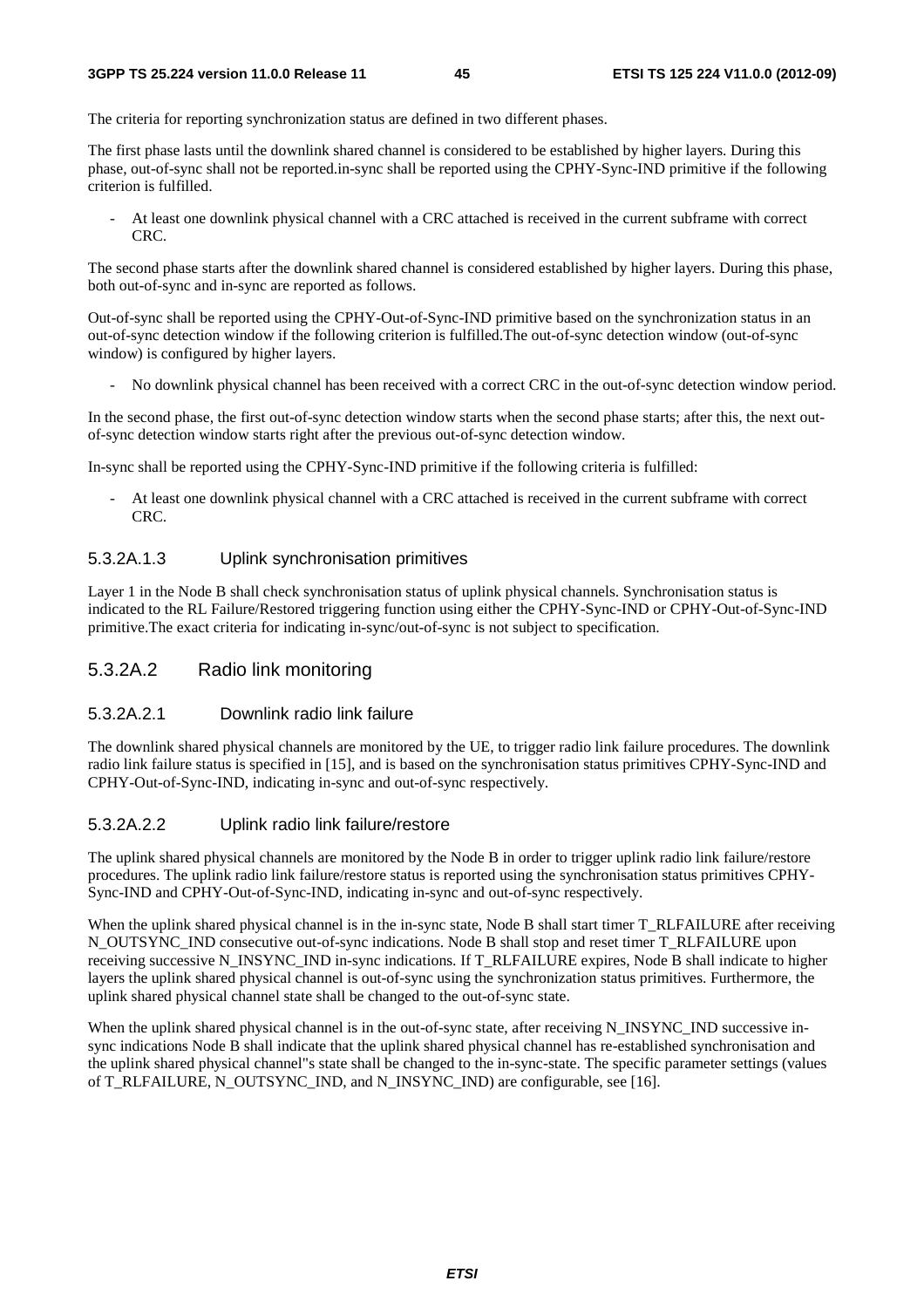# 5.3.3 Synchronization procedure in CELL\_FACH state

### 5.3.3.1 Uplink synchronization status detection

Maintaining of uplink synchronization is not needed in CELL\_FACH state, UE could be out of synchronization after a period of transmission pause.

The uplink synchronization status detection is under control of Node B, which determines UE"s synchronization status according to a timer T-sync. The timer is UE specific and the parameter is configured by higher layers. Node B determines the UE out of synchronization when the T-sync timer expires and in synchronization otherwise. The details of the timer T-sync operation are shown as below:

- Initially starting the timer

When Node B receives the UE"s uplink E-RUCCH transmission correctly, it will initially start the timer.

Restarting the timer

When Node B receives the UE"s any uplink transmission (e.g. E-RUCCH, E-DCH or HS-SICH) correctly, it will restart the timer.

### 5.3.3.2 Establishment of uplink synchronization

Node B shall order UE to establish the uplink synchronization via HS-SCCH order in case that it detects the UE is out of uplink synchronization. Response to this synchronization establishment command, UE then initiates the random access procedure, cf [subclause 5.6 Random Access Procedure], which only involves the UpPCH and the E-RUCCH.

Node B will limit the synchronization delay based on a timer T-protect. If Node B doesn"t receive the E-RUCCH in the synchronization procedure before T-protect expires, Node B will restart another uplink synchroniztion procedure via HS-SCCH order. After N-protect successive uplink synchronization attempts, Node B shall terminate the synchroniztion procedure and indicate an uplink synchronization failure to higher layers. The specific parameter settings (values of T-protect and N-protect) are configured by higher layers.

# 5.4 Discontinuous transmission (DTX) procedure

The DTX procedure shall be applied for CCTrCHs mapped to S-CCPCH, UL DPCH, DL DPCH, PUSCH and PDSCH, if the total bit rate of the CCTrCH differs from the total channel bit rate of the physical channels allocated to this CCTrCH.

Rate matching is used in order to fill resource units completely, that are only partially filled with data. In the case that after rate matching and multiplexing no data at all is to be transmitted in a resource unit the complete resource unit shall be discarded from transmission (DTX), unless a Special Burst is transmitted in the RU. This applies also to the case where only one resource unit is allocated and no data has to be transmitted.

The special burst is transmitted in both consecutive subframes (subframe#1 and #2). SS Bits may be transmitted in Special Bursts.for each CCTrCH mapped to UL DPCH, DL DPCH, PUSCH and PDSCH physical channels.

# 5.4.1 Description of Special Bursts

For S-CCPCH, UL DPCH, DL DPCH, PUSCH and PDSCH, the Special Burst has the same timeslot format as the burst used for data provided by higher layers. If the timeslot format contains a TFCI field, then the TFCI field shall be filled with '0' bits. The Special Burst may also carry layer 1 control symbols such as TPC bits for the purposes of inner-loop power control. The data portions of the Special Burst are filled with an arbitrary bit pattern.

For S-CCPCH, DL DPCH, PUSCH and PDSCH, the transmission power of the special burst shall be the same as that of the substituted physical channel of the CCTrCH. For UL DPCH, if the gain factor of the zero rate TFC is explicitly signalled by high layer, the transmission power of the special burst shall be weighted by the gain factor  $\beta$  of the zero rate TFC [refer 5.1.1.4.1], otherwise the transmission power of the special burst shall be the same as that of the substituted physical channel of the CCTrCH. In the case of uplink physical channels where autonomous spreading factor change by the UE is permitted by higher layers, the substituted physical channel is considered to be that which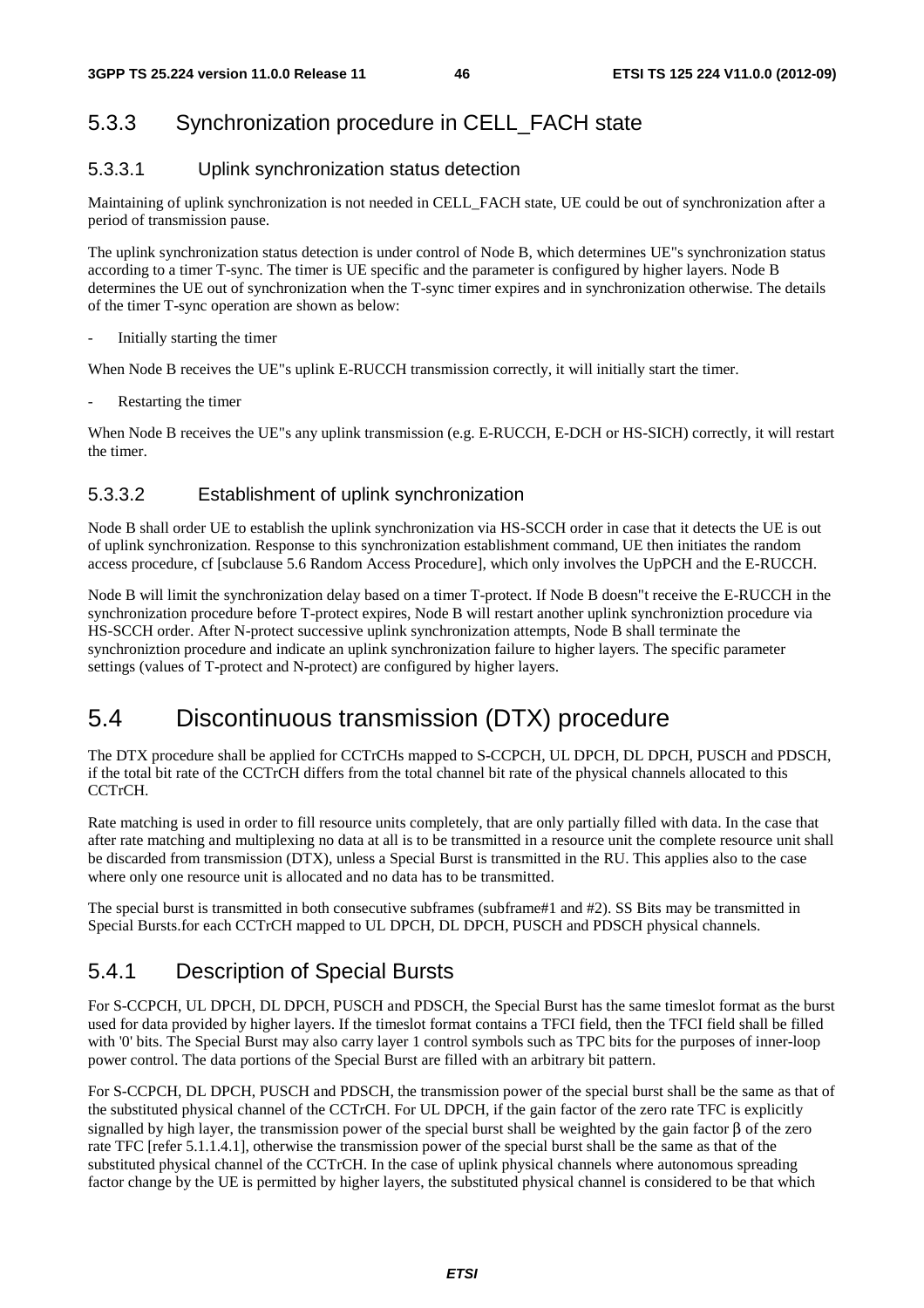would have been employed for the lowest non-zero rate TFC within the set of allowed TFC"s and the transmission power of the Special Burst shall again correspond to that of the physical channel substituted.

# 5.4.2 Use of Special Bursts during DTX

In the case that after link establishment there are no transport blocks provided for transmission by higher layers for a given CCTrCH mapped to UL DPCH, DL DPCH, PUSCH or PDSCH physical channels, then a Special Burst shall be transmitted in the first allocated frame of the transmission pause. If, including the first frame, there is a consecutive period of Special Burst Period (SBP) frames without transport blocks provided by higher layers, then another special burst shall be generated and transmitted at the next possible frame. This pattern shall be continued until transport blocks are provided for the CCTrCH by the higher layers. SBP shall be provided by higher layers. The value of SBP shall be independently specified for uplink and for downlink and shall be designated as

SBGP (special burst generation period) for uplink transmissions

SBSP (special burst scheduling parameter) for downlink transmissions

The default value for both SBGP and SBSP shall be 8.

 If DTX is applied on S-CCPCH carrying MBSFN FACH, special burst shall be sent in the first radio frame of each associated TTI.

The Special Burst shall be transmitted using the physical channel with the lowest physical channel sequence number (*p*) as defined by the rate matching function in [9].

### 5.4.3 Use of Special Bursts for Initial Establishment / Reconfiguration

Upon initial establishment or reconfiguration for either 160 ms following detection of in-sync, or until the first transport block is received from higher layers, both the UE and the Node B shall transmit the special burst for each CCTrCH mapped to UL DPCH, DL DPCH, PUSCH and PDSCH physical channels.

The Special Burst shall be transmitted using the physical channel with the lowest physical channel sequence number (*p*) as defined by the rate matching function in [9].

# 5.5 Downlink Transmit Diversity

Downlink Transmit diversity for PDSCH, DPCH, P-CCPCH, S-CCPCH, PICH, MICH, HS-SCCH, HS-PDSCH, E-AGCH, E-HICH and DwPCH is optional in UTRAN. Its support is mandatory at the UE.

### 5.5.1 Transmit Diversity for PDSCH, DPCH, HS-SCCH, HS-PDSCH and E-AGCH

Time Switched Transmit Diversity (TSTD) may be employed as transmit diversity scheme for downlink DPCH and PDSCH. Closed loop Transmit Diversity may be employed as transmit diversity scheme for downlink DPCH, HS-SCCH, HS-PDSCH and E-AGCH.

#### 5.5.1.1 TSTD for PDSCH and DPCH

TSTD can be employed as transmit diversity scheme for PDSCH and downlink DPCH. An example for the transmitter structure of the TSTD transmitter is shown in figure 6. Channel coding, rate matching, interleaving, bit-to-symbol mapping, spreading, and scrambling are performed as in the non-diversity mode. Then the data is time multiplexed with the midamble sequence. Then, after pulse shaping, modulation and amplification, DPCH and/or PDSCH is transmitted from antenna 1 and antenna 2 alternately every sub-frame. Not all DPCHs and/or PDSCHs in the sub-frame need to be transmitted on the same antenna and not all DPCHs and/or PDSCHs within a sub-frame have to use TSTD. Figure 7 shows an example for the antenna switching pattern for the transmission of DPCH/PDSCH for the case that all physical channels are transmitted with TSTD and are using the same antenna in the sub-frame.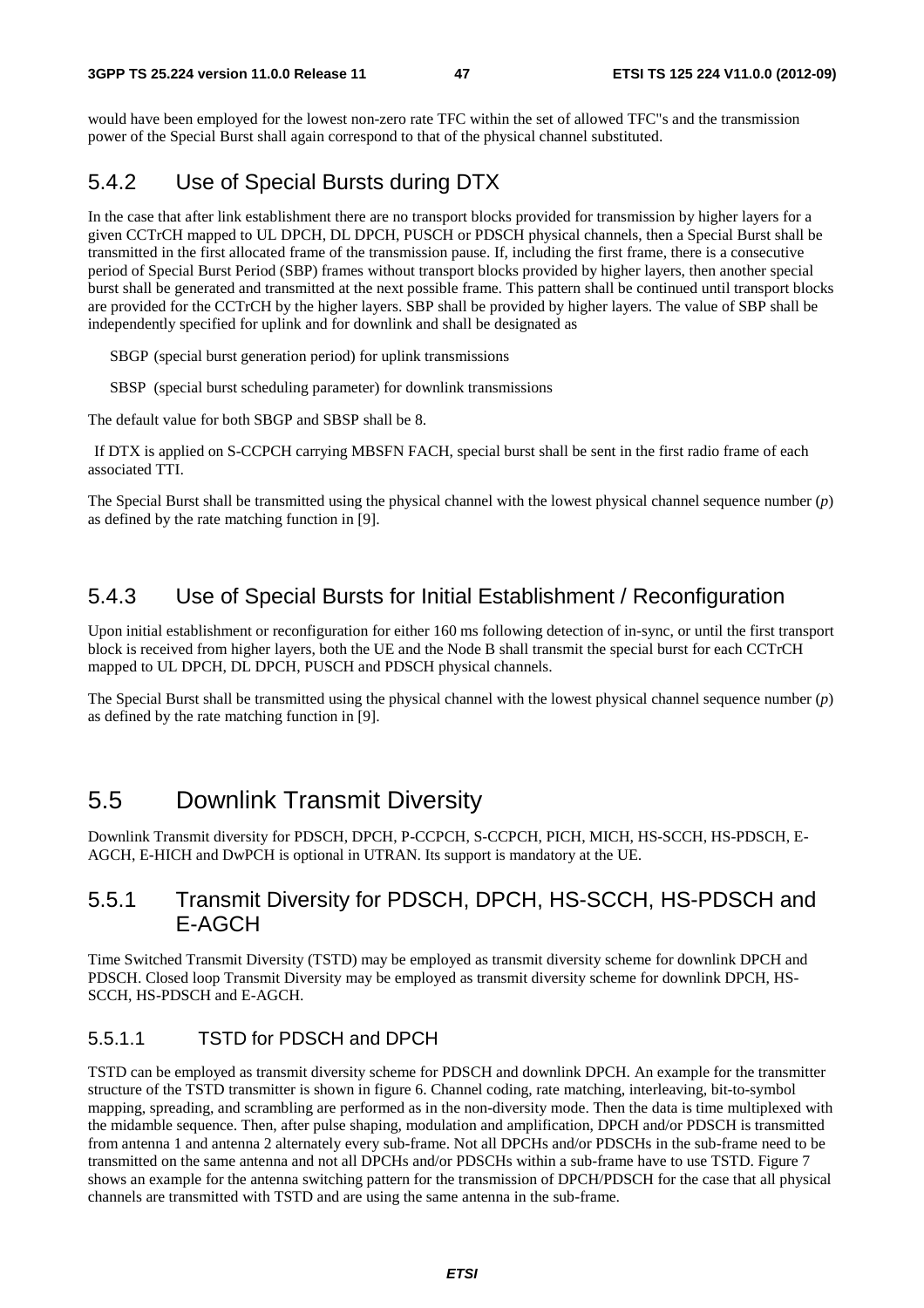

**Figure 6: Example for TSTD Transmitter structure for DPCH/PDSCH and P-CCPCH.** 



#### **Figure 7: Example for the antenna swithing pattern for TSTD transmission of DPCH/PDSCH and P-CCPCH: all physical channels are transmitted with TSTD and are using the same antenna in the subframe.**

### 5.5.1.2 Closed Loop Tx Diversity for PDSCH, DPCH, HS-SCCH, HS-PDSCH and E-AGCH

The transmitter structure to support transmit diversity for DPCH, PDSCH, HS-SCCH, HS-PDSCH and E-AGCH transmission is shown in figure 8. Channel coding, interleaving and spreading are done as in non-diversity mode. The spread complex valued signal is fed to both TX antenna branches, and weighted with antenna specific weight factors  $w_1$ and w<sub>2</sub>. The weight factors are complex valued signals (i.e.,  $w_i = a_i + jb_i$ ), in general. These weight factors are calculated on a per slot and per user basis.

The weight factors are determined by the UTRAN.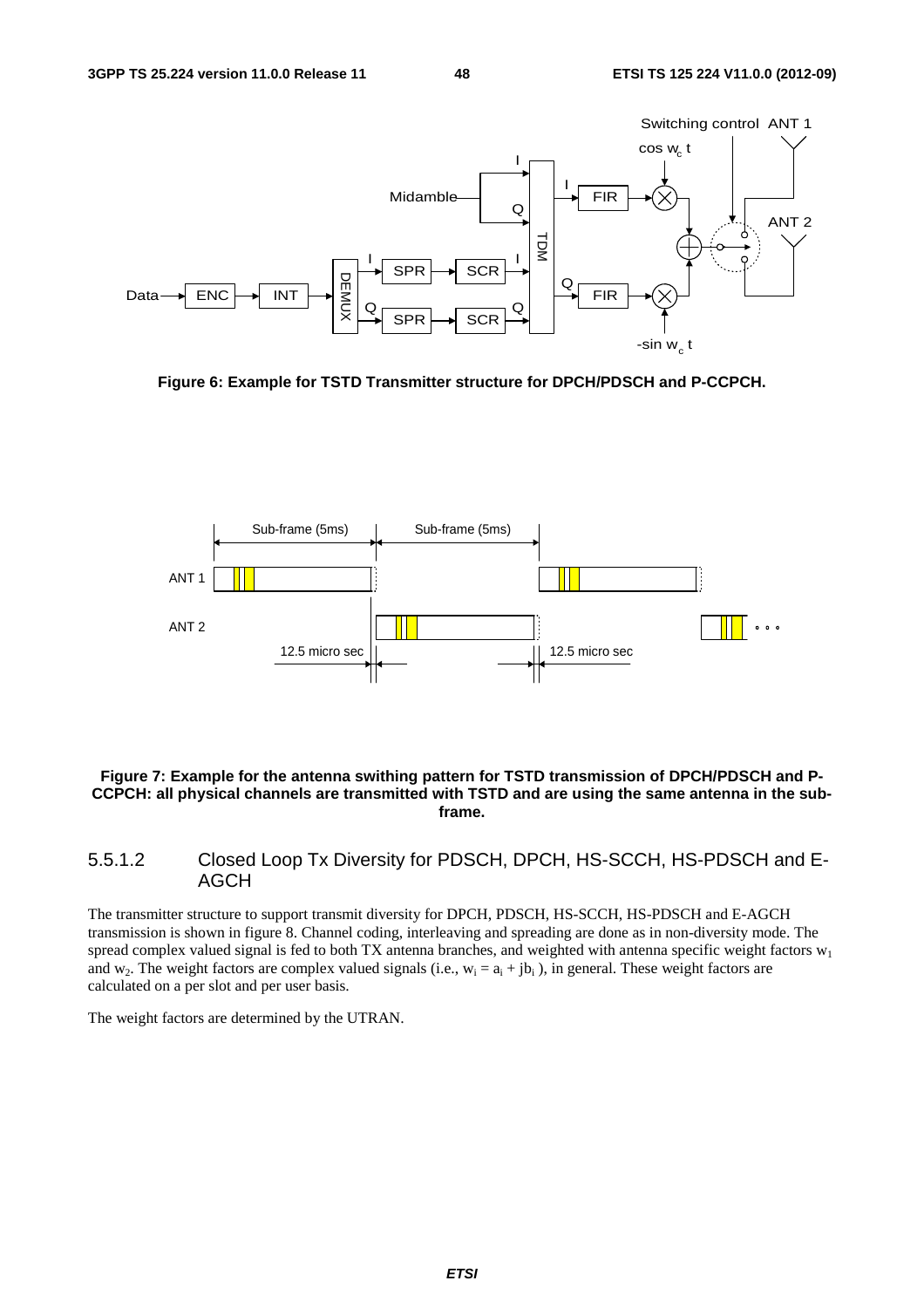

**Figure 8: Downlink transmitter structure to support Transmit Diversity for DPCH, PDSCH, HS-SCCH, HS-PDSCH and E-AGCH transmission (UTRAN Access Point) in 1.28 Mcps TDD** 

# 5.5.2 Transmit Diversity for DwPCH

The transmitter structure to support transmit diversity for DwPCH transmission is shown in figure 9. DwPCH is transmitted from antenna 1 and antenna 2 alternatively.



**Figure 9: Downlink transmitter structure to support Transmit Diversity for DwPCH transmission (UTRAN Access Point) in 1.28 Mcps TDD** 

# 5.5.3 Transmit Diversity for P-CCPCH

TSTD or Space Code Transmit Diversity (SCTD) can be employed as transmit diversity scheme for the Primary Common Control Physical Channel (P-CCPCH)

### 5.5.3.1 TSTD Transmission Scheme for P-CCPCH

A block diagram of an example of a TSTD transmitter is shown in figure 6. Channel coding, rate matching, interleaving, bit-to-symbol mapping, spreading, and scrambling are performed as in the non-diversity mode. Then the data is time multiplexed with the midamble sequence. Then, after pulse shaping and modulation and amplification, P-CCPCH is transmitted from antenna 1 and antenna 2 alternately every sub-frame. If there is a DPCH that uses TSTD, TSTD is also applied to P-CCPCH. An example of the antenna-switching pattern is shown in figure 7. If TSTD is applied to P-CCPCH, it shall also be applied to other beacon channels.

# 5.5.4 SCTD Transmission Scheme for Beacon Channels

The use of SCTD will be indicated by higher layers. If SCTD is active within a cell, SCTD shall be applied to any beacon channel. When beacon channel is used on dedicated MBSFN frequency, SCTD shall not be applied.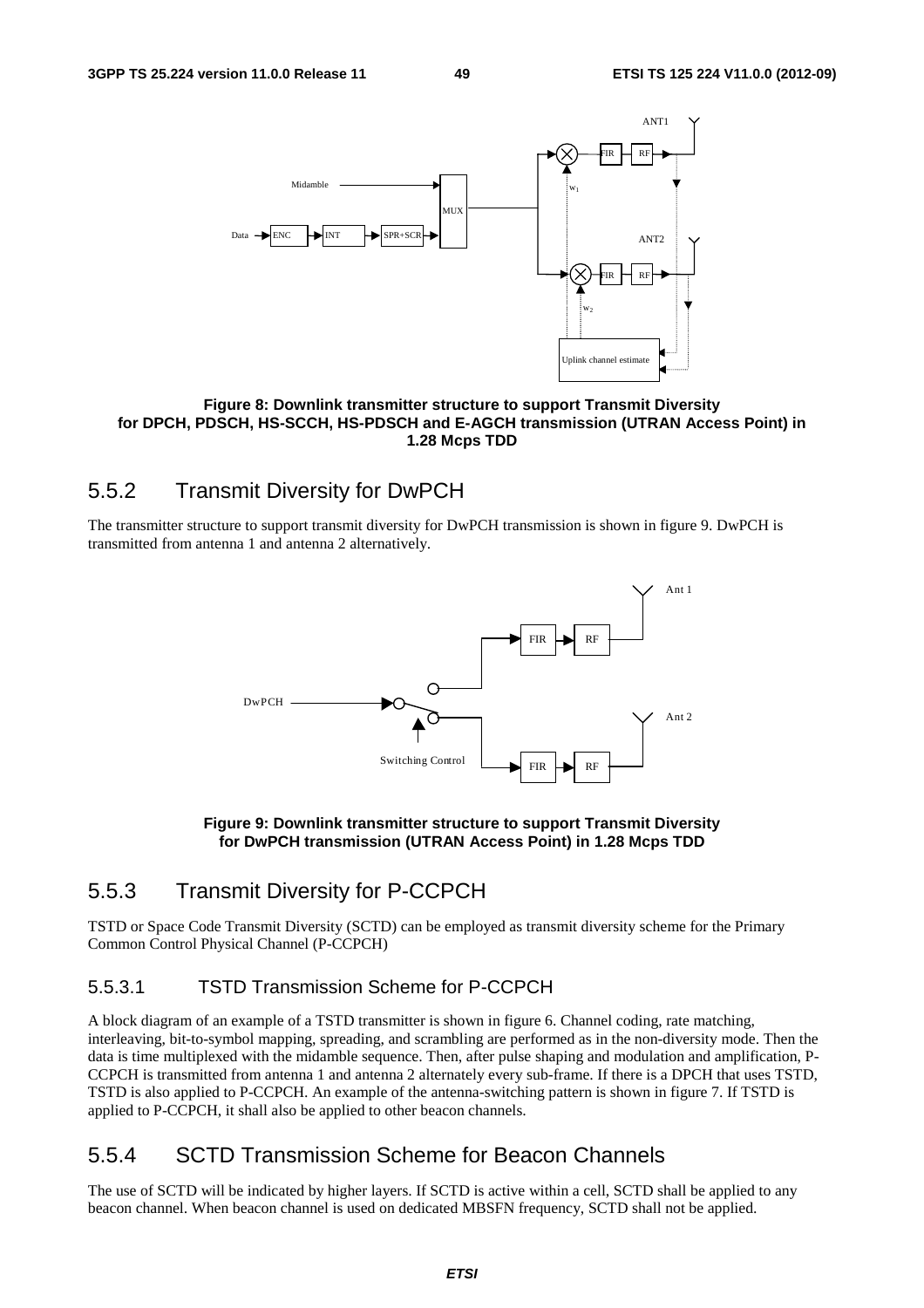The SCTD open loop downlink transmit diversity scheme for beacon channels is shown in figure 10, exemplary for the P-CCPCH. Channel coding, rate matching, interleaving and bit-to-symbol mapping are performed as in the nondiversity mode. In TxDiversity mode the beacon channel that is allocated to code  $c_{16}^{(k=1)}$  is spread with the channelisation codes  $c_{16}^{(k=1)}$  and  $c_{16}^{(k=3)}$  and scrambled with the cell specific scrambling code. The beacon channel that is allocated to code  $c_{16}^{(k=2)}$  is spread with the channelisation codes  $c_{16}^{(k=2)}$  and  $c_{16}^{(k=4)}$  and scrambled with the cell specific scrambling code. The spread sequences on code  $c_{16}^{(k=3)}$  and code  $c_{16}^{(k=4)}$  are then transmitted on the diversity antenna. The power applied to each antenna shall be equal.

The use of SCTD will be indicated by higher layers.



\* Spreading by  $s^{(k)}$  means channelisation by  $c^{(k)}$  and cell specific scrambling

#### **Figure 10: Block Diagram of the transmitter (SCTD) in 1.28 Mcps TDD, exemplary for the P-CCPCH**

# 5.6 Random Access Procedure

The physical random access procedure described below is invoked whenever a higher layer requests transmission of a message on the RACH. The physical random access procedure is controlled by primitives from RRC and MAC.

### 5.6.1 Definitions

- $FPACH_i$ : The i<sup>th</sup> FPACH number parameter i indicates the position of the FPACH, the first position is corresponding to the first instance defined in IE 'PRACH system information list)' (see [15]).
- $L_i$  : Length of RACH transport blocks associated to FPACH; in sub-frames
- $N_{RACHi}$  : The number of PRACHs associated to the i<sup>th</sup> FPACH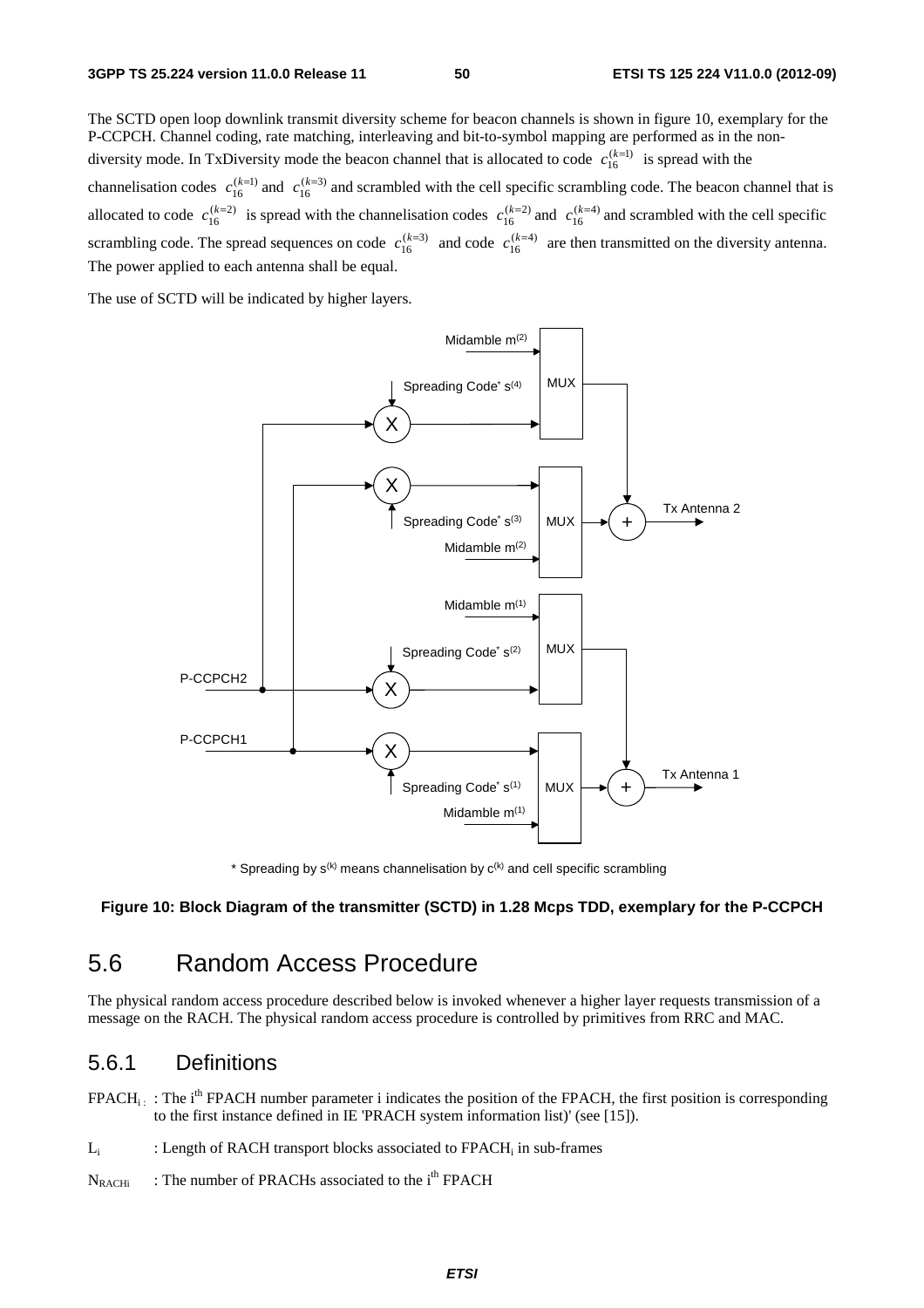$n_{RACHi}$  : The number of a PRACH associated to the i<sup>th</sup> FPACH ranging from 0 to N<sub>RACHi</sub>-1

M : Maximum number transmissions in the UpPCH

- WT : Maximum number of sub-frames to wait for the network acknowledgement to a sent signature
- SFN" : The sub-frame number counting the sub-frames. At the beginning of the frame with the system frame number SFN=0 the sub-frame number is set to zero.

### 5.6.1A UpPCH sub-channel

In order to separate different ASCs, UpPCH has N sub-channels associated with it (numbered from 0 to N-1). N may be assigned the value 1,2,4, or 8 by higher layer signaling.

Sub-channel i for UpPCH is defined as the UpPTS timeslot in the sub\_frame where SFN" mod N = i.<br>ere SFN": the sub-frame number counting the sub-frames. At the beginning of the frame with the system f<br>nber SFN=0 the sub-fr Where SFN": the sub-frame number counting the sub-frames. At the beginning of the frame with the system frame number SFN=0 the sub-frame number is set to zero.

The following figure illustrates the eight possible sub channels for the case, N=8.



**Figure 10A : Example of UpPCH subchannels** 

### 5.6.2 Preparation of random access

When the UE is in idle mode, it will keep the downlink synchronisation and read the system information. From the used SYNC-DL code in DwPCH, the UE will get the code set of 8 SYNC-UL codes (signatures) assigned to UpPCH for random access.

The description (codes, spreading factor, midambles, time slots) of the P-RACH, FPACH, S-CCPCH (carrying the FACH transport channel) channel; mapping relation of RACH and FPACH; ASC (available SYNC-UL sequences and available sub-channels) sets for each RACH are broadcast on the BCH.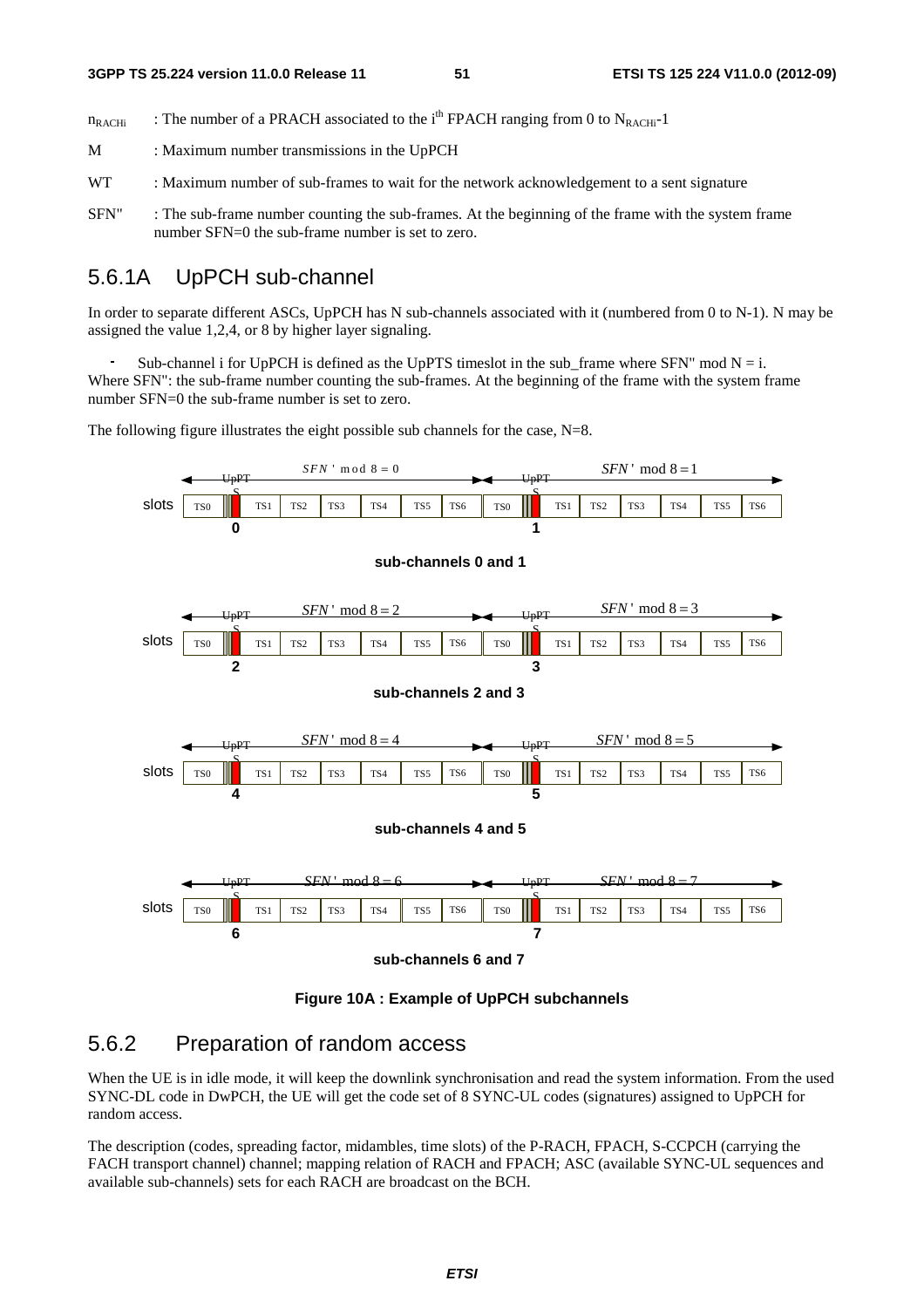Thus, when sending a SYNC-UL sequence, the UE knows which FPACH resource, P-RACH resources and S-CCPCH resources will be used for the access.

The physical random access procedure described in this sub-clause is initiated upon request from the MAC sub-layer (see [18] and [19]).

Before the physical random-access procedure can be initiated, Layer 1 shall receive the following information by a CPHY-TrCH-Config-REQ from the RRC layer:

- The uplink access position by higher layers.
- The association between which signatures and which FPACHs; which FPACHs and which PRACHs; including the parameter values for each listed physical channel.
- The length  $L_i$  of a RACH message associated to FPACH<sub>i</sub> can be configured to be either 1 or 2 or 4 sub-frames corresponding to a length in time of either 5 ms or 10 ms or 20 ms.

NOTE 1:  $N_{RACHi}$  PRACHs can be associated with to FPACH<sub>i</sub>. The maximum allowed

 $N_{RACHi}$  is  $L_i$ .

- The available UpPCH sub-channels for each Access Service Class (ASC);
- The set of Transport Format parameters for the PRACH message;
- The "M" maximum number transmissions in the UpPCH;
- The "WT" maximum number of sub-frames to wait for the network acknowledgement to a sent signature; (1..4) the maximum value supported by Layer 1 is 4 sub-frames.
- The initial signature power "Signature\_Initial\_Power";
- The power-ramping factor Power Ramp Step [Integer];

The above parameters may be updated from higher layers before each physical random access procedure is initiated.

At each initiation of the physical random access procedure, Layer 1 shall receive the following information from the higher layers (MAC):

- The Transport Format to be used for the specific PRACH message;
- The ASC for the specific Random Access procedure;
- The data to be transmitted (Transport Block Set).
- The type of random access

### 5.6.3 Random access procedure

The physical random-access procedure shall be performed as follows:

#### UE side:

- 1 Set the Signature Re-Transmission Counter to M.
- 2 Set the Signature transmission power to Signature\_Initial\_Power.
- 3 Based on the type of random access and the transport format indicated by MAC layer, an E-RUCCH or unique RACH used for the radio access is chosen, and then randomly select one UpPCH sub-channel and one signature respectively from the available ones for the given ASC. The random function shall be such that each of the allowed selections is chosen with equal probability.
- 4 Transmit the signature at UpPCH or other uplink access position indicated by higher layers using the selected UpPCH sub-channel at the signature transmission power. In the case that the Commanded Signature transmission Power exceeds the maximum allowed value, set the Signature transmission Power to the maximum allowed power.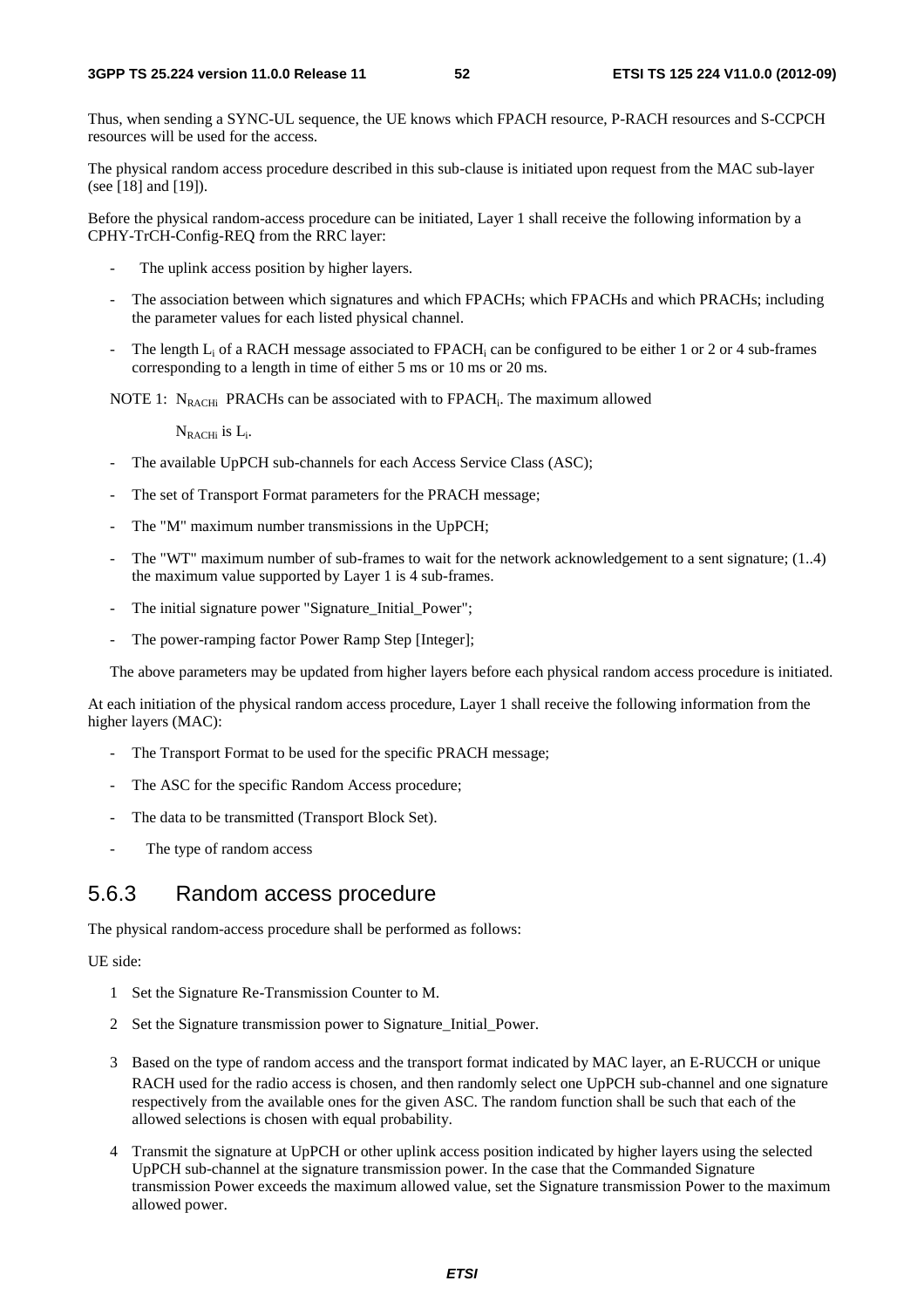5 After sending a signature, listen to the relevant FPACH for the next WT sub-frames to get the network acknowledgement. The UE will read the FPACHi associated to the transmitted UpPCH only in the sub-frames fulfilling the following relation:

(SFN" mod  $L_i$ )= $n_{RACHi}$ ;  $n_{RACHi}$ =0,...,  $N_{RACHi}$ -1, Here, FPACH to which UE should listen is decided according to the following formula:

 $FPACH_i = N mod M$ .

Where, N denotes the signature number (0..7) and M denotes the maximum number of FPACHs that defined in the cell.

- 6 In case no valid answer is detected in the due time: Increase the Signature transmission power by  $\Delta P_0 =$  Power Ramp Step [dB], decrease the Signature Re-transmission counter by one and if it is still greater than 0, then repeat from step 3; else report a random access failure to the MAC sub-layer.
- 7 In case a valid answer is detected in the due time
	- a) set the timing and power level values according to the indication received by the network in the FPACH<sub>i</sub>
	- b) send at the sub-frame coming 2 sub-frames after the one carrying the signature acknowledgement, the RACH message on the relevant PRACH. In case  $L_i$  is bigger than one and the sub-frame number of the acknowledgement is odd the UE will wait one more sub-frame. The relevant PRACH is the  $n_{RACHi}$ <sup>th</sup> PRACH associated to the FPACH<sub>i</sub> if the following equation ifs fulfilled:

 $(SFN" \mod L_i)=n_{RACHi}$ ;

Here SFN" is the sub-frame number of the arrival of the acknowledgement.

Both on the UpPCH and on the PRACH, the transmit power level shall never exceed the indicated value signalled by the network.

Network side:

The node B will transmit the FPACH<sub>i</sub> associated with the received UpPCH only in the sub-frames fulfilling the following relation:

 $(SFN'' \mod L)=n_{RACHi}$ ;  $n_{RACHi}=0,..., N_{RACHi}-1$ ,

Here, FPACH number i is selected according to the following formula based on acknowledged signature:

 $FPACH_i = N mod M$ ,

Where, N denotes the signature number (0..7) and M denotes the maximum number of FPACH that defined in the cell.

- The Node B will not acknowledge UpPCHs transmitted more than WT sub-frames ago

At the reception of a valid signature:

Measure the timing deviation with respect to the reference time  $T_{ref}$  of the received first path in time from the UpPCH and acknowledge the detected signature sending the FPACH burst on the relevant FPACH.

For examples on the random access procedure refer to Annex CB.

#### 5.6.3.1 The use and generation of the information fields transmitted in the FPACH

The Fast Physical Access CHannel (FPACH) is used by the Node B to carry, in a single burst, the acknowledgement of a detected signature with timing and power level adjustment indication to a user equipment.

The length and coding of the information fields is explained in TS25.221 sub-clause 5A.3.3.1.

#### 5.6.3.1.1 Signature Reference Number

The Signature Reference Number field contains the number of the acknowledged signature. The user equipment shall use this information to verify whether it is the recipient of the FPACH message.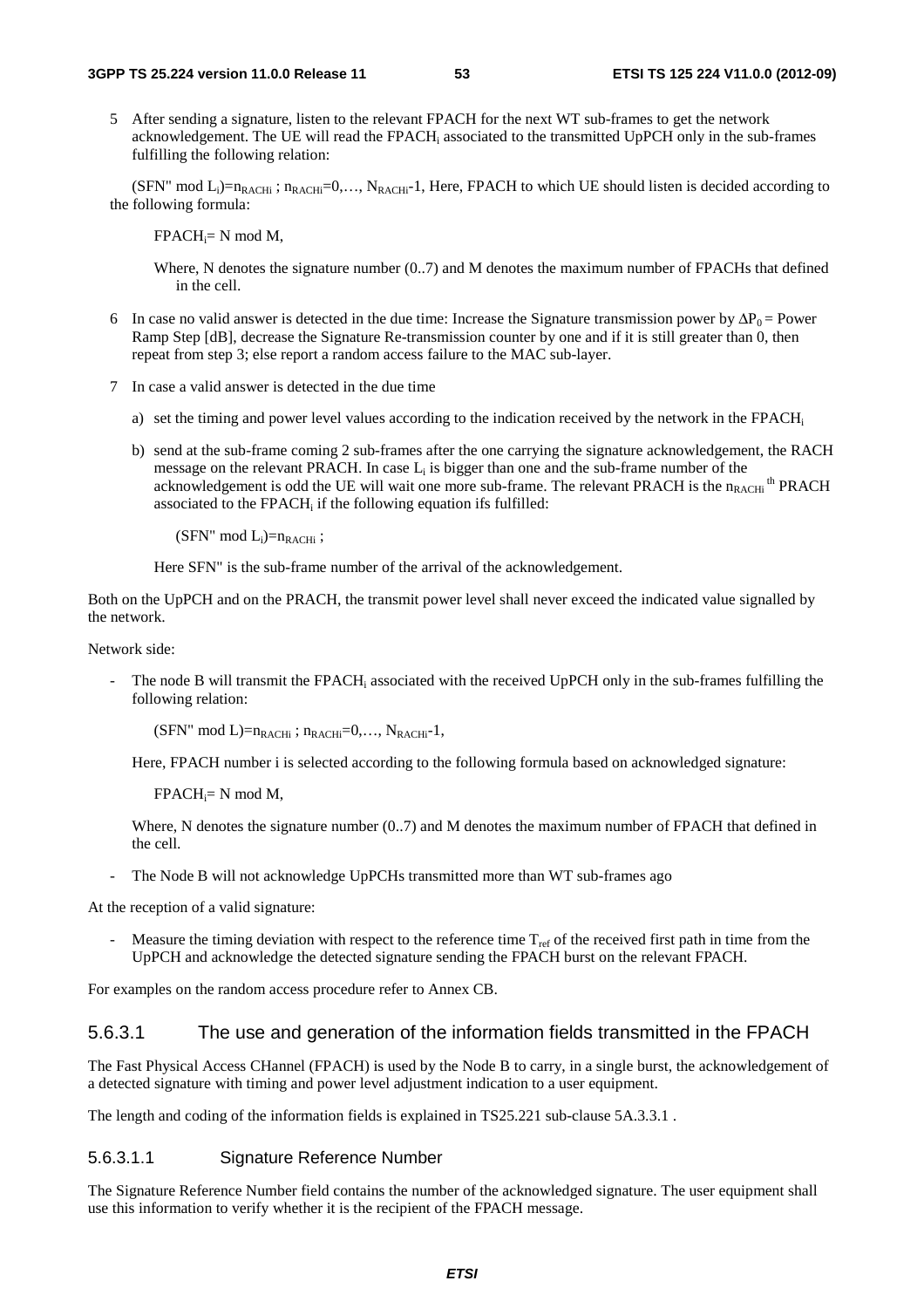#### 5.6.3.1.2 Relative Sub-Frame Number

The Relative Sub-Frame Number field indicates the current sub-frame number with respect to the sub-frame at which the acknowledged signature has been detected.

The user equipment shall use this information to verify whether it is the recipient of the FPACH message.

#### 5.6.3.1.3 Received starting position of the UpPCH  $(UpPCH<sub>POS</sub>)$

The *received starting position of the UpPCH (UpPCH<sub>POS</sub>)* field indirectly indicates to the user equipment the timing adjustment it has to implement for the following transmission to the network. The node B computes the proper value for this parameter according to the following rules:  $UpPCH_{POSS} = UpPCH_{Rxpath}$  -  $UpPCH_{TS}$ 

where

 $UPPCH_{Rxpath}:$  time of the reception in the Node B of the SYNC-UL to be used in the uplink synchronization process

UpPCH<sub>TS</sub>: time instance 128 chips prior to the start of the UpPCH according to the Node B internal timing

This information shall be used by the UE to adjust its timing when accessing the network, as described in section [5.2 'Uplink Synchronisation'] .

#### 5.6.3.1.4 Transmit Power Level Command for the RACH message

This field indicates to the user equipment the power level to use for the RACH message transmission on the FPACH associated P-RACH.

The network may set this value based on the measured interference level (I) (in dBm) on the specific PRACH and on the desired signal to interference ratio (SIR) (in dB) on this channel as follows:

*Transmit Power Level Command for the PRACH(PRX<sub>PRACH,des</sub>)* 

PRX<sub>PRACH,des</sub> is the desired receive power level on the PRACH.

The UE shall add to this value the estimated path-loss to compute the power level to transmit for the PRACH.

# 5.6.3A E-RUCCH procedure

Requests for the transmission of an E-RUCCH are controlled by higher layers [18].

The available eight SYNC\_UL signatures on the primary carrier in a cell is devided into two subsets, one for the access of RACH information and the other for the access of E-RUCCH information. The available eight SYNC-UL signature on the secondary frequencies in cell are all for the access of E-RUCCH information.

When a Node B detects a SYNC\_UL signature and acknowledges it on the related FPACH, it should do some recordings, including the FPACH channel number, the sub-frame on which the acknowledgement is sent and the SYNC\_UL signature number. When a PRACH or E-RUCCH comes from a UE, the Node B should derive the related FPACH and the sub-frame on which the acknowledgement was sent for the UE and find the right record. The signature number in the record can help the Node B know the access type.

Random access procedure for enhanced uplink is basically same as random access procedure in subclause 5.6.3, only adding some new definitions.

 $L_{iE}$  is the Length of E-RUCCH information transport blocks associated to FPACHi in sub-frames.

N<sub>RACHi</sub> is the number of PRACHs associated to the ith FPACH.

 $N_{\text{E-RUCCHi}}$  is the number of E-RUCCHs associated to the ith FPACH and  $N_{\text{E-RUCCHi}}$  equals to  $\min\{N_{\text{PACHi}}, L_{\text{IF}}\}$ .

When SF of PRACH code equals to 16, L<sub>iE</sub> will be 2, otherwise L<sub>iE</sub> will be 1

When SF of PRACH code equals to 4, SF of E-RUCCH will be 8, otherwise E-RUCCHs has the same SF with PRACH.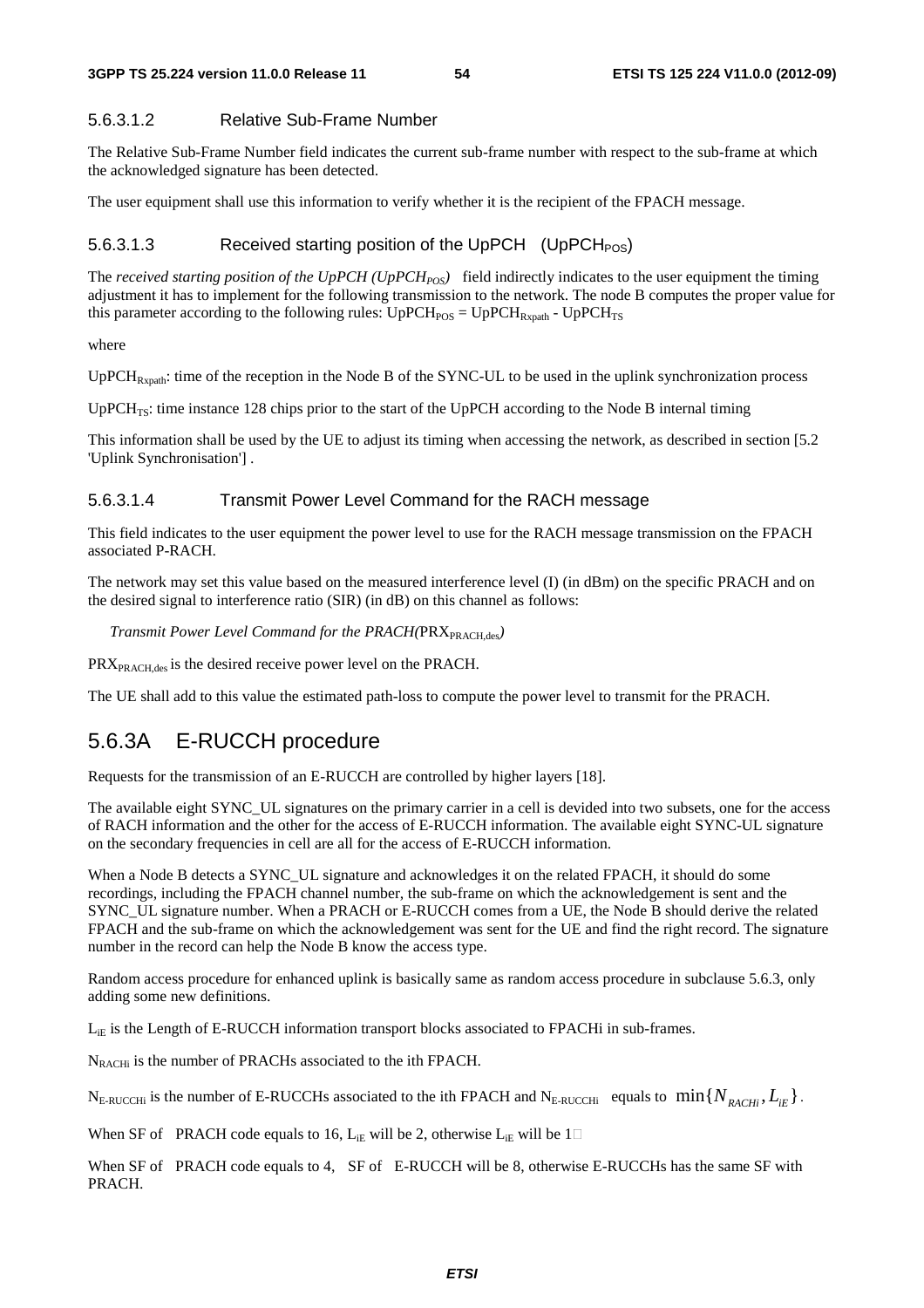When n<sub>E-RUCCHi</sub> equals to n<sub>RACHi</sub>, E-RUCCH will share the same code resource with PRACH. And when SF of PRACH code equals to 4, the code resource assigned to PRACH including two codes (code i and code i+1) of SF 8, E-RUCCH can use the ith code of SF 8.

 If FPACHi sent an acknowledgement for E-RUCCH information, the sub-frames on which an acknowledgement is sent on FPACHi is fulfilling the following relation:

 $(SFN" \mod L_{iE})=n_{E-RUCCHi}$ ;  $n_{E-RUCCHi}=0,..., N_{E-RUCCHi}-1$ ,

Where, SFN" is the sub-frame number of the acknowledgement on FPACH

Accordingly, the code resource assigned to PRACH may be used by PRACH or E-RUCCH, we should make two prescript avoiding the collision between PRACH and E-RUCCH.

When Node B sent a FPACH<sub>i</sub> for *PRACH*<sub>nRACHi</sub> in sub frame K $\Box$ Node B could not send a FPACH<sub>i</sub> for  $E - RUCCH$ <sub>*RE-RUCCHi* before sub frame K+L<sub>i</sub> $\square$ </sub>

When Node B sent a FPACH<sub>i</sub> for  $E - RUCCH$ <sub>*n<sub>E-BUCCH</sub>* in sub frame K $\Box$ Node B could not send a FPACHi for</sub>

*PRACH*<sub>*rRACHi*</sub> before sub frame K+L<sub>iE</sub> $\Box$ 

The interval between the acknowledgement on FPACH and transmission of E-RUCCH is fixed for a UE. The UE will send at the sub-frame coming 2 sub-frames after the one carrying the signature acknowledgement. In case  $L_{iE}$  is bigger than one and the sub-frame number of the acknowledgement is odd the UE will wait one more sub-frame.

The transmission power and the transmission timing are set according to subclause 5.1.1.7 and 5.2.7 respectively.

## 5.6.4 Random access collision

When a collision is very likely or in bad propagation environment, the Node B does not transmit the FPACH or cannot receive the SYNC-UL. In this case, the UE will not get any response from the Node B. Thus the UE will have to adjust its Tx time and Tx power level based on a new measurement and send a SYNC-UL again after a random delay.

Note that at each (re-)transmission, the SYNC-UL sequence and the UpPCH sub-channel will be randomly selected again by the UE.

Note: Due to the two-step approach a collision most likely happens on the UpPCH. The resources allocated to PRACH and E-RUCCH are virtually collision free. This two-step approach will guarantee that the RACH resources can be handled with conventional traffic on the same UL time slots.

# 5.7 Node B Synchronisation Procedure over the Air

An option exists to use the regular DwPCH transmissions to achieve and maintain Node B synchronisation [20]. This optional procedure is based on measurements of DwPCHs from neighbouring cells according to an RNC schedule. The timing offset measurements are reported back to the RNC for processing. The RNC generates cell timing updates that are transmitted to the Node Bs and cells for implementation (common with the 3.84 Mcps TDD option). Alternatively the RNC may indicate that the NodeB shall autonomously adjust the cell timings. Two distinct phases can be distinguished for Node B synchronisation over the air, with a potential additional sub-phase involving late entrant cells.

## 5.7.1 Initial Synchronisation

Common with 3.84 Mcps TDD, see [4.9.2 Initial Synchronisation], however, the regular DwPCHs are used as cell sync bursts.

### 5.7.2 Steady-State Phase

Common with 3.84 Mcps TDD, see [4.9.3 Steady-State Phase], however, the regular DwPCHs are used as cell sync bursts. If the NodeB adjusts the cell timings autonomously, it shall take into account the propagation delay, signaled by the RNC.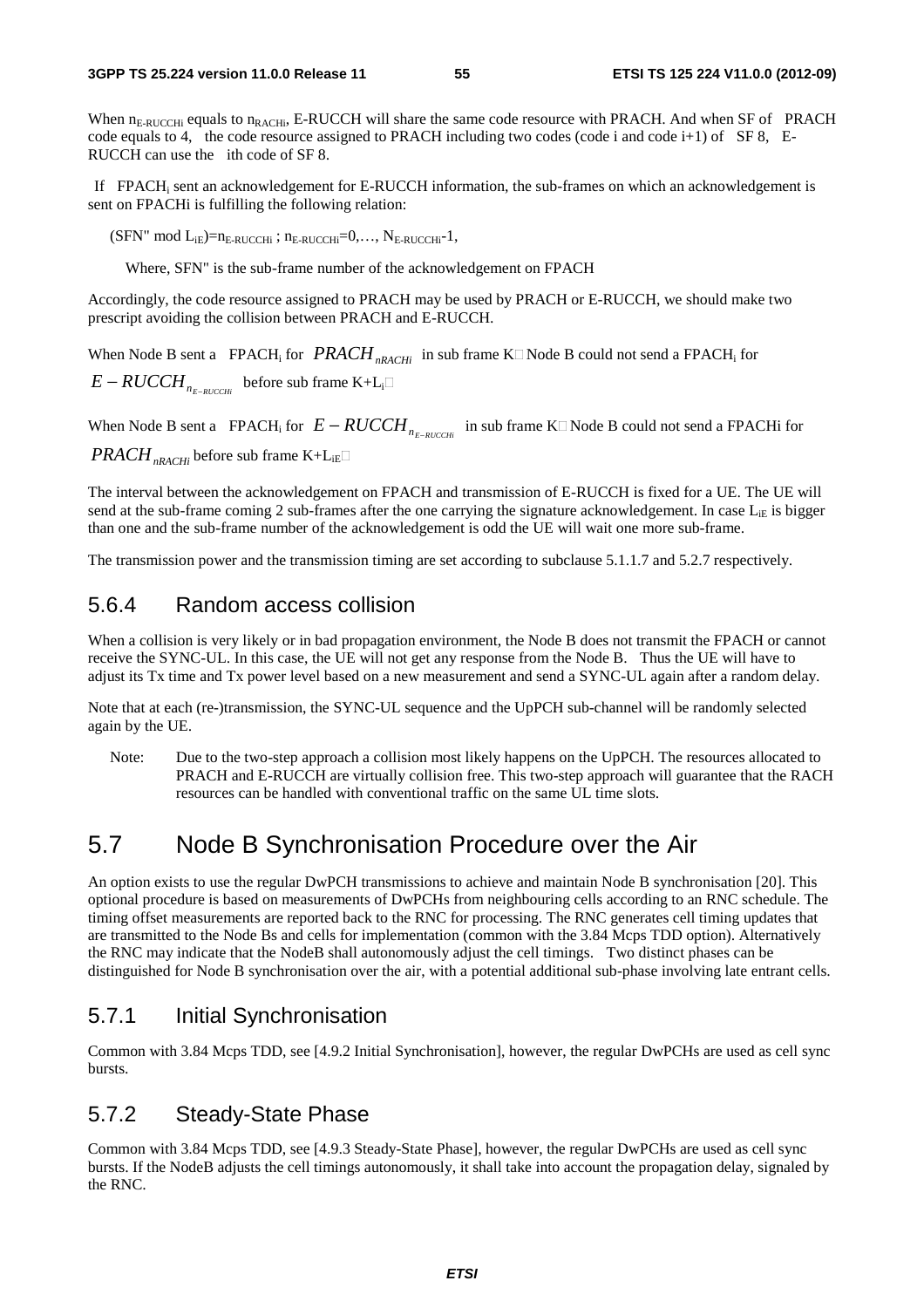### 5.7.3 Late entrant cells

A procedure that may be used for introducing new cells into an already synchronised RNS involves the continuous measurement of the DwPCHs of the neighbouring cells by the late entrant cell. The RNC may use this information to adjust the late entrant cell sufficiently to allow the cell to enter steady state phase.

# 5.8 Idle periods for IPDL location method

### 5.8.1 General

To support time difference measurements for location services, idle periods can be created in the downlink (hence the name IPDL) during which time transmission of the DwPCH from a Node B is temporarily ceased. During these idle periods the visibility of neighbour cells from the UE is improved.

The idle periods are arranged in a determined pattern according to higher layer parameters. An idle period has a duration of one DwPTS.

In general there are two modes for these idle periods:

- Continuous mode, and
- Burst mode

In continuous mode, the idle periods are active all the time. In burst mode the idle periods are arranged in bursts where each burst contains enough idle periods to allow a UE to make sufficient measurements for its location to be calculated. The bursts are separated by a period where no idle periods occur. The time difference measurements can be performed on any channel.

### 5.8.2 Parameters of IPDL

The following parameters are signalled to the UE via higher layers:

- **IP\_Status:** This is a logic value that indicates if the idle periods are arranged in continuous or burst mode.
- **IP\_Spacing:** The number of 10 ms radio frames between the start of a radio frame that contains an idle period and the next radio frame that contains the next idle period.
- **IP\_Start:** The number of the first frame with idle periods. In case of continuous mode IP\_Start is the SFN of the first frame with idle periods and in case of burst mode IP\_Start defines the number of frames after Burst\_Start with the first frame with idle periods.
- **IP\_Sub:** Indicates whether the idle period is to occur in the odd, the even or both the odd and even 5 ms subframes of the 10 ms idle frame.

Additionally in the case of burst mode operation the following parameters are also communicated to the UE.

- **Burst\_Start:** Specifies the start of the first burst of idle periods. 256×Burst\_Start is the SFN where the first burst of idle periods starts.
- **Burst\_Length:** The number of idle periods in a burst of idle periods.
- **Burst\_Freq:** Specifies the time between the start of a burst and the start of the next burst. 256×Burst\_Freq is the number of radio frames between the start of a burst and the start of the next burst.

### 5.8.3 Calculation of idle period position

In burst mode, burst #0 starts in the radio frame with  $SFN = 256 \times Burst$  Start. Burst #n starts in the radio frame with SFN =  $256 \times$ Burst\_Start +  $n \times 256 \times$ Burst\_Freq ( $n = 0,1,2,...$ ). The sequence of bursts according to this formula continues up to and including the radio frame with  $SFN = 4095$ . At the start of the radio frame with  $SFN = 0$ , the burst sequence is terminated (no idle periods are generated) and at SFN = 256×Burst\_Start the burst sequence is restarted with burst #0 followed by burst #1 etc., as described above.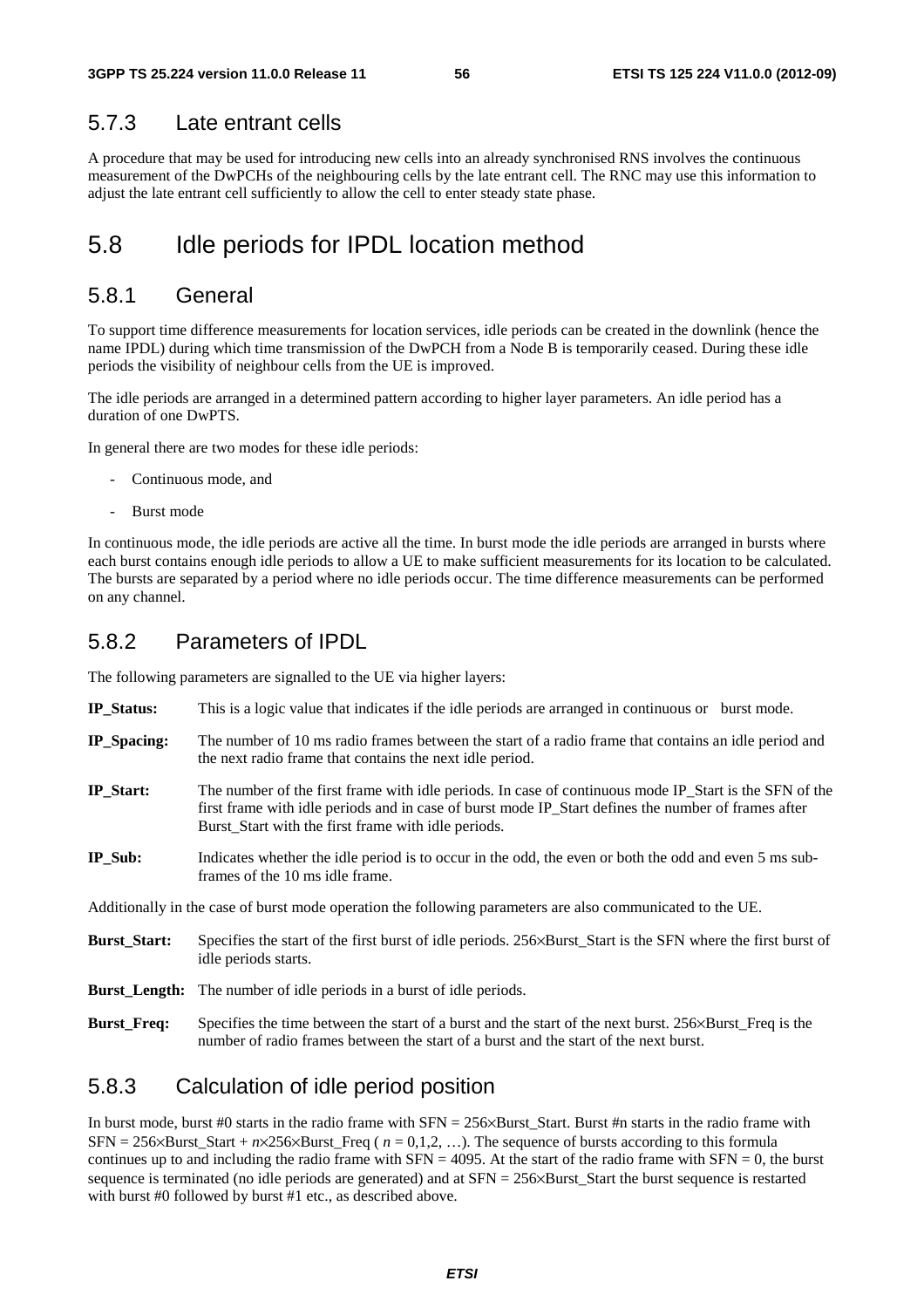Continuous mode is equivalent to burst mode, with only one burst spanning the whole SFN cycle of 4096 radio frames, this burst starts in the radio frame with  $SFN = 0$ . In case of continuous mode the parameter IP\_Start defines the first frame with idle periods.

The DwPCH, that has to be idle, is defined by two values: IP\_Frame(*x*) and IP\_Sub. IP\_Frame(*x*) defines the  $x^{\text{th}}$  frame within a burst in which subframe with the number IP Sub has to be switched off.

The actual frame with idle periods within a burst is calculated as follows:

IP\_Frame(*x*) = IP\_Start + (*x*-1) × IP\_Spacing with  $x = 1, 2, 3, ...$ 

Figure 11 below illustrates the idle periods for the burst mode which shows the case that both subframes within each frame have DwPTS as an idle period.



**Figure 11: Idle periods of burst mode for 1.28Mcps TDD** 

# 5.9 HS-DSCH Procedure in CELL\_DCH state

### 5.9.1 Link Adaptation Procedure

For HS-DSCH, the modulation scheme and effective code rate shall be selected by higher layers located within the Node B. This shall be achieved by appropriate selection of an HS-DSCH transport block size, modulation format and resources by higher layers. If the UE is configured in MIMO mode, higher layers may select the number of data streams, i.e. single or dual stream HS-DSCH transmission, and the transport block size, modulation format and resources for each stream. The Node B shall decide the number of data streams based on the uplink channel estimation and CQI reports from the UE. If UE supports multi-carrier HS-DSCH reception, higher layers may select multiple carriers to transfer data. Carriers selection may be based on CQI reports from the UE. If UE supports multi-carrier HS-DSCH transmission, UE shall report the CQI information of every carrier via HS-SICH.

The overall HS-DSCH link adaptation procedure consists of *two parts:* 

#### *Node B procedure:*

- 1) The NodeB transmits HS-SCCH carrying a UE identity identifying the UE to which HS-DSCH TTI is to be granted. In case of HS-DSCH transmissions in consecutive TTIs to the same UE, the same HS-SCCH shall be used for associated signalling. If the UE is configured in MIMO mode, the Node B shall determine appropriate HS-SCCH type for single or dual stream HS-DSCH transmission. If UE supports multi-carrier HS-DSCH reception, above HS-SCCH detection procedure applied on each independent carriers.
- 2) The NodeB transmits HS-DSCH to the UE using the grant indicated in the HS-SCCH. If UE supports multicarrier HS-DSCH reception, the mapping relation between HS-SCCH and its associated HS-DSCH is set by higher layers.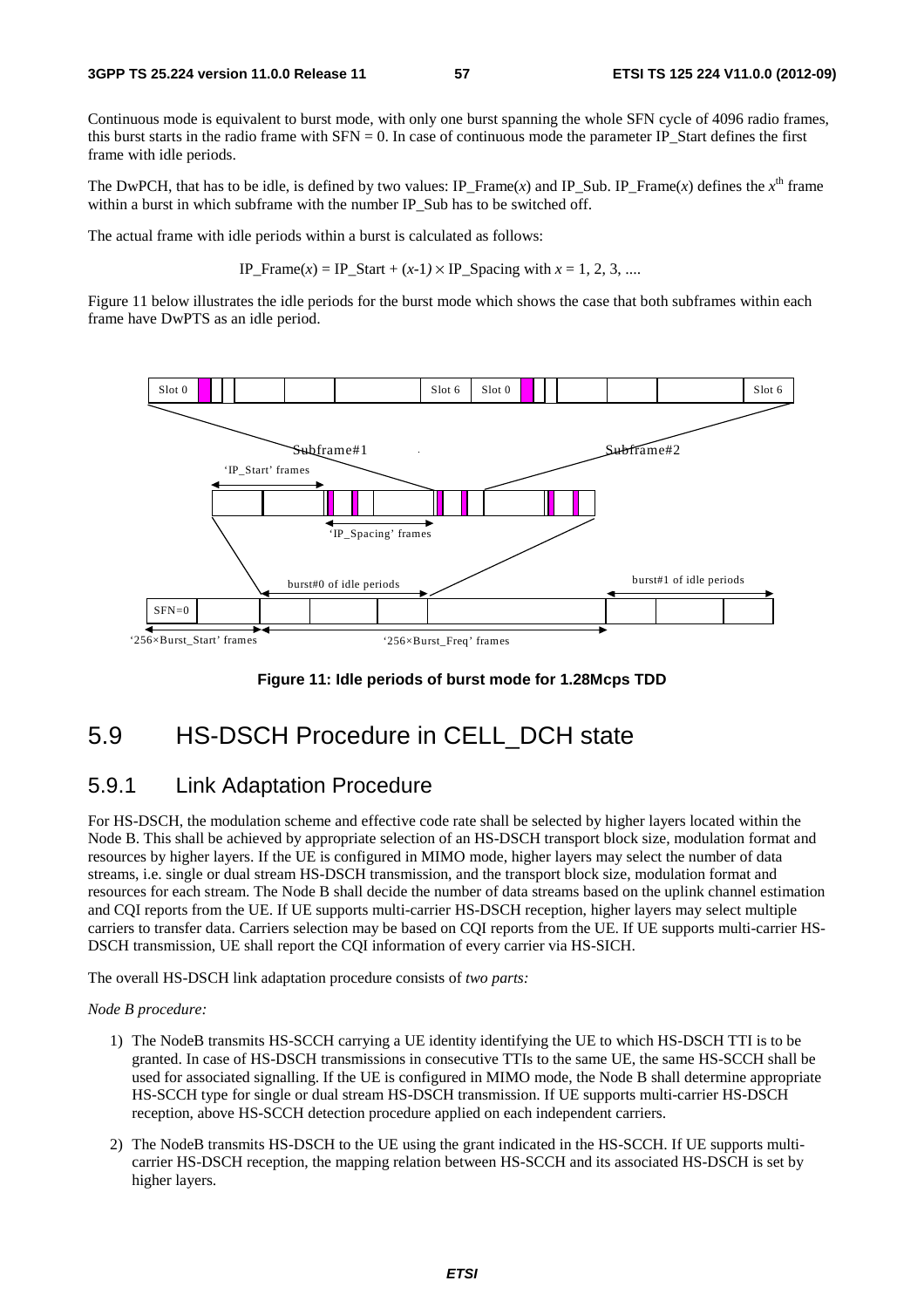3) Upon receiving the HS-SICH from the respective UE, the status report (ACK/NACK and CQI) shall be passed to higher layers. If UE supports multi-carrier HS-DSCH reception, the mapping relation between HS-SICH and its associated HS-DSCH is set by higher layers.

#### *UE procedure:*

- 1) When indicated by higher layers, the UE shall start monitoring all HS-SCCHs that are in its HS-SCCH set as signalled to it by higher layers. The information carried on the HS-SCCH is described in [8]. If UE supports multi-carrier HS-DSCH reception, the monitoring HS-SCCH set is signalled by higher layers.
- 2) In the case that a HS-SCCH is identified to be correct by its CRC, the UE shall read the HS-PDSCHs indicated by the HS-SCCH. If the UE is configured in MIMO mode, UE may acquire HS-PDSCH resource allocation information of each stream according to the associated HS-SCCH. If UE supports multi-carrier HS-DSCH reception, UE may acquire HS-PDSCH resource allocation information of each carrier according to the associated HS-SCCHs, the mapping relation between every HS-SCCH and its associated HS-PDSCH is signalled by higher layers. In the case that a HS-SCCH is identified to be incorrect, the UE shall discard the data on the HS-SCCH and return to monitoring.
- 3) After reading the HS-PDSCHs, the UE shall generate an ACK/NACK message and transmit this to the NodeB in the associated HS-SICH, along with the most recently derived CQI. If the UE is configured in MIMO mode, the CQI and ACK/NACK of each stream are transferred via the associated HS-SICH. If UE supports multi-carrier HS-DSCH reception, the CQI and ACK/NACK of every carrier are transferred via individual HS-SICH.

The mapping of HS-PDSCH channelisation code set and timeslot information carried by the HS-SCCH for a given HS-DSCH TTI is described in [9].

For a given allocation of HS-PDSCH resources to a UE for a specific HS-DSCH TTI, the following shall apply:

- If timeslot information on HS-SCCH indicates two or more timeslots, none of these timeslots shall comprise a beacon channel.
- If timeslot information on HS-SCCH indicates a single timeslot and this timeslot comprises a beacon channel then:
	- o The Node-B shall not indicate SF=1 for any HS-PDSCH resource.
	- o The set of HS-PDSCH resources allocated by the Node-B to a UE shall exclusively comprise either beacon function or non-beacon function physical channels. The Node B shall therefore not allocate both beacon function and non-beacon function physical channels within the beacon timeslot to the UE. If the HS-DSCH for a specific HS-DSCH TTI is mapped to the beacon channel, this shall be signalled using  $k_{start} = 1$  and  $k_{stop} = 1$ . For a definition of the first and last allocated channelisation code indices *kstart* and *kstop* on HS-SCCH refer to [9].
	- o When SCTD antenna diversity is applied to the beacon channel, then the presence of channelisation code  $C_{16}^{(1)}$  within the channelisation code set information on HS-SCCH shall implicitly indicate the presence of channelisation code  $C_{16}^{(2)}$ .

# 5.9.2 HS-DSCH Channel Quality Indication Procedure

For the HS-SICH associated to the HS-SCCH command for allocation or release of the semi-persistent HS-PDSCH resources and HS-SCCH command for activation or deactivation of DRX and the HS-SICH associated to HS-SCCH type1 or HS-SCCH type 4 or HS-SCCH type 8 with transport block size information set to all zeros, UE shall feedback ACK and CQI on HS-SICH with RTBS equals to zero.

The channel quality indicator (CQI) provides the Node B with an estimate of the code rate that would have maximized the single-transmission throughput of the previous HS-DSCH transmission if decoded in isolation. The CQI report requires to be referenced to a given set of HS-PDSCH resources by the Node B, but note that the UE is not restricted to making measurements only on these reference resources when deriving a given CQI. The reference resources for a CQI report shall be a set of HS-PDSCH resources that were received by the UE in a single TTI, and contain a complete transport block. These resources will be known to the Node B from the relative timings of the HS-SICH carrying the CQI and previous HS-DSCH transmissions to the UE.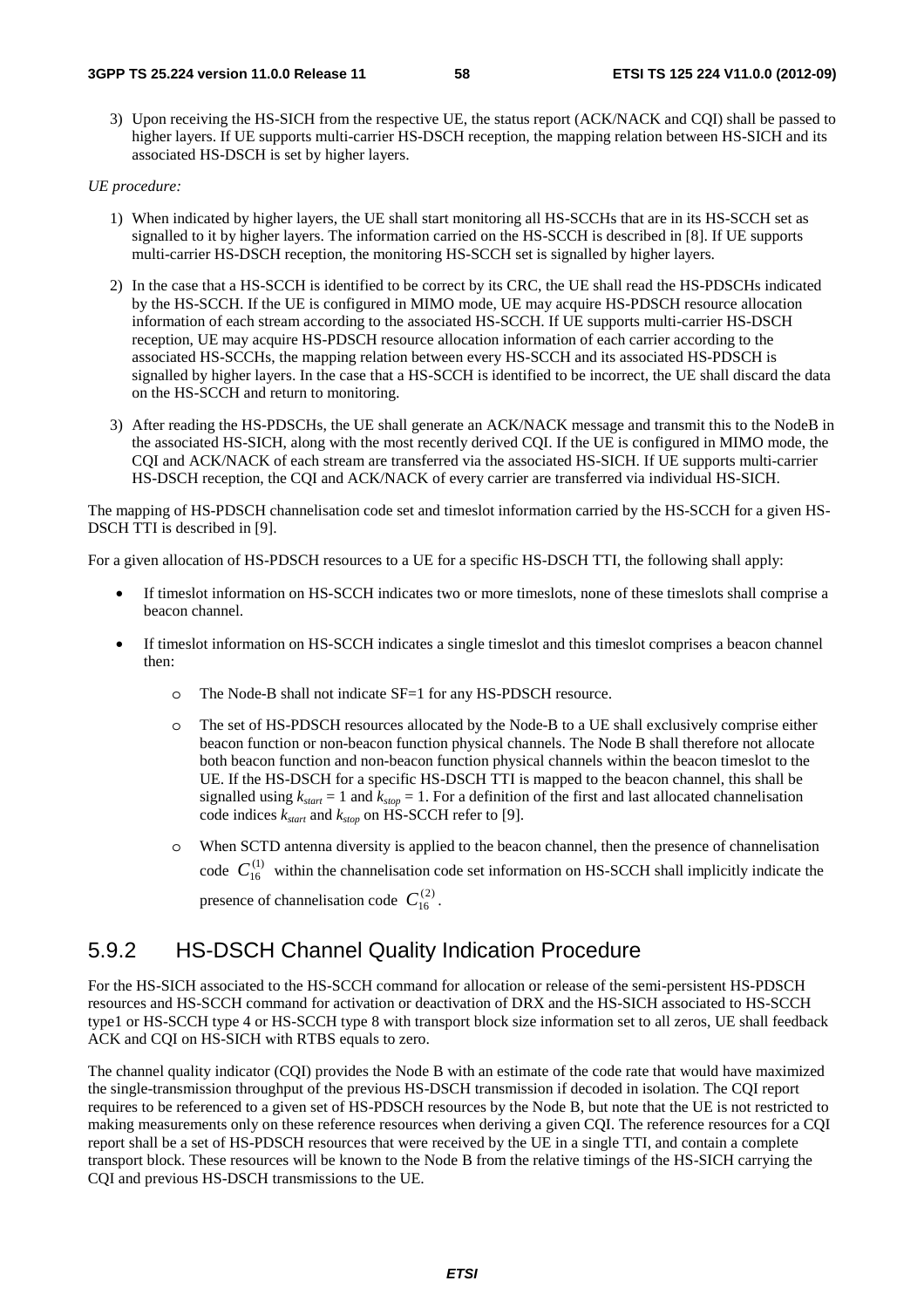The CQI consists of two fields; a Recommended Transport Block Size (RTBS) and a Recommended Modulation Format (RMF). The UE shall use the same mapping table for these fields as is being used for the time slot information and modulation scheme information fields respectively of the HS-SCCH [18]. If the UE is configured in MIMO mode, the HS-SICH shall consists of the CQI reports of each stream, i.e. the RTBS and RMF of each stream.

The reporting procedure is as follows:

- 1. The UE receives a message on an HS-SCCH telling it which resources have been allocated to it for the next associated HS-DSCH transmission.
- 2. The UE reads the associated HS-DSCH transmission, and makes the necessary measurements to derive a CQI that it estimates would have given it the highest single-transmission throughput for the allocated resources whilst achieving a BLER of no more than 10 %. If the UE is configured in MIMO mode, the CQI would have given the highest single-transmission throughput for each stream respectively in the allocated resources whilst achieving BLER of each stream of no more than 10%.

BLER, in this context, is defined as the probability that a transport block transmitted using the RTBS and RMF is received in error if decoded in isolation. For the purposes of this calculation, it shall be assumed that the transport block that would be transmitted with these parameters would use redundancy version parameters  $s = 1$ and  $r = 0$ . Note that, by this definition, a UE shall never report a CQI that corresponds to a code rate greater than unity.

Using this definition of BLER, single-transmission throughput shall be defined as follows :

single-transmission throughput =  $(1 - BLER) \times RTBS$ 

If the UE is configured in MIMO mode, the single-transmission throughput shall be defined as the sum of each stream throughput.

3. The CQI report derived from a given HS-DSCH transmission shall be reported to the Node B in the next HS-SICH available to the UE following that HS-DSCH transmission, unless that HS-SICH immediately follows the last allocated HS-DSCH timeslot, in which case the subsequent available HS-SICH shall be used by the UE. This HS-SICH may not necessarily be the same HS-SICH that carries the ACK/NACK information for that HS-DSCH transmission. The UE shall always transmit the most recently derived CQI in any given HS-SICH, which may mean that some CQI reports are discarded without being transmitted to the Node B.

## 5.9.3 HS-SCCH monitoring procedure

If HS\_SCCH\_DRX\_Active is FALSE, UE shall monitor a set of HS-SCCHs as follows.

For 1.28Mcps TDD, in a multi-frequency HS-DSCH cell, a UE divides its HS-SCCH set into one or more HS-SCCH subsets; in each HS-SCCH subset all HS-SCCHs are associated with the same frequency"s HS-PDSCH. When indicated by higher layers, the UE shall start monitoring all HS-SCCHs in all HS-SCCH subsets to acquire the configuration information of HS-PDSCHs. In the case that one HS-SCCH is detected carrying its UE identity, the UE shall skip monitoring the remaining HS-SCCHs in this HS-SCCH subset, and restrict its monitoring only to previously detected HS-SCCH in the following TTIs. The UE shall set all HS-SCCHs carrying its UE identity in all HS-SCCH subsets into an active set, and set all HS-SCCH subsets in which no HS-SCCH carries its UE identity into a remaining set.

In the case that the multi-carrier number (as described in [15]) is not configured by high layers, a UE shall always monitor all HS-SCCH subsets. Otherwise, the UE may skip monitoring remaining HS-SCCH subsets when the number of HS-SCCHs carrying its UE identity, i.e. the number of HS-SCCHs in the active set, is equal to the configured value.

During the following TTIs, the UE shall update and maintain the active set and the remaining set. If one or more HS-SCCHs in the active set do not carry its UE identity, the UE shall remove them from the active set and set their corresponding HS-SCCH subsets into remaining set. Meanwhile, if one or more HS-SCCHs in remaining sets are detected carrying its UE identity, the UE shall set these founded HS-SCCHs into the active set and remove their corresponding HS-SCCH subsets from the remaining set.

If HS\_SCCH\_DRX\_Active is TRUE, UE shall monitor a set of HS-SCCHs in the subframes according to rules defined in the subclause 5.13.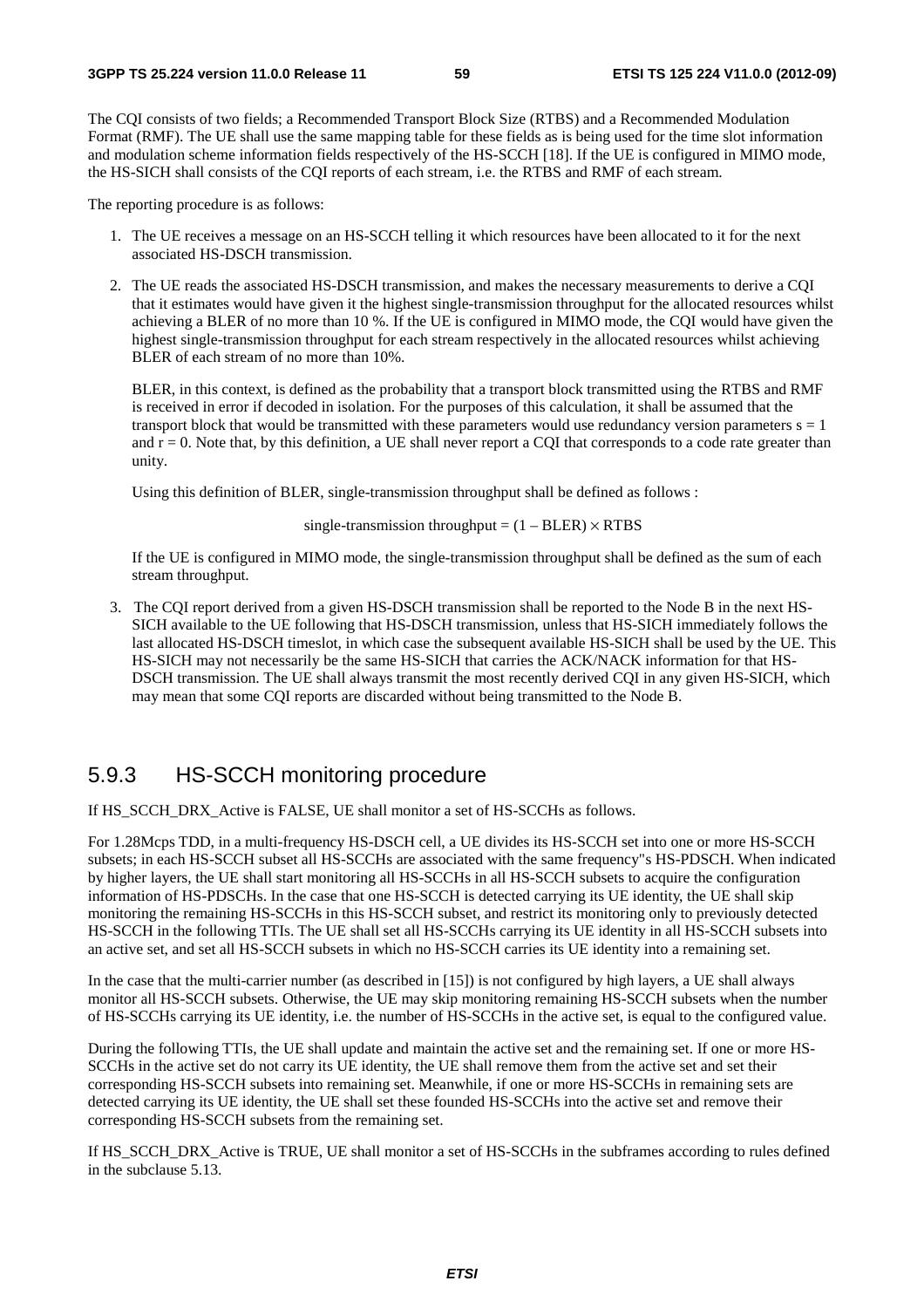# 5.9A HS-DSCH Procedure in CELL\_FACH state

# 5.9A.1 Link Adaptation Procedure

In HS-DSCH reception in CELL\_FACH state, the measurement result on RACH can be used for initial link adaptation. Only when UE is allocated a dedicated UE identity, the ACK/NACK feedback is provided and a measurement report is associated with each HS-DSCH link adaptation procedure. When downlink transmission is recommenced following a transmission pause, Node B shall order UE to perform the uplink synchronization procedure cf [subclause 5.3.3.2 Establishment of uplink synchronization] in case it detects the UE is out of synchronization. If Node B receives E-RUCCH from the UE, the Node B can then resume the HS-DSCH transmission for the UE, and the link adaptation procedure is the same as that in CELL\_DCH state, cf.5.9.1.

The Node B shall always use HS-SCCH type 1 for BCCH transmission. For the UEs in CELL-FACH state which are configured in MU-MIMO mode, the UE shall detect the HS-SCCH type of the HS-SCCHs carry consistent control information via UE ID, i.e., the HS-SCCH shall be HS-SCCH type 1 if the UE ID is BCCH specific H-RNTI while the HS-SCCH shall be HS-SCCH type 4 if the UE ID is its dedicated H-RNTI.

# 5.9A.2 HS-DSCH Channel Quality Indication Procedure

If the UE is configured without dedicated UE identity, the UE shall not transmit an HS-SICH. If the UE is configured with a dedicated UE identity, but the HS-SCCH is an uplink synchronization establishment order, then its associated HS-SICH shall not be transmitted. Otherwise, the channel quality indication shall be transmitted on HS-SICH, and the HS-DSCH channel quality indication procedure is the same as that in CELL\_DCH state of 1.28Mcps TDD, cf. 5.9.2.

# 5.9A.3 HS-SCCH monitoring procedure

When HS\_DSCH\_DRX\_CELL\_FACH\_STATUS is FALSE (as described in [15]), UE shall monitor HS-SCCHs continuously as in CELL\_DCH state cf. 5.9.3.

When HS\_DSCH\_DRX\_CELL\_FACH\_STATUS is TRUE (as described in [15]), UE shall monitor HS-SCCHs according to the following rules:

- Once the UE receives HS-SCCH carrying its dedicated identity and feeds back on HS-SICH, the UE shall monitor HS-SCCHs continuously for a period of inactivity time (T321) configured by higher layer.
- Once the UE receives HS-SCCH order carrying synchronization establishment command and accomplishes the uplink synchronization establishment, the UE shall monitor HS-SCCHs continuously for a period of inactivity time (T321) configured by higher layer.
- Whenever the UE monitors E-AGCH continuously as described in 5.11.3A, the UE shall always monitor HS-SCCHs.
- The UE shall monitor HS-SCCHs for the RX burst length of the DRX Cycle and may choose not to monitor HS-SCCHs for the rest of the time of the DRX Cycle (as described in [15]).

# 5.9B HS-DSCH Procedure in CELL\_PCH or URA\_PCH state

# 5.9B.1 Link Adaptation Procedure

In HS-DSCH reception in CELL PCH and URA PCH state, after receiving a paging indication on PICH for its specific PI, the UE with a stored dedicated UE identity shall start monitoring HS-SCCH while the UE without a dedicated UE identity shall start monitoring the HS-PDSCH(s). The HS-PDSCH physical resource and associated signalling are broadcasted in the system information.

In a multi-frequency cell, HS-DSCH reception in CELL\_PCH and URA\_PCH is only on primary frequency.

#### *Node B procedure:*

The timing relation of the PICH frame to the associated HS-SCCH subframe or the HS-DSCH is described in 7.2.7.3 and 7.2.7.4 of [8].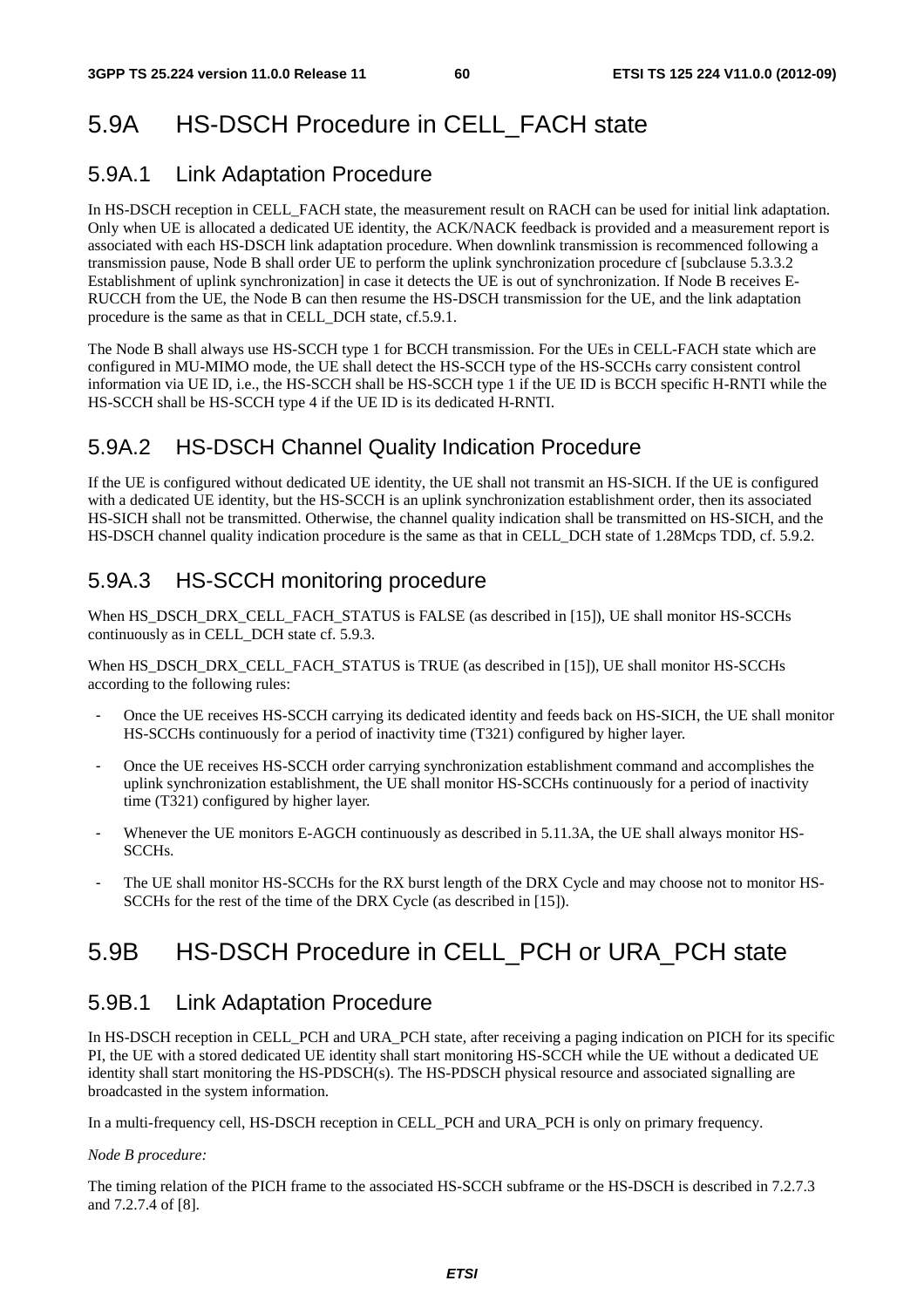If the UE is configured with a dedicated UE identity, the Node B shall use the following procedures:

- The Node B shall transmit the HS-SCCH order associated with the PICH frame using the dedicated UE identity.
- If the Node B has received E-RUCCH, the Node B considers that the UE has transitted to CELL\_FACH state.

If the UE is configured without dedicated UE identity, the Node B shall use the following procedures:

- The Node B shall not transmit an HS-SCCH.
- The Node B shall transmit an HS-DSCH transport block in the HS-DSCH subframe with parameters configured by RRC layer.
- The Node B shall retransmit the HS-DSCH transport block ( $2*m-1$ ) times in the next contiguous subframes without transmitting HS-SCCH.
- The Node B shall use QPSK modulation for each transmission of HS-PDSCH.
- For the first transmission and retransmission, the redundancy and constellation version of the HS-DSCH transport block are 0, 3, 4, 7, 0, 3…

#### *UE procedure:*

If the UE has detected a paging indication intended for this UE, the UE shall perform the following actions:

If the UE is configured with a dedicated UE identity, UE shall receive the corresponding HS-SCCH subframes  $\Box$ 

- if the UE detects that one of the monitored HS-SCCHs in a set of associated HS-SCCH subframes carries consistent control information (HS-SCCH order) intended for this UE, the UE shall initiate the uplink synchronization procedure and transit to CELL\_FACH state.
- if the UE detects that one of the monitored HS-SCCHs in a set of associated HS-SCCH subframes carries consistent control information (HS-SCCH type 1 carrying BCCH specific H-RNTI), the UE shall receive the corresponding HS-DSCH based on the association and timing between HS-SCCH and HS-DSCH.
- if the UE does not detect any HS-SCCH carries consistent control information intended for this UE in the M subframes, the UE shall resume the DRX operation.

If the UE is configured without dedicated UE identity and there is no legacy PCH channel, UE shall receive the corresponding HS-DSCH TTIs and:

- consider that paging message is retransmitted in 2\*m subframes, the parameter *m* is the number of frame that a paging sub-channel occupies.
- combine retransmissions to the same HARQ buffer.
- pass the data to higher layers if the CRC is correct after decoding the data.
- resume the DRX operation if the CRC fails after receiving  $2*$ m subframes.

# 5.9B.2 HS-DSCH Channel Quality Indication Procedure

The UE in CELL\_PCH or URA\_PCH state does not report CQI via HS-SICH.

# 5.9B.3 HS-SCCH monitoring procedure

The UE with a stored dedicated UE identity shall monitor HS-SCCH in M sub-frames after receiving its specific paging indication on PICH (as described in [8]).

The UE without a dedicated UE identity shall not monitor any HS-SCCH.

# 5.10 Macro-diversity procedure

The macro-diversity procedure is the same as that of 3.84 Mcps TDD, cf. 4.12 Macro-diversity procedure.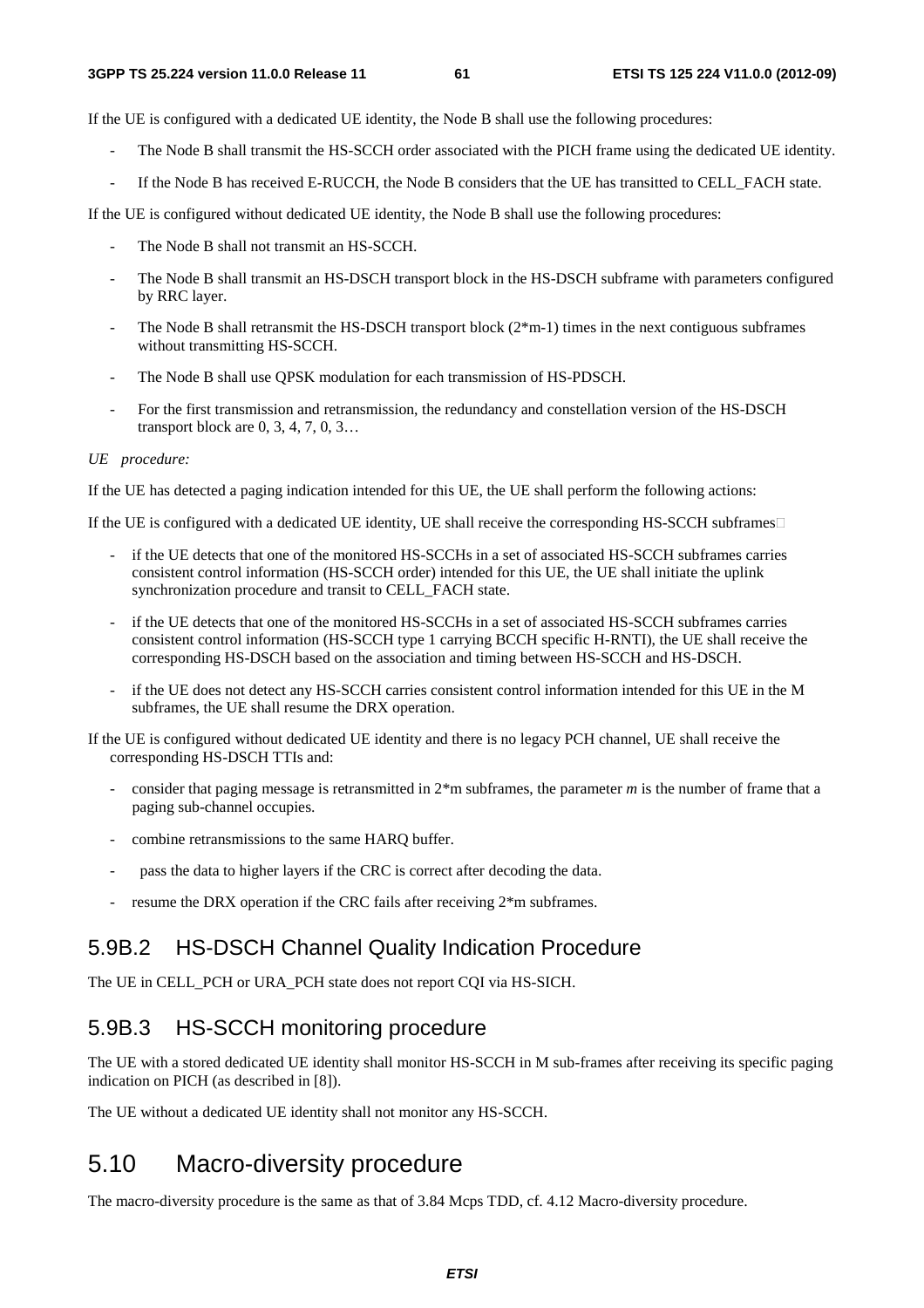# 5.11 E-DCH Procedure

# 5.11.1 ACK/NACK detection

The physical layer in the UE shall detect ACK or NACK contained within the E-HICH. Which E-HICH is associated with the corresponding E-DCH transmission is defined in [8].

# 5.11.2 Serving and neighbour cell pathloss metric derivation

The UE shall be capable of measuring the P-CCPCH RSCP of the serving cell and of intra-frequency and interfrequency neighbour cells in accordance with [11]. The P-CCPCH transmit power ( $P_{ref}$ ) of the serving cell and of each neighbour cell (with a primary or a secondary frequency being the same as UE"s current working frequency) in the monitored neighbour cell list shall be signalled by higher layers to the UE in order that the UE may estimate the mean pathloss to the serving cell  $(L_{\text{serv}})$  and to each of the N neighbour cells in the monitored neighbour cell list  $(L_1, L_2, ...$  $L_N$ ). The pathloss used in the following formulas is a linear value, but not a logarithmic (dB) value.

Higher layers shall configure the UE to use SNPL reporting type 1 or SNPL reporting type 2. In accordance with the SNPL reporting type, the UE shall be capable of forming a metric corresponding to:

$$
\Phi = \frac{1}{\sum_{n=1}^{N} L_{serv} / L_n}
$$
 {for SNPL reporting type 1}  
\n
$$
\Phi = \frac{\min_{n=1..N} (L_n)}{L_{serv}}
$$
 {for SNPL reporting type 2}

The metric φ shall be converted into a logarithmic (dB) value Q and shall be mapped to a Serving and Neighbour Cell Pathloss (SNPL) index according to table 2b. The SNPL index is supplied to and used by higher layers (see [18]).

#### **Table 2b: SNPL mapping**

| $Q = 10*log_{10}(\phi)$ | <b>SNPL</b> index |
|-------------------------|-------------------|
| Q < 10                  | $\boldsymbol{0}$  |
| $-10 \le Q < -8$        | 1                 |
| $-8 \le Q < -6$         | $\overline{c}$    |
| $-6 \le Q < -5$         | 3                 |
| $-5 \le Q < -4$         | 4                 |
| $-4 \le Q < -3$         | 5                 |
| $-3 \le Q < -2$         | 6                 |
| $-2 \le Q < -1$         | 7                 |
| $-1 \leq Q < 0$         | 8                 |
| $0 \leq Q < 1$          | 9                 |
| $1 \le Q < 2$           | 10                |
| $2 \le Q < 3$           | 11                |
| $3 \le Q < 4$           | 12                |
| $4 \le Q < 5$           | 13                |
| $5 \le Q < 6$           | 14                |
| $6 \le Q < 7$           | 15                |
| $7 \le Q < 8$           | 16                |
| $8 \le Q < 9$           | 17                |
| $9 \le Q < 10$          | 18                |
| $10 \le Q < 11$         | 19                |
| $11 \le Q < 12$         | 20                |
| $12 \le Q < 13$         | 21                |
| $13 \le Q < 14$         | 22                |
| $14 \le Q < 15$         | 23                |
| $15 \le Q < 16$         | 24                |
| $16 \le Q < 17$         | 25                |
|                         |                   |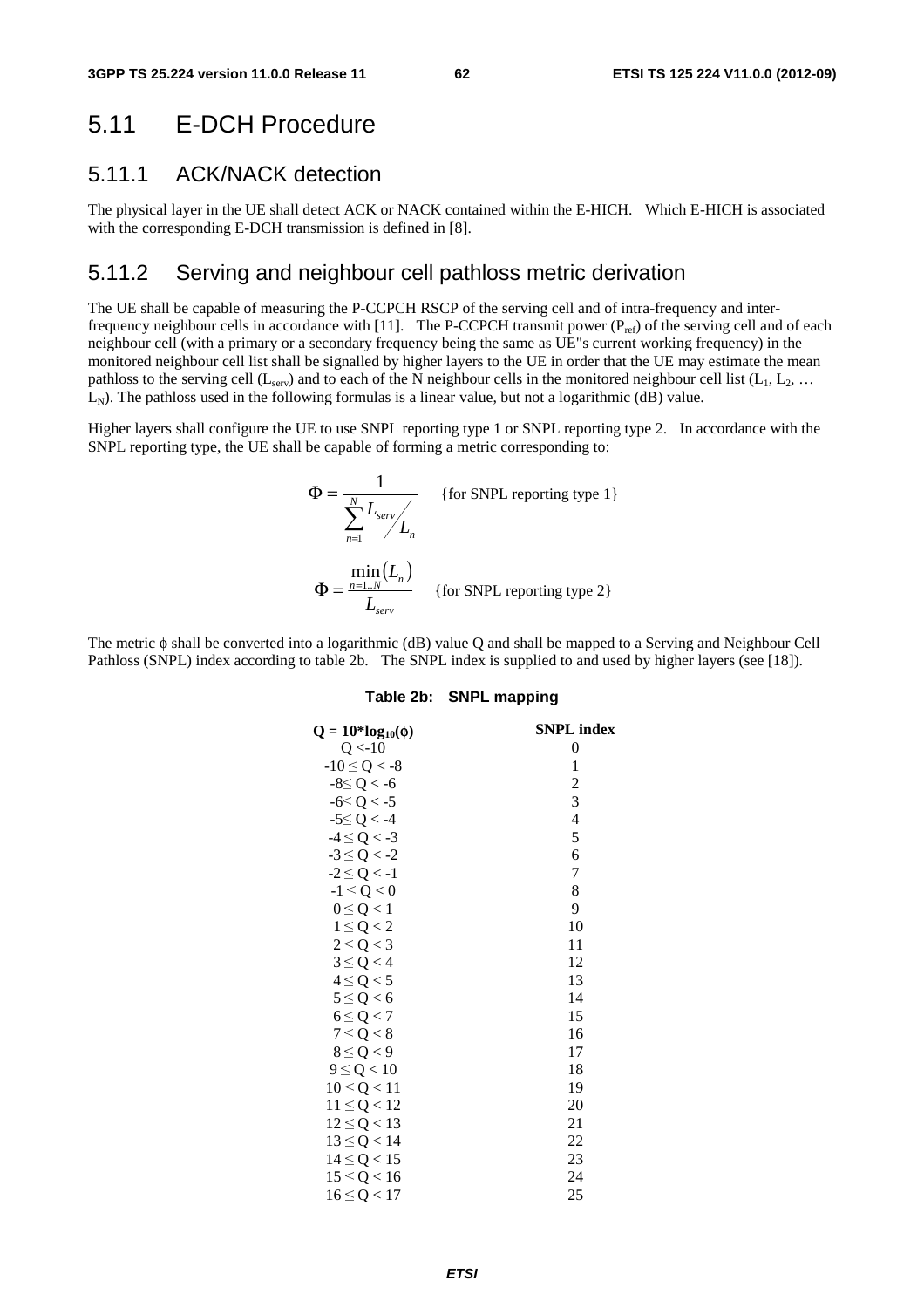| 17 < O < 18     | 26 |
|-----------------|----|
| $18 \le Q < 20$ | 27 |
| $20 \le Q < 22$ | 28 |
| $22 \le Q < 24$ | 29 |
| $24 \le Q < 26$ | 30 |
| 26 < 0          | 31 |
|                 |    |

If the higher layer signalling information regarding the required P-CCPCH reference power of all the neighbour cells or the serving cell is not available for the UEs staying in CELL\_DCH state, e.g. when the serving cell changes or the working frequency changes within the serving cell, but the intra-frequency cell list and/or the inter-frequency cell list has not been updated, the UE shall return an SNPL index value of 9.

For the UEs staying in CELL\_DCH state, if the intra-frequency cell list and/or the inter-frequency cell list have been updated, before the pathloss of all of the cells that SNPL calculation involves is derived, the UE shall return an SNPL index value of 9.

After receiving the related cell information, if neighbour cell indicated for SNPL reporting in the monitored neighbour cell list mentioned above is null, the UE shall return an SNPL index value of 9.

For the UE configured with multi-carrier E-DCH transmission, all the uplink E-DCH carriers of the UE can be divided into one or more carrier group(s). The neighbour cells which are used for SNPL calculation for each carrier in one carrier group are the same. For physical layer of UE, the carrier group information shall be indicated by higher layer to make it know that which uplink E-DCH carriers are in the same carrier group. For each carrier group, the SNPL is calculated in reference to one carrier of the carrier group and is shared by all the carriers which are in the same carrier group. Higher layers shall configure the UE to use SNPL reporting type 1 or SNPL reporting type 2 for all carrier groups. In accordance with the SNPL reporting type, the UE shall be capable of selecting the corresponding formula from the above two formulas to calculate the SNPL for one carrier group, where Lserv is the mean pathloss to the serving cell (Lserv) and  $L_n$  is the mean pathloss to the n-th cell of the N neighbour cells (with a primary or a secondary frequency being the same as one of the frequencies in the current carrier group) in the monitored neighbour cell list.

For multi-carrier E-DCH transmission, the UE shall return an SNPL index value of 9 for one carrier when the UE is under the same scenoarios as listed above for UE"s returning an SNPL index value of 9.

## 5.11.3 E-AGCH monitoring in CELL\_DCH state

If E-AGCH DRX information is not configured by higher layers,

If the UE has semi-persistent E-PUCH resources, the UE shall keep monitoring a set of E-AGCHs continuously.

Otherwise, when the latest scheduling information UE sent indicates the TEBS equals zero and the UE has received the corresponding ACK on E-HICH, after continuing monitoring E-AGCH for a period of time configured by higher layers, the UE may stop monitoring E-AGCH if the UE has no E-DCH data (including retransmission data) to transmit. When the TEBS becomes larger than zero, the UE shall start monitoring E-AGCH after sending scheduling information indicating that the TEBS is larger than zero.

If the E-AGCH DRX information is configured by higher layers, the UE shall monitor E-AGCHs according to rules defined in the subclause 5.13.

# 5.11.3A E-AGCH monitoring in CELL\_FACH state

For the UE with a stored dedicated UE identity in CELL\_FACH state, when the latest scheduling information UE sent indicates the TEBS equals zero and the UE has received the corresponding ACK on E-HICH, after continuing monitoring E-AGCH for a period of time (T321) configured by higher layers (as described in [15]), UE may stop monitoring E-AGCH if the UE has no E-DCH data (including retransmission data) to transmit. The TEBS is described in [18].

If the TEBS becomes larger than zero, UE shall start monitoring E-AGCH after sending scheduling information indicating that the TEBS is larger than zero.

For the UE without a dedicated UE identity in CELL\_FACH state or in IDLE mode, UE shall stop monitoring E-AGCH outside the common E-RNTI Scheduling Window (as described in [18]).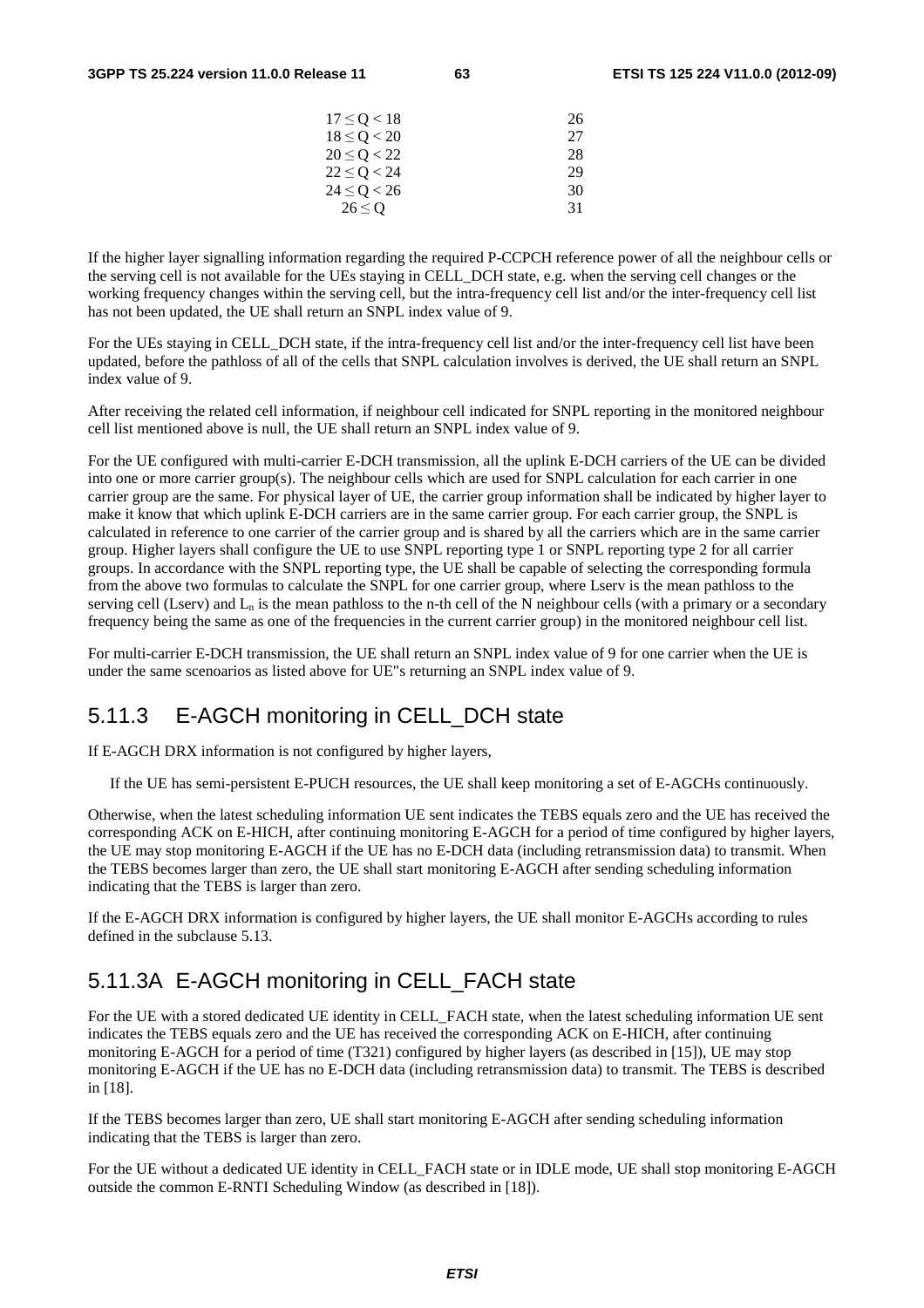# 5.12 MIMO operation of HS-DSCH

### 5.12.1 General procedure

This section applies only when a UE is configured in MIMO mode.

The general transmitter structure to support MIMO operation of HS-PDSCH transmission is shown in figure 11A. Channel coding, interleaving and spreading are done the same as in non-MIMO mode. The Node B scheduler can decide to transmit one or two transport blocks to a UE in one TTI. The spread complex valued signals are fed to both TX antenna branches, and weighted with precoding weights.

If the UTRAN schedules a single transport block to a UE in one TTI, it uses EBB (Eigenvector Based Beam-forming) or antenna selection for transmission of that transport block on the HS-PDSCH sub-frame. If the UTRAN schedules two transport blocks to a UE in one TTI, it uses two orthogonal precoding vectors to transmit the two transport blocks. The precoding vectors are generated by SVD (Singular Value Decomposition) of the channel matrix or grouped beamforming to form the two beams. The PARC with two transmit antennas can be viewed as a special case, where the stream per antenna is transmitted independently.



#### **Figure 11A: The generic downlink transmitter structure to support MIMO operation for HS-PDSCH transmission.**

The Node B estimates the uplink channels seen from each antenna by uplink physical channels or standalone midamble channel. The Node B scheduler decides whether to schedule one or two transport blocks to a UE in one TTI and what transport block size(s) and modulation scheme(s) to use for each of them. The Node B determines the precoding vectors applied on the HS-PDSCH sub-frame and forms the beams to the UE. The associated HS-SCCH type for single or dual stream HS-DSCH transmission is signaled to the UE. The UE transmits the CQI report and ACK/NACK of each stream to the Node B via the associated HS-SICH.

# 5.12.2 Identification of MIMO dual stream

When the UE is configured in MIMO mode and the dual stream transmission is adopted, the two streams are called stream1 and stream2 respectively. According to the special default midamble allocation scheme, the Node B shall allocate the pattern1 to stream1, and the pattern2 to stream2. The UE identifies and detects two transport blocks in one TTI according to the different patterns.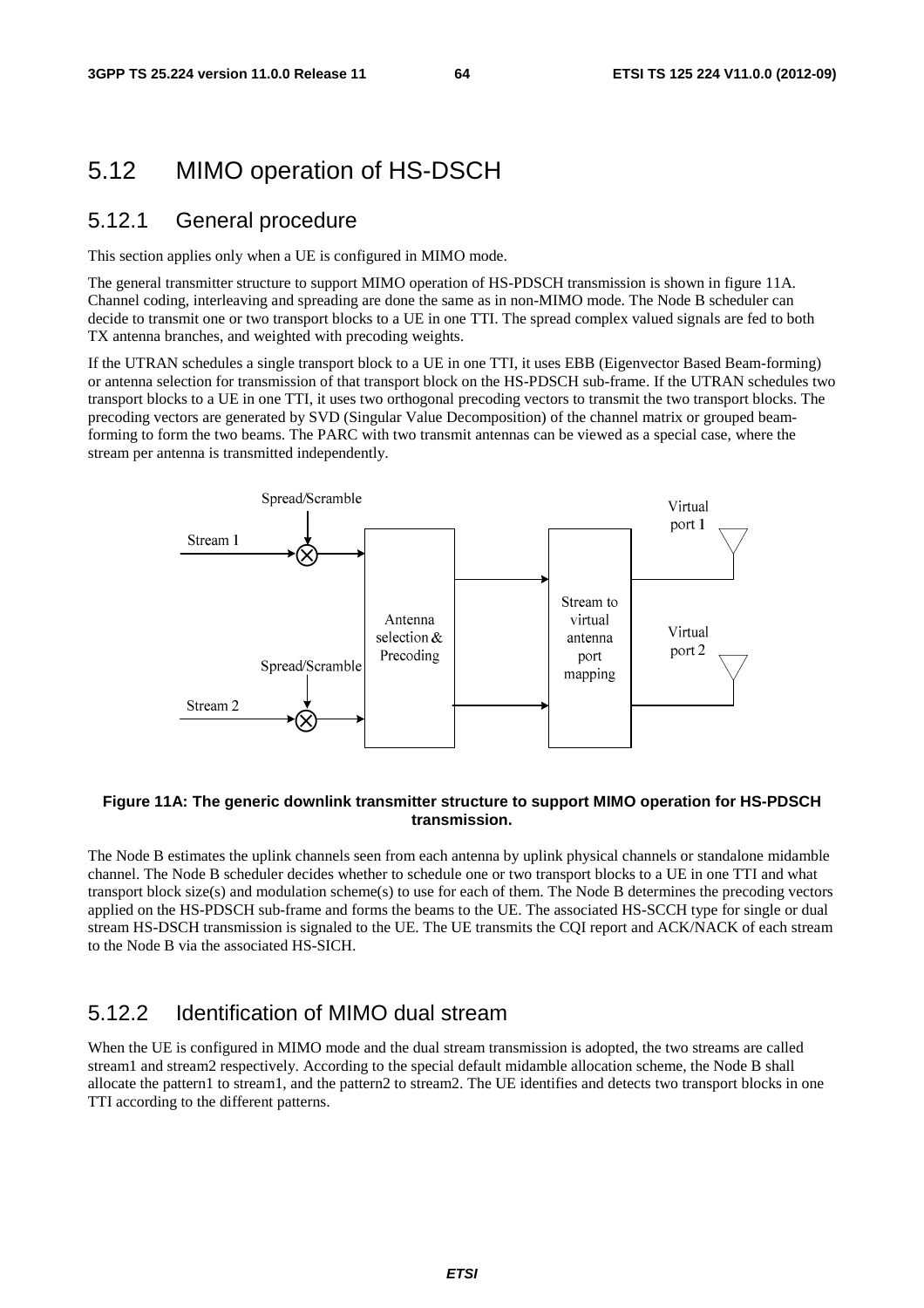# 5.12.3 UE antennas Time Switched Transmission

When the UE is configured in MIMO mode, uplink time switched transmission at the UE with two antennas for uplink physical channels, i.e. HS-SICH, E-PUCH, DPCH and standalone midamble channel if configured by higher layers, is used for uplink channel estimation.

The UE switches the two antennas to transmit the uplink physical channels HS-SICH, E-PUCH, and DPCH and standalone midamble channel among the uplink timeslots which may belong to one TTI or multiple TTIs allocated by UTRAN. The downlink signaling HCSN and ECSN are used to guarantee the identification of the two UE antennas and the exact update of the two channel estimation vectors at Node B. Note that time switched transmission is not applied to the random access uplink physical channel.

If the standalone midamble channel is not configured, the UE antennas time switched transmission procedures for uplink physical channels are described below.

If the allocated resource for the UE includes multiple uplink timeslots in one TTI, the UE shall transmit the uplink physical channels in every timeslot by using the antenna selected according to the received downlink signaling value and the predefined relationship between UE and Node B. The details are as follows:

- ♦ If there is an HS-SICH in this TTI, the Node B implicitly informs the UE by HCSN on HS-SCCH which antenna shall be used to transmit HS-SICH. The UE shall use the antenna indicated by the parity of HCSN decimal value to transmit HS-SICH. Based on the reference antenna carrying HS-SICH, the UE switches the transmit antennas in turn for the consequent uplink transmission in this TTI;
- ♦ Else if there is no HS-SICH but scheduled E-PUCH in this TTI, the Node B implicitly informs UE by ECSN on E-AGCH which antenna shall be used to transmit the first timeslot of E-PUCH. UE shall use the antenna indicated by the parity of ECSN decimal value to transmit first timeslot of E-PUCH. And based on the reference antenna carrying the first timeslot of E-PUCH, the UE switches the transmit antennas in turn for the consequent uplink transmission in this TTI;
- ♦ Else, the UE shall take the antenna used to transmit the uplink channel in the first timeslot of this TTI as reference and switch the transmit antennas in turn in the consequent uplink timeslots in this TTI. The reference antenna is the other antenna different from the one used last time for this transmission type which may be non-scheduled transmission, semi-persistent transmission and RDI E-PUCH transmission.

Else, the allocated resource for the UE just include one uplink timeslot in one TTI, the UE shall select the antenna according to the different uplink channel.

- ♦ If there is an HS-SICH in this uplink timeslot, the UE shall select the antenna indicated by the parity of HCSN decimal value on the associated HS-SCCH;
- ♦ Else if there is no HS-SICH but scheduled E-PUCH in this uplink timeslot, the UE shall select the antenna indicated by the parity of ECSN decimal value on E-AGCH;
- ♦ Else, the UE shall select the other antenna different from the one used last time for this transmission type which may be non-scheduled transmission, semi-persistent transmission and RDI E-PUCH transmission.

If the standalone midamble channel is configured, the UE antennas time switched transmission procedures for uplink physical channels are described below.

If the UE needs to transmit an HS-SICH, the UE shall use a different antenna from the one used for HS-SICH to transmit the associated standalone midamble channel in the other uplink timeslot of the same subframe configured by higher layers.

If there is other uplink physical channel(s) besides HS-SICH in subframe for the UE to transmit, the standalone midamble channel shall be omitted.

# 5.12A MU-MIMO operation of HS-DSCH and E-DCH

If the UE is configured in MU-MIMO mode, the Node B should estimates the uplink channels seen from each antenna by uplink physical channels or standalone midamble channel. The Node B scheduler decides whether to schedule multiple UE using the same physical resource in one TTI according to uplink channel estimation.

For the MU-MIMO operation of HS-DSCH, the special default midamble pattern is signaled on HS-SCCH to inform the UE which special default midamble pattern is used. The UE transmits the CQI report and ACK/NACK to the Node B via the associated HS-SICH.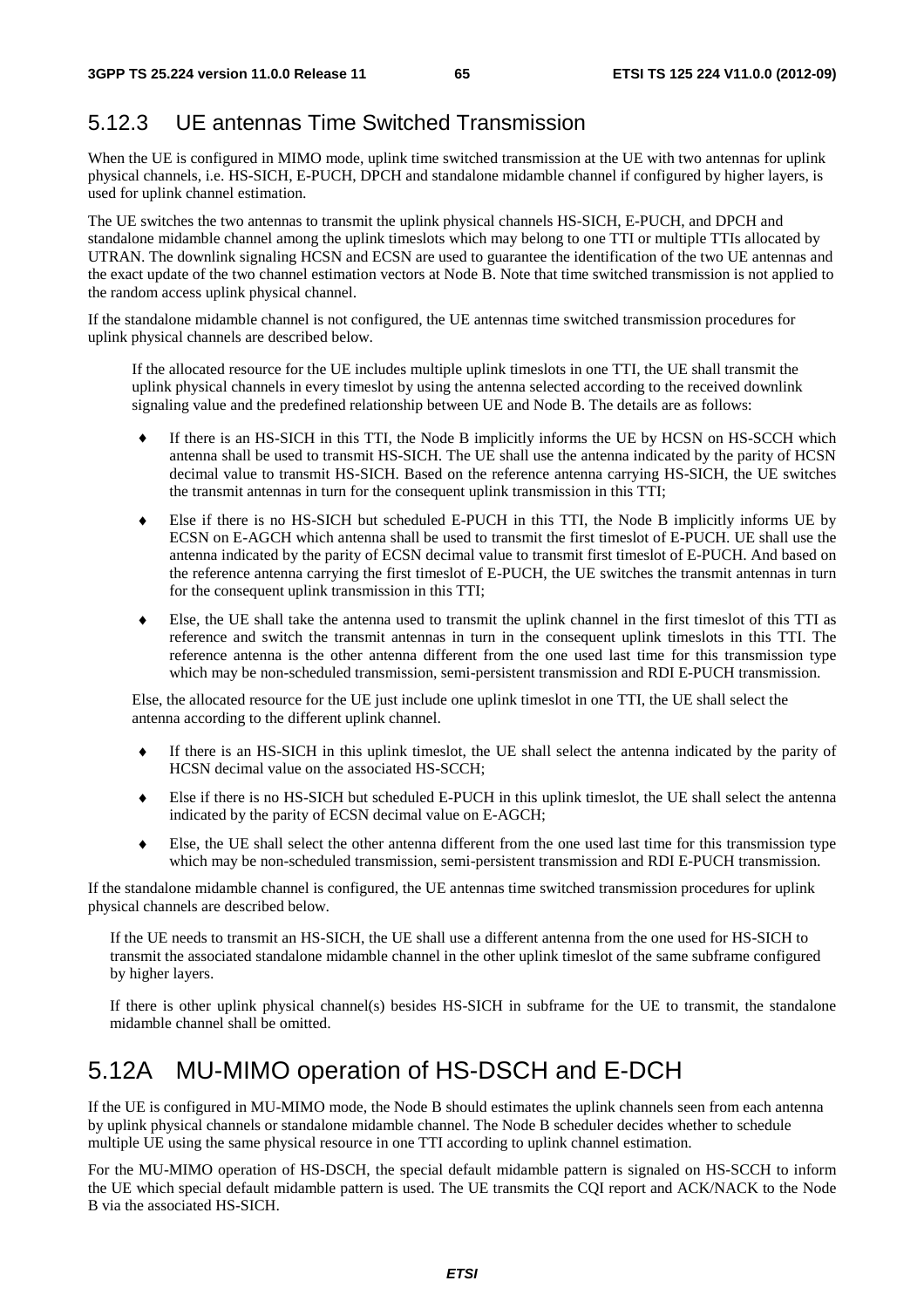For the MU-MIMO operation of E-DCH, the special default midamble pattern is signaled on E-AGCH to inform the UE which special midamble pattern is used. The Node B transmits ACK/NACK to the each user via the associated E-HICH signature sequence.

# 5.13 Control Channel Discontinuous reception procedures

If the higher layers set CONTROL\_CHANNEL\_DRX\_STATUS to TRUE (as described in [15]) and Enabling\_Delay is configured to be finite value, after Enabling\_Delay radio frames have passed, UE\_ DRX\_Enabled is TRUE. Or if the higher layers set CONTROL\_CHANNEL\_DRX\_STATUS to TRUE and Enabling\_Delay is configured to be infinity, after the UE has received DRX activation order via HS-SCCH order, UE\_DRX\_Enabled is TRUE. Otherwise UE\_ DRX Enabled is FALSE.

Whether discontinuous downlink HS-SCCH reception operation or discontinuous downlink E-AGCH reception operation is applied is determined by the setting of HS\_SCCH\_DRX\_Active and E\_AGCH\_DRX\_Active as follows:

**HS\_SCCH\_DRX\_Active** shall be set to TRUE while UE\_ DRX\_Enabled is TRUE and discontinuous downlink HS-SCCH reception is activated. Otherwise, HS-SCCH \_DRX\_Active shall be set to FALSE.

Discontinuous downlink HS-SCCH reception shall be activated at the time when UE\_ DRX\_Enabled is set to TRUE, and may be further deactivated or activated by layer 1 HS-SCCH orders (see section 5.13.2).

**E\_AGCH\_DRX\_Active** shall be set to TRUE while UE\_DRX\_Enabled is TRUE, E-AGCH DRX information is configured and discontinuous downlink E-AGCH reception is activated. Otherwise, E\_AGCH\_DRX\_Active shall be set to FALSE.

Discontinuous downlink E-AGCH reception shall be activated at the time when UE\_ DRX\_Enabled is set to TRUE and E-AGCH DRX information is configured and may be further deactivated or activated by layer 1 HS-SCCH orders.

The higher layers define the discontinuous reception procedures using the following parameters (defined in [15]):

**HS\_SCCH\_DRX Offset:** HS-SCCH reception pattern offset in subframes.

**E\_AGCH\_DRX Offset**: E-AGCH reception pattern offset in subframes.

**Enabling Delay**: ensures that the HS-SCCHs and E-AGCHs are received continuously for Enabling Delay radio frames after CONTROL\_CHANNEL\_DRX\_STATUS is set to TRUE.

**HS\_SCCH\_DRX cycle:** HS-SCCH reception pattern length in subframes.

**E\_AGCH\_DRX cycle**: E-AGCH reception pattern length in subframes.

**Inactivity\_Threshold\_for\_HS\_SCCH\_DRX\_cycle**: For single carrier HS-DSCH reception, when HS\_SCCH \_DRX\_Active is TRUE, this timer shall be started or restarted in the same subframe as the HS-SICH corresponding to an HS-PDSCH reception.

For multi-carrier HS-DSCH reception, this timer should be maintained per UE. When HS\_SCCH \_DRX\_Active is TRUE, this timer shall be started or restarted in the same subframe as the HS-SICH on any configured carrier corresponding to an HS-PDSCH reception.

**E\_AGCH\_Inactivity\_Monitor\_Threshold**: For single carrier E-DCH transmission, when E\_AGCH\_DRX\_Active is TRUE, this timer shall be started or restarted in the same subframe as the E-HICH which contains the HARQ-ACK corresponding to the latest scheduling information indicating the TEBS equals zero. If the UE is transmitting SI only MAC-e PDU with TEBS equals zero and the UE is monitoring E-AGCHs only in the E-AGCH reception pattern, this timer shall not be started or restarted.

For multi-carrier E-DCH transmission, this timer should be maintained per UE. When E\_AGCH\_DRX\_Active is TRUE, this timer shall be started or restarted in the same subframe as the E-HICH on any configured carrier which contains the HARQ-ACK corresponding to the latest scheduling information indicating the TEBS equals zero. If the UE is transmitting SI only MAC-i PDU with TEBS equals zero and the UE is monitoring E-AGCHs only in the E-AGCH reception pattern on all configured carriers, this timer shall not be started or restarted.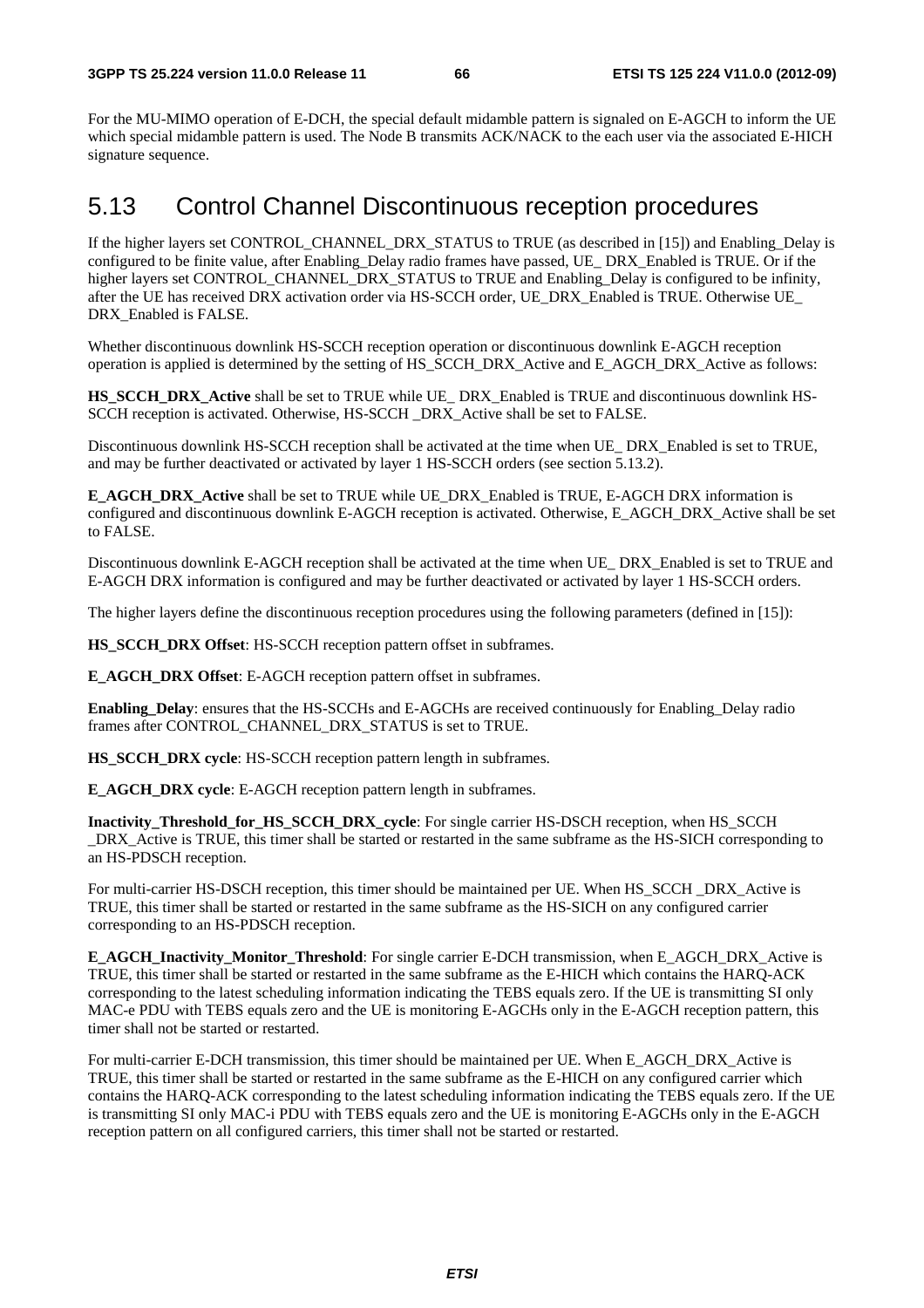# 5.13.1 Discontinuous downlink reception

The HS-SCCH reception pattern is the same for all the configured carriers of the UE and is derived from a discontinuous reception subframe numbering as follows.

The HS-SCCH reception pattern is the set of subframes whose HS-SCCH discontinuous reception radio frame number CFN and subframe number subframe number verify:

 $((2*CFN - HS - SCCH - DRX - Offset + subframe number) **MOD** HS - SCCH - DRX cycle) = 0$ 

For the first subframe within each radio frame, the subframe number shall be set to 0. For the second subframe within each radio frame, the subframe number shall be set to 1.

When HS\_SCCH\_DRX\_Active is FALSE, the UE shall monitor HS-SCCHs continuously according to rules defined in the subclause 5.9.3.

When HS\_SCCH\_DRX\_Active is TRUE and the timer Inactivity Threshold for HS-SCCH DRX cycle is not configured by higher layers, the UE shall monitor the HS-SCCH subframes in the HS-SCCH reception pattern on all configured carriers.

When HS\_SCCH\_DRX\_Active is TRUE and the timer Inactivity Threshold for HS-SCCH DRX cycle is configured by higher layers, the UE is required to monitor the HS-SCCHs in the UE"s HS-SCCH set on all configured carriers continuously when the timer is running. The UE shall only monitor the HS-SCCH subframes in the HS-SCCH reception pattern on all configured carriers when the timer is expired.

The E-AGCH reception pattern is the same for all the configured carriers of the UE and is the set of subframes whose E-AGCH discontinuous reception radio frame number CFN and subframe number verify:

 $((2*CFN - EAGCH) DRX$  Offset + subframe number) **MOD** E\_AGCH\_DRX cycle) = 0

When E\_AGCH\_DRX\_Active is FALSE and E-AGCH DRX information is configured, UE shall monitor E-AGCHs continuously.

When E\_AGCH\_DRX\_Active is FALSE and the E-AGCH DRX information is not configured, UE shall monitor E-AGCHs according to rules defined in the subclause 5.11.3.

When E\_AGCH\_DRX\_Active is TRUE and TEBS is larger than zero, the UE shall monitor the E-AGCHs on all configured carriers continuously.

When E\_AGCH\_DRX\_Active is TRUE and TEBS is equal to zero, the UE is required to monitor the E-AGCHs in the UE"s E-AGCH set on all configured carriers continuously until the subframe when the timer E\_AGCH\_Inactivity\_Monitor\_Threshold is expired. The UE shall start to monitor the E-AGCH subframes in the E-AGCH reception pattern on all configured carriers from the next subframe when the timer is expired.

The HS-SCCH reception pattern is illustrated by Figure 11B. The grey subframes correspond to the HS-SCCH reception pattern HS\_SCCH\_DRX cycle =4.



#### **Figure 11B: Example for HS-SCCH reception pattern**

# 5.13.2 HS-SCCH orders

The Node B may activate and deactivate the discontinuous downlink reception operation through physical layer commands transmitted on one of the HS-SCCHs in the HS-SCCH set as specified in [9].The activation and deactivation of the discontinuous downlink reception operation is applied by the UE in the same subframe as the HS-SICH subframe which contains the HARQ-ACK corresponding to the order. For multi-carrier E-DCH transmission and multi-carrier HS-DSCH reception, the activation and deactivation of the discontinuous downlink reception operation applies to HS-SCCH and E-AGCH on all carriers, namely, when receiving a DRX activation order on HS-SCCH, the UE shall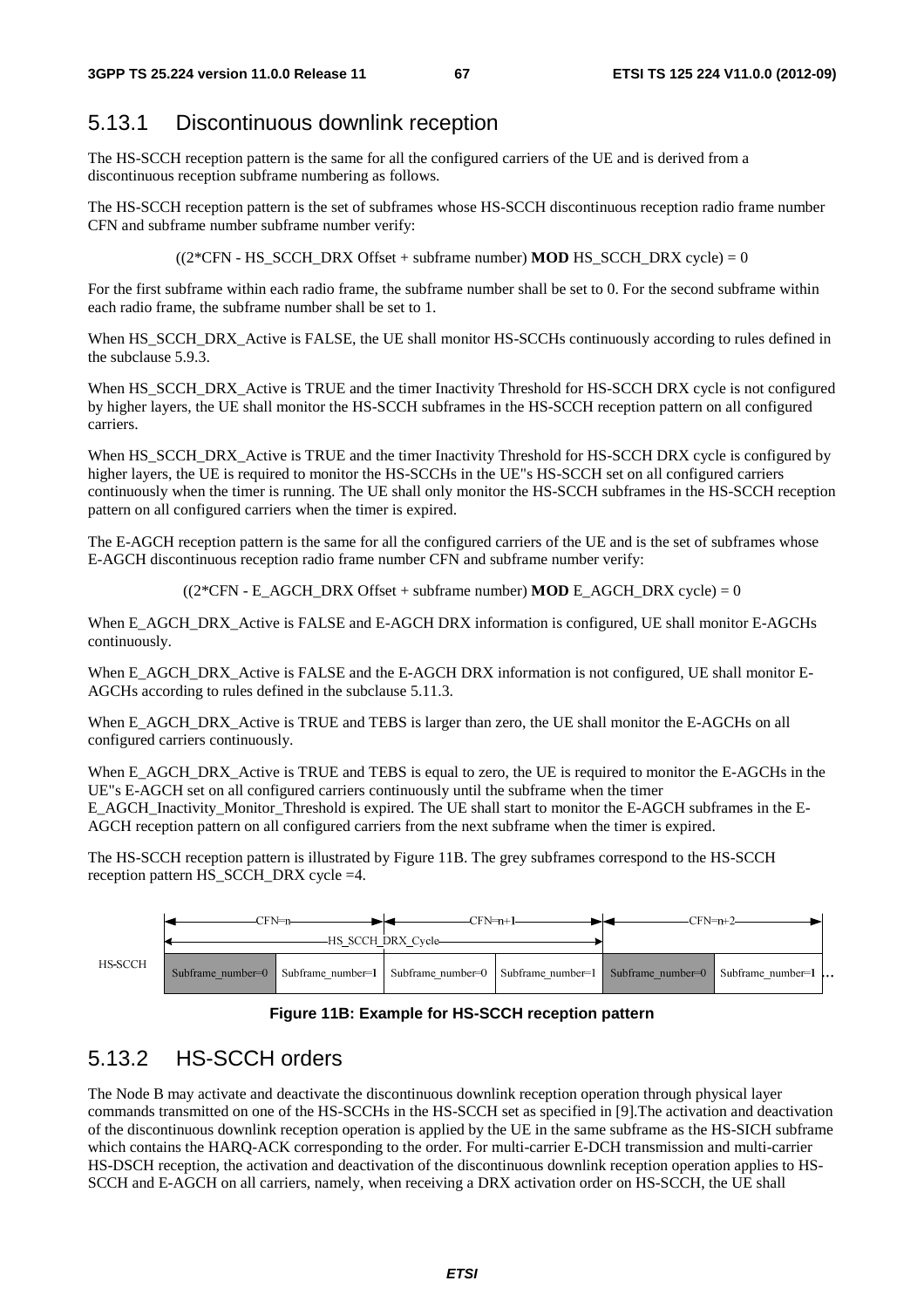activate the DRX of HS-SCCH and E-AGCH on all carriers; when receiving a DRX deactivation order on HS-SCCH, the UE shall deactivate the DRX of HS-SCCH and E-AGCH on all carriers.

# 6 Physical layer procedures for the 7.68 Mcps option

# 6.1 Transmitter Power Control

The transmit power control procedure is identical to that of the 3.84Mcps TDD option [clause 4.2] with the exception that the tablulated  $\alpha_e$  values of subclause 4.2.2.4.1 for uplink power control of E-PUCH are substituted with the following values of table 3.

**Table 3: Tabulated** α**e values for the 7.68Mcps option** 

| $SFE-PUCH$     | $\alpha_e$ (dB) |
|----------------|-----------------|
| 1              | 15              |
| $\mathfrak{D}$ | 12              |
|                | G)              |
| 8              | 6               |
| 16             | 3               |
| 32             |                 |

# 6.2 Timing Advance

UTRAN may adjust the UE transmission timing with timing advance. The initial value for timing advance (TAphys) will be determined in the UTRAN by measurement of the timing of the PRACH or E-RUCCH. The required timing advance will be represented as a 9 bit number (0-511) 'UL Timing Advance' TA<sub>ul</sub>, being the multiplier of 4 chips which is nearest to the required timing advance (i.e.  $TA_{phys} = TA_{ul} \times 4$  chips).

When Timing Advance is used the UTRAN will continuously measure the timing of a transmission from the UE and send the necessary timing advance value. On receipt of this value the UE shall adjust the timing of its transmissions accordingly in steps of ±4chips. The transmission of TA values is done by means of higher layer messages. Upon receiving the TA command the UE shall adjust its transmission timing according to the timing advance command at the frame number specified by higher layer signaling. The UE is signaled the TA value in advance of the specified frame activation time to allow for local processing of the command and application of the TA adjustment on the specified frame. Node-B is also signaled the TA value and radio frame number that the TA adjustment is expected.to take place.

If TA is enabled by higher layers, after handover the UE shall transmit in the new cell with timing advance TA adjusted by the relative timing difference Δt between the new and the old cell:

 $TA<sub>new</sub> = TA<sub>old</sub> + 2\Delta t$ .

# 6.3 Synchronisation procedures

The synchronisation procedures are identical to those of the 3.84Mcps TDD option [clause 4.4].

# 6.4 Discontinuous transmission (DTX) procedure

The discontinuous transmission procedure is identical to that of the 3.84Mcps TDD option [clause 4.5].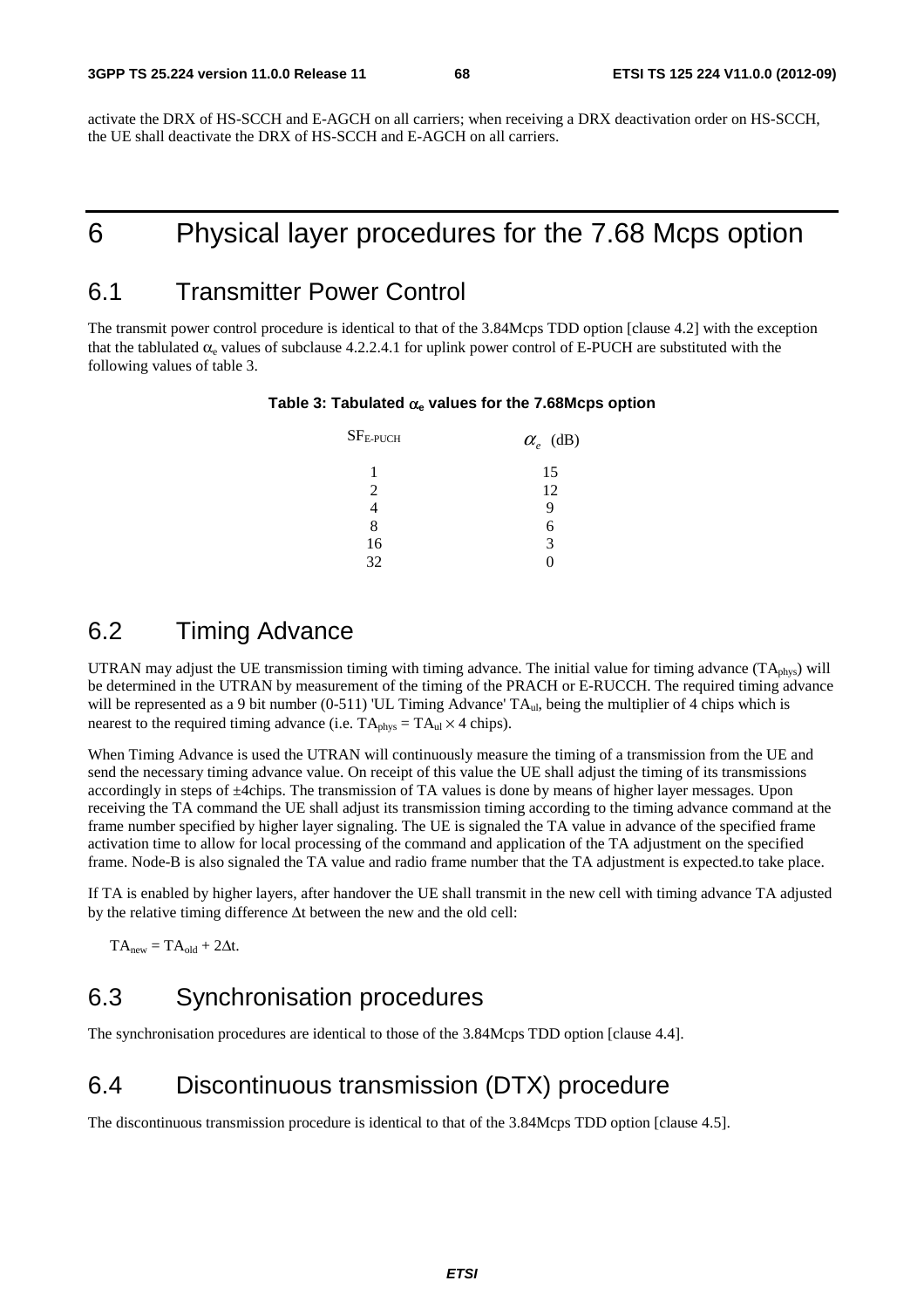# 6.5 Downlink Transmit Diversity

Downlink transmit diversity for PDSCH, DPCH, P-CCPCH, S-CCPCH, PICH, MICH, HS-SCCH, HS-PDSCH, E-AGCH, E-HICH and SCH is optional in UTRAN. Its support is mandatory at the UE.

# 6.5.1 Transmit Diversity for PDSCH, DPCH, HS-SCCH, HS-PDSCH and E-AGCH

Transmit diversity for PDSCH, DPCH, HS-SCCH, HS-PDSCH and E-AGCH is identical to the 3.84Mcps TDD option [clause 4.6.1].

# 6.5.2 Transmit Diversity for SCH and S-CCPCH

Transmit diversity for SCH and S-CCPCH is identical to the 3.84Mcps TDD option [clause 4.6.2].

# 6.5.3 Transmit Diversity for Beacon Channels

When beacon channels use burst type 4, SCTD shall not be applied.

When beacon channels use burst type 1, Space Code Transmit Diversity (SCTD) for beacon channels may be employed optionally in the UTRAN. The support is mandatory in the UE except for the case where the UE only supports burst type 4. The use of SCTD will be indicated by higher layers. If SCTD is active within a cell:

- SCTD shall be applied to any beacon channel, and
- the maximum number  $K_{Cell}$  of midambles for burst type 1 that are supported in this cell may be 8 or 16, see [8]. The case of  $K_{Cell} = 4$  midambles is not allowed for this burst type.

#### 6.5.3.1 SCTD Transmission Scheme

The open loop downlink transmit diversity scheme for beacon channels is shown in figure 12. Channel coding, rate matching, interleaving and bit-to-symbol mapping are performed as in the non-diversity mode. In Space Code Transmit Diversity mode the data sequence is spread with the channelisation codes  $c_{32}^{(k=1)}$  and  $c_{32}^{(k=2)}$  and scrambled with the cell

specific scrambling code. The spread sequence on code  $c_{32}^{(k=2)}$  is then transmitted on the diversity antenna. The power applied to each antenna shall be equal.



**Figure 12: Block Diagram of the transmitter SCTD**

# 6.6 Random access procedure

The physical random access procedure described below is invoked whenever a higher layer requests transmission of a message on the RACH. The physical random access procedure is controlled by primitives from RRC and MAC.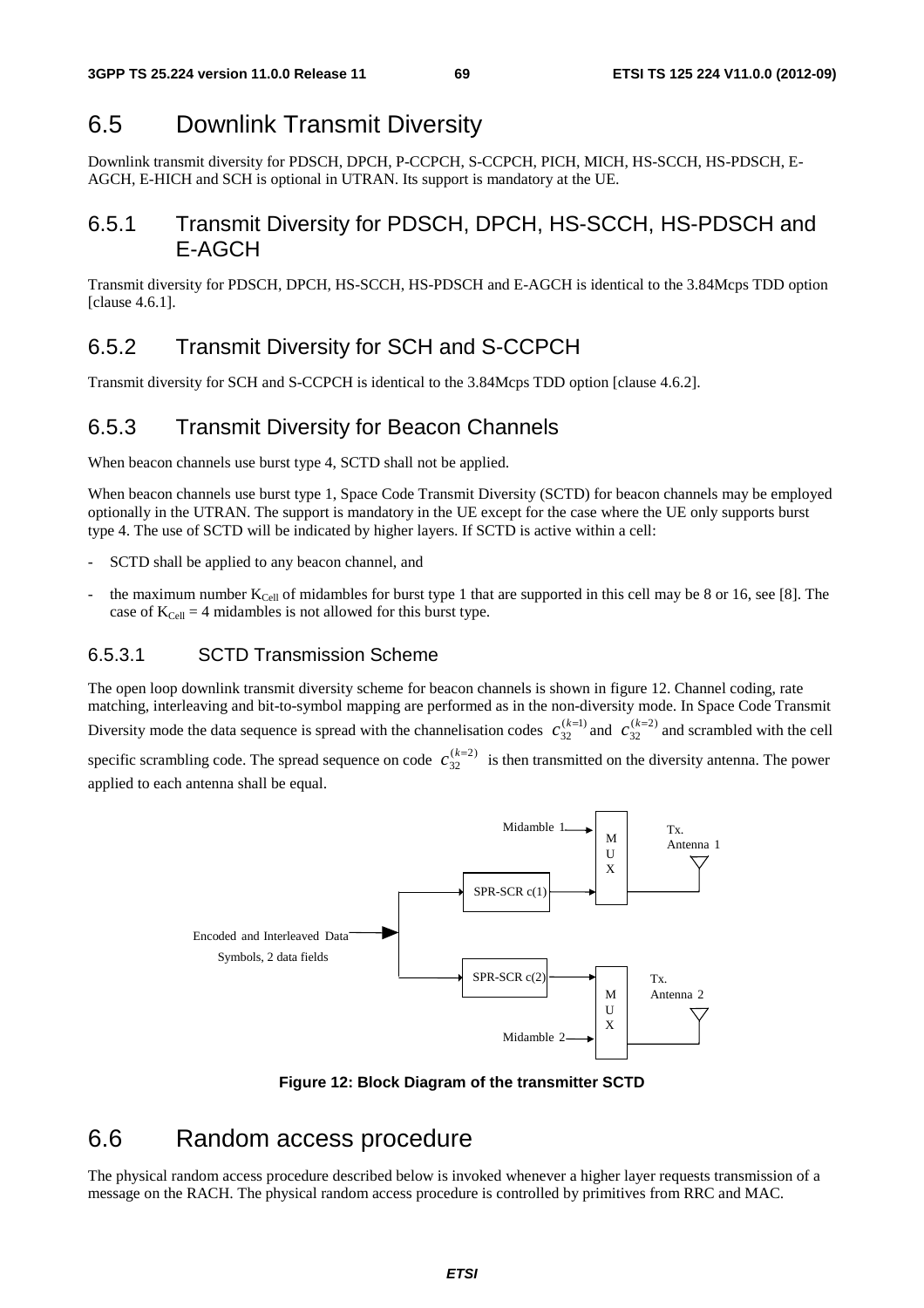Retransmission on the RACH in case of failed transmission (e.g. due to a collision) is controlled by higher layers. Thus, the backoff algorithm and associated handling of timers is not described here. The definition of the RACH in terms of PRACH Access Service Classes is broadcast on the BCH in each cell. Parameters for common physical channel uplink outer loop power control are also broadcast on the BCH in each cell. The UE needs to decode this information prior to transmission on the RACH.

### 6.6.1 Physical random access procedure

The physical random access procedure is identical to that of the 3.84Mcps TDD option [clause 4.7.1].

# 6.6A E-RUCCH transmission procedure

The E-RUCCH transmission procedure is identical to that of the 3.84Mcps TDD option [clause 4.7A]

# 6.7 DSCH procedure

Higher layer signalling is used to indicate to the UE the need for PDSCH detection.

# 6.8 Idle periods for IPDL location method

The IPDL procedure is identical to that of the 3.84Mcps TDD option [clause 4.10].

# 6.9 HS-DSCH Procedure

### 6.9.1 Link Adaptation Procedure

For HS-DSCH, the modulation scheme and effective code rate shall be selected by higher layers located within the NodeB. This shall be achieved by appropriate selection of an HS-DSCH transport block size, modulation format and resources by higher layers. Selection of these parameters may be based on CQI reports from the UE.

The overall HS-DSCH link adaptation procedure consists of *two parts:* 

*Node B procedure:* 

- 1) The NodeB shall transmit HS-SCCH carrying a UE identity identifying the UE for which HS-DSCH TTI allocation has been given. In the case of HS-DSCH transmissions in consecutive TTIs to the same UE, the same HS-SCCH shall be used for associated signalling.
- 2) The NodeB transmits HS-DSCH to the UE using the resources indicated in the HS-SCCH.
- 3) Upon receiving the HS-SICH from the respective UE, the status report (ACK/NACK and CQI) shall be passed to higher layers.

#### *UE procedure:*

- 1) When indicated by higher layers, the UE shall start monitoring all HS-SCCHs that are in its HS-SCCH set as signalled to it by higher layers. The information carried on the HS-SCCH is described in [8].
- 2) In the case that a HS-SCCH is identified to be correct by its CRC, the UE shall read the HS-PDSCHs indicated by the HS-SCCH. In the case that a HS-SCCH is identified to be incorrect, the UE shall discard the data on the HS-SCCH and return to monitoring.
- 3) After reading the HS-PDSCHs, the UE shall generate an ACK/NACK message and transmit this to the NodeB in the associated HS-SICH, along with the most recently derived CQI.

The mapping of HS-PDSCH channelisation code set and timeslot information carried by the HS-SCCH for a given HS-DSCH TTI is described in [9].

For a given allocation of HS-PDSCH resources to a UE for a specific HS-DSCH TTI, the following shall apply: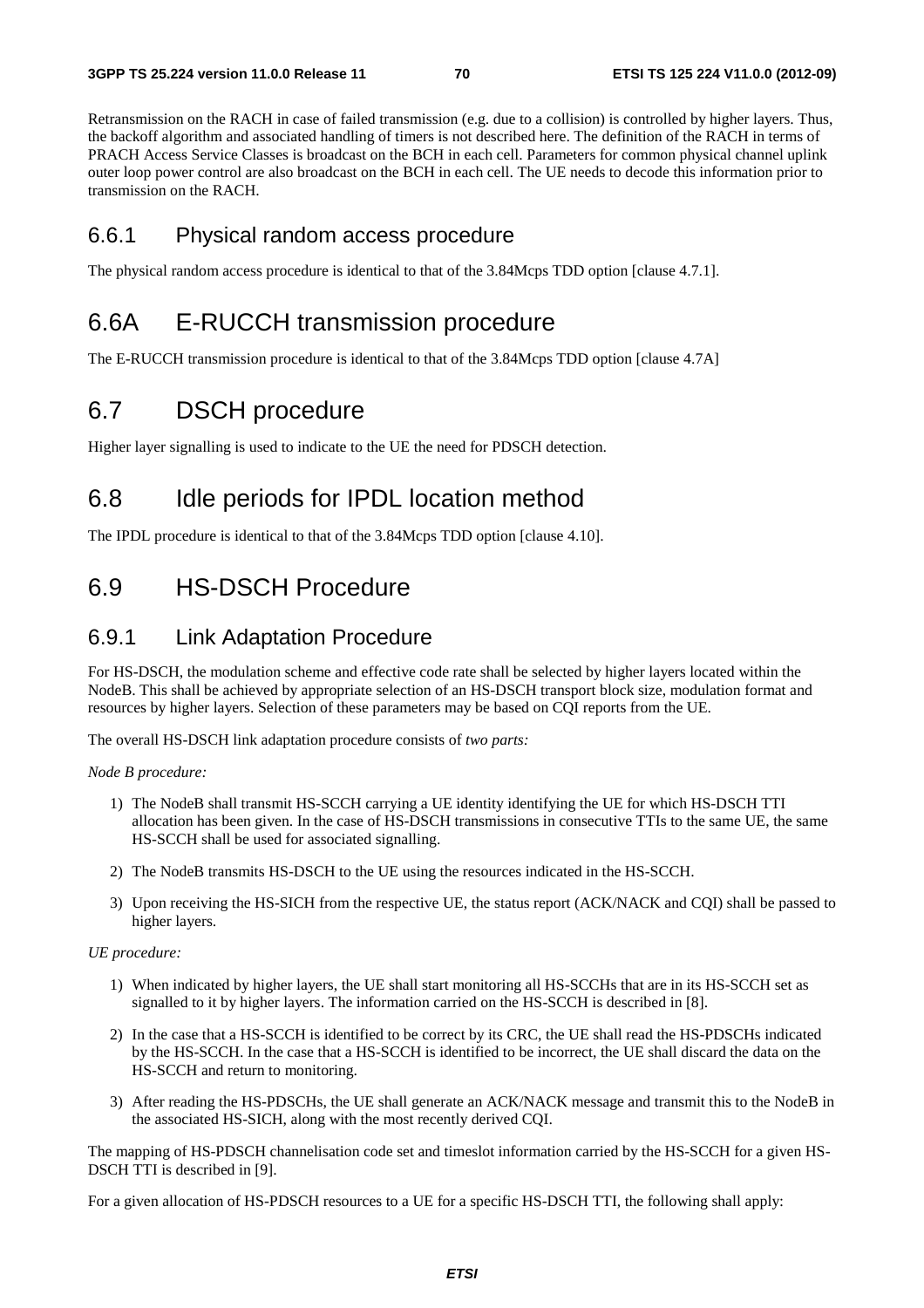- If timeslot information on HS-SCCH indicates two or more timeslots, none of these timeslots shall comprise a beacon channel.
- If timeslot information on HS-SCCH indicates a single timeslot and this timeslot comprises a beacon channel then:
	- o The Node-B shall not indicate SF=1 for any HS-PDSCH resource.
	- o The set of HS-PDSCH resources allocated by the Node-B to a UE shall exclusively comprise either beacon function or non-beacon function physical channels. The Node B shall therefore not allocate both beacon function and non-beacon function physical channels within the beacon timeslot to the UE. If the HS-DSCH for a specific HS-DSCH TTI is mapped to the beacon channel, this shall be signalled using  $k_{start} = 1$  and  $k_{stop} = 1$ . For a definition of the first and last allocated channelisation code indices *kstart* and *kstop* on HS-SCCH refer to [9].
	- o When SCTD antenna diversity is applied to the beacon channel, then the presence of channelisation code  $c_{32}^{(k=1)}$  within the channelisation code set information on HS-SCCH shall implicitly indicate the presence of channelisation code  $c_{32}^{(k=2)}$ .

## 6.9.2 HS-DSCH Channel Quality Indication Procedure

The HS-DSCH channel quality indication procedure is identical to that of the 3.84Mcps TDD option [clause 4.11.2].

# 6.10 Macro-diversity procedure

The macrodiversity procedure is identical to that of the 3.84Mcps TDD option [clause 4.12].

# 6.11 E-DCH related procedures

### 6.11.1 ACK/NACK detection

The procedure for detection of ACK/NACK is identical to that of the 3.84Mcps option [subclause 4.13.1]

# 6.11.2 Serving and neighbour cell pathloss metric derivation

The procedure for serving and neighbour cell metric derivation is identical to that of the 3.84Mcps option [subclause 4.13.2]

# 6.11.3 Channelisation code hopping procedure for E-PUCH

For the 7.68Mcps option, the procedure for channelisation code hopping on E-PUCH is identical to that of the 3.84Mcps option [subclause 4.13.3] with two exceptions:

i) the code hopping index parameter is calculated as:  $h_i = (t_i + CFN) \mod 32$ 

ii) the code hopping index parameter sequences of table 1c are substituted for the values of table 4 below.

#### **Table 4: Hopping index parameter sequences for the 7.68Mcps options**

|                |                                                                                           | Hop index $h_i$ |  |  |                                                                                        |  |  |  |  |  |  |  |  |  |  |  |  |  |  |  |  |  |  |  |
|----------------|-------------------------------------------------------------------------------------------|-----------------|--|--|----------------------------------------------------------------------------------------|--|--|--|--|--|--|--|--|--|--|--|--|--|--|--|--|--|--|--|
| $\alpha$ alloc | <b>CRRI</b>                                                                               |                 |  |  | 0 1 2 3 4 5 6 7 8 9 10 11 12 13 14 15 16 17 18 19 20 21 22 23 24 25 26 27 28 29 30 31  |  |  |  |  |  |  |  |  |  |  |  |  |  |  |  |  |  |  |  |
|                |                                                                                           |                 |  |  |                                                                                        |  |  |  |  |  |  |  |  |  |  |  |  |  |  |  |  |  |  |  |
| <b>SF32</b>    |                                                                                           |                 |  |  |                                                                                        |  |  |  |  |  |  |  |  |  |  |  |  |  |  |  |  |  |  |  |
|                | 31                                                                                        |                 |  |  | 1 17 9 25 5 21 13 29 3 19 11 27 7 23 15 31 2 18 10 26 6 22 14 30 4 20 12 28 8 24 16 32 |  |  |  |  |  |  |  |  |  |  |  |  |  |  |  |  |  |  |  |
| $\mathcal{P}$  | 32                                                                                        |                 |  |  | 2 18 10 26 6 22 14 30 4 20 12 28 8 24 16 32 1 17 9 25 5 21 13 29 3 19 11 27 7 23 15 31 |  |  |  |  |  |  |  |  |  |  |  |  |  |  |  |  |  |  |  |
| 3              | 33 3 19 11 27 7 23 15 31 1 17 9 25 5 21 13 29 4 20 12 28 8 24 16 32 2 18 10 26 6 22 14 30 |                 |  |  |                                                                                        |  |  |  |  |  |  |  |  |  |  |  |  |  |  |  |  |  |  |  |
|                | 34 4 20 12 28 8 24 16 32 2 18 10 26 6 22 14 30 3 19 11 27 7 23 15 31 1 17 9 25 5 21 13 29 |                 |  |  |                                                                                        |  |  |  |  |  |  |  |  |  |  |  |  |  |  |  |  |  |  |  |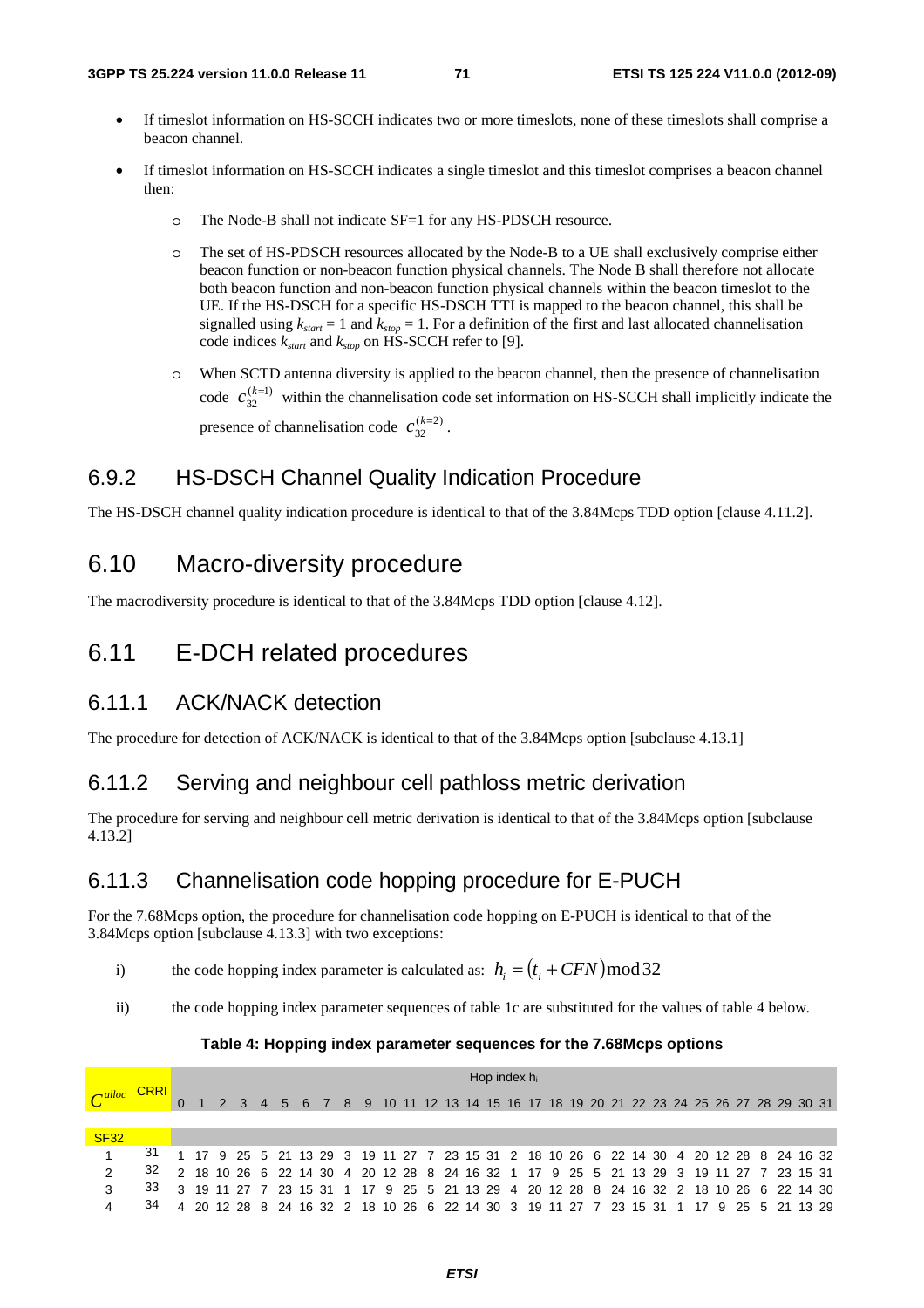SF2

| 5                           | 35 |              |        |             |  |                       |   |                                                                                  |  |  |  |  |                                      |  |  |  |  |                | 5 21 13 29 1 17 9 25 7 23 15 31 3 19 11 27 6 22 14 30 2 18 10 26 8 24 16 32 4 20 12 28 |       |      |
|-----------------------------|----|--------------|--------|-------------|--|-----------------------|---|----------------------------------------------------------------------------------|--|--|--|--|--------------------------------------|--|--|--|--|----------------|----------------------------------------------------------------------------------------|-------|------|
| 6                           | 36 |              |        |             |  |                       |   |                                                                                  |  |  |  |  |                                      |  |  |  |  |                | 6 22 14 30 2 18 10 26 8 24 16 32 4 20 12 28 5 21 13 29 1 17 9 25 7 23 15 31 3 19 11 27 |       |      |
| 7                           | 37 |              |        |             |  |                       |   |                                                                                  |  |  |  |  |                                      |  |  |  |  |                | 7 23 15 31 3 19 11 27 5 21 13 29 1 17 9 25 8 24 16 32 4 20 12 28 6 22 14 30 2 18 10 26 |       |      |
| 8                           | 38 |              |        |             |  |                       |   |                                                                                  |  |  |  |  |                                      |  |  |  |  |                | 8 24 16 32 4 20 12 28 6 22 14 30 2 18 10 26 7 23 15 31 3 19 11 27 5 21 13 29 1 17 9 25 |       |      |
| 9                           | 39 |              |        |             |  |                       |   |                                                                                  |  |  |  |  |                                      |  |  |  |  |                | 9 25 1 17 13 29 5 21 11 27 3 19 15 31 7 23 10 26 2 18 14 30 6 22 12 28 4 20 16 32 8 24 |       |      |
| 10                          | 40 |              |        |             |  |                       |   |                                                                                  |  |  |  |  |                                      |  |  |  |  |                | 10 26 2 18 14 30 6 22 12 28 4 20 16 32 8 24 9 25 1 17 13 29 5 21 11 27 3 19 15 31 7 23 |       |      |
| 11                          | 41 |              |        |             |  |                       |   |                                                                                  |  |  |  |  |                                      |  |  |  |  |                | 11 27 3 19 15 31 7 23 9 25 1 17 13 29 5 21 12 28 4 20 16 32 8 24 10 26 2 18 14 30 6 22 |       |      |
| 12                          | 42 |              |        |             |  |                       |   |                                                                                  |  |  |  |  |                                      |  |  |  |  |                | 12 28 4 20 16 32 8 24 10 26 2 18 14 30 6 22 11 27 3 19 15 31 7 23 9 25 1 17 13 29 5 21 |       |      |
| 13                          | 43 |              |        |             |  |                       |   |                                                                                  |  |  |  |  |                                      |  |  |  |  |                | 13 29 5 21 9 25 1 17 15 31 7 23 11 27 3 19 14 30 6 22 10 26 2 18 16 32 8 24 12 28 4 20 |       |      |
| 14                          | 44 |              |        |             |  |                       |   |                                                                                  |  |  |  |  |                                      |  |  |  |  |                | 14 30 6 22 10 26 2 18 16 32 8 24 12 28 4 20 13 29 5 21 9 25 1 17 15 31 7 23 11 27 3 19 |       |      |
| 15                          | 45 |              |        |             |  |                       |   |                                                                                  |  |  |  |  |                                      |  |  |  |  |                | 15 31 7 23 11 27 3 19 13 29 5 21 9 25 1 17 16 32 8 24 12 28 4 20 14 30 6 22 10 26 2 18 |       |      |
| 16                          | 46 |              |        |             |  |                       |   |                                                                                  |  |  |  |  |                                      |  |  |  |  |                | 16 32 8 24 12 28 4 20 14 30 6 22 10 26 2 18 15 31 7 23 11 27 3 19 13 29 5 21 9 25 1 17 |       |      |
| 17                          | 47 |              |        |             |  |                       |   |                                                                                  |  |  |  |  |                                      |  |  |  |  |                | 17 1 25 9 21 5 29 13 19 3 27 11 23 7 31 15 18 2 26 10 22 6 30 14 20 4 28 12 24 8 32 16 |       |      |
| 18                          | 48 |              |        |             |  |                       |   |                                                                                  |  |  |  |  |                                      |  |  |  |  |                | 18 2 26 10 22 6 30 14 20 4 28 12 24 8 32 16 17 1 25 9 21 5 29 13 19 3 27 11 23 7 31 15 |       |      |
| 19                          | 49 |              |        |             |  |                       |   | 19 3 27 11 23 7 31 15 17 1 25 9 21 5 29 13 20 4 28 12 24 8 32 16 18 2 26 10 22 6 |  |  |  |  |                                      |  |  |  |  |                |                                                                                        | 30 14 |      |
| 20                          | 50 |              |        |             |  |                       |   |                                                                                  |  |  |  |  |                                      |  |  |  |  |                | 20 4 28 12 24 8 32 16 18 2 26 10 22 6 30 14 19 3 27 11 23 7 31 15 17 1 25 9 21 5 29 13 |       |      |
| 21                          | 51 |              |        |             |  |                       |   |                                                                                  |  |  |  |  |                                      |  |  |  |  |                | 21 5 29 13 17 1 25 9 23 7 31 15 19 3 27 11 22 6 30 14 18 2 26 10 24 8 32 16 20 4 28 12 |       |      |
| 22                          | 52 |              |        |             |  |                       |   |                                                                                  |  |  |  |  |                                      |  |  |  |  |                | 22 6 30 14 18 2 26 10 24 8 32 16 20 4 28 12 21 5 29 13 17 1 25 9 23 7 31 15 19 3 27 11 |       |      |
| 23                          | 53 |              |        |             |  |                       |   |                                                                                  |  |  |  |  |                                      |  |  |  |  |                | 23 7 31 15 19 3 27 11 21 5 29 13 17 1 25 9 24 8 32 16 20 4 28 12 22 6 30 14 18 2 26 10 |       |      |
| 24                          | 54 |              |        |             |  |                       |   |                                                                                  |  |  |  |  |                                      |  |  |  |  |                | 24 8 32 16 20 4 28 12 22 6 30 14 18 2 26 10 23 7 31 15 19 3 27 11 21 5 29 13 17 1 25 9 |       |      |
| 25                          | 55 |              |        |             |  |                       |   |                                                                                  |  |  |  |  |                                      |  |  |  |  |                | 25 9 17 1 29 13 21 5 27 11 19 3 31 15 23 7 26 10 18 2 30 14 22 6 28 12 20 4 32 16 24 8 |       |      |
| 26                          | 56 |              |        |             |  |                       |   |                                                                                  |  |  |  |  |                                      |  |  |  |  |                | 26 10 18 2 30 14 22 6 28 12 20 4 32 16 24 8 25 9 17 1 29 13 21 5 27 11 19 3 31 15 23 7 |       |      |
| 27                          | 57 |              |        |             |  |                       |   |                                                                                  |  |  |  |  |                                      |  |  |  |  |                | 27 11 19 3 31 15 23 7 25 9 17 1 29 13 21 5 28 12 20 4 32 16 24 8 26 10 18 2 30 14 22 6 |       |      |
| 28                          | 58 |              |        |             |  |                       |   | 28 12 20 4 32 16 24 8 26 10 18 2 30 14 22 6 27 11 19 3 31 15 23 7 25 9 17 1      |  |  |  |  |                                      |  |  |  |  |                | 29 13 21 5                                                                             |       |      |
| 29                          | 59 |              |        |             |  |                       |   |                                                                                  |  |  |  |  |                                      |  |  |  |  |                | 29 13 21 5 25 9 17 1 31 15 23 7 27 11 19 3 30 14 22 6 26 10 18 2 32 16 24 8 28 12 20 4 |       |      |
| 30                          | 60 |              |        |             |  |                       |   |                                                                                  |  |  |  |  |                                      |  |  |  |  |                | 30 14 22 6 26 10 18 2 32 16 24 8 28 12 20 4 29 13 21 5 25 9 17 1 31 15 23 7 27 11 19 3 |       |      |
| 31                          | 61 |              |        |             |  |                       |   |                                                                                  |  |  |  |  |                                      |  |  |  |  |                | 31 15 23 7 27 11 19 3 29 13 21 5 25 9 17 1 32 16 24 8 28 12 20 4 30 14 22 6 26 10 18 2 |       |      |
| 32                          | 62 |              |        |             |  |                       |   |                                                                                  |  |  |  |  |                                      |  |  |  |  |                | 32 16 24 8 28 12 20 4 30 14 22 6 26 10 18 2 31 15 23 7 27 11 19 3 29 13 21 5 25 9 17 1 |       |      |
|                             |    |              |        |             |  |                       |   |                                                                                  |  |  |  |  |                                      |  |  |  |  |                |                                                                                        |       |      |
| <b>SF16</b><br>$\mathbf{1}$ | 15 | $\mathbf{1}$ | 9      |             |  |                       |   |                                                                                  |  |  |  |  |                                      |  |  |  |  |                | 5 13 3 11 7 15 2 10 6 14 4 12 8 16 1 9 5 13 3 11 7 15 2 10 6 14 4 12 8                 |       | - 16 |
| 2                           | 16 |              |        |             |  | 2 10 6 14 4 12 8 16 1 |   |                                                                                  |  |  |  |  |                                      |  |  |  |  |                | 9 5 13 3 11 7 15 2 10 6 14 4 12 8 16 1 9 5 13 3 11 7 15                                |       |      |
| 3                           | 17 |              |        | 3 11 7 15 1 |  |                       |   |                                                                                  |  |  |  |  |                                      |  |  |  |  |                | 9 5 13 4 12 8 16 2 10 6 14 3 11 7 15 1 9 5 13 4 12 8 16 2 10 6                         |       | - 14 |
| 4                           | 18 |              | 4 12 8 | - 16        |  |                       |   | 2 10 6 14 3 11 7 15 1                                                            |  |  |  |  | 9 5 13 4 12 8 16 2 10 6 14 3 11 7 15 |  |  |  |  | $\overline{1}$ | 9                                                                                      |       | 5 13 |
| 5                           | 19 |              | 5 13 1 | 9           |  |                       |   |                                                                                  |  |  |  |  |                                      |  |  |  |  |                | 7 15 3 11 6 14 2 10 8 16 4 12 5 13 1 9 7 15 3 11 6 14 2 10 8 16 4 12                   |       |      |
| 6                           | 20 |              |        |             |  |                       |   | 6 14 2 10 8 16 4 12 5 13 1 9 7 15 3 11 6 14 2 10 8 16 4 12 5 13 1 9              |  |  |  |  |                                      |  |  |  |  |                | 7 15 3 11                                                                              |       |      |
| $\overline{7}$              | 21 |              |        | 7 15 3 11 5 |  | 13 1                  | 9 | 8 16 4 12 6 14 2 10 7 15 3 11 5 13 1 9 8 16 4 12                                 |  |  |  |  |                                      |  |  |  |  | - 6            | -14                                                                                    | 2 10  |      |
| 8                           | 22 |              |        |             |  |                       |   |                                                                                  |  |  |  |  |                                      |  |  |  |  |                | 8 16 4 12 6 14 2 10 7 15 3 11 5 13 1 9 8 16 4 12 6 14 2 10 7 15 3 11 5 13 1 9          |       |      |
| 9                           | 23 | 9            |        |             |  |                       |   |                                                                                  |  |  |  |  |                                      |  |  |  |  |                | 1 13 5 11 3 15 7 10 2 14 6 12 4 16 8 9 1 13 5 11 3 15 7 10 2 14 6 12 4 16 8            |       |      |
| 10                          | 24 |              |        |             |  |                       |   |                                                                                  |  |  |  |  |                                      |  |  |  |  |                | 10 2 14 6 12 4 16 8 9 1 13 5 11 3 15 7 10 2 14 6 12 4 16 8 9 1 13 5 11 3 15 7          |       |      |
|                             | ດ⊏ |              |        |             |  |                       |   |                                                                                  |  |  |  |  |                                      |  |  |  |  |                |                                                                                        |       |      |

|                 |                |                |                |                |             |                |    |    |              |                   |   |                   |                |                      |                |                   |                |              |    |                                                                               | ັ              |                |               |                |    |                   |   |    |                |    |    |                 |                |
|-----------------|----------------|----------------|----------------|----------------|-------------|----------------|----|----|--------------|-------------------|---|-------------------|----------------|----------------------|----------------|-------------------|----------------|--------------|----|-------------------------------------------------------------------------------|----------------|----------------|---------------|----------------|----|-------------------|---|----|----------------|----|----|-----------------|----------------|
| 10              | 24             | 10             | $\mathcal{P}$  | 14             | 6           | 12             |    | 16 | 8            | 9                 |   | 13                | 5              | 11                   | 3              | 15                | $\overline{7}$ | 10           | 2  | 14                                                                            | 6              | 12             | 4             | 16             | 8  | 9                 |   | 13 | 5              |    | 3  | 15 7            |                |
| 11              | 25             | 11             | -3             | 15             | 7           | 9              | 1  | 13 | 5            | $12 \overline{ }$ | 4 | 16                | 8              | 10                   | 2              | 14                | 6              | 11           | 3  | 15                                                                            | $\overline{7}$ | 9              | $\mathbf{1}$  | 13             | -5 | $12 \overline{ }$ | 4 | 16 | 8              | 10 | 2  | 14 6            |                |
| 12              | 26             | $12 \quad 4$   |                | 16             | 8           | 10             | 2  | 14 | 6            | 11                | 3 | 15                | 7              | 9                    | 1              | 13                | -5             | 12           | 4  | 16                                                                            | -8             | 10             | $\mathcal{P}$ | 14             | 6  | 11                | 3 | 15 | 7              | 9  |    | 13 5            |                |
| 13              | 27             | 13, 5          |                | 9              | 1           | 15             | 7  | 11 | 3            | -14               | 6 | 10                | 2              | 16                   | -8             | $12 \overline{ }$ | 4              | 13           | -5 | 9                                                                             | $\overline{1}$ | 15             | 7             | 11             |    | 3 14              | 6 | 10 | $\mathcal{P}$  | 16 | -8 | $12 \quad 4$    |                |
| 14              | 28             | 146            |                | 10             | 2           | 16             | 8  | 12 | 4            | 13                | 5 | 9                 | 1              | 15                   | $\overline{7}$ | $11 \quad 3$      |                | 14 6         |    | 10                                                                            | $\overline{2}$ | 16             | 8             | 12             | 4  | 13                | 5 | 9  |                | 15 |    | 11 3            |                |
| 15              | 29             | 15 7           |                | 11             | 3           | 13             | -5 | 9  | $\mathbf{1}$ | 16                | 8 | $12 \overline{ }$ | 4              | 14                   | 6              | 10 <sub>2</sub>   |                | 15           | 7  | -11                                                                           | 3              | 13             | 5             | 9              | 1  | 16                | 8 | 12 | 4              | 14 | -6 | 10 <sub>2</sub> |                |
| 16              | 30             |                |                |                |             |                |    |    |              |                   |   |                   |                |                      |                |                   |                |              |    | 16 8 12 4 14 6 10 2 15 7 11 3 13 5 9 1 16 8 12 4 14 6 10 2 15 7 11 3 13 5 9 1 |                |                |               |                |    |                   |   |    |                |    |    |                 |                |
|                 |                |                |                |                |             |                |    |    |              |                   |   |                   |                |                      |                |                   |                |              |    |                                                                               |                |                |               |                |    |                   |   |    |                |    |    |                 |                |
| SF <sub>8</sub> |                |                |                |                |             |                |    |    |              |                   |   |                   |                |                      |                |                   |                |              |    |                                                                               |                |                |               |                |    |                   |   |    |                |    |    |                 |                |
| $\mathbf{1}$    | $7\phantom{0}$ | $1\quad5$      |                |                | $3 \quad 7$ | 2              | 6  | 4  | 8            |                   | 5 | 3                 | $\overline{7}$ | $\mathbf{2}^{\circ}$ | 6              | 4                 | 8              | $\mathbf{1}$ | 5  | 3                                                                             | $\overline{7}$ | 2              | 6             | 4              | 8  | 1                 | 5 | 3  | $\overline{7}$ | 2  | 6  | $\overline{4}$  | -8             |
| $\overline{2}$  | 8              | 2              | 6              | $\overline{4}$ | 8           | 1              | 5  | 3  |              | 2                 | 6 | 4                 | 8              |                      | 5              | 3                 | 7              | 2            | 6  | 4                                                                             | 8              | 1              | 5             | 3              |    | 2                 | 6 | 4  | 8              |    | 5  | 3               | $\overline{7}$ |
| 3               | 9              | $\mathbf{3}$   | $\overline{7}$ | 1              | 5           | 4              | 8  | 2  | 6            | 3                 |   |                   | 5              | 4                    | 8              | 2                 | 6              | 3            | 7  | 1                                                                             | 5              | 4              | 8             | 2              | 6  | 3                 |   |    | 5              |    | 8  | 2               | - 6            |
| 4               | 10             | $\overline{4}$ | 8              | 2              | 6           | 3              |    |    | 5            |                   | 8 | 2                 | 6              | 3                    |                |                   | 5              | 4            | 8  | 2                                                                             | 6              | 3              |               |                | 5  |                   | 8 | 2  | 6              | 3  |    |                 | - 5            |
| 5               | 11             | 5              |                | 7              | 3           | 6              | 2  | 8  | 4            | 5                 |   |                   | 3              | 6                    | 2              | 8                 | 4              | 5            |    | 7                                                                             | 3              | 6              | 2             | 8              |    | 5                 |   |    | 3              | 6  | 2  | 8               | -4             |
| 6               | 12             | 6              | $\mathcal{P}$  | 8              | 4           | 5              |    |    | 3            | 6                 | 2 | 8                 | 4              | 5                    |                |                   | 3              | 6            | 2  | 8                                                                             | 4              | 5              |               |                | 3  | 6                 | 2 | 8  | 4              | 5  |    |                 | 7 3            |
| $\overline{7}$  | 13             | $\overline{7}$ | 3              | 5              | 1           | 8              | 4  | 6  | 2            |                   | 3 | 5                 |                | 8                    | 4              | 6                 | 2              | 7            | 3  | 5                                                                             | 1              | 8              | 4             | 6              | 2  |                   | 3 | 5  |                | 8  | 4  | 6               | $\overline{2}$ |
| 8               | 14             | 8              | $\overline{4}$ | 6              | 2           | $\overline{7}$ | 3  | -5 | $\mathbf{1}$ | 8                 | 4 | 6                 | 2              | 7                    | 3              | 5                 | $\mathbf{1}$   | 8            | 4  | 6                                                                             | 2              | $\overline{7}$ | 3             | 5              | 1  | 8                 | 4 | 6  | 2              | 7  | 3  | 5 1             |                |
|                 |                |                |                |                |             |                |    |    |              |                   |   |                   |                |                      |                |                   |                |              |    |                                                                               |                |                |               |                |    |                   |   |    |                |    |    |                 |                |
| SF <sub>4</sub> |                |                |                |                |             |                |    |    |              |                   |   |                   |                |                      |                |                   |                |              |    |                                                                               |                |                |               |                |    |                   |   |    |                |    |    |                 |                |
| $\mathbf{1}$    | 3              | $\mathbf{1}$   | 3              | 2              | 4           | 1              | 3  | 2  | 4            |                   | 3 | 2                 | 4              | 1                    | 3              | 2                 | 4              | 1            | 3  | 2                                                                             | 4              | 1              | 3             | $\overline{2}$ | 4  |                   | 3 | 2  | 4              |    | 3  | 2               | $\overline{4}$ |
| 2               | 4              | 2              | $\overline{a}$ | 1              | 3           | 2              | 4  |    | 3            | 2                 | 4 | 1                 | 3              | 2                    | 4              | 1                 | 3              | 2            | 4  | 1                                                                             | 3              | 2              | 4             | 1              | 3  | 2                 | 4 |    | 3              | 2  | 4  |                 | $1 \quad 3$    |
| 3               | 5              | 3              | $\mathbf{1}$   | $\overline{4}$ | 2           | 3              | 1  | 4  | 2            | 3                 |   | 4                 | 2              | 3                    | 1              | 4                 | 2              | 3            | 1  | 4                                                                             | 2              | 3              | 1             | 4              | 2  | 3                 |   | 4  | 2              | 3  |    |                 | 4 2            |
| 4               | 6              | 4              | 2              | 3              | 1           | 4              | 2  | 3  |              | 4                 | 2 | 3                 |                | 4                    | 2              | 3                 | 1              | 4            | 2  | 3                                                                             | 1              | 4              | 2             | 3              |    | 4                 | 2 | 3  |                |    | 2  | 3 1             |                |
|                 |                |                |                |                |             |                |    |    |              |                   |   |                   |                |                      |                |                   |                |              |    |                                                                               |                |                |               |                |    |                   |   |    |                |    |    |                 |                |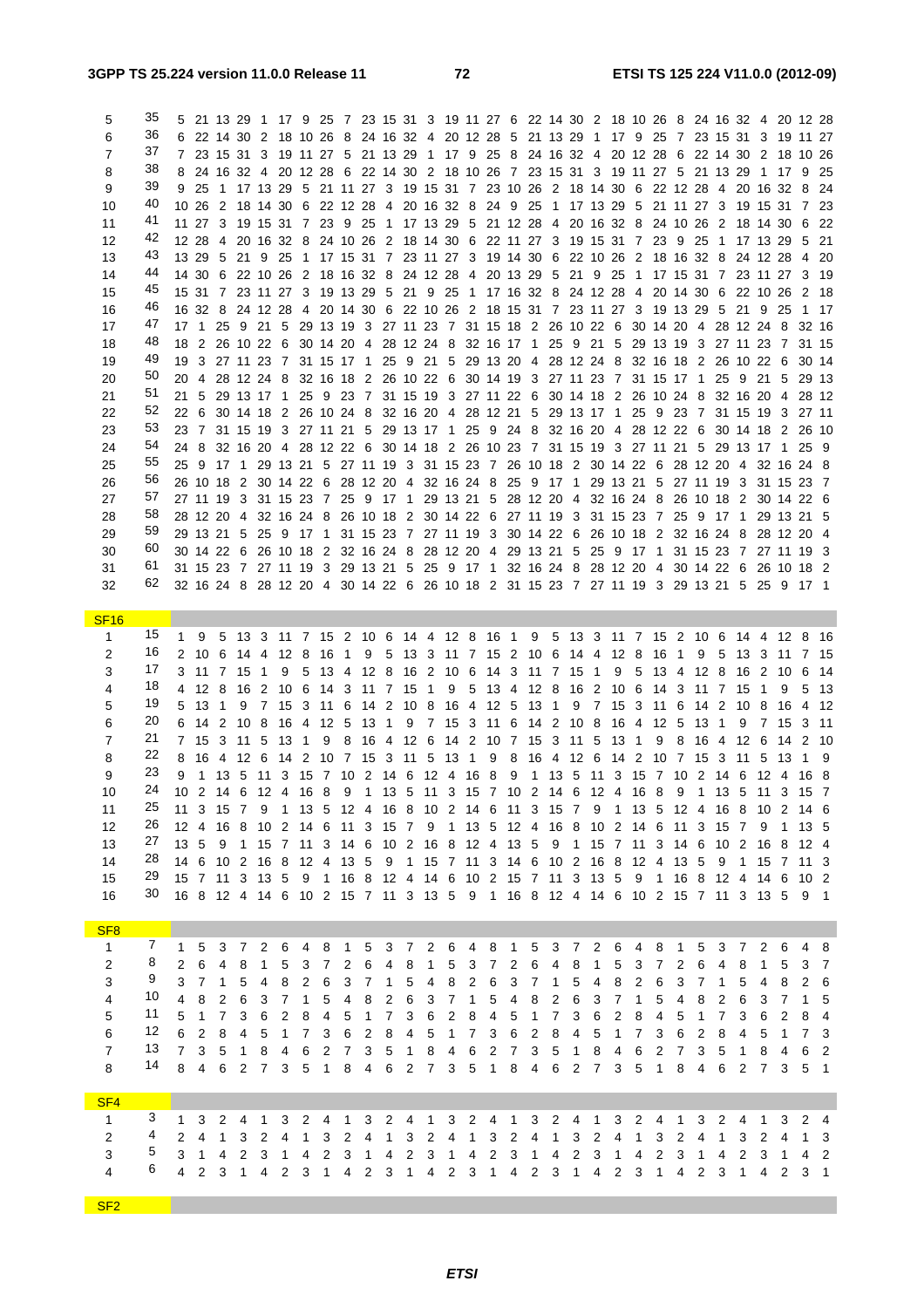| SFA |  |  |  |  |  |  |  |  |  |  |  |  |  |  |  |  |  |
|-----|--|--|--|--|--|--|--|--|--|--|--|--|--|--|--|--|--|
|     |  |  |  |  |  |  |  |  |  |  |  |  |  |  |  |  |  |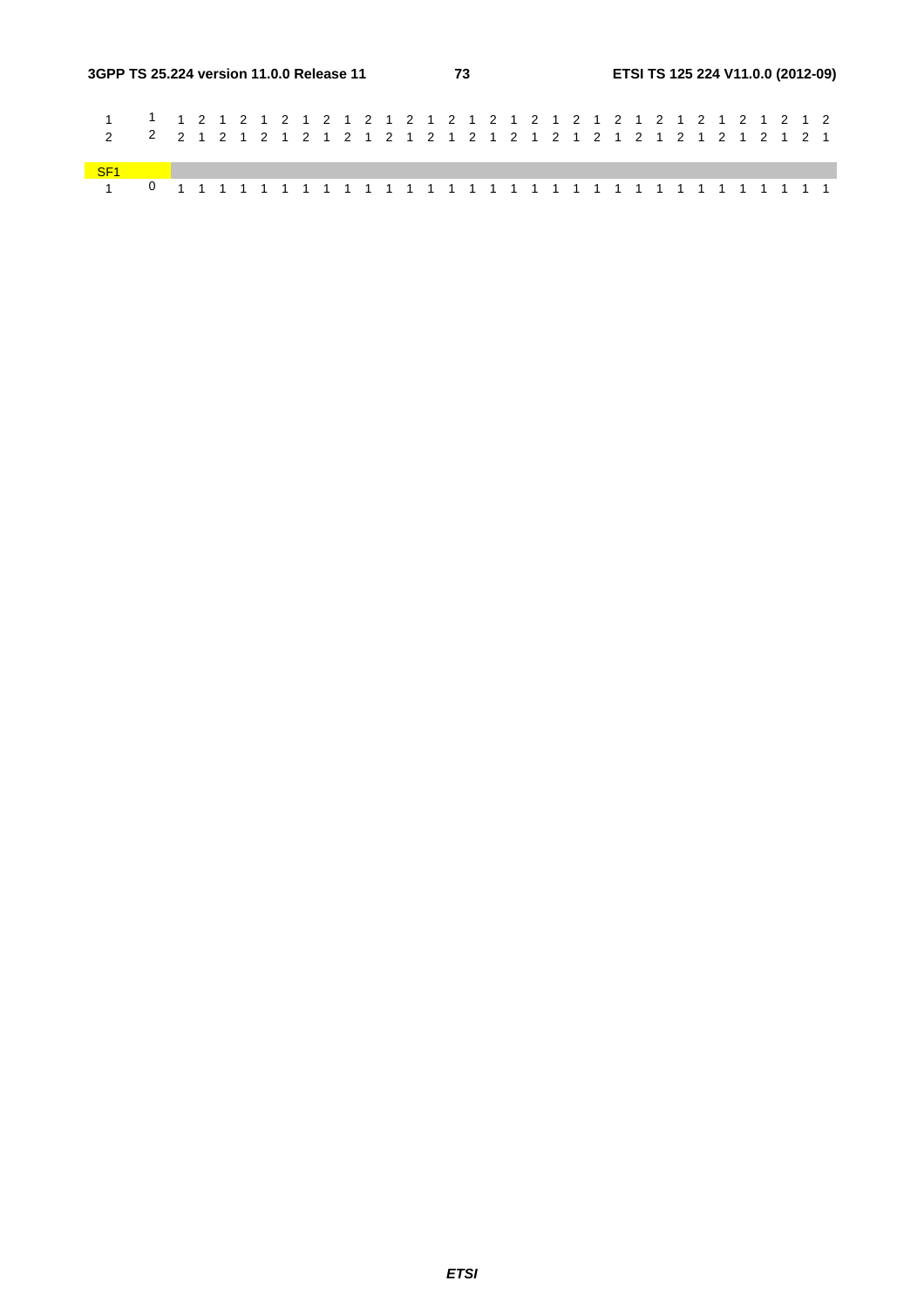## Annex A (informative): Power Control

## A.1 Example Implementation of Downlink Power Control in the UE

The power control may be realized by two cascaded control loops. The outer loop controls the transmission quality, whose reference value is set by higher layers [15], by providing the reference value for the inner loop. This reference value should be the SIR at the UE [15]. The inner loop controls the physical quantity for which the outer loop produces the reference value (e. g. the SIR) by generating TPC commands. This may be done by comparing the measured SIR to its reference value. When the measured value is higher than the target SIR value, TPC command = "down". When this is lower than or equal to the target SIR value, TPC command  $=$  "up".

In case of a downlink transmission pause on the DPCH or PDSCH, the receive power (RSCP) of the data can no longer be used for inner loop SIR calculations in the UE. In this case the UE should trace the fluctuations of the pathloss based on the P-CCPCH and use these values instead for generating the TPC commands. This pathloss together with the timeslot ISCP measurement in the data timeslot, which is ongoing, should be used to calculate a virtual SIR value:

$$
SIR_{virt}(i) = RSCP_{virt}(i) - ISCP(i) + 10lg SF ,
$$

RSCP<sub>virt</sub>(i) = RSCP<sub>0</sub> + L<sub>0</sub> – L(i) + 
$$
\sum_{k=1}^{i-1} TPC(k)
$$
,

| RSCP:                 | Received signal code power in dBm                                                                         |
|-----------------------|-----------------------------------------------------------------------------------------------------------|
| ISCP:                 | Interference signal code power in the DPCH / PDSCH timeslot in dBm                                        |
| $SF\square$           | Used spreading factor                                                                                     |
| L:                    | pathloss in dB measured on the P-CCPCH. The same weighting of the long- and short-term pathloss           |
|                       | should be used as for uplink open loop power control, see Annex A.1                                       |
| $\ddot{\mathbf{i}}$ : | index for the frames during a transmission pause, $1 \le i \le$ number of frames in the pause             |
| $L_0$ :               | weighted pathloss in the last frame before the transmission pause in dB                                   |
| $RSCP_0$ :            | RSCP of the data that was used in the SIR calculation of the last frame before the pause in dBm           |
| $TPC(k)$ :            | $\pm$ power control stepsize in dB according to the TPC bit generated and transmitted in frame k, TPC bit |
|                       | "up" = $+$ stepsize, TPC bit "down" = $-$ stepsize                                                        |

# A.2 Example Implementation of Closed Loop Uplink Power Control in Node B for 1.28Mcps TDD

Uplink power control is based on a quality target, set by higher layers. An example implementation for a Node B TPC calculation algorithm is SIR based. In this algorithm, an outer loop sets a target SIR value,  $\text{SIR}_{\text{target}}$ , which may be adjusted from time to time in order to ensure that the quality target is met. In the meantime, as part of an inner loop a calculation of SIR in associated uplink transmissions may be carried out. When the measured value is higher than the target SIR value, TPC command = "down". When the measurement is lower than or equal to the target SIR, TPC command  $=$  "up".

# A.3 Example Implementation of Downlink Power Control in UE for 1.28Mcps TDD when TSTD is used

Downlink power control is based on a quality target, set by higher layers. An example implementation for a UE TPC calculation algorithm is SIR based. In this algorithm, an outer loop sets a target SIR value,  $SIR<sub>target</sub>$ , which may be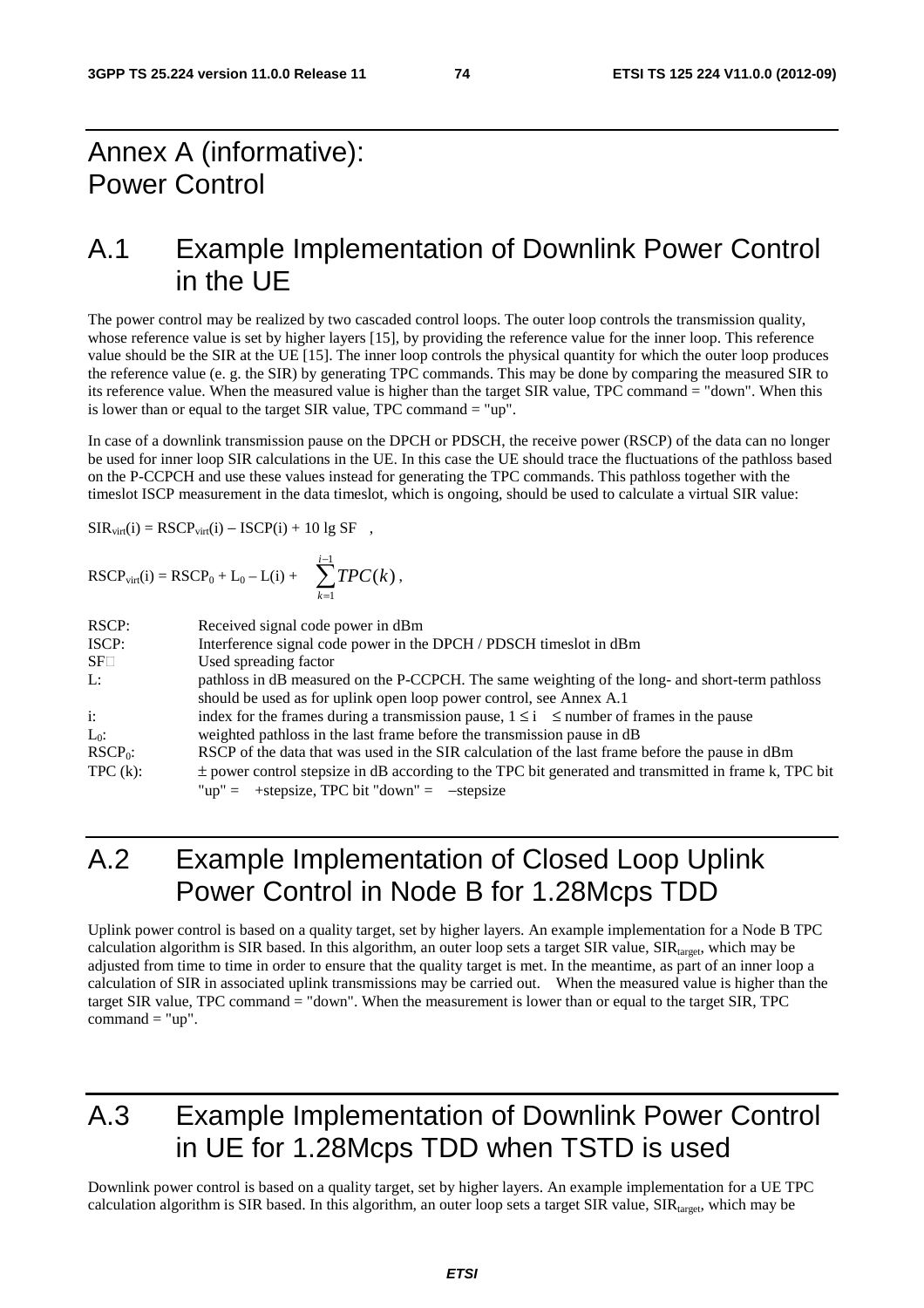adjusted from time to time in order to ensure that the quality target is met. In the meantime, as part of an inner loop a calculation of SIR in associated downlink transmissions may be carried out. When the measured value is higher than the target SIR value, TPC command = "down". When the measurement is lower than or equal to the target SIR, TPC  $command = "up"$ .

When TSTD is applied, the UE can use the consecutive measurements of SIR to calculate  $SIR_{AVG}$ :

$$
SIR_{AVG}(i) = w_1SIR(i-1) + w_2SIR(i),
$$

where,  $w_1 + w_2 = 1$ ,  $w_1 \ge 0$ ,  $w_2 \ge 0$ , and SIR(i) is the measurement of SIR in sub-frame i and SIR<sub>AVG</sub>(i) is the measurement of  $SIR_{AVG}$  in sub-frame i. If  $SIR_{AVG}$  is greater than the target SIR value, TPC command = "down". If the  $SIR<sub>AVG</sub>$  is smaller than the target SIR value, TPC command = "up".

In case of a downlink transmission pause on the DPCH, the example in Annex A.1 can be used for DL power control with  $RSCP<sub>virt</sub>(i)$  and  $ISCP(i)$  replaced by  $RSCP<sub>AVG</sub>(i)$  and  $ISCP<sub>AVG</sub>(i)$ , where

 $RSCP<sub>AVG</sub>(i) = w<sub>1</sub>RSCP<sub>virt</sub>(i-1) + w<sub>2</sub>RSCP<sub>virt</sub>(i),$ 

 $ISCP<sub>AVG</sub>(i) = w<sub>1</sub>ISCP(i-1) + w<sub>2</sub>ISCP(i).$ 

## A.4 Example Implementation of open Loop Power Control for access procedure for 1.28Mcps TDD

The higher layer signals (on BCH) a power increment that is applied to the SYNC-UL burst only for the access procedure. At each new transmission of a SYNC-UL burst during the access procedure, the transmit power level can be increased by this power increment.

## A.5 Example Implementation of Closed Loop Uplink HS-SICH Power Control in Node B for 1.28Mcps TDD

If the UE is not configured in MIMO mode, uplink power control is based on a quality target and a power offset, set by higher layers. An example implementation for a Node B TPC calculation algorithm is SIR based (HS-SICH SIR Target). In this algorithm, if an ACK is decoded from HS-SICH, the Node B shall adjust the measured value of HS-SICH with a power offset. When the (adjusted) measured value is higher than the target SIR value, TPC command = "down". When the (adjusted) measurement is lower than or equal to the target SIR, TPC command = "up"

If the UE is configured in MIMO mode, uplink power control is based on a quality target and a power offset, set by higher layers. An example implementation for a Node B TPC calculation algorithm is SIR based (HS-SICH SIR Target). In this algorithm, if an ACK is decoded from HS-SICH for single stream transmission or two ACKs are decoded from HS-SICH for dual stream transmission, the Node B shall adjust the measured value of HS-SICH with a power offset. When the (adjusted) measured value is higher than the target SIR value, TPC command = "down". When the (adjusted) measurement is lower than or equal to the target SIR, TPC command = "up".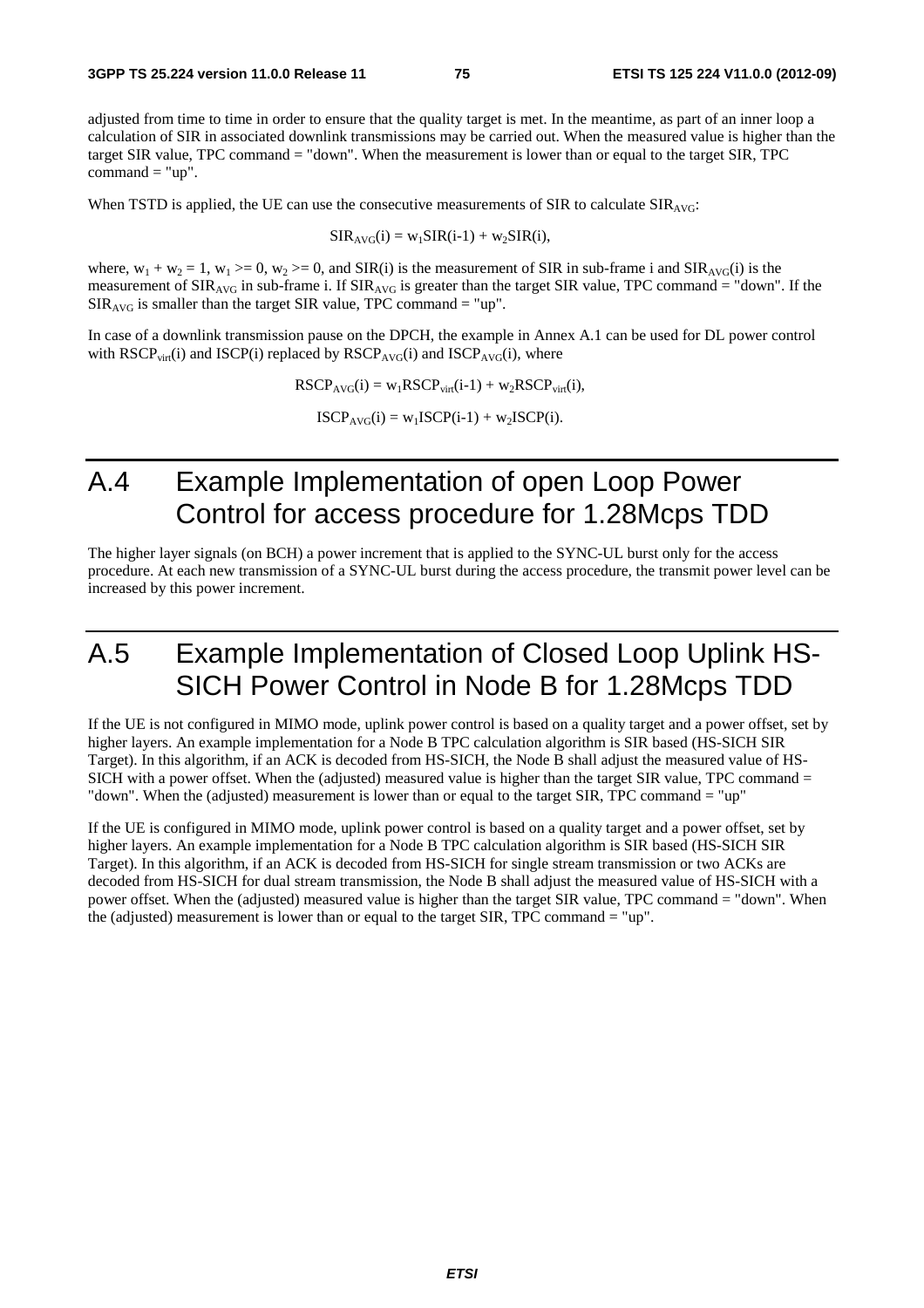# Annex B (informative): Determination of Weight Information

Selective Transmit Diversity (STD) and Transmit Adaptive Antennas (TxAA) are examples of transmit diversity schemes for dedicated physical channels.

# B.1 STD Weights

The weight vector will take only two values depending on the signal strength received by each antenna in the uplink slot. For each user, the antenna receiving the highest power will be selected (i.e. the corresponding weight will be set to 1).

**Table B.1: STD weights for two TX antennas** 

|                                   | w | w. |
|-----------------------------------|---|----|
| Antenna 1 receiving highest power |   |    |
| Antenna 2 receiving highest power |   |    |

# B.2 TxAA Weights

In a generic sense, the weight vector to be applied at the transmitter is the  $w$  that maximises:

$$
P=\underline{w}^{H}H^{H}H\underline{w}
$$
 (1)

where

$$
H=[\underline{h}_1 \ \underline{h}_2] \text{ and } \underline{w}=[w_1, w_2]^T
$$

and where the column vector  $h_i$  represents the estimated uplink channel impulse response for the i'th transmission antenna, of length equal to the length of the channel impulse response.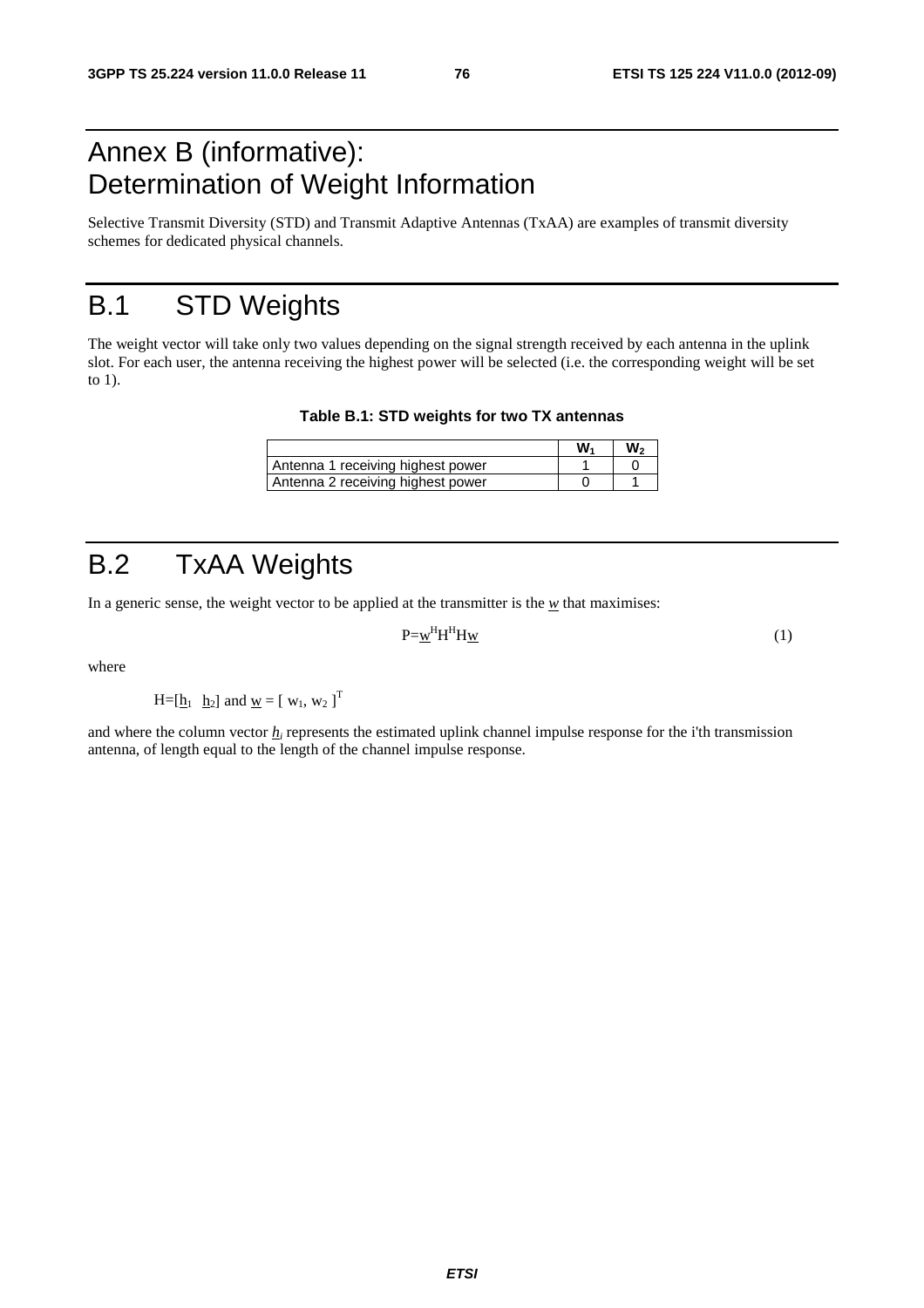# Annex C (informative): Cell search procedure for 3.84Mcps TDD

During the cell search, the UE searches for a cell and determines the downlink scrambling code, basic midamble code and frame synchronisation of that cell. The cell search is typically carried out in three steps:

### **Step 1: Primary synchronisation code acquisition**

During the first step of the cell search procedure, the UE uses the SCH's primary synchronisation code to find a cell. This is typically done with a single matched filter (or any similar device) matched to the primary synchronisation code which is common to all cells. A cell can be found by detecting peaks in the matched filter output.

Note that for a cell of SCH slot configuration case 1, the SCH can be received periodically every 15 slots. In case of a cell of SCH slot configuration case 2, the following SCH slot can be received at offsets of either 7 or 8 slots from the previous SCH slot.

### **Step 2: Code group identification and slot synchronisation**

During the second step of the cell search procedure, the UE uses the SCH's secondary synchronisation codes to identify 1 out of 32 code groups for the cell found in the first step. This is typically done by correlating the received signal with the secondary synchronisation codes at the detected peak positions of the first step. The primary synchronisation code provides the phase reference for coherent detection of the secondary synchronisation codes. The code group can then uniquely be identified by detection of the maximum correlation values.

Each code group indicates a different t<sub>offset</sub> parameter and 4 specific cell parameters. Each of the cell parameters is associated with one particular downlink scrambling code and one particular long and short basic midamble code. When the UE has determined the code group, it can unambiguously derive the slot timing of the found cell from the detected peak position in the first step and the t<sub>offset</sub> parameter of the found code group in the second step.

Note that the modulation of the secondary synchronisation codes also indicates the position of the SCH slot within a 2 frames period, e.g. a frame with even or odd SFN. Additionally, in the case of SCH slot configuration following case 2, the SCH slot position within one frame, e.g. first or last SCH slot, can be derived from the modulation of the secondary synchronisation codes.

### **Step 3: Downlink scrambling code, basic midamble code identification and frame synchronisation**

During the third and last step of the cell search procedure, the UE determines the exact downlink scrambling code, basic midamble code and frame timing used by the found cell. The long basic midamble code can be identified by correlation over the P-CCPCH (or any other beacon channel) with the 4 possible long basic midamble codes of the code group found in the second step. A P-CCPCH (or any other beacon channel) always uses the midamble  $m<sup>(1)</sup>$  (and in case of SCTD also midamble  $\mathbf{m}^{(2)}$ ) derived from the long basic midamble code and always uses a fixed and pre-assigned channelisation code.

When the long basic midamble code has been identified, downlink scrambling code and cell parameter are also known. The UE can read system and cell specific BCH information and acquire frame synchronisation.

Note that even for an initial cell parameter assignment, a cell cycles through a set composed of 2 different cell parameters according to the SFN of a frame, e.g. the downlink scrambling code and the basic midamble code of a cell alternate for frames with even and odd SFN. Cell parameter cycling leaves the code group of a cell unchanged.

If the UE has received information about which cell parameters or SCH configurations to search for, cell search can be simplified.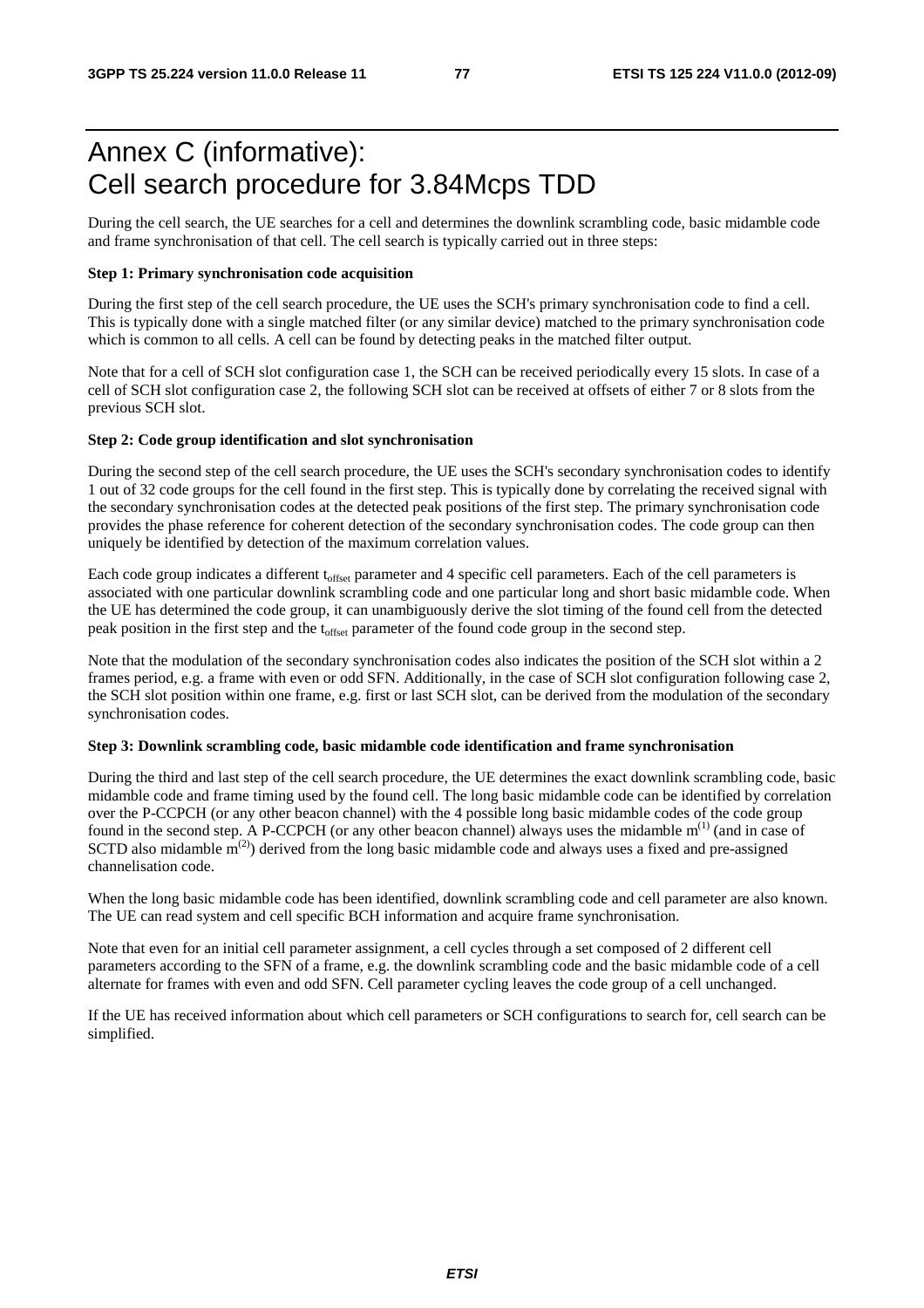# Annex CA (informative): Cell search procedure for 1.28Mcps TDD

During the initial cell search, the UE searches for a cell. It then determines the DwPTS synchronization, scrambling and basic midamble code identification, control multi-frame synchronisation and then reads the contents in BCH. This initial cell search is carried out in 4 steps:

### **Step 1: Search for DwPTS**

During the first step of the initial cell search procedure, the UE uses the SYNC-DL (in DwPTS) to acquire DwPTS synchronization to a cell. This is typically done with one or more matched filters (or any similar device) matched to the received SYNC-DL which is chosen from PN sequences set. A single or more matched filter (or any similar device) is used for this purpose. During this procedure, the UE needs to identify which of the 32 possible SYNC-DL sequences is used.

#### **Step 2: Scrambling and basic midamble code identification**

During the second step of the initial cell search procedure, the UE receives the midamble of the P-CCPCH.The P-CCPCH is followed by the DwPTS. In the 1.28 Mcps TDD each DwPTS code corresponds to a group of 4 different basic midamble code. Therefore there are total 128 midamble codes and these codes are not overlapping with each other. Basic midamble code number divided by 4 gives the SYNC-DL code number. Since the SYNC-DL and the group of basic midamble codes of the P-CCPCH are related one by one (i.e, once the SYNC-DL is detected, the 4 midamble codes can be determined), the UE knows which 4 basic midamble codes are used. Then the UE can determine the used basic midamble code using a try and error technique. The same basic midamble code will be used throughout the frame. As each basic midamble code is associated with a scrambling code, the scrambling code is also known by that time. According to the result of the search for the right midamble code, UE may go to next step or go back to step 1.

### **Step 3: Control multi-frame synchronisation**

During the third step of the initial cell search procedure, the UE searches for the MIB( Master Indication Block) of multi-frame of the BCH in the P-CCPCH indicated by QPSK phase modulation of the DwPTS with respect to the P-CCPCH midamble. The control multi-frame is positioned by a sequence of QPSK symbols modulated on the DwPTS. [n] consecutive DwPTS are sufficient for detecting the current position in the control multi-frame. According to the result of the control multi-frame synchronisation for the right midamble code, UE may go to next step or go back to step 2.

### **Step 4: Read the BCH**

The (complete) broadcast information of the found cell in one or several BCHs is read. According to the result the UE may move back to previous steps or the initial cell search is finished.

### **For Dedicated Carrier MBSFN**

For the MS burst, the preamble codes (see the Table AA.1a in TS25.221) are segmented into even code group and odd code group,  $P_{P,even}$  group and  $P_{P,odd}$  group (see the clause 8.3Aa in TS25.223). When the preamble of the MS burst is  $P_{P,odd}$ , it indicates that the next sub-frame is the beginning of the multi-frame of PCCPCH; otherwise, the preamble of MS burst uses the  $P_{P,even}$  ( $P_{P,even}$  and  $P_{P,odd}$  belong to the same subgroup). The preamble of MT burst is decided by the upper-layer signaling. This initial SFN cell search is carried out in 4 steps:

### **Step 1: Search for P<sub>P,even</sub>**

During the first step of the initial SFN cell search procedure, the UE uses the  $P_{P_{\text{even}}}$  (in MS burst) to acquire synchronization to a SFN cell.

### **Step 2: Multi-frame synchronization**

During the second step of the initial SFN cell search procedure, the UE searches for the  $P_{P,odd}$  (in MS burst) to get the beginning position of the multi-frame of PCCPCH. According to the result of multi-frame synchronization, UE may go to next step or go back to step 1.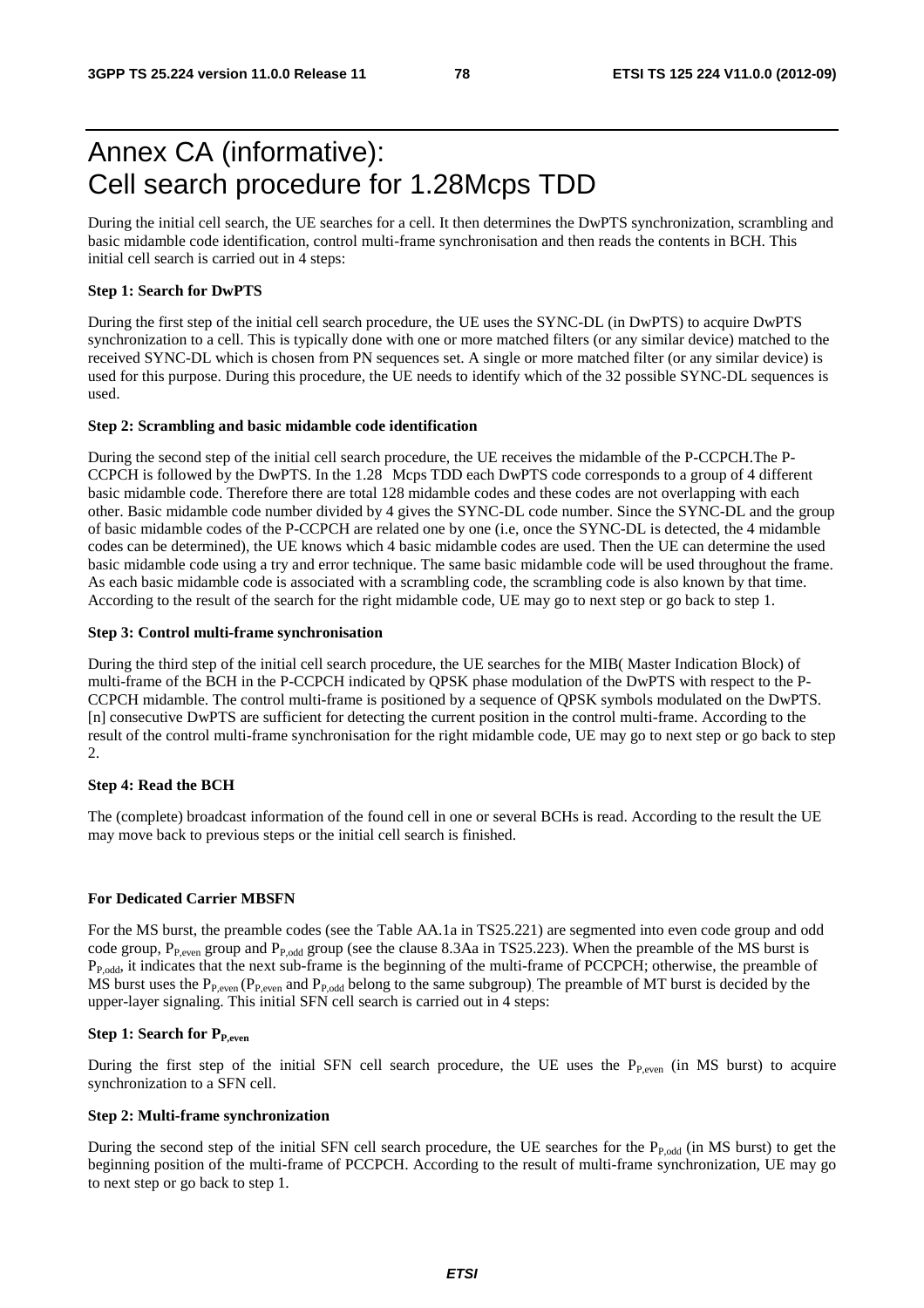### **Step 3: Read the BCCH**

The UE reads the MIB (Master Indication Block) of multi-frame P-CCPCHs in the BCH and gets the system information of the found SFN cell. According to the result of reading the BCCH, UE may go to next step or go back to step 2.

### **Step 4: Read the MCCH**

The UE reads the MCCH indicated by the BCCH information. According to the result the UE may move back to previous steps or the initial cell search is finished.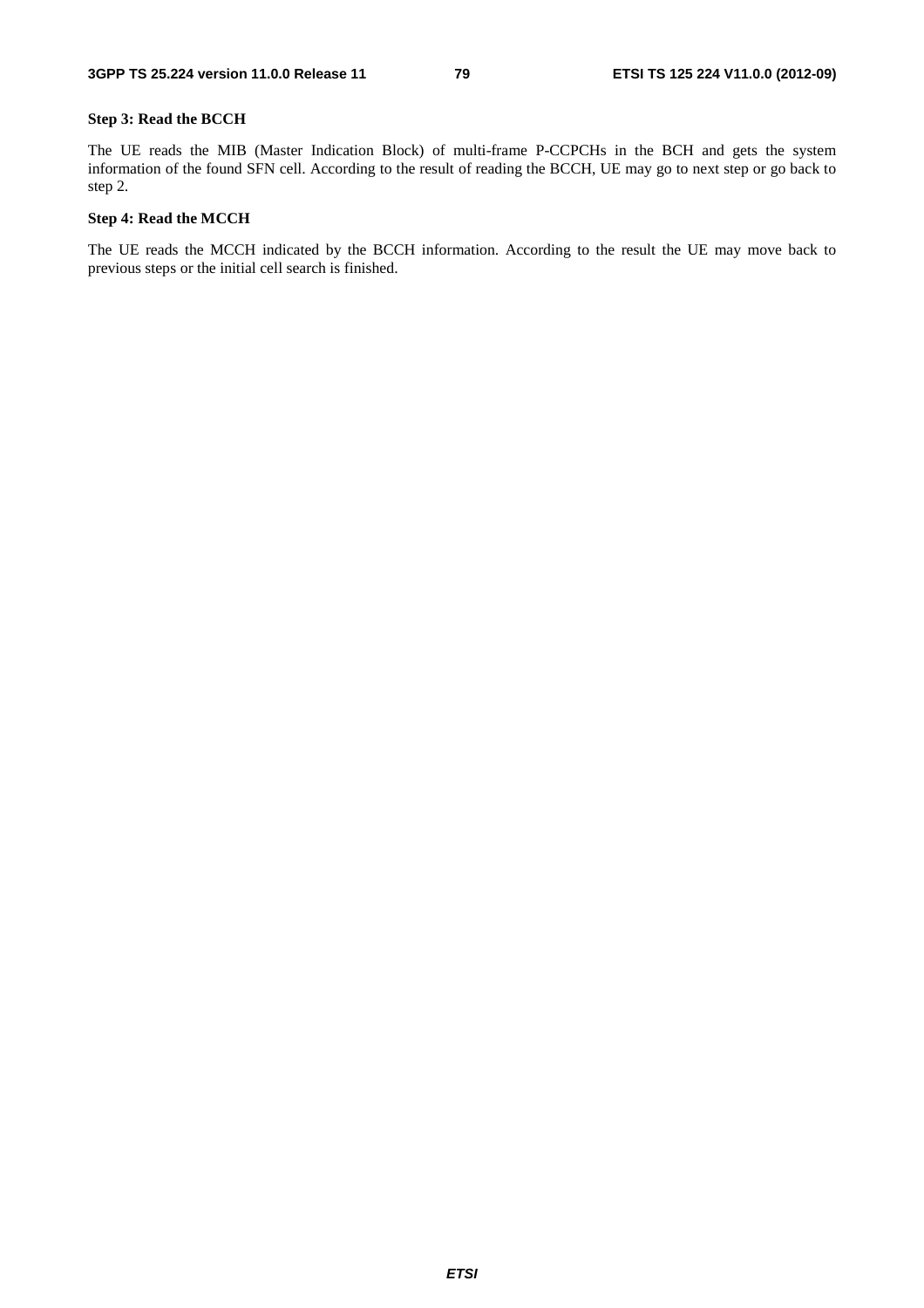# Annex CB (informative): Examples random access procedure for 1.28Mcps TDD

| Sub-frame Number                     |   |   | 3 |   | 5 | 6 |   | 8 | 9 |  |
|--------------------------------------|---|---|---|---|---|---|---|---|---|--|
| Users sending on UpPCH               | 3 | 5 |   |   |   |   |   |   |   |  |
|                                      |   |   | 8 |   |   |   |   |   |   |  |
| Acknowledged user on<br><b>FPACH</b> |   |   |   |   | 5 | հ |   |   |   |  |
| User sending on PRACH 0              |   |   |   | っ | 3 |   | 5 | 6 |   |  |

User 8 is not granted because more than 5 sub-frames would have passed since the UpPCH.

| Sub-frame Number                     |   |   |   |   |   | 5 | 6 |   | 8 | 9 | 10 |  |
|--------------------------------------|---|---|---|---|---|---|---|---|---|---|----|--|
| Users sending on UpPCH               |   | 3 | 5 |   |   |   |   |   |   |   |    |  |
|                                      | 2 |   | հ | 8 |   |   |   |   |   |   |    |  |
| Acknowledged user on<br><b>FPACH</b> |   |   | 2 | 3 | 4 | 5 | 6 |   |   |   |    |  |
| User sending on PRACH 0              |   |   |   |   | າ |   |   |   | 6 | 6 |    |  |
| User sending on PRACH 1              |   |   |   |   |   |   | 3 | 3 | 5 | 5 |    |  |

User 8 is not granted because more than 5 sub-frames would have passed since the UpPCH.

### **Table CB.3: Four PRACHs, TTI=20ms, WT=4, L =4, SF16 PRACH**

| Sub-frame Number                     | 0 |   | 2 | 3 |   | 5 | 6 |   | 8 | 9 | 10 | 11 | 12 | 13 |
|--------------------------------------|---|---|---|---|---|---|---|---|---|---|----|----|----|----|
| Users sending on UpPCH               |   | 3 | 5 | 7 |   |   |   |   |   |   |    |    |    |    |
|                                      | 2 | 4 | 6 | 8 |   |   |   |   |   |   |    |    |    |    |
| Acknowledged user on<br><b>FPACH</b> |   |   |   | 3 |   | 5 | 6 |   |   |   |    |    |    |    |
| User sending on PRACH 0              |   |   |   |   |   |   | 4 | 4 |   | 4 |    |    |    |    |
| User sending on PRACH 1              |   |   |   |   |   |   |   |   | 5 | 5 | 5  | 5  |    |    |
| User sending on PRACH 2              |   |   |   |   | ົ | 2 | 2 | 2 | 6 | 6 | 6  | 6  |    |    |
| User sending on PRACH 3              |   |   |   |   |   |   | 3 | з | з | 3 | 7  |    |    |    |

User 8 is not granted because more than 5 sub-frames would have passed since the UpPCH.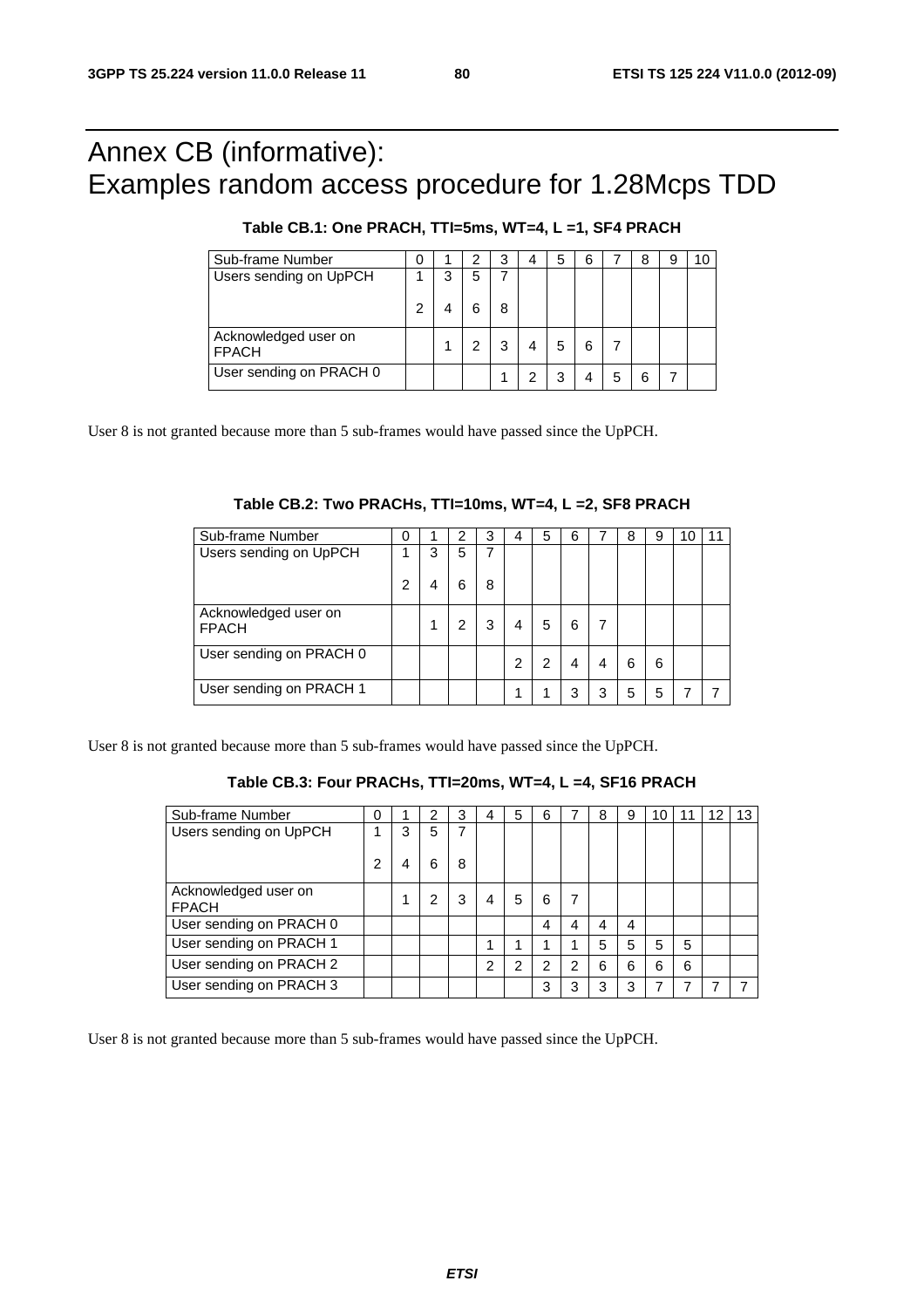| Sub-frame Number                     | 0 |   | າ |   | 4 | 5 | 6 |   | 8 | 9 | U |   | 12 |
|--------------------------------------|---|---|---|---|---|---|---|---|---|---|---|---|----|
| Users sending on UpPCH               |   | 3 | 5 |   |   |   |   |   |   |   |   |   |    |
|                                      | 2 |   |   | 8 |   |   |   |   |   |   |   |   |    |
| Acknowledged user on<br><b>FPACH</b> |   |   |   |   | 2 | 3 |   |   |   |   |   |   |    |
| User sending on PRACH 0              |   |   |   |   |   |   | 2 | າ | っ | 2 |   |   |    |
| User sending on PRACH 1              |   |   |   |   |   |   |   |   |   | っ | ≏ | 3 |    |

**Table CB.4: Two PRACHs, TTI=20ms, WT=4, L =4, SF16 PRACH** 

The FPACH is used ONLY in sub-frames 0, 1, 4, 5, 8, 9,… because they correspond to the used RACH resources.

The FPACH in sub-frame 0 is not used because no UpPCH is preceding.

The FPACH in sub-frames 8,9 is not used because no UpPCH is preceding in the last 4 sub-frames.

In contrast to the previous examples users 4,5,6,7 are not granted because they would not lead to a RACH anyway. In this example their grant would come too late.

User 8 is not granted because more than 4 sub-frames would have passed since the UpPCH.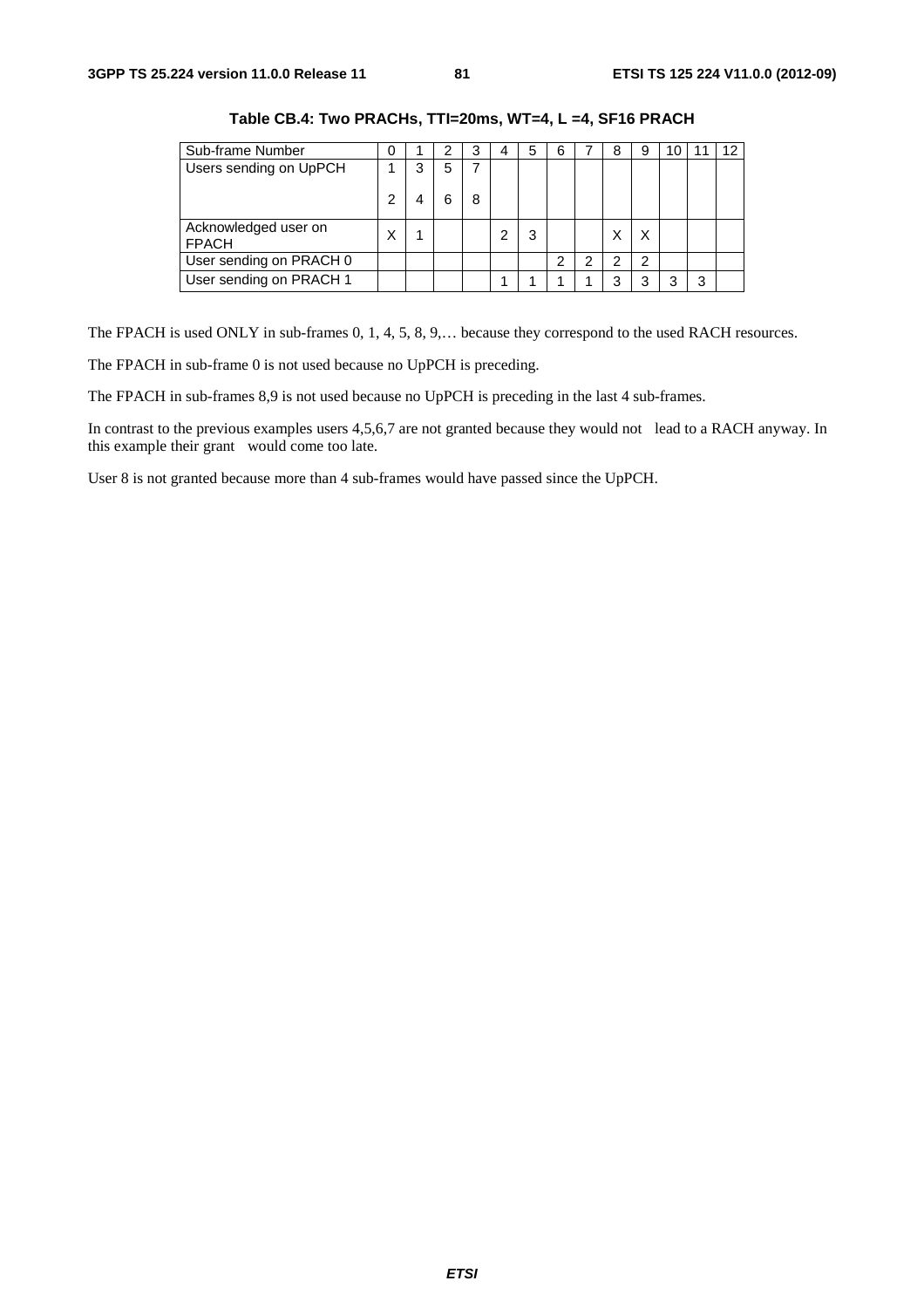# Annex D (informative): Change history

|          |               |                                     |     |                       | <b>Change history</b>                                                  |       |               |
|----------|---------------|-------------------------------------|-----|-----------------------|------------------------------------------------------------------------|-------|---------------|
| Date     | TSG#          | TSG Doc.                            | CR. | Rev                   | Subject/Comment                                                        | Old   | <b>New</b>    |
| 14/01/00 | <b>RAN 05</b> | RP-99594                            |     |                       | Approved at TSG RAN #5 and placed under Change Control                 |       | 3.0.0         |
| 14/01/00 | <b>RAN 06</b> | RP-99698                            | 001 | 01                    | Primary and Secondary CCPCH in TDD                                     | 3.0.0 | 3.1.0         |
| 14/01/00 | <b>RAN_06</b> | RP-99698                            | 002 | $\blacksquare$        | Measurement procedure of received reference power for OL-TPC           | 3.0.0 | 3.1.0         |
|          |               |                                     |     |                       | in TDD                                                                 |       |               |
| 14/01/00 | RAN<br>06     | RP-99699                            | 004 | 1                     | STTD capability for P-CCPCH, TDD component                             | 3.0.0 | 3.1.0         |
|          |               |                                     |     |                       |                                                                        |       |               |
| 14/01/00 | <b>RAN_06</b> | RP-99697                            | 005 | 1                     | Alignment of Terminology Regarding Spreading for TDD Mode              | 3.0.0 | 3.1.0         |
| 14/01/00 |               |                                     |     |                       | Change history was added by the editor                                 | 3.1.0 | 3.1.1         |
| 31/03/00 | <b>RAN_07</b> | RP-000070                           | 003 | 2                     | Cycling of cell parameters                                             | 3.1.1 | 3.2.0         |
| 31/03/00 | <b>RAN_07</b> | RP-000070                           | 007 | 2                     | Clarifications on the UL synchronisation and Timing advance            | 3.1.1 | 3.2.0         |
| 31/03/00 | <b>RAN 07</b> | RP-000070                           | 008 |                       | Modification of SIR threshold on setting TPC                           | 3.1.1 | 3.2.0         |
| 31/03/00 | <b>RAN_07</b> | RP-000070                           | 009 | 1                     | New section describing the random access procedure                     | 3.1.1 | 3.2.0         |
| 31/03/00 | <b>RAN_07</b> | RP-000070                           | 011 | $\sim$                | Removal of Synchronisation Case 3 in TDD                               | 3.1.1 | 3.2.0         |
| 31/03/00 | <b>RAN 07</b> | RP-000070                           | 012 | $\mathbf{1}$          | Clarifications on power control procedures                             | 3.1.1 | 3.2.0         |
| 31/03/00 | <b>RAN_07</b> | RP-000070                           | 013 |                       | Signal Point Constellation                                             | 3.1.1 | 3.2.0         |
| 31/03/00 | <b>RAN_07</b> | RP-000070                           | 014 | $\overline{2}$        | Out-of-sync handling for UTRA TDD                                      | 3.1.1 | 3.2.0         |
| 31/03/00 | <b>RAN_07</b> | RP-000070                           | 015 | $\tilde{\phantom{a}}$ | Removal of ODMA from the TDD specifications                            | 3.1.1 | 3.2.0         |
|          |               |                                     |     |                       |                                                                        |       |               |
| 26/06/00 | <b>RAN_08</b> | RP-000274                           | 016 | $\blacksquare$        | Editorial correction for the power control section in 25.224           | 3.2.0 | 3.3.0         |
| 26/06/00 | <b>RAN_08</b> | RP-000274                           | 017 | $\blacksquare$        | Power control for TDD during DTX                                       | 3.2.0 | 3.3.0         |
| 26/06/00 | <b>RAN_08</b> | RP-000274                           | 018 | $\mathbf{1}$          | Power Control for PDSCH                                                | 3.2.0 | 3.3.0         |
| 26/06/00 | <b>RAN_08</b> | RP-000274                           | 020 | 1                     | Editorial modification of 25.224                                       | 3.2.0 | 3.3.0         |
| 26/06/00 | <b>RAN_08</b> | RP-000274                           | 021 | $\blacksquare$        | Clarifications on TxDiversity for UTRA TDD                             | 3.2.0 | 3.3.0         |
| 26/06/00 | <b>RAN_08</b> | RP-000274                           | 022 | 1                     | Introduction of the TDD DSCH detection procedure in TS 25.224          | 3.2.0 | 3.3.0         |
| 26/06/00 | <b>RAN 08</b> | RP-000274                           | 023 |                       | Downlink power control on timeslot basis                               | 3.2.0 | 3.3.0         |
| 23/09/00 | <b>RAN_09</b> | RP-000347                           | 019 | 1                     | Gain Factors for TDD Mode                                              | 3.3.0 | 3.4.0         |
| 23/09/00 | <b>RAN 09</b> | RP-000347                           | 025 | $\blacksquare$        | Terminology regarding the beacon function                              | 3.3.0 | 3.4.0         |
| 23/09/00 | <b>RAN_09</b> | RP-000347                           | 026 | $\mathbf{1}$          | Synchronisation of timing advance adjustment and timing deviation      | 3.3.0 | 3.4.0         |
|          |               |                                     |     |                       | measurement                                                            |       |               |
|          |               |                                     |     |                       |                                                                        |       |               |
| 23/09/00 | <b>RAN_09</b> | RP-000347                           | 027 | $\mathbf{1}$          | CCTrCH UL/DL pairing for DL inner loop power control                   | 3.3.0 | 3.4.0         |
| 23/09/00 | <b>RAN_09</b> | RP-000347                           | 028 | 1                     | RACH timing in TDD mode                                                | 3.3.0 | 3.4.0         |
| 23/09/00 | <b>RAN 09</b> | RP-000347                           | 030 | 1                     | TDD Access Bursts for HOV                                              | 3.3.0 | 3.4.0         |
| 23/09/00 | <b>RAN_09</b> | RP-000347                           | 032 |                       | Removal of ODMA related abbreviations and correction of                | 3.3.0 | 3.4.0         |
|          |               |                                     |     |                       | references                                                             |       |               |
| 23/09/00 | <b>RAN 09</b> | RP-000347                           | 033 | $\tilde{\phantom{a}}$ | Clarifications on the Out-of-sync handling for UTRA TDD                | 3.3.0 | 3.4.0         |
| 15/12/00 | <b>RAN 10</b> | RP-000544                           | 035 | 1                     | Radio Link establishment and sync status reporting                     | 3.4.0 | 3.5.0         |
| 15/12/00 | <b>RAN_10</b> | RP-000544                           | 040 | $\blacksquare$        | Clarification on PICH power setting                                    | 3.4.0 | 3.5.0         |
| 15/12/00 | RAN_10        | RP-000544                           | 042 | $\blacksquare$        | Correction to TDD timing advance description                           | 3.4.0 | 3.5.0         |
| 15/12/00 | <b>RAN 10</b> | RP-000544                           | 043 | $\blacksquare$        | Limit on maximum value of alpha used for open loop power control       | 3.4.0 | 3.5.0         |
| 16/03/01 | <b>RAN_11</b> |                                     |     |                       | Approved as Release 4 specification (v4.0.0) at TSG RAN #11            | 3.5.0 | 4.0.0         |
| 16/03/01 | <b>RAN 11</b> | RP-010065                           | 036 | $\Box$                | DTX and Special Burst Scheduling                                       | 3.5.0 | 4.0.0         |
| 16/03/01 | <b>RAN_11</b> | RP-010065                           | 037 | 1                     | RACH random access procedure                                           | 3.5.0 | 4.0.0         |
|          |               | RP-010065                           |     |                       | Introduction of closed-loop Tx diversity for the PDSCH and DTX for     | 3.5.0 |               |
| 16/03/01 | <b>RAN_11</b> |                                     | 045 |                       |                                                                        |       | 4.0.0         |
|          |               |                                     |     |                       | the PUSCH/PDSCH                                                        |       |               |
| 16/03/01 |               | RAN_11 RP-010065                    | 046 | 2                     | Corrections of TDD power control sections                              | 3.5.0 | 4.0.0         |
|          |               | 16/03/01   RAN_11   RP-010065   050 |     |                       | Use of a special burst in reconfiguration                              |       | $3.5.0$ 4.0.0 |
| 16/03/01 |               | RAN_11 RP-010065                    | 053 | $\blacksquare$        | Known TFCI for the TDD special burst                                   | 3.5.0 | 4.0.0         |
| 16/03/01 | <b>RAN_11</b> | RP-010073                           | 044 | 2                     | Layer 1 procedure for Node B synchronisation                           | 3.5.0 | 4.0.0         |
| 16/03/01 |               | RAN_11   RP-010071                  | 047 | $\mathbf{1}$          | Inclusion of 1,28 Mcps TDD in TS 25.224                                | 3.5.0 | 4.0.0         |
| 16/03/01 |               | RAN_11 RP-010072                    | 048 | 1                     | Idle periods for IPDL location method                                  | 3.5.0 | 4.0.0         |
| 15/06/01 |               | RAN_12   RP-010338                  | 057 | $\sim$                | Correction of Timing Advance section for 3.84 Mcps TDD                 | 4.0.0 | 4.1.0         |
| 15/06/01 |               | RAN_12   RP-010338                  | 059 | $\blacksquare$        | Addition to the abbreviation list                                      | 4.0.0 | 4.1.0         |
| 15/06/01 |               | RAN_12   RP-010343                  | 049 |                       | Clarification of IP_Frame(x) definition                                | 4.0.0 | 4.1.0         |
| 15/06/01 |               | RAN_12 RP-010343                    | 055 | 1                     | Correction of IPDL burst parameters                                    | 4.0.0 | 4.1.0         |
|          |               | RAN 13 RP-010525                    |     | $\mathbf{1}$          |                                                                        | 4.1.0 |               |
| 21/09/01 |               |                                     | 064 |                       | Correction of criteria for OOS indication                              |       | 4.2.0         |
| 21/09/01 |               | RAN_13   RP-010531                  | 060 |                       | Corrections for TS 25.224                                              | 4.1.0 | 4.2.0         |
| 21/09/01 |               | RAN_13   RP-010531                  | 062 | 1                     | Corrections of Annex E in 25.224                                       | 4.1.0 | 4.2.0         |
| 21/09/01 | <b>RAN_13</b> | RP-010531                           | 061 | $\ddot{\phantom{a}}$  | Corrections and Clarifications for calculation of idle period position | 4.1.0 | 4.2.0         |
|          |               |                                     |     |                       | in subclause 4.10.3 in 25.224                                          |       |               |
| 14/12/01 |               | RAN_14   RP-010742                  | 066 |                       | Removal of the remark on power control                                 | 4.2.0 | 4.3.0         |
| 14/12/01 |               | RAN_14 RP-010742                    | 068 | $\mathbf{1}$          | Transmit Diversity for P-CCPCH and PICH                                | 4.2.0 | 4.3.0         |
| 14/12/01 |               | RAN_14   RP-010742                  | 070 | 1                     | Correction to random access procedure (Primitive from MAC)             | 4.2.0 | 4.3.0         |
| 14/12/01 |               | RAN_14 RP-010749                    | 073 | $\mathbf{1}$          | Random access procedure for 1.28Mcps TDD                               | 4.2.0 | 4.3.0         |
| 14/12/01 |               | RAN_14   RP-010749                  | 074 | $\blacksquare$        | Transmit diversity for P-CCPCH and PICH                                | 4.2.0 | 4.3.0         |
| 14/12/01 |               | RAN_14 RP-010749                    | 075 | $\sim$                | Correction of Annex A.3 in 25.224                                      | 4.2.0 | 4.3.0         |
|          |               |                                     |     |                       |                                                                        |       |               |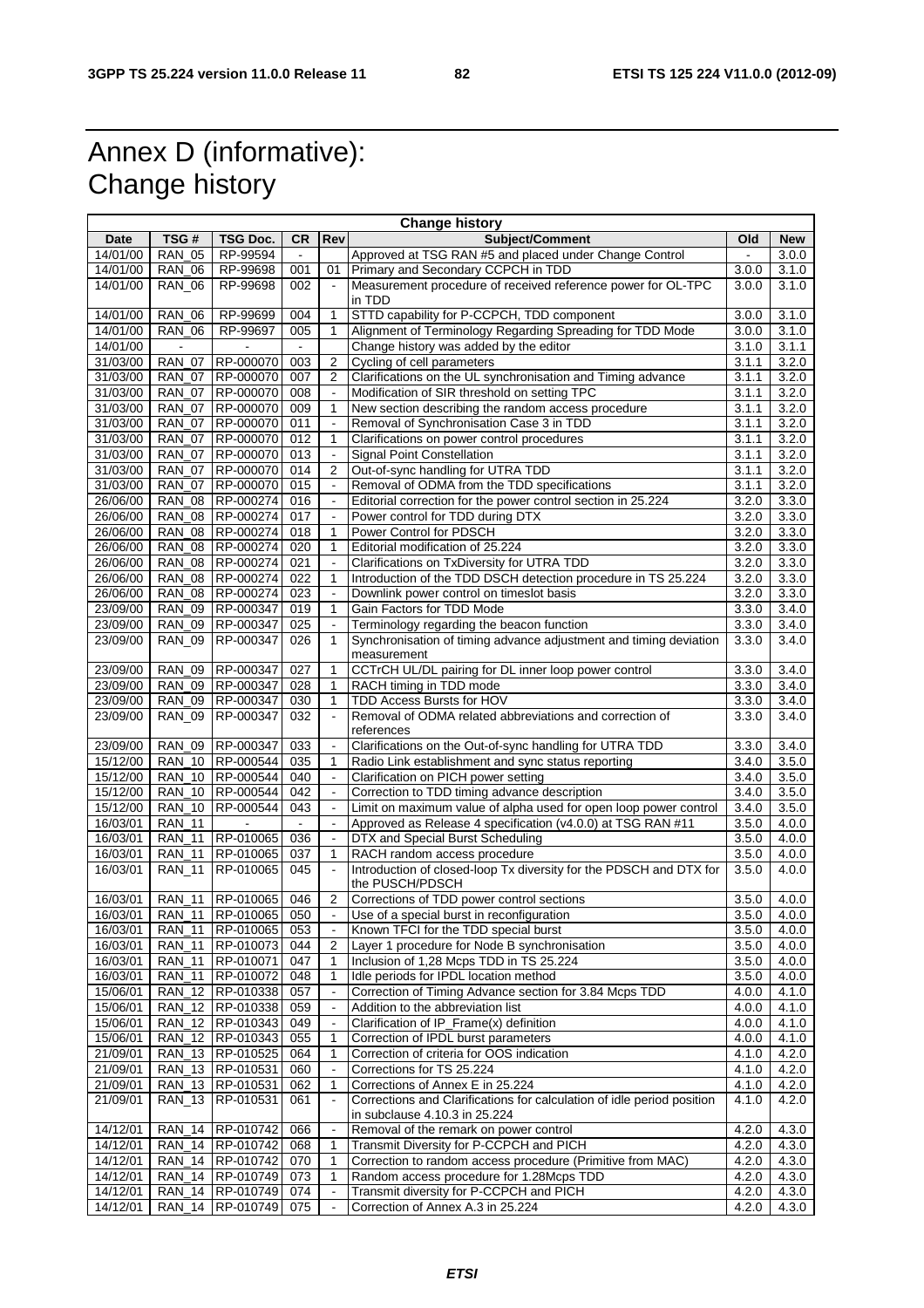| <b>Change history</b> |               |                                      |            |                          |                                                                                                            |                |                |
|-----------------------|---------------|--------------------------------------|------------|--------------------------|------------------------------------------------------------------------------------------------------------|----------------|----------------|
| <b>Date</b>           | TSG#          | <b>TSG Doc.</b>                      | <b>CR</b>  | Rev                      | <b>Subject/Comment</b>                                                                                     | Old            | <b>New</b>     |
| 14/12/01              | <b>RAN 14</b> | RP-010749                            | 076        | $\overline{\phantom{a}}$ | Removal of the remark on power control                                                                     | 4.2.0          | 4.3.0          |
| 14/12/01              |               | RAN_14   RP-010749                   | 077        | $\blacksquare$           | Corrections to DL-PC sections for 1.28 Mcps TDD                                                            | 4.2.0          | 4.3.0          |
| 08/03/02              |               | RAN 15 RP-020052                     | 079        | $\mathbf{1}$             | Removal of quantisation of bj gain factor when calculated from a<br>reference TFC                          | 4.3.0          | 4.4.0          |
| 08/03/02              | <b>RAN_15</b> | RP-020052                            | 084        | 1                        | TDD MAC layer subchannel assignment                                                                        | 4.3.0          | 4.4.0          |
| 08/03/02              |               | RAN 15 RP-020052                     | 086        | $\blacksquare$           | Transmit diversity on PICH                                                                                 | 4.3.0          | 4.4.0          |
| 08/03/02              |               | RAN 15   RP-020057                   | 080        |                          | Introduction of 'UE Positioning Enhancements for 1.28 Mcps TDD'                                            | 4.3.0          | 5.0.0          |
| 08/03/02              |               | RAN_15   RP-020055                   | 082        | 1                        | Introduction of 'Node B synchronization for 1.28 Mcps TDD'                                                 | 4.3.0          | 5.0.0          |
| 08/03/02              |               | RAN 15 RP-020058                     | 081        | $\mathbf{1}$             | Power Control and Procedures for HSDPA                                                                     | 4.3.0          | 5.0.0          |
| 07/06/02              |               | RAN_16 RP-020315                     | 088        |                          | Clarification on power control and TxDiversity procedure for 1.28<br>Mcps TDD                              | 5.0.0          | 5.1.0          |
| 07/06/02              | <b>RAN_16</b> | RP-020317                            | 089        | $\blacksquare$           | TxDiversity for HSDPA in TDD                                                                               | 5.0.0          | 5.1.0          |
| 07/06/02              |               | RAN 16 RP-020317                     | 090        | $\blacksquare$           | Correction to HS-SCCH Power Control (TDD)                                                                  | 5.0.0          | 5.1.0          |
| 20/09/02              | <b>RAN 17</b> | RP-020586                            | 091        | 1<br>$\overline{2}$      | Corrections to 25.224 for HSDPA                                                                            | 5.1.0          | 5.2.0<br>5.2.0 |
| 20/09/02              | <b>RAN_17</b> | RP-020572                            | 094        |                          | Corrections to transmit diversity mode for TDD beacon-function<br>physical channels                        | 5.1.0          |                |
| 20/09/02              | <b>RAN 17</b> | RP-020577                            | 097        | $\mathbf{1}$             | Corrections to uplink synchronisation procedure                                                            | 5.1.0          | 5.2.0          |
| 20/09/02              | <b>RAN 17</b> | RP-020577                            | 099        |                          | Correction to the PRACH open loop power control procedure for<br>1.28 Mcps TDD                             | 5.1.0          | 5.2.0          |
| 20/09/02              | <b>RAN_17</b> | RP-020579                            | 101        | $\mathbf{1}$             | Corrections to transmit diversity mode for TDD beacon-function<br>physical channels                        | 5.1.0          | 5.2.0          |
| 15/10/02              |               |                                      |            | ÷,                       | Separate subclause 5.1.1.3, which was by accident merged into the<br>header of subclause 5.1.1.4           | 5.2.0          | 5.2.1          |
| 22/12/02              |               | RAN_18   RP-020854                   | 102        | 1                        | Corrections and clarifications to TDD CQI description                                                      | 5.2.1          | 5.3.0          |
| 22/12/02              |               | RAN 18 RP-020852                     | 105        | $\tilde{\phantom{a}}$    | Editorial modification to the section numberings                                                           | 5.2.1          | 5.3.0          |
| 24/03/03              |               | RAN_19   RP-030141                   | 109        | 1                        | Corrections to TPC Procedures During a DL Transmission Pause                                               | 5.3.0          | 5.4.0          |
| 24/03/03              |               | RAN_19   RP-030141                   | 114        | $\mathbf{1}$             | Corrections to link adaptation procedure for UTRA TDD (3.84 Mcps)<br>Option)                               | 5.3.0          | 5.4.0          |
| 24/03/03              | <b>RAN_19</b> | RP-030141                            | 115        | 2                        | Minimum timing requirement for CQI transmission on HS-SICH in<br>UTRA TDD                                  | 5.3.0          | 5.4.0          |
| 24/03/03              |               | RAN_19 RP-030141                     | 117        | 2                        | Clarification of downlink closed loop power control procedures for<br>3.84 Mcps TDD                        | 5.3.0          | 5.4.0          |
| 24/03/03              |               | RAN_19   RP-030133                   | 119        | $\overline{2}$           | Corrections to the LCR power control procedure                                                             | 5.3.0          | 5.4.0          |
| 24/06/03              |               | RAN_20   RP-030277                   | 120        | $\blacksquare$           | Clarifications for the 1.28Mcps TDD power control procedure                                                | 5.4.0          | 5.5.0          |
| 22/09/03              | <b>RAN 21</b> | RP-030460                            | 121        | 3                        | <b>Clarification on PDSCH Downlink Power Control Procedures</b>                                            | 5.5.0          | 5.6.0          |
| 22/09/03              | <b>RAN_21</b> | RP-030476                            | 125        | $\mathbf{1}$             | DTX and Special Bursts in case of no data on S-CCPCH and<br><b>Beacon Channels</b>                         | 5.5.0          | 5.6.0          |
| 06/01/04              | <b>RAN 22</b> | RP-030698                            | 128        | $\mathbf{1}$             | Correction to computed gain factors with signalled reference gain<br>factor values                         | 5.6.0          | 5.7.0          |
| 13/01/04              | <b>RAN 22</b> |                                      |            |                          | Created for M.1457 update                                                                                  | 5.7.0          | 6.0.0          |
| 09/06/04              |               | RAN_24   RP-040235                   | 131        | $\overline{2}$           | Addition of TSTD for S-CCPCH in 3.84Mcps TDD                                                               | 6.0.0          | 6.1.0          |
| 07/09/04              | <b>RAN_25</b> | RP-040316                            | 134        | $\blacksquare$           | Transmit diversity usage for beacon channels in LCR TDD                                                    | 6.1.0          | 6.2.0          |
| 07/09/04<br>13/12/04  |               | RAN 25 RP-040319<br>RAN_26 RP-040451 | 137<br>138 | 1                        | Corrections of radio access procedure for 1.28Mcps TDD                                                     | 6.1.0<br>6.2.0 | 6.2.0<br>6.3.0 |
| 13/12/04              | <b>RAN_26</b> | RP-040452                            | 139        | $\blacksquare$           | Introduction of MICH<br>Introduction of MBMS soft combining for TDD                                        | 6.2.0          | 6.3.0          |
| 14/03/05              | <b>RAN 27</b> | RP-050097                            | 140        | 2                        | Improvements to uplink closed-loop power control for 1.28Mcps                                              | 6.3.0          | 6.4.0          |
| 14/03/05              | <b>RAN_27</b> | RP-050089                            | 141        |                          | TDD<br>Release 6 HS-DSCH operation without a DL DPCH for 3.84Mcps                                          | 6.3.0          | 6.4.0          |
| 16/06/05              | <b>RAN_28</b> | RP-050255                            | 144        | 2                        | TDD<br>Clarification of UpPCH Sub-channel for 1.28 Mcps TDD                                                | 6.4.0          |                |
| 12/12/05              | <b>RAN_30</b> | RP-050724 0146                       |            | 1                        | Clarify the power control procedure of HS-SCCH for TDD                                                     | 6.5.0          | 6.5.0<br>6.6.0 |
| 20/03/06              | <b>RAN_31</b> | RP-060078                            | 0149       |                          | Introduction of the Physical Layer Common Control Channel                                                  | 6.6.0          | 7.0.0          |
| 20/03/06              | <b>RAN_31</b> | RP-060079 0150                       |            | $\blacksquare$           | (PLCCH)<br>Introduction of 7.68Mcps TDD option                                                             | 6.6.0          | 7.0.0          |
| 29/09/06              | <b>RAN 33</b> | RP-060497                            | 0152       |                          | Release 7 Timing Advance (3.84 Mpcs and 7.68 Mcps TDD)                                                     | 7.0.0          | 7.1.0          |
| 29/09/06              | RAN_33        | RP-060492                            | 0153       | $\blacksquare$           | Introduction of E-DCH for 3.84Mcps and 7.68Mcps TDD                                                        | 7.0.0          | 7.1.0          |
| 29/09/06              | <b>RAN_33</b> |                                      |            | $\overline{\phantom{a}}$ | Editorial correction for Tdoc number of CR0140R2 from RP-050096<br>to RP-050097 on table of history change | 7.0.0          | 7.1.0          |
| 13/03/07              | <b>RAN_35</b> | RP-070118 0159                       |            | $\overline{2}$           | Introduction of E-DCH for 1.28Mcps TDD                                                                     | 7.1.0          | 7.2.0          |
| 13/03/07              | <b>RAN_35</b> | RP-070113                            | 0155       | $\mathbf{1}$             | Modification on the power control function of HS-SICH for LCR<br>TDD                                       | 7.1.0          | 7.2.0          |
| 13/03/07              | <b>RAN_35</b> | RP-070113 0158                       |            | 2                        | Clarification of closed Loop Uplink HS-SICH Power Control for<br>1.28Mcps TDD                              | 7.1.0          | 7.2.0          |
| 30/05/07              |               | RAN_36   RP-070385 0160              |            | 1                        | Support for MBSFN operation                                                                                | 7.2.0          | 7.3.0          |
| 30/05/07              |               | RAN_36 RP-070386 0162                |            | 1                        | Support for 1.28Mcps TDD MBSFN operation                                                                   | 7.2.0          | 7.3.0          |
| 11/09/07              | <b>RAN_37</b> | RP-070640 0164                       |            | 1                        | Improvement on the power control of E-PUCH in 1.28Mcps TDD                                                 | 7.3.0          | 7.4.0          |
| 11/09/07              | <b>RAN_37</b> | RP-070650 0163                       |            | 1                        | Introduction of multi-frequency operation for 1.28Mcps TDD                                                 | 7.3.0          | 7.4.0          |
| 14/09/07              | RAN_37        | RP-070726 0166                       |            | 1                        | Correction to the calculating formula of SIR                                                               | 7.3.0          | 7.4.0          |
| 27/11/07              | <b>RAN_38</b> | RP-070942                            | 0172       |                          | Clarification of gain factor $\beta_e$ and P <sub>e-base</sub> in LCR TDD EUL                              | 7.4.0          | 7.5.0          |
| 27/11/07              | <b>RAN_38</b> | RP-070943 0171                       |            | 1                        | More improvement on dedicated carrier for 1.28Mcps TDD MBMS                                                | 7.4.0          | 7.5.0          |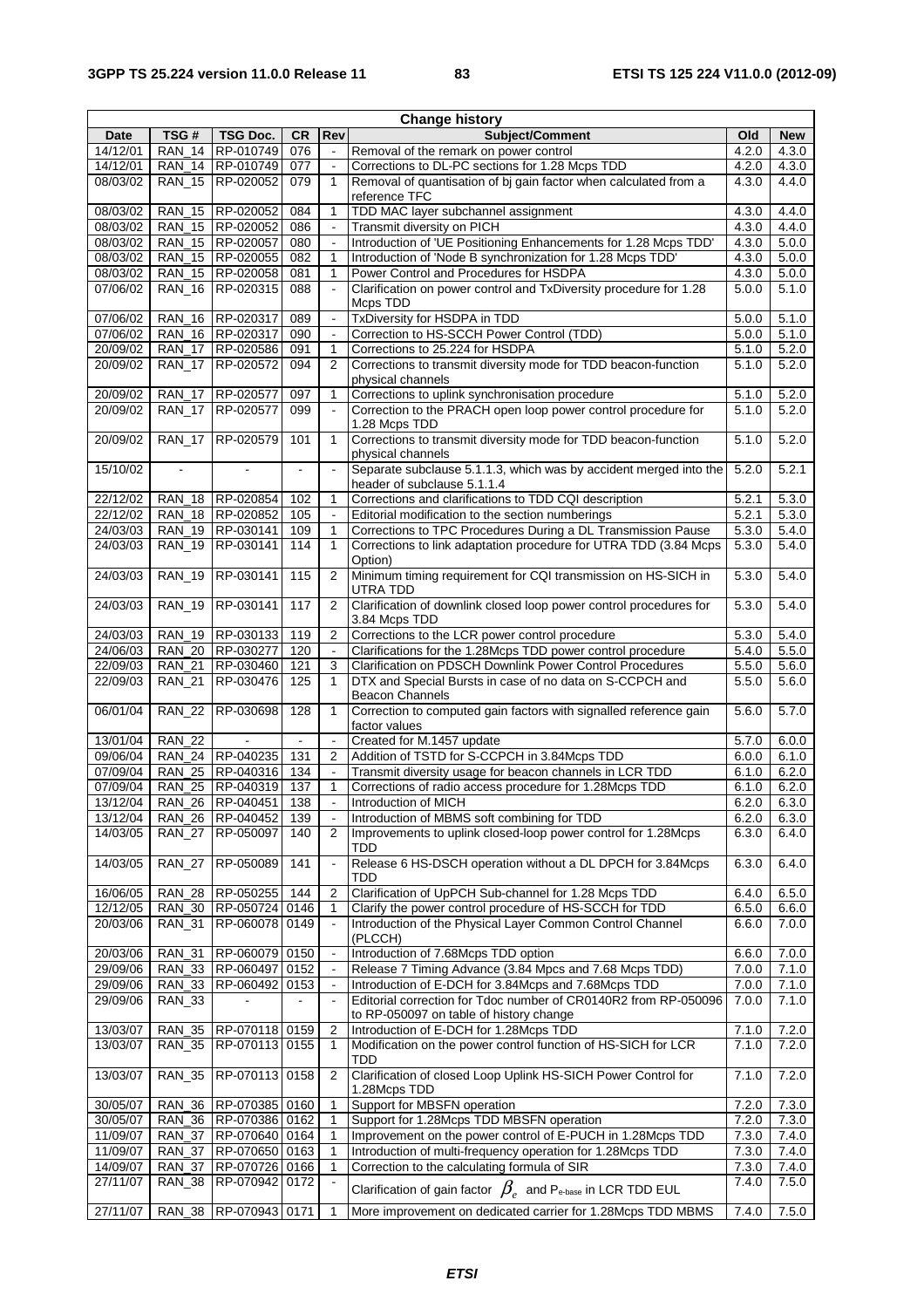| <b>Change history</b> |               |                 |                |                          |                                                                                                                      |        |                 |
|-----------------------|---------------|-----------------|----------------|--------------------------|----------------------------------------------------------------------------------------------------------------------|--------|-----------------|
| Date                  | TSG#          | <b>TSG Doc.</b> | <b>CR</b>      | Rev                      | Subject/Comment                                                                                                      | Old    | <b>New</b>      |
| 04/03/08              | <b>RAN 39</b> | RP-080140       | 0170           | 2                        | EUL power control improvements for 1.28Mcps TDD                                                                      | 7.5.0  | 7.6.0           |
| 04/03/08              | <b>RAN 39</b> | RP-080140       | 0176           | $\blacksquare$           | Improvement of the UL synchronisation of E-PUCH for 1.28Mcps<br><b>TDD EUL</b>                                       | 7.5.0  | 7.6.0           |
| 04/03/08              | <b>RAN_39</b> | RP-080140       | 0177           | 1                        | Clarification and Correction of E-PUCH power control for LCR TDD                                                     | 7.5.0  | 7.6.0           |
| 04/03/08              | <b>RAN 39</b> |                 |                | $\overline{a}$           | Creation of Release 8 further to RAN_39 decision                                                                     | 7.6.0  | 8.0.0           |
| 09/09/08              | <b>RAN 41</b> | RP-080661       | 186            | 4                        | HS-SCCH and HS-SICH power control clarification for 1.28Mcps<br>TDD                                                  | 8.0.0  | 8.1.0           |
| 09/09/08              | <b>RAN_41</b> | RP-080664       | 187            | $\Box$                   | Use of Special Bursts for DTX on MBSFN FACH in 1.28 Mcps TDD                                                         | 8.0.0  | 8.1.0           |
| 09/09/08              | <b>RAN 41</b> | RP-080661       | 188            | $\blacksquare$           | Correction of E-PUCH power control for 1.28 Mcps TDD EUL                                                             | 8.0.0  | 8.1.0           |
| 09/09/08              | <b>RAN 41</b> | RP-080661       | 190            | 1                        | Clarification of the E-AGCH monitoring for 1.28Mcps TDD EUL                                                          | 8.0.0  | 8.1.0           |
| 09/09/08              | <b>RAN_41</b> | RP-080661       | 192            | $\overline{\phantom{a}}$ | Correction of UpPCHPOS bit number in subclause 5.2.7                                                                 | 8.0.0  | 8.1.0           |
| 09/09/08              | <b>RAN_41</b> | RP-080661       | 193            | $\blacksquare$           | EUL power control clarification for 1.28Mcps TDD                                                                     | 8.0.0  | 8.1.0           |
| 09/09/08              | <b>RAN_41</b> | RP-080661       | 194            | 1                        | EUL power control improvement for 1.28Mcps TDD                                                                       | 8.0.0  | 8.1.0           |
| 03/12/08              | <b>RAN 42</b> | RP-080976       | 199            | $\mathbf{1}$             | Modification of HS-SICH sync description for 1.28Mcps TDD                                                            | 8.1.0  | 8.2.0           |
| 03/12/08              | <b>RAN_42</b> | RP-080976       | 201            | $\mathbf{1}$             | Clarification of precision and quantization mode for coderate and<br>beta of E-PUCH for 1.28Mcps TDD EUL             | 8.1.0  | 8.2.0           |
| 03/12/08              | <b>RAN 42</b> | RP-080987       | 202            | 1                        | Introduction of the Enhanced CELL_FACH, CELL_PCH, URA_PCH<br>state for 1.28Mcps TDD                                  | 8.1.0  | 8.2.0           |
| 03/12/08              | <b>RAN 42</b> | RP-081118       | 203            | $\mathbf{1}$             | Support for 3.84 Mcps MBSFN IMB operation                                                                            | 8.1.0  | 8.2.0           |
| 03/03/09              | <b>RAN_43</b> | RP-090230       | 205            |                          | Clarification of the beta value for smallest E-TFC of E-PUCH for<br>1.28Mcps TDD EUL                                 | 8.2.0  | 8.3.0           |
| 03/03/09              | <b>RAN 43</b> | RP-090240       | 206            | 1                        | Introducing of CPC for 1.28Mcps TDD                                                                                  | 8.2.0  | 8.3.0           |
| 03/03/09              | <b>RAN_43</b> | RP-090241       | 207            | 1                        | Introducing of MIMO for 1.28Mcps TDD                                                                                 | 8.2.0  | 8.3.0           |
| 03/03/09              | <b>RAN 43</b> | RP-090230       | 209            | $\overline{2}$           | E-DCH power control clarification for 1.28Mcps TDD                                                                   | 8.2.0  | 8.3.0           |
| 26/05/09              | <b>RAN_44</b> | RP-090533       | 210            | $\mathbf{1}$             | Clarification of HS-SICH and E-PUCH power control in semi-<br>persistent transmission for LCR TDD                    | 8.3.0  | 8.4.0           |
| 26/05/09              | <b>RAN 44</b> | RP-090533       | 211            | $\mathbf{1}$             | Clarification of E-PUCH synchronization in semi-persistent<br>transmission for LCR TDD                               | 8.3.0  | 8.4.0           |
| 26/05/09              | <b>RAN_44</b> | RP-090533       | 212            | $\overline{2}$           | Clarification of DRX operation in CPC for LCR TDD                                                                    | 8.3.0  | 8.4.0           |
| 26/05/09              | <b>RAN 44</b> | RP-090526       | 216            | $\overline{\phantom{a}}$ | Clarification of the transmit power for E-RUCCH for 1.28Mcps TDD                                                     | 8.3.0  | 8.4.0           |
| 26/05/09              | <b>RAN_44</b> | RP-090531       | 218            | $\overline{2}$           | Pilot power behaviour for MBSFN IMB                                                                                  | 8.3.0  | 8.4.0           |
| 15/09/09              | <b>RAN 45</b> | RP-090892       | 219            | 4                        | Clarification on HS-DSCH procedure when using BCCH specific H-<br>RNTI in CELL_PCH or URA_PCH state for 1.28Mcps TDD | 8.4.0  | 8.5.0           |
| 15/09/09              | <b>RAN 45</b> | RP-090892       | 224            | 1                        | Change the timing definition in CELL-PCH for 1.28Mcps TDD                                                            | 8.4.0  | 8.5.0           |
| 15/09/09              | <b>RAN 45</b> | RP-090887       | 226            | $\overline{2}$           | Clarification of SNPL calculation and reporting for 1.28 Mcps TDD                                                    | 8.4.0  | 8.5.0           |
| 01/12/09              | <b>RAN_46</b> | RP-091258       | 217            | 5                        | Correction of Out of synchronisation handling for 1.28Mcps TDD<br>CPC usage                                          | 8.5.0  | 8.6.0           |
| 01/12/09              | <b>RAN 46</b> | RP-091166       | 230            | 3                        | Correction on Control Channel DRX description for 1.28Mcps TDD                                                       | 8.5.0  | 8.6.0           |
| 01/12/09              | <b>RAN 46</b> | RP-091166       | 232            | $\mathbf{1}$             | Clarification of the Control Channel DRX operation for 1.28Mcps<br>TDD                                               | 8.5.0  | 8.6.0           |
| 01/12/09              | <b>RAN_46</b> | RP-091167       | 234            | $\mathbf{1}$             | Terminology correction for 1.28Mcps TDD standalone midamble<br>channel                                               | 8.5.0  | 8.6.0           |
| 01/12/09              | <b>RAN_46</b> | RP-091169       | 236            |                          | Clarification of HS-DSCH channel quality indication procedure in<br>CELL_FACH state for 1.28Mcps TDD                 | 8.5.0  | 8.6.0           |
| 01/12/09              | RAN_46        |                 |                |                          | Creation of Release 9 (v9.0.0) at RAN#46                                                                             | 8.6.0  | 9.0.0           |
| 16/03/10              | <b>RAN_47</b> | RP-100201       | 244            |                          | Clarification of the TPC and SS on HS-SCCH uplink<br>synchronization establishement command for 1.28Mcps TDD         | 9.0.0  | 9.1.0           |
| 16/03/10              | <b>RAN_47</b> | RP-100202       | 246            | 1                        | Clarification of HS-DSCH Channel Quality Indication Procedure for<br>1.28Mcps TDD                                    | 9.0.0  | 9.1.0           |
| 16/03/10              | <b>RAN 47</b> | RP-100201       | 248            |                          | Clarification of ePCH modulation scheme                                                                              | 9.0.0  | 9.1.0           |
| 14/09/10              | <b>RAN_49</b> | RP-100896       | 254            | $\overline{2}$           | Clarification on HS-DSCH transmission in CELL_PCH or<br>URA_PCH state for 1.28Mcps TDD                               | 9.1.0  | 9.2.0           |
| 07/12/10              | <b>RAN 50</b> | RP-101314       | 261            | $\blacksquare$           | Correction of MC-HSDPA DRX for 1.28Mcps TDD                                                                          | 9.2.0  | 9.3.0           |
| 07/12/10              | <b>RAN_50</b> | RP-101316       | 263            | 2                        | Clarification for special burst power calculation for 1.28Mcps TDD                                                   | 9.2.0  | 9.3.0           |
| 07/12/10              | <b>RAN_50</b> | RP-101317       | 257            | 3                        | Introduction of MC-HSUPA for LCR TDD                                                                                 | 9.3.0  | 10.0.0          |
| 07/12/10              | <b>RAN_50</b> | RP-101319       | 259            | 1                        | Introduction of MU-MIMO for LCR TDD                                                                                  | 9.3.0  | 10.0.0          |
| 15/03/11              | <b>RAN_51</b> | RP-110252       | 265            | 1                        | Correction of the special burst transmission power calculation for<br>1.28Mcps TDD                                   | 10.0.0 | 10.1.0          |
| 01/06/11              | <b>RAN_52</b> | RP-110817       | 266            | $\blacksquare$           | Clarification on SCCPCH selection for LCR TDD                                                                        |        | $10.1.0$ 10.2.0 |
| 15/09/11              | <b>RAN_53</b> | RP-111227       | 270            | $\overline{2}$           | Clarifications on SYNC-UL signatures for E-RUCCH procedure for<br>LCR TDD                                            |        | 10.2.0 10.3.0   |
| 2012-09               | SP_57         | $\blacksquare$  | $\blacksquare$ | $\blacksquare$           | Update to Rel-11 version (MCC)                                                                                       |        | 10.3.0 11.0.0   |